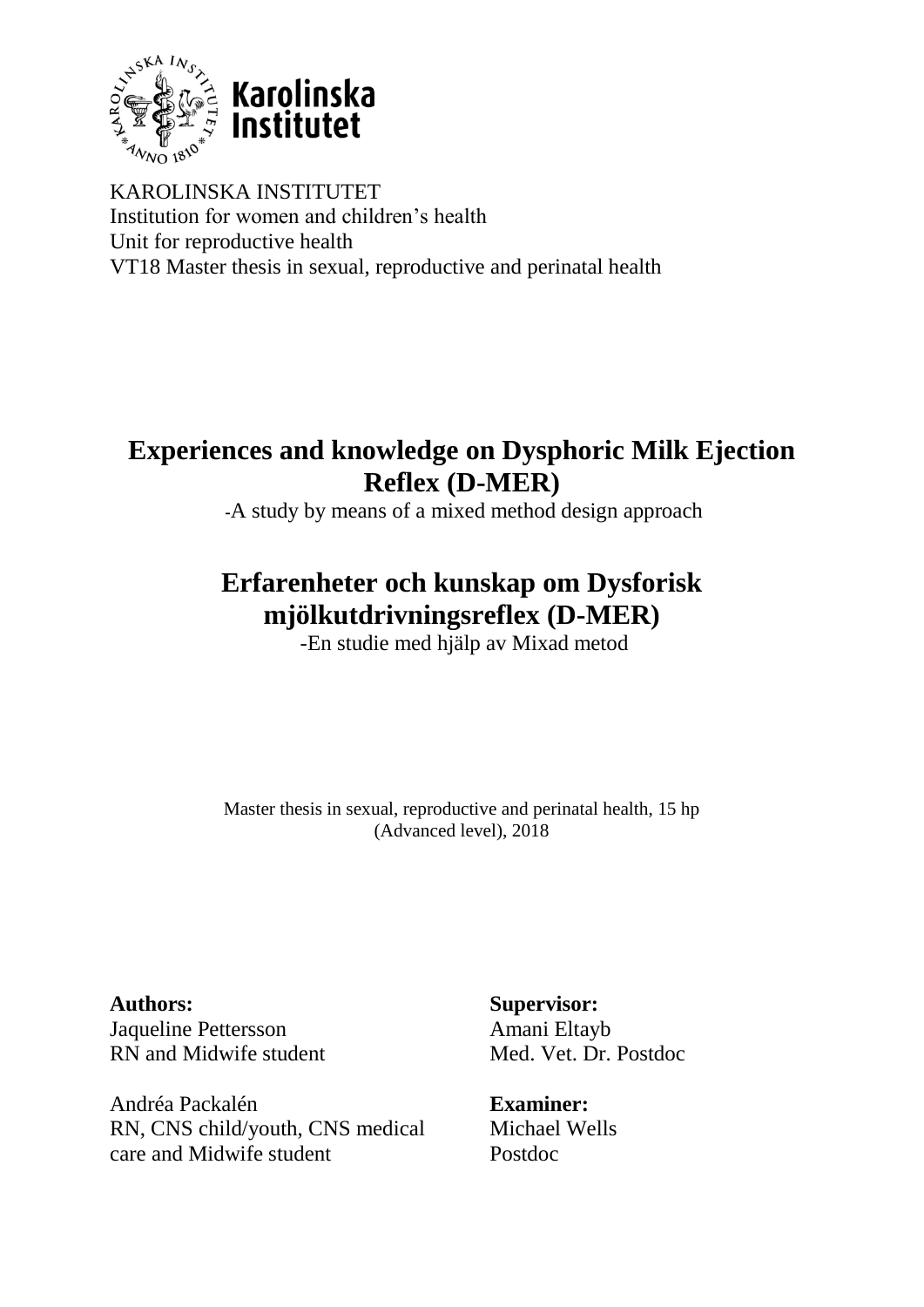## **Sammanfattning**

**Bakgrund:** Ur ett globalt perspektiv är amning viktigt för barn- och mödrars hälsa både på kort och lång sikt. Förmågan att amma innefattar både endokrina och autokrina funktioner via fysisk stimulering och frisläppta hormoner. Dysforisk mjölkutdrivningsreflex (D-MER) är ett tillstånd som kännetecknas av dysfori, ett plötsligt känslomässigt fall, hos vissa kvinnor i samband med mjölkutdrivningsreflexen. Barnmorskekompetens kräver förmåga att både identifiera och stödja amningsproblem så som D-MER. Det finns brist på vetenskaplig och klinisk kunskap om D-MER.

**Syfte:** Att öka medvetenheten om D-MER genom att beskriva kvinnors erfarenheter av tillståndet samt undersöka barnmorskors kunskap och erfarenhet av D-MER.

**Metod:** Mixad metod av både kvalitativ och kvantitativ design användes. De två grupperna av deltagare rekryterades via Facebook med hjälp av snöbollsurval. Semistrukturerade intervjuer genomfördes med 14 internationella kvinnor med erfarenhet från D-MER medan kvantitativa undersökningar var tillgängliga online för att fyllas i av legitimerade svenska barnmorskor. Data som samlades in och analyserades av intervjuerna användes som grundmaterial för att skapa en kvantitativ undersökning för internationella kvinnor. Kvalitativa data analyserades med hjälp av innehållsanalys medan kvantitativa analyserades med hjälp av beskrivande statistik.

**Resultat/Slutsats:** Kunskap om D-MER bland barnmorskor är otillräcklig. Ovanliga upplevelser av amning samt brist på kunskap och stöd när man söker hjälp från hälso- och sjukvårdspersonal, drabbar både mödrar och barn negativt genom förkortad amningsperiod och anknytningssvårigheter. Forskning kring D-MER är sparsam. Samtidigt har brist på kunskap och forskning om D-MER negativt påverkat kunskapen bland barnmorskor, vilket kan antas leda till sämre amningsstöd.

**Nyckelord:** Dysforisk mjölkutdrivningsreflex, Amning, D-MER, Kvalitativ, Kvantitativ, Barnmorskor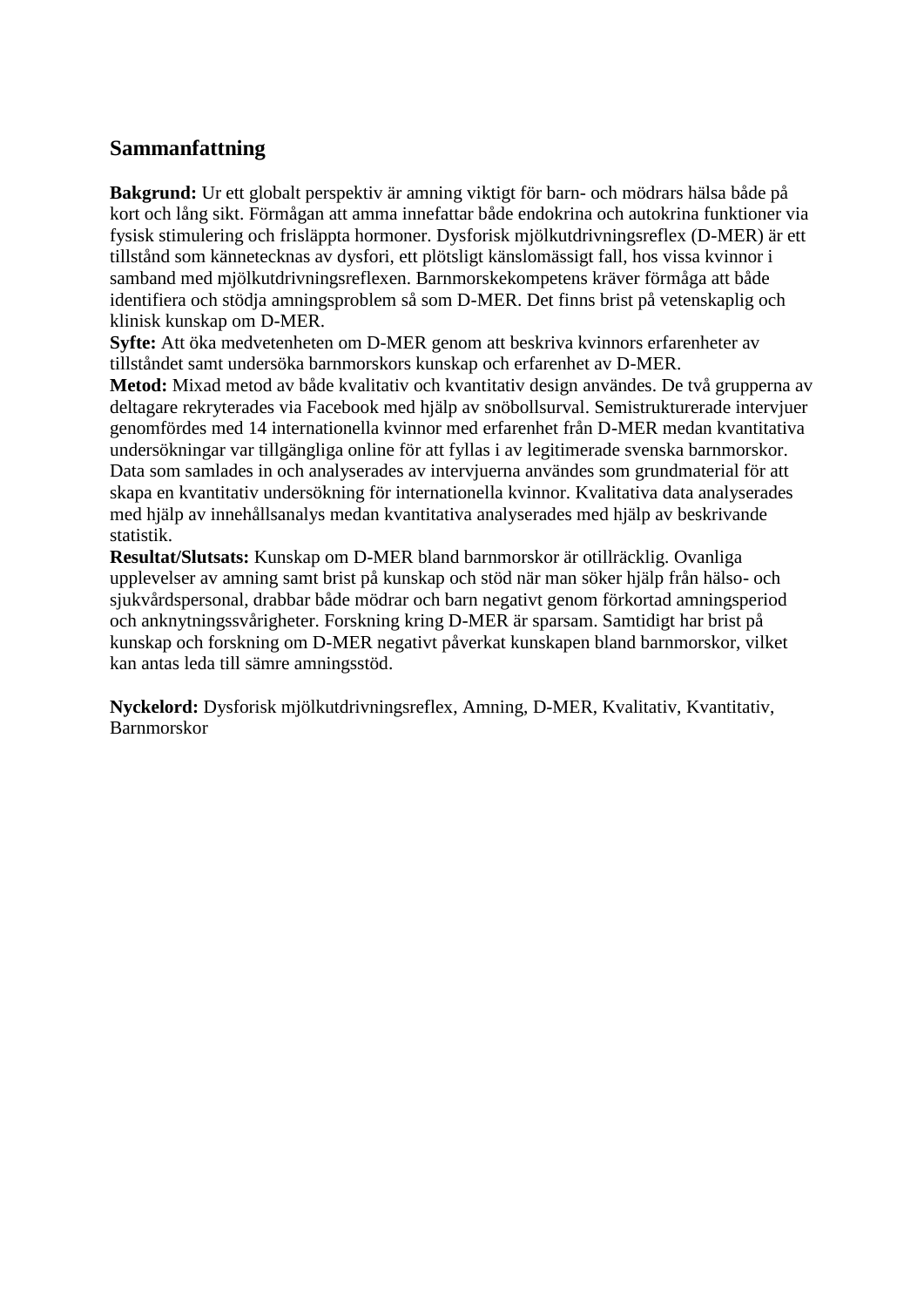# **Abstract**

**Background:** Worldwide, breastfeeding is important for infant's and mother's health in short- and long-term life. The ability to breastfeed involves both endocrine and autocrine functions via physical stimulation and the released hormones. Dysphoric Milk Ejection Reflex (D-MER) is a condition characterized by dysphoria, a sudden emotional drop in some women just prior, or in connection to the milk ejection reflex. Midwives competence requires an ability to both identify and support breastfeeding problems as D-MER. There is a lack of scientific and clinical knowledge regarding D-MER.

**Purpose:** To describe women's experiences of D-MER, and to examine midwife's knowledge and experience of D-MER.

**Method:** A mixed method design of both qualitative and quantitative approach was conducted. Targeted participants were women with D-MER and midwives, recruited via Facebook using snowball sampling. Semi-structured interviews were performed with 14 women with experience of D-MER while quantitative surveys were available online to be filled in by licensed Swedish midwives. Data collected from the interviewed women were analyzed and used to create a quantitative survey that approached women worldwide. Qualitative data were analyzed using content analysis while quantitative were analyzed by means of descriptive statistics.

**Results/Conclusion:** Almost two third of midwives were not familiar with D-MER and only one third of them were aware of D-MER symptoms. Negative experiences of breastfeeding, as well as lack of knowledge and support when seeking help from health professionals, can affect both mother and child negatively by shorten period of breastfeeding and bonding difficulties. Research on D-MER is very scarce. At the same time, lack of knowledge and research on D-MER has adversely affected the knowledge of midwives, which will expect low level of breastfeeding services.

**Keywords:** Dysphoric milk ejection reflex, Breastfeeding, D-MER, Qualitative, Quantitative, Midwives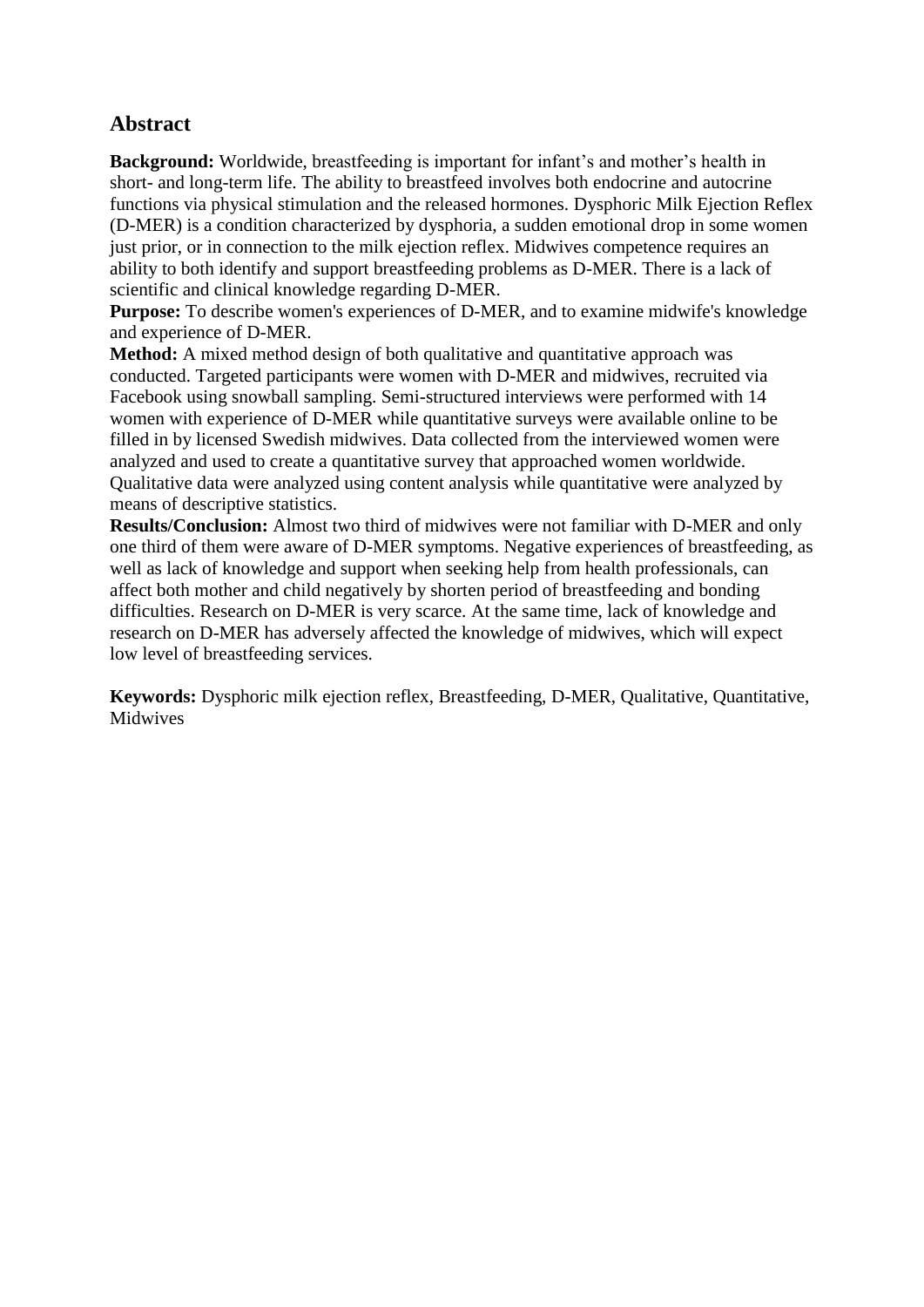# **Acknowledgements**

We would like to pay our respect to Lactation Consultant Alia Macrina Heise, the founder of D-MER website and Facebook support-group from which we recruited participants. Thank you for all that you have done for the women suffering from D-MER. We wish to thank the women who has participated, your courage to share your experiences impressed us and we are deeply moved by your stories. To our Supervisor Amani, your knowledge and willingness to pursue this extensive thesis with us, enabled us to complete our work and we can´t thank you enough. To our families, thank you for your patience and support enabling us to proceed and complete this important thesis for women, children and families affected by D-MER worldwide. Finally, we wish to thank fellow midwife-students as well as examiner who came with valuable inputs enabling us to present this thesis in the very best way possible. Without the support group, participating women, our supervisor, our families, fellow midwife-students and examiner, this thesis would never have been possible.

Forever grateful, Thank you!

Andréa and Jaqueline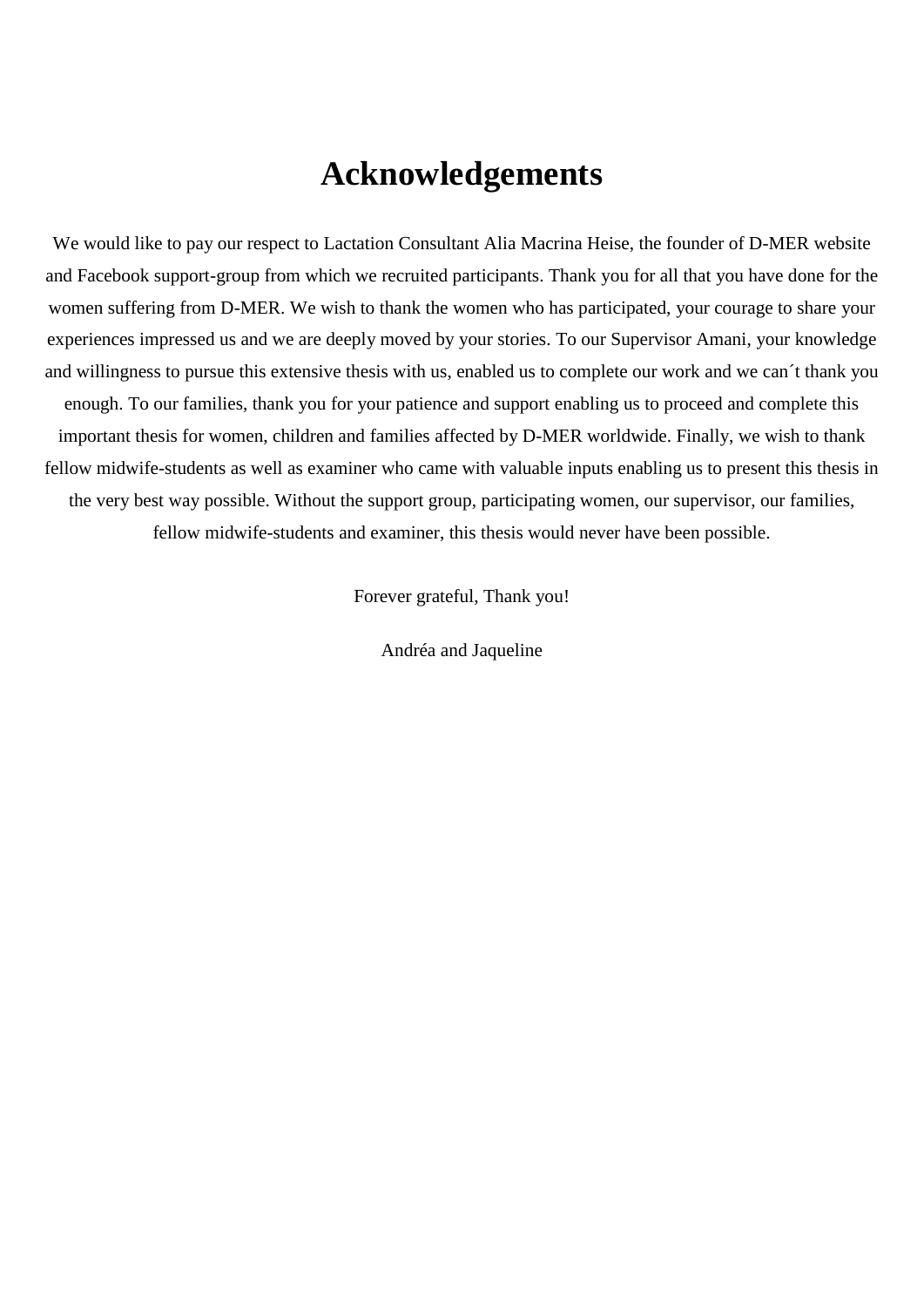# **Table of Contents**

| 2 |
|---|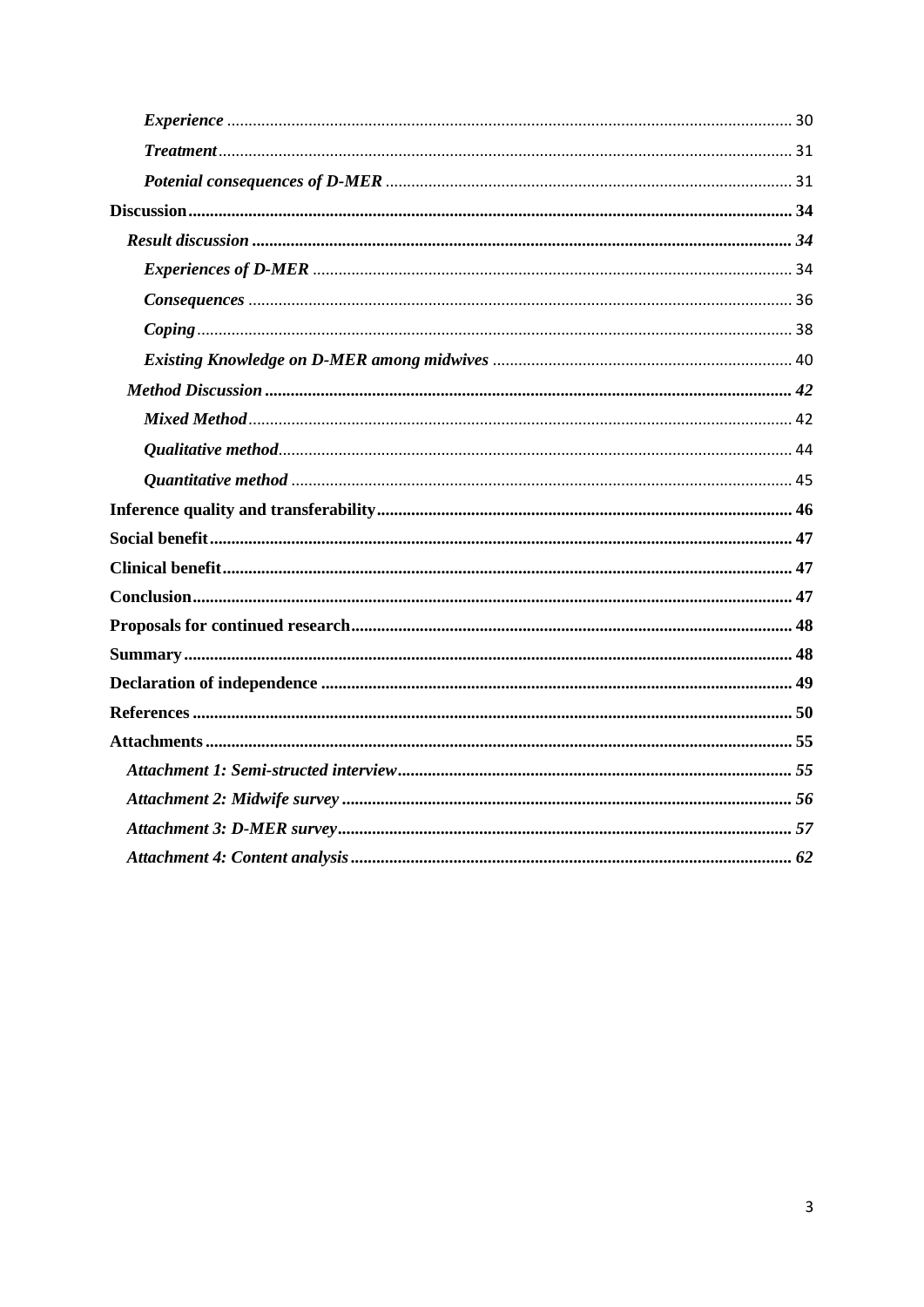# <span id="page-6-0"></span>**Introduction**

When becoming mothers, we both experienced that breastfeeding did not meet our expectations as a nice bonding experience. For one of us, letdowns were correlated with feelings of homesickness and dread at the beginning of breastfeeding or pumping sessions. When seeking help from health professionals, no help was offered, as these symptoms were neither understood nor recognized. Months later, a research on the internet described Dysphoric milk ejection reflex (D-MER). It was a relief just knowing about what it was. The fact that research on D-MER is scarce and us being midwifery-students, led to an interest in researching experiences and knowledge on D-MER. Since knowledge of breastfeeding, and ability to provide support when nursing problems occur it is part of a midwife's responsibility, therefore we decided to dedicate our master's thesis for this issue.

# <span id="page-6-1"></span>**Background**

# <span id="page-6-2"></span>*Breastfeeding*

## <span id="page-6-3"></span>*Definition*

Socialstyrelsen (2016) described breastfeeding based on the definition: "Exclusive Breastfeeding means children who have received breast milk only, as well as vitamins or medicines (e.g. vitamin D). Partial breastfeeding refers to children who have had breast milk supplement, vellum or other diet, in addition to breast milk" (Socialstyrelsen, 2016a, p. 2). World health organization [WHO] has since 2002 recommended exclusive breastfeeding during the first six months of life. This followed by complementary food with continued breastfeeding for up to two years (WHO, 2002). In 2017, WHO and United Nations International Children Emergency Fund [UNICEF] described that the global goal of exclusive breastfeeding the first 6 months of life for a long time been to reach 50% by the year of 2025, increasing to 60% by 2030. There are 129 countries with breastfeeding statistics from which only 23 achieves at least 60% excklusive breastfeeding the first 6 months post partum (WHO & UNICEF, 2017).

## *Breastfeeding health effects*

Socialstyrelsen (2016a) explained the health effects of breastfeeding as multi-faceted for both mother and child. American Academy of Pediatrics [AAP] (2012) showed that breastfeeding improves infant and maternal health in low-, middle- and high-income countries. Both Socialstyrelsen (2016a) and AAP (2012) described that for the child there is a reduced risk for example respiratory- and gastrointestinal infections, Sudden infant death syndrome and infant mortality, allergic disease, inflammatory bowel disease and obesity. AAP (2012) also described that women's health benefits of breastfeeding are both short- and long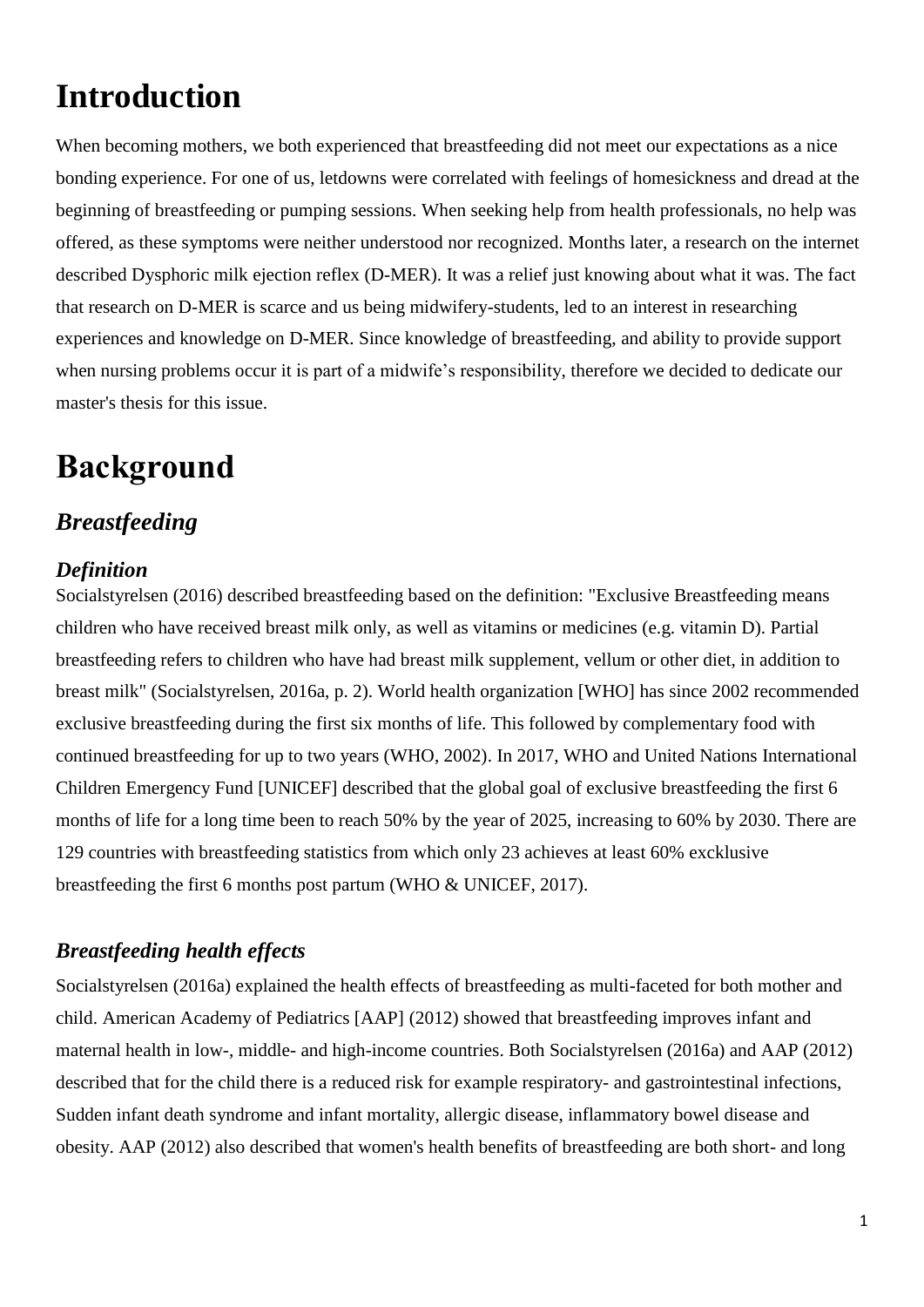term. It varies from for example less postpartum bleeding, lactation amenorrhea thus spacing child birth to reduced risk of postpartum depression, breast- and ovarian cancer and cardiovascular disease (AAP, 2012).

## <span id="page-7-0"></span>*Physiology of lactation*

Buhimschi (2004), as well as Jonas and Woodside (2016), described that the ability to breastfeed involves different stages and changes from endocrine function during pregnancy, to autocrine after delivery of child and placenta, through sensory stimulation as suckling from the child and from hormonal effects. Buhimschi (2004) described lactation function as divided into different phases; **first phase:** mammogenesis, meaning development of mammary glands initiated in utero during the embryonical stage, continuing through puberty and finally through changes during pregnancy under influence of prolactin, which is the main regulator of milk synthesis, as well as estrogen and progesterone. The last stage of mammogenesis is involution where the mammary gland undergoes remodeling as a result of weaning (cessation of breastfeeding, when infant changes from independence on breastmilk to complete independence from it, Greiner, 1996), with the ability to repeat the mammogenesis cycle during next pregnancy. **Second phase:** lactogenesis 1, when breast starts to produce colostrum through stimulation of endocrinal system in middle of pregnancy and continues until around two days postpartum (Neville, 2013). This is followed by lactogenesis 2, milk production increases due to a decrease of both estrogen and progesterone, and the rapid increase of prolactin after birth. Lactogenesis 2 is dependent on a transformation of endocrine to autocrine function, initiated 3-8 days postpartum, and is also referred to as milk coming in (Neville, 2013). Buhimschi (2004) explained

Galactokinesis as milk ejection reflex, and its dependence on nipple stimulation that sends signals to the posterior lobe in the pituitary gland, resulting in the release of oxytocin. This causes the myoepithelial cells to contract then milk production occurs and released out of the alveoli during child suckling. The milk ejection reflex takes approximately 30-60 seconds.



*(Clinicalgate, 2015)*

Oxytocin increases few minutes before suckling begins and enhances as a response to suckling stimuli and is followed by an abrupt decrease approximately 20 minutes after nipple stimulation began (Buhimschi, 2004). Buhimschi (2004) clarified further that mechanical stimulation like suckling, with help of oxytocin, empties the breasts and increases prolactin, whereas it is well known that dopamine has an inhibitory effect on prolactin and consequently affect milk production. Galactopoesis, also known as lactogenesis 3 according to Sriraman (2017)*,* is maintenance of lactation driven by milk extraction of which the secretion mechanism of prolactin works both inhibitory and stimulatory through Hypothalamus. Buhimschi (2004) discussed the role of these factors on influencing the inhibitory mechanism (dopamine, GABA-system) and the releasing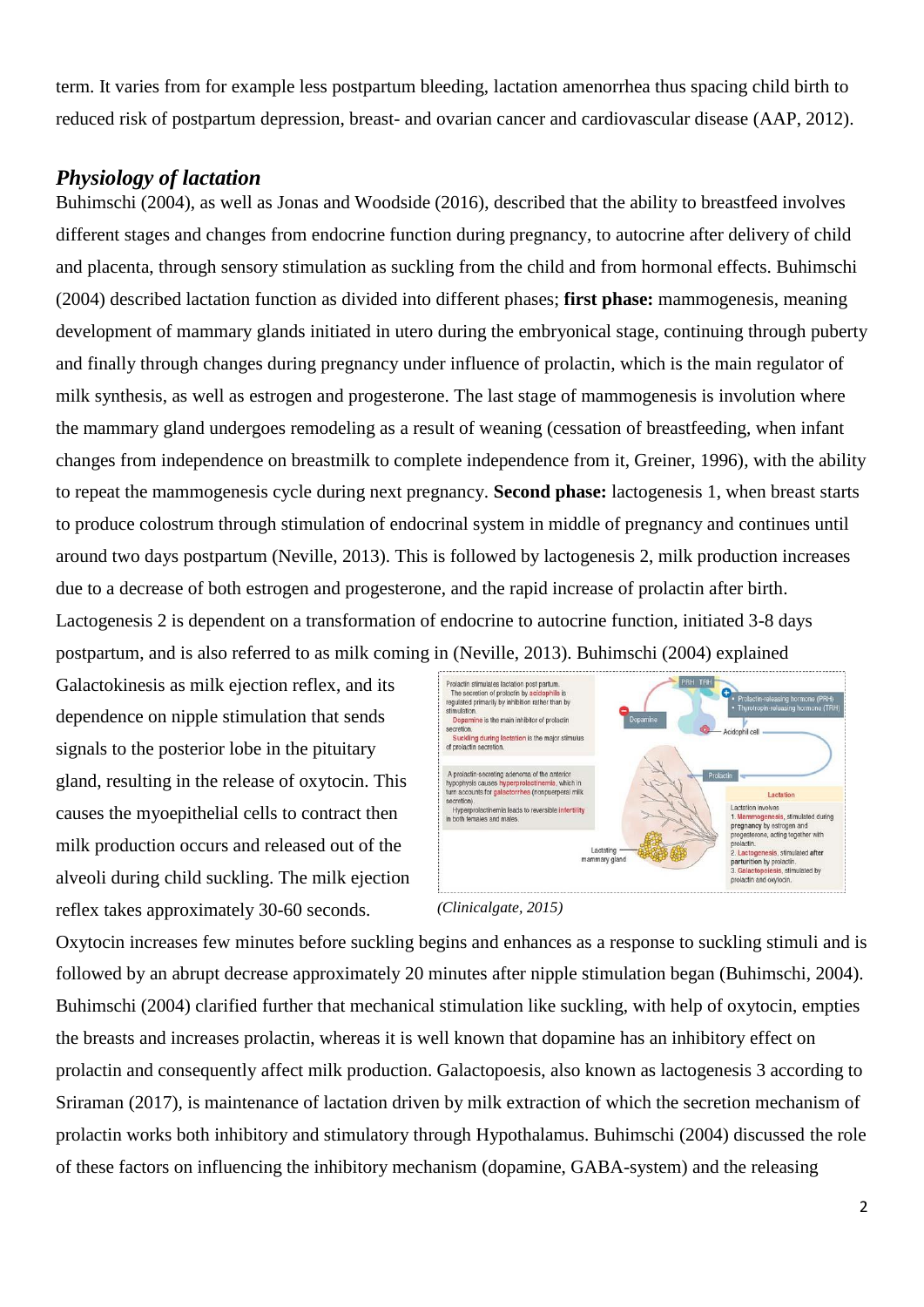mechanism (thyrotropin, peptides, angiotensin). There is also an autocrine/paracrine function that helps to control prolactin secretion, these factors are dependent on oxytocin, serotonin, opioids, histamine, and substance P. Estrogen and progesterone also has the ability to modulate the prolactin release. Sriraman (2017) further described that Prolactin Inhibiting Factor (PIF)is inhibited when the breast is emptied through nursing or pumping, initiating milk production, whereas if the breast is full it inhibits production through the feedback inhibitory mechanism of lactation and milk production reduces. Adequate Galactopoesis is therefore dependent on frequent suckling and/or emptying breasts to maintain elevated prolactin levels after completing breastfeeding following lactogenesis 2 (Buhimschi, 2004: Sriraman, 2017). According to Grattan (2015) the prolactin system is the most complex and versatile of all the hypothalamo-pituitary axes and the combined functions of prolactin control maternal adaptation from pregnancy to lactation.

## <span id="page-8-0"></span>*Knowledge & Support*

Midwifery knowledge provides an ability to identify individuals with special needs for care and support and includes breastfeeding and breastfeeding complications (Socialstyrelsen, 2006). In an open letter signed by i.e. health visitors, midwives, pediatricians, general practitioners, lactation consultants, breastfeeding counselors and university researchers following a series on breastfeeding in The Lancet, Professor Nigel Rollins, one of the series authors, stated:

> The success or failure of breastfeeding should not be seen solely as the responsibility of the woman. Her ability to breastfeed is very much shaped by the support and the environment in which she lives. There is a broader responsibility of governments and society to support women through policies and programmes *(sic)* in the community" (Rollins, 2016, 2<sup>nd</sup> para.).

Bergmann et al (2014) described that already in 1991, UNICEF together with the WHO presented "Ten Steps to Successful Breastfeeding" (see table 1). The purpose was, and is, to ensure support for breastfeeding mothers. Socialstyrelsen (2006) clarified, that this includes identifying and assessing breastfeeding complications in both normal and complicated care and early parenting. According to Meleis (2010) health care professionals are often a primary contact

*Table 1, Ten steps to successful breastfeeding* (WHO/UNISEF,1989)

| 1                | Have a written breastfeeding policy that is routinely<br>communicated to all health care staff.                                 |  |
|------------------|---------------------------------------------------------------------------------------------------------------------------------|--|
| $\mathbf{2}$     | Train all health care staff in skills necessary to implement this<br>policy.                                                    |  |
| 3                | Inform all pregnant women about the benefits and management of<br>breastfeeding.                                                |  |
| $\boldsymbol{4}$ | Help mothers initiate breastfeeding within half an hour of birth.                                                               |  |
| 5                | Show mothers how to breastfeed, and how to maintain lactation<br>even if they should be separated from their infants.           |  |
| 6                | Give newborn infants no food or drink other than breast milk,<br>unless medically indicated.                                    |  |
| 7                | Practise rooming-in - that is, allow mothers and infants to remain<br>together - 24 hours a day.                                |  |
| 8                | Encourage breastfeeding on demand.                                                                                              |  |
| 9                | Give no artificial teats or pacifiers (also called dummies or<br>soothers) to breastfeeding infants.                            |  |
| 10               | Foster the establishment of breastfeeding support groups and refer<br>mothers to them on discharge from the hospital or clinic. |  |

and have a part in the parents' transitioning. McFadden, et al. (2017) described support for the mothers as education to the staff which can include improvement, reassurance, information, praise, opportunity to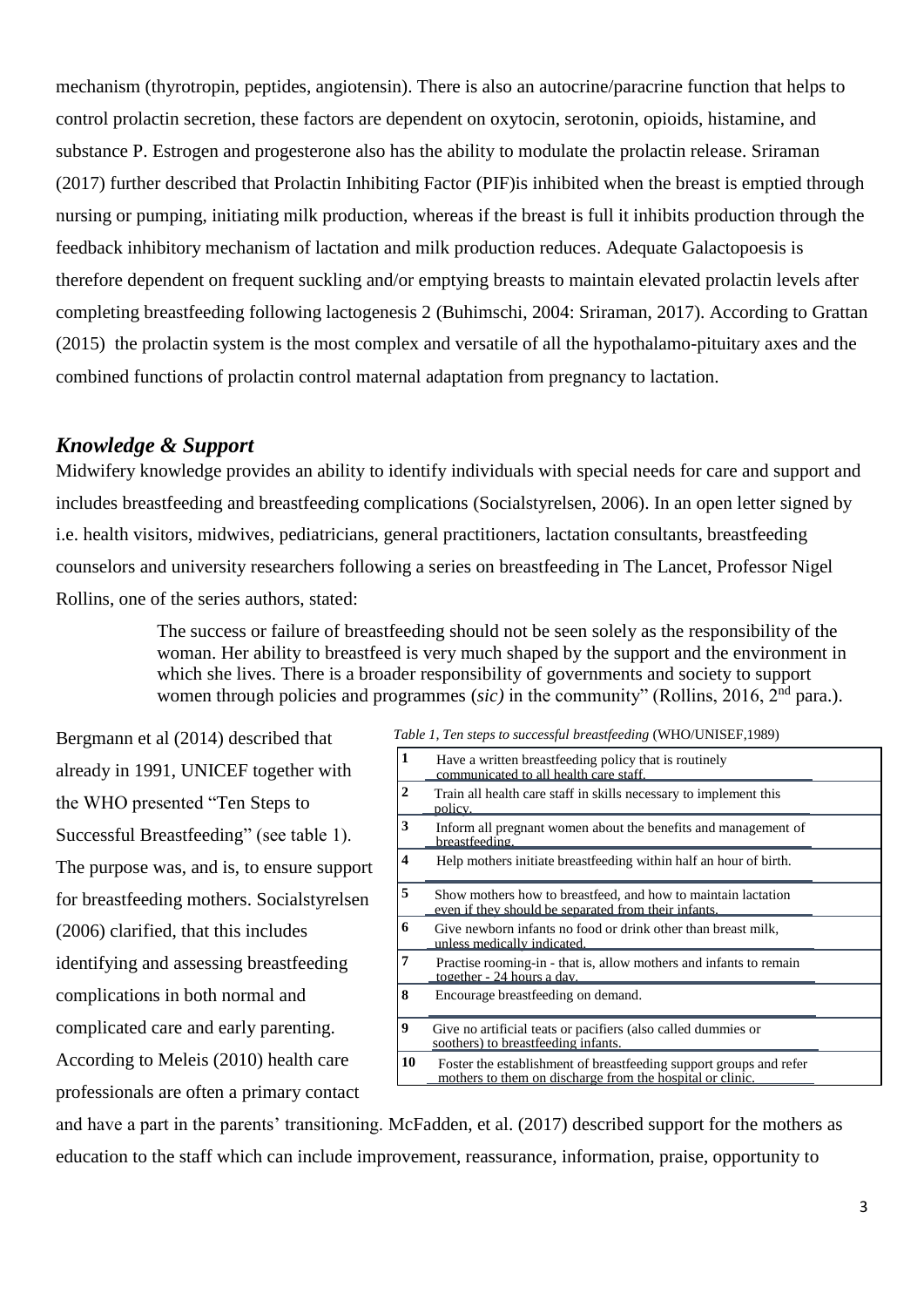discuss and regular ongoing contact both one-on-one, on the phone, in group and in- and outside of the hospital. It was also clear that all forms of extra support decrease the cessation of both partial and exclusive breastfeeding during first six months postpartum. Ekström and Thorstensson (2015) showed that increased knowledge and breastfeeding support had a positive impact on mother's feelings towards their child, an earlier initiation, higher frequency and longer duration of breastfeeding than mothers with standard support after delivery. Broberg, Almqvist, Risholm Mothander and Tjus (2015) described attachment like a psychological relationship between the child and its nearest caregiver and emphasized that attachment theory is about humans being social creatures who needs each other to live and survive. Meleis (2010) further described that skills are vital to identify, inhibitory and promotion aspects that affect the process of parenthood, meaning that factors affecting transition in either a positive or negative direction, include: environmental support, relevant information from healthcare professionals, advice from safe sources and getting answers to possible questions. Accordingly, healthcare personnel must identify possible vulnerability and assess measures that promote a positive transition process (Meleis, Sawyer, Im, Hilfinger Messias, & Schumacher, 2000; Meleis A., 2010).

# <span id="page-9-0"></span>*Breastfeeding and motherhood*

According to Dietrich Leurer and Misskey (2015), breastfeeding is described by mothers as a positive experience characterized by love, feeling great, awesome and amazing, as well as proud to have pursued although problems occurred, and that breastfeeding is highlighted as a unique mother and child bonding experience. However, Thomson, Ebisch-Burton and Flacking (2015) suggested different aspects which affect motherhood. They explained that when feeding method were not experienced as expected by herself or others, to breastfeed or not, often leads to feelings of isolation. This due to potential pressure which is counterproductive "breast is best", inadequacy, inferiority, humiliation and failure, especially during contact with health professionals with fear of reprisals. It is also common to describe feeling out of control, dependent on others, getting insufficient information and lack of feeding support (Thomson et al, 2015; Hvatum & Glavin, 2017). Watkinson, Murray and Simpson (2016) stated that women have knowledge about the health benefits from breastfeeding but also emphasized that even without physical problems, breastfeeding is a potential trigger for negative emotions and sensations. This was described nearly 20 years ago by Schmied and Barclay (1999) who concluded that experiences of breastfeeding could vary a great deal. They discovered some women were experiencing breastfeeding as pleasurable, sensual and intimate. These women felt that the relationship with their child was very powerful, having an embodied connection, a sense of personal ownership or possession over their child whereas breastfeeding for other women felt difficult, unpleasant, disappointing and overwhelming. These women instead felt like the reward did not exceed their effort (Schmied & Barclay, 1999).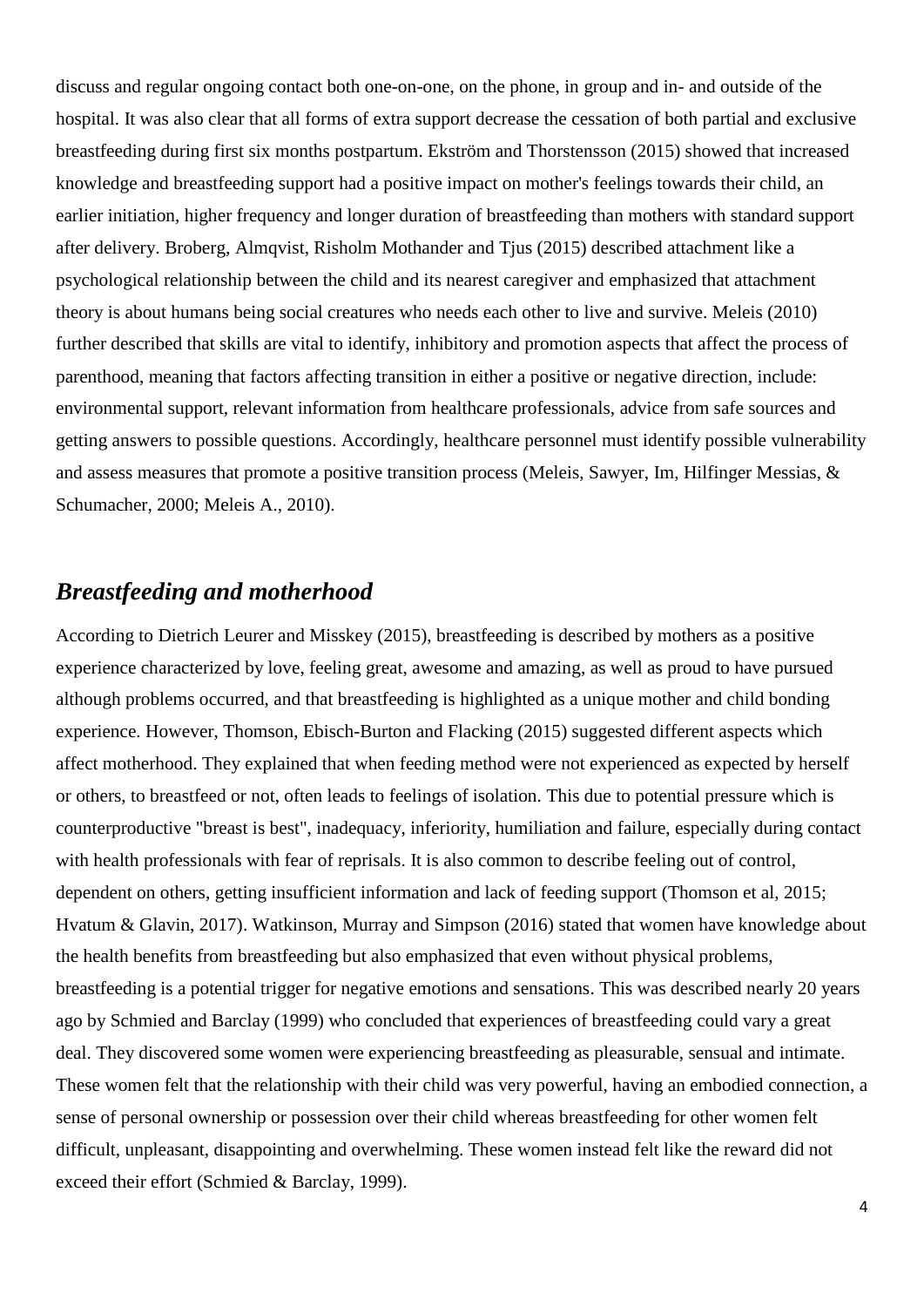Previous research has focused on physical breastfeeding difficulties (Bergmann et al, 2014). Approximately 80% of mothers' experience breastfeeding problems and it is well known that it reduces the breastfeeding rate drastically (Bergmann et al, 2014). Previous research has also established that degree of self-efficacy in breastfeeding mothers has a great impact on the ability to overcome difficulties that may occur (Jager, Skouteris, Broadbent, Amir & Mellor, 2013). This means breastfeeding difficulties that appear in the early postpartum period have a negative impact on the mother's needed confidence to be able to overcome future breastfeeding difficulties. It is also emphasized that self-efficacy can be developed and/or increased by for example: encouragement from friends, family or health professionals, but also from physiological states like happiness and bonding (Jager et al, 2013). Since mothers can view breastfeeding as a source of maternal identity and self-worth, negative experiences of breastfeeding may have a negative impact on the motherchild relationship (Watkinson et al, 2016). Kroll, Kamboj, Curran and Grossmann (2014) described similar findings when showed breastfeeding and its influence on biological and psychological processes, impacts not only maternal behavior in general, but more so on emotional functioning during motherhood.

# <span id="page-10-0"></span>*Dysphoric milk ejection reflex [D-MER]*

D-MER is not yet recognized as a medical condition, meaning that still there is no diagnoses in relation to symptoms. This term was described in 2007 by Lactation Consultant Alia Macrina Heise who experienced the condition while breastfeeding her third child. Alia is now an international speaker and published writer on D-MER (2017) and creator of both website [www.d-mer.org](http://www.d-mer.org/) (2008) and Facebook support-group "Dysphoric Milk Ejection Reflex (D-MER): Support group from D-MER.org" which started in 2008 and has 45 countries represented by its 1200 members. The first published research on D-MER was a case-study of one woman's experience (Cox, 2010) followed by a case-report in 2011 by Heise and Wiessinger. Heise (2018) described D-MER as characterized by dysphoria, which imparts *dissatisfaction*, *unrest and impatience* (Nationalencyklopedin, 2017). Dysphoria thus contradicts the euphoric foundation of excitement, relaxation and general well-being (Nationalencyklopedin, 2018). Heise and Wiessinger (2011) explained D-MER in one of few published materials as a sudden emotional drop in some women just prior/in connection to the milk ejection reflex. Symptoms are described in words of wistfulness and selfloathing with various severity and seems to be caused by a physiological process. Kroll et al (2014) emphasized that breastfeeding is a complex and dynamic biological and psychological process which influences many emotions. Heise and Wiessinger (2011) hypothesized that a transient decrease on dopamine level may be responsible for the D-MER effect experienced by mothers. Ayano (2016) described that dopamine is a neurotransmitter and plays a central role in the brain, for example inhibition prolactin, pleasurable reward behavior, mood and emotions as well as controlling nausea and pain processing.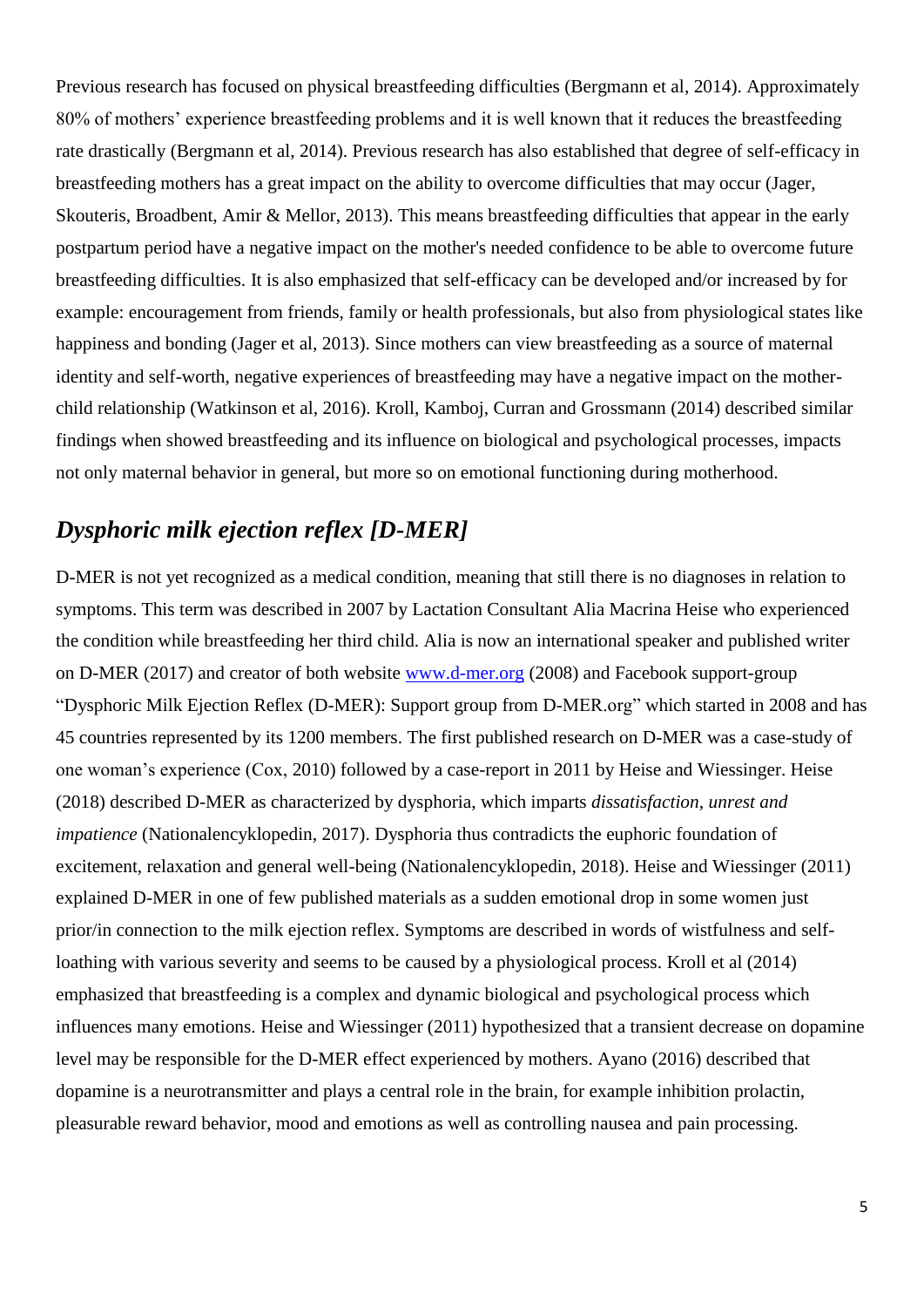Volkow, Wang, Tomasi and Baler (2013) showed that abnormal dopamine levels can cause emotional disturbances like dysphoria, negativity, low mood and lack of enjoyment.

# <span id="page-11-0"></span>**Research problem**

Knowledge and research on D-MER is scarce, which can lead to lack of knowledge among midwives and therefore the service that they will provide for women with D-MER will be poor. Bad experience of breastfeeding may lead to long and short-term consequences regarding child's and mother's health.

# <span id="page-11-1"></span>**Aims**

To *describe* experiences of D-MER from a patient perspective and to *examine* midwives' knowledge and experience of D-MER.

# <span id="page-11-2"></span>*Objectives*

- 1. What experiences do women with previous or ongoing D-MER describe?
- 2. Are midwives aware of D-MER?
- 3. How does D-MER affect women´s breastfeeding, bonding and parenthood?

# <span id="page-11-3"></span>**Method**

# <span id="page-11-4"></span>*Design*

We conducted an exploratory mixed method design, where both qualitative and quantitative methods were applied. A mixed method is suitable to use when the topic is neglected or under researched and also if participants are difficult to be identified or accessed, as mentioned by Creswell and Plano Clark (2011). *Participants:*

**1)** Women who are suffering or have had experience of D-MER.

Both groups of women were targeted via Facebook regardless of their location, one support group for women with experiences of D-MER that consists of over 1000 members worldwide. Another, Swedish breastfeeding support group that has over 23 000 members, consisting of members asking and giving each other support on various breast-, bottle- and/or formula feeding issues.

**2)** Licensed midwives in Sweden.

The Midwife Facebook group consists of over 4000 members living in Sweden.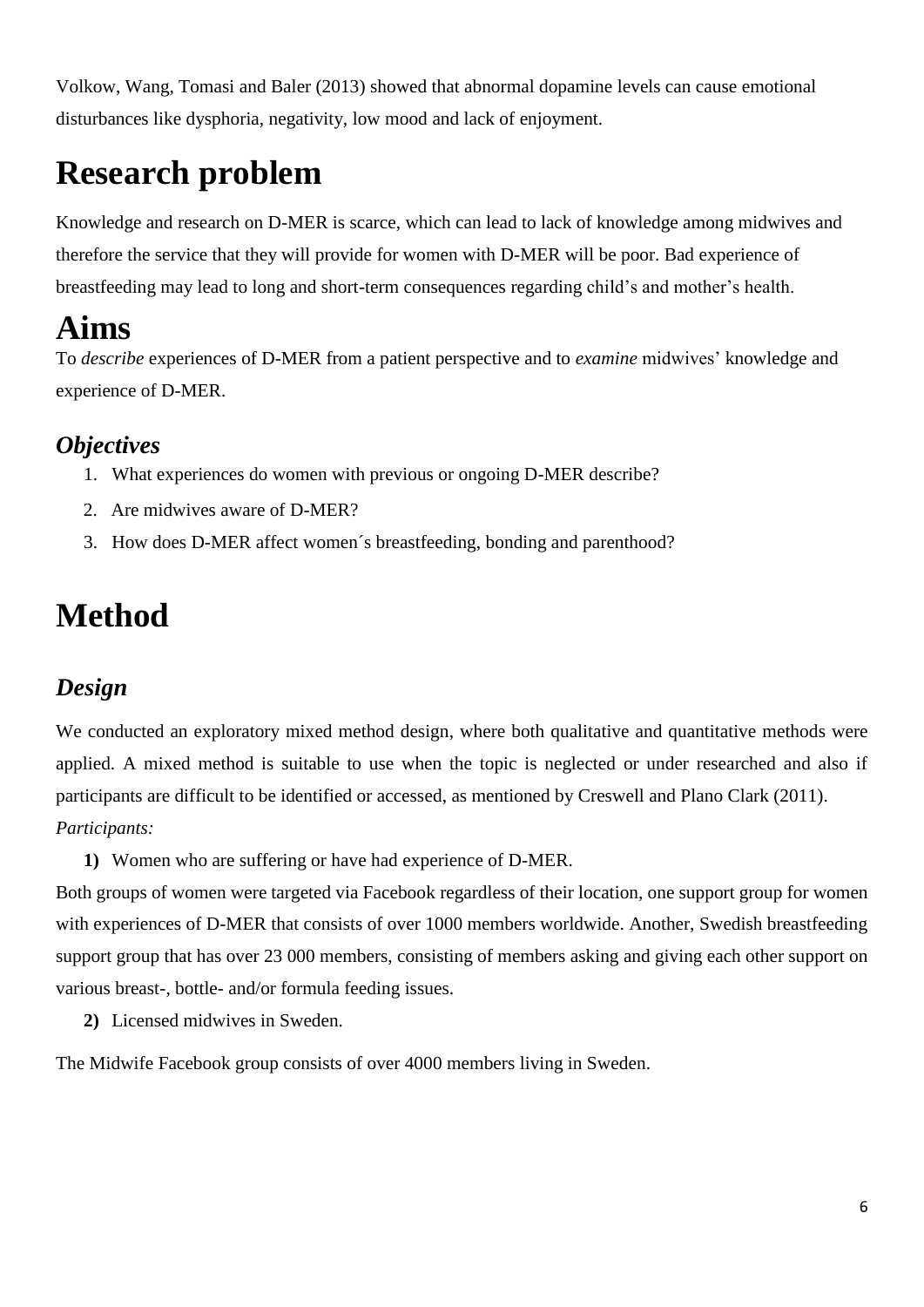# <span id="page-12-0"></span>*Study phases*

**Phase 1.1:** Interviews with women on their experiences of D-MER.

**Phase 1.2:** Based on the data from women's interviews (e.g. their answers) an online anonymous survey was created by common topics that appeared. The survey was then distributed in the Facebook-group for women with D-MER (See attachment 3 for "D-MER survey" for questions).

**Phase 2:** Anonymous online survey with close and open-ended questions was created for Midwives to examine their knowledge on D-MER.

# <span id="page-12-1"></span>*Data selection*

The participants consist of two separate groups, as shown in table 2 below:

| Table 2, Inclusion and exclusion criteria                     |                                                                                                                                                                                                                                |
|---------------------------------------------------------------|--------------------------------------------------------------------------------------------------------------------------------------------------------------------------------------------------------------------------------|
| <b>Phase 1.1 and 1.2</b><br>Women who had a                   | <i>Inclusion Criteria:</i> Knowing of D-MER as a condition and becoming aware of it being the reason<br>for the experience within first year postpartum. Regardless of sociodemographic (country, age,<br>number of children). |
| previous or ongoing<br>experience of D-MER<br>was approached. | Exclusion Criteria: more than 1 year postpartum before becoming aware of D-MER                                                                                                                                                 |
| <b>Phase 2</b><br>Midwife in a Swedish                        | <b>Inclusion Criteria:</b> Midwife, regardless of knowledge and/or experience and current employment.                                                                                                                          |
| midwife forum was<br>approached                               | <i>Exclusion Criteria:</i> Other professions.                                                                                                                                                                                  |

# <span id="page-12-2"></span>*Sampling*

Sample size for qualitative data is adequate when saturation is reached, according to Polit & Beck (2012). In fact, they further recommend continuing with two more interviews afterwards to establish saturation. Keeping saturation in mind, and the fact that the studies carried on D-MER are very few, the estimated number of women with experience of D-MER needed for individual semi-structured interviews were between 10-20. The number of women who reported interest via e-mail to participate in interviews was 24. All of them received information letter about the study and a consent form. Of the original 24 women, 22 answered via e-mail and still wanted to participate. Six women did not respond to e-mails when trying to book an appointment for an interview within the allotted timeframe and one woman responded she did not want to be audio recorded, finally resulting in 15 booked interviews. Lastly, one woman was not available when it was her time to be interviewed, resulting in qualitative data collection from 14 women. For quantitative data from women as well as midwives´, sample size is vital according to Polit and Beck (2012). Polit and Beck (2012) reported that the statistical power is the ability to show true relationships between variables; the probability of rejecting false null hypothesis. Because there is a lack of research on D-MER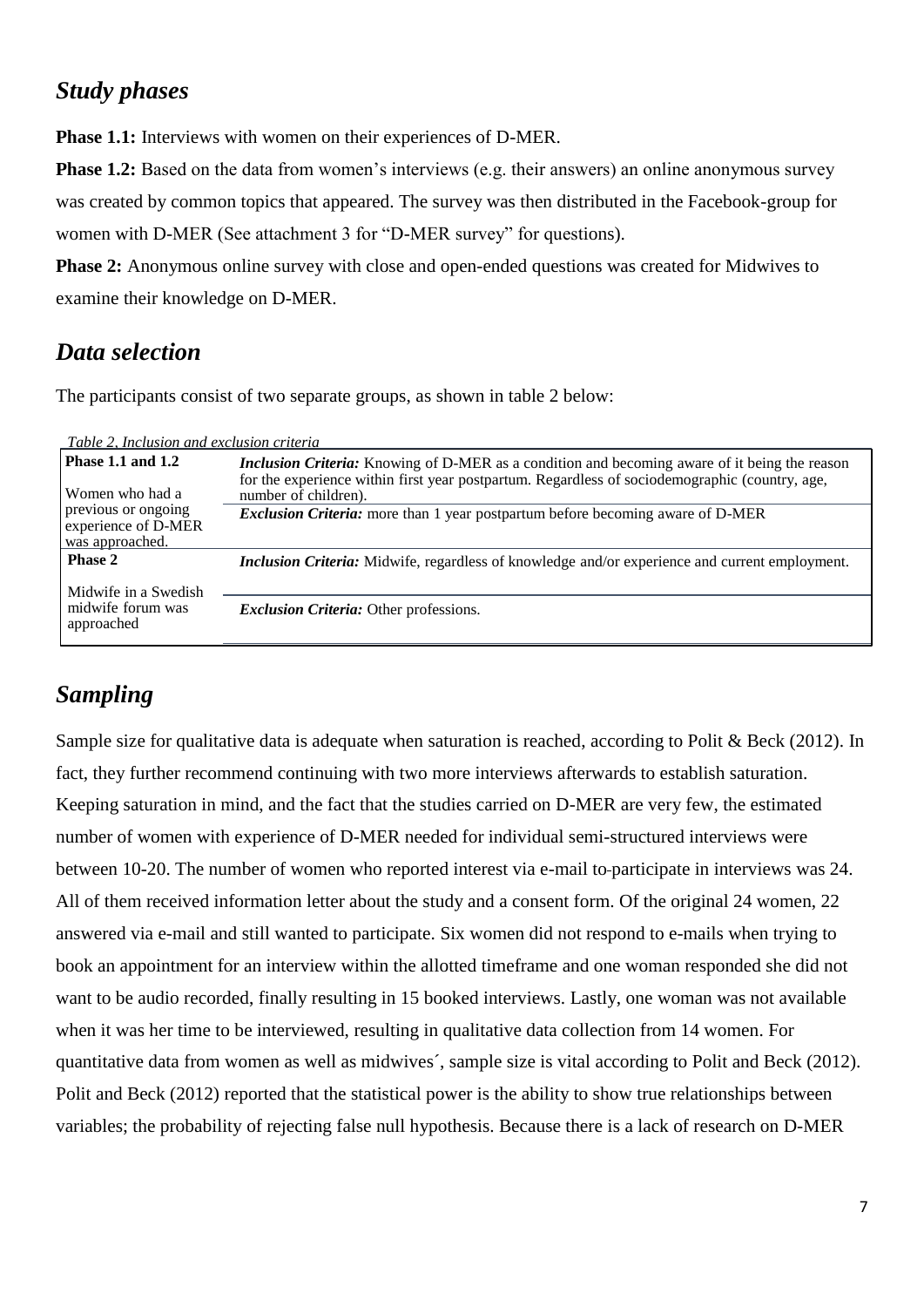(only two case studies), we could not calculate power and then calculate sample size, therefore our strategy was to include as many as possible in order to reach sample representation.

# <span id="page-13-0"></span>*Data collection and instruments*

### <span id="page-13-1"></span>*Recruitment*

Participants were recruited via Facebook using snowball sampling. Snowball sampling is a cost-effective, practical, easy and fast technique and suitable for population which is hard to determine or reach (Polit & Beck, 2012). We published a flyer in two Facebook support groups: one targeted women worldwide with D-MER "Dysphoric Milk Ejection Reflex (D-MER): Support group from D-MER.org", another targeted women in a Swedish breastfeeding support group ("Amningshjälpens slutna grupp") that focuses on a wider spread of nursing/pumping issues, to participate in interviews. The D-MER support group, were allowed to share the survey with other groups targeting breastfeeding issues. The publishing was followed by three reminders and the survey was active between February 20<sup>th</sup> and March 5<sup>th, 2018</sup>. The midwives were recruited from a community group for midwives on Facebook, "Barnmorska- aktuellt och intressant"; and they were asked to answer an online survey that contained close and open-ended questions regarding knowledge and/or experience of D-MER (see attachment 2). The original post was followed by two reminders and the survey was available between January  $6<sup>th</sup>$  and February  $5<sup>th</sup>$ , 2018 but was prolonged to February 15<sup>th</sup> due to low response rate. By prolonging the survey and give information about current number of participants, the number increased from 66 to 115 participants after the last reminder.

### <span id="page-13-2"></span>*Data collection*

The interviews were conducted by both authors of this thesis via Facebook Messenger (video) at a time and date of the participant's convenience during January 2018. The interviews took in average 35 minutes (11- 55 minutes) and followed a semi-structured approach with 17 questions of both qualitative and demographical character and were designed by us authors and approved by our supervisor (see attachment 1). Semi-structured interviews, meaning that the same questions for all women was asked, with supplementary questions depending on given answers, were conducted for flexibility of addressing D-MER. The interviews were recorded and then transcribed by both authors separately. Both authors then listened to the recorded interviews again while comparing to each other's transcripts to make sure that the transcriptions was correct. The data collected from the interviews was analyzed then used to create a **s**urvey that was published on the same Facebook support group for women who had had or were currently experiencing D-MER, as well as in the Swedish breastfeeding group (see table 3).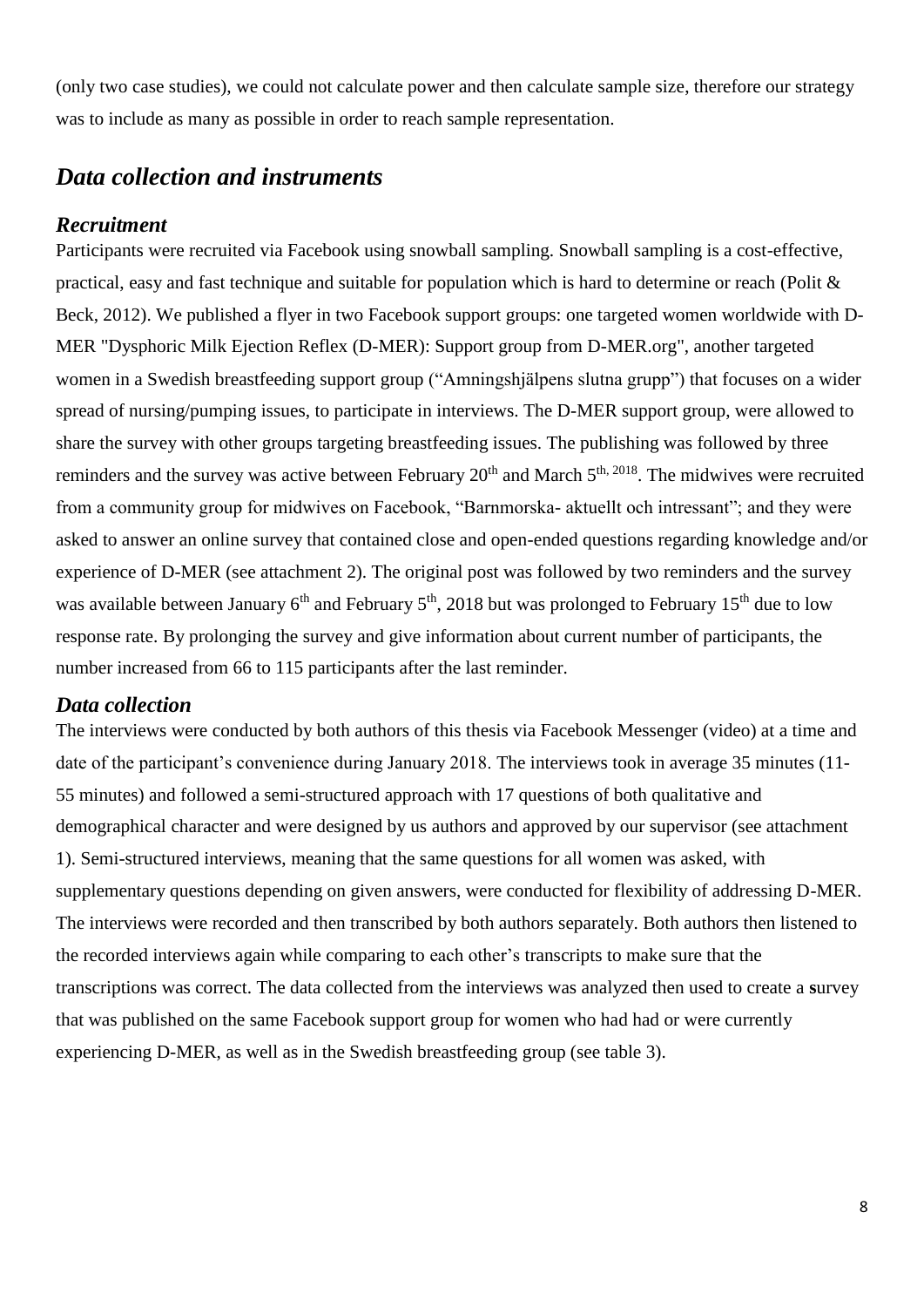*Table 3, An example on process from content analysis to survey questions*

| Code                                                                                                                                 | <b>Subcategory</b>          | Category                                | <b>Survey question</b>                                                                   |
|--------------------------------------------------------------------------------------------------------------------------------------|-----------------------------|-----------------------------------------|------------------------------------------------------------------------------------------|
| It definitely affected the<br>bonding to the baby, she could<br>not be around baby for more<br>than five minutes by herself<br>(A30) | Negative impacts on bonding | Consequences of having D-<br><b>MER</b> | 45. Do you feel like D-MER<br>has affected you bonding<br>experience to your child(ren)? |
| D-MER hasn't affected the<br>bonding $(F17)$                                                                                         |                             |                                         | 46. If yes, please describe in<br>what way:                                              |

A web-based program provided by Karolinska Institute, "KI Survey", was used for designing both the quantitative surveys. The interview questions and surveys were designed by the authors and approved by supervisor Amani Eltayb, Postdoc.

# <span id="page-14-0"></span>*Data analysis*

Because the investigated subject is unexplored, inductive content analysis was chosen to analyze women's experiences of D-MER and midwives' knowledge, as well as experience, of D-MER (Polit & Beck (2012). To achieve good understanding of the collected data, we read it several times. The interviews were transcribed verbatim and compiled, meaning that the content was encoded, and meaning-bearing units were identified and created on the basis of similarities, as well as differences, which then was condensed into smaller units. These were gathered in subcategories and categories. An example of this process is shown in table 4. The qualitative data from the survey for women was analyzed by grouping quotes based on common denominators such as similar experiences and /or statements. Quantitative data was analyzed using the statistical Program: Statistical Package for the Social Sciences (SPSS) version 24. Statistical analysis provides data description within a certain sample of population, (Ejlertsson, 2012). Data were cleaned then coded for example if the answer "Yes" or "No", then "Yes" will be coded 1 and "No" 2. Quantitative data were then presented in tables.

#### *Table 4, Example of Content analysis*

| <b>Meaning bearing unit</b>                                                                                                                                                                                        | <b>Condensed meaning</b>                                                                                    | Code                                                                                                         | <b>Subcategory</b>                                                                                    | Category                                                      |
|--------------------------------------------------------------------------------------------------------------------------------------------------------------------------------------------------------------------|-------------------------------------------------------------------------------------------------------------|--------------------------------------------------------------------------------------------------------------|-------------------------------------------------------------------------------------------------------|---------------------------------------------------------------|
|                                                                                                                                                                                                                    | unit                                                                                                        |                                                                                                              |                                                                                                       |                                                               |
| <b>B8#</b> I kept trying to tell<br>people, and people kept<br>telling me it that it was<br>postpartum depression, and I<br>said No, that these things are<br>different, said this, the<br>symptoms don't match up | People kept saying it was<br>postpartum depression even<br>though she felt the symptoms<br>did not match up | People kept saying it was<br>postpartum depression even<br>though she felt the symptoms<br>did not match up. | Lack of knowledge and poor<br>services by health personal<br>regardless of their health<br>profession | Seeking help from health<br>professionals regarding D-<br>MER |

# <span id="page-14-1"></span>**Ethics**

The Medical Research Council (MRC, 2017) recommends following different ethical principles when research is carried out. Therefore, we applied the principle of autonomy regarding participants and the justice principle by doing good and causing no harm (MRC, 2017). This was assured by providing the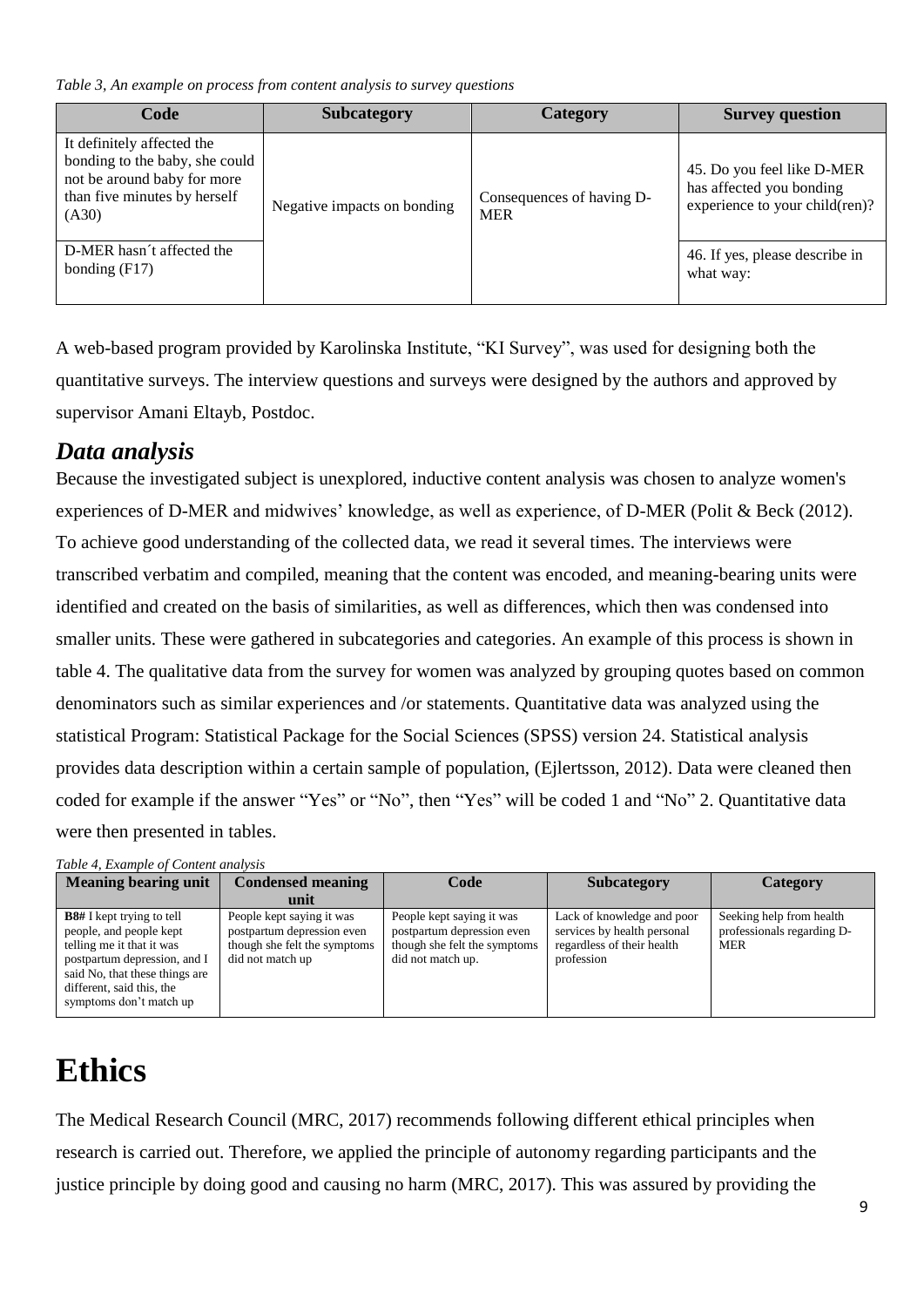participants detailed verbal and written information about the study. Participants consented verbally during interviews. In case of surveys, a letter of information appeared first, then the consent was achieved after respondents clicked the answer "Yes" to the question "Would you like to participate". The letter explained about the study's purpose and all aspects of consenting to as voluntary participation, confidentiality, and that they could cancel at any time without any further explanation. Collected material was confidentially handled through its anonymity and safe storage as described by MRC (2017) and Polit and Beck (2012), meaning audio recordings and transcriptions were kept on USB at Karolinska Institute in Stockholm.

# <span id="page-15-0"></span>**Results**

Results will be presented as follow:

Study 1.1, Women interviews (qualitative data) were analyzed by means of content analysis. Second, the findings from study 1.2, Women survey that covers their experiences of D-MER, were analyzed using descriptive statistics while qualitative data from open ended questions were analyzed by content analysis. Third the finding from study 2, Midwives survey, the close ended questions were described via applying descriptive statistics and content analysis was applied to analyze open ended questions.

# <span id="page-15-1"></span>*Study 1.1: Interviews*

## <span id="page-15-2"></span>*Interview participants*

Fourteen women from five different countries were interviewed. The majority of women were from the USA ( $n = 8$ ), followed by the UK ( $n=2$ ), Sweden  $(n=2)$ , and then Iceland  $(n=1)$  and Australia  $(n=1)$ . The median age of participants was 36 years old. Nine women were first-time-mothers, four had two children and one had three children. Out of the fourteen women, nine were still breastfeeding. The five women who were not breastfeeding during the time of the interviews had breastfed in average for about six months (range 3 weeks to 21 months), however the median breastfeeding duration was 6 weeks. None of the women were smokers. Six

| Lable 5, Interview demographics |                                          |                     |  |  |
|---------------------------------|------------------------------------------|---------------------|--|--|
| Number of                       | 14                                       |                     |  |  |
| participants                    |                                          |                     |  |  |
| Median age                      | 36 (range 30-41)                         |                     |  |  |
|                                 |                                          |                     |  |  |
| Country                         |                                          | USA=57% $(n=8)$     |  |  |
|                                 | UK= $14\%$ ( <i>n</i> =2)                |                     |  |  |
|                                 | Sweden= $14\%$ ( <i>n</i> =2)            |                     |  |  |
|                                 | Iceland= 7% $(n=1)$                      |                     |  |  |
|                                 | Australia = 7% $(n=1)$                   |                     |  |  |
| Smoker                          | None                                     |                     |  |  |
| Number of                       | $1 - 3$                                  | $1(n=9)$            |  |  |
| children                        |                                          | $2(n=4)$            |  |  |
|                                 |                                          | $3(n=1)$            |  |  |
| <b>Breastfeeding</b>            | 3 weeks-21 months                        |                     |  |  |
| period                          |                                          |                     |  |  |
| History of anxiety              |                                          | Yes= 42,9% $(n=6)$  |  |  |
| or depression                   |                                          | No= 42,9% $(n=6)$   |  |  |
| prior pregnancy                 | Maybe (undiagnosed) = $14,2\%$ ( $n=2$ ) |                     |  |  |
| History of                      |                                          | Yes= $21\%$ $(n=3)$ |  |  |
| postpartum                      |                                          |                     |  |  |
| depression or                   |                                          |                     |  |  |
| postnatal anxiety               |                                          | No= 79% $(n=11)$    |  |  |

*Table 5, Interview demographics*

women stated having a history of anxiety or depression while another six women were without a history of anxiety or depression and the rest (two) had not been clinically diagnosed. Out of the 14 women, three had experience of postpartum depression or anxiety. Demographics of the interviewed women are displayed in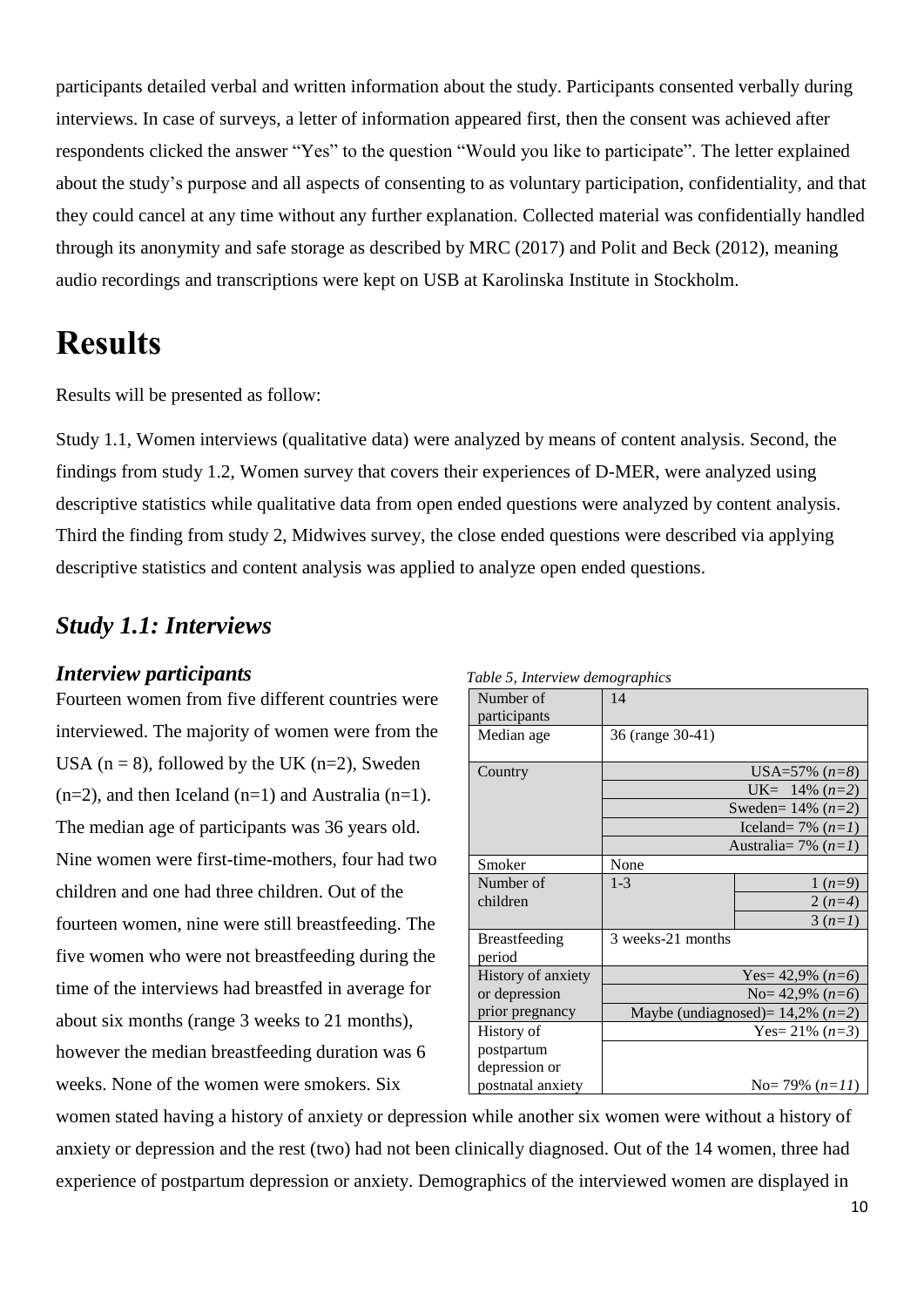table 5. Their experiences of D-MER are described in five main categories and ten subcategories as shown in table 6.

*Table 6, Categories and subcategories*

| <b>Categories</b>                                         | <b>Subcategories</b>                                               |
|-----------------------------------------------------------|--------------------------------------------------------------------|
| <b>Experiences of D-MER</b>                               | Negative emotions and physical symptoms                            |
|                                                           | Symptoms intensity shown fluctuations over time                    |
| <b>Consequences of having D-MER</b>                       | Weaning                                                            |
|                                                           | Not weaning but women continue breastfeeding under stress          |
|                                                           | Negative impacts on bonding                                        |
|                                                           | Women's self-stigma and feelings of guilt                          |
| Seeking help from health<br>professionals regarding D-MER | Lack of knowledge and poor services by health personal             |
|                                                           | Treatment suggested by different health professionals              |
| <b>Coping strategies</b>                                  | Knowing more about D-MER created mental preparation and acceptance |
|                                                           | <b>Strategies</b>                                                  |
| Retrospective insights by participants                    |                                                                    |

## <span id="page-16-0"></span>*Experiences of D-MER*  **Negative emotions and physical symptoms**

The majority of women interviewed described symptoms of anxiety, nervousness, worry and emotional unsettling like dread, void and/or shame. D-MER was by some described as a wave of depression or sadness, and that all the joy had been drained, one woman stating that it was particularly hard to go through repeatedly and frequently during the day. Some women felt irritable, annoyed, agitated, frustrated and spoke of a loss of control over their bodies, actions and/or thoughts resulting in for example, a less strong hold of the baby, saying things one did not mean to spouse or having suicidal thoughts. The symptoms were for the most parts experienced as sudden and transient:

*It was amazing to me, how I could be totally happy and then all of a sudden, it's like somebody flipped a light switch and I could feel incredibly anxious and a little bit of depression mixed in, but mostly anxiety, very just nauseous and general feeling of just feeling really bad. And it would last for like a minute or two and then go away, disappear* (D)

*When I started breastfeeding, I just had feelings of rage and suicidal thoughts and severe waves of depression and the severe waves of depression would only last for about a minute* (A)

Some of the women interviewed described that when D-MER appeared they did not understand what was happening, three of them said that it started within the first week postpartum while another woman described that it took a while before D-MER occurred. Five of the women described that they felt it as a clear connection to milk letdown. The symptoms were described to start at the beginning of a breastfeeding or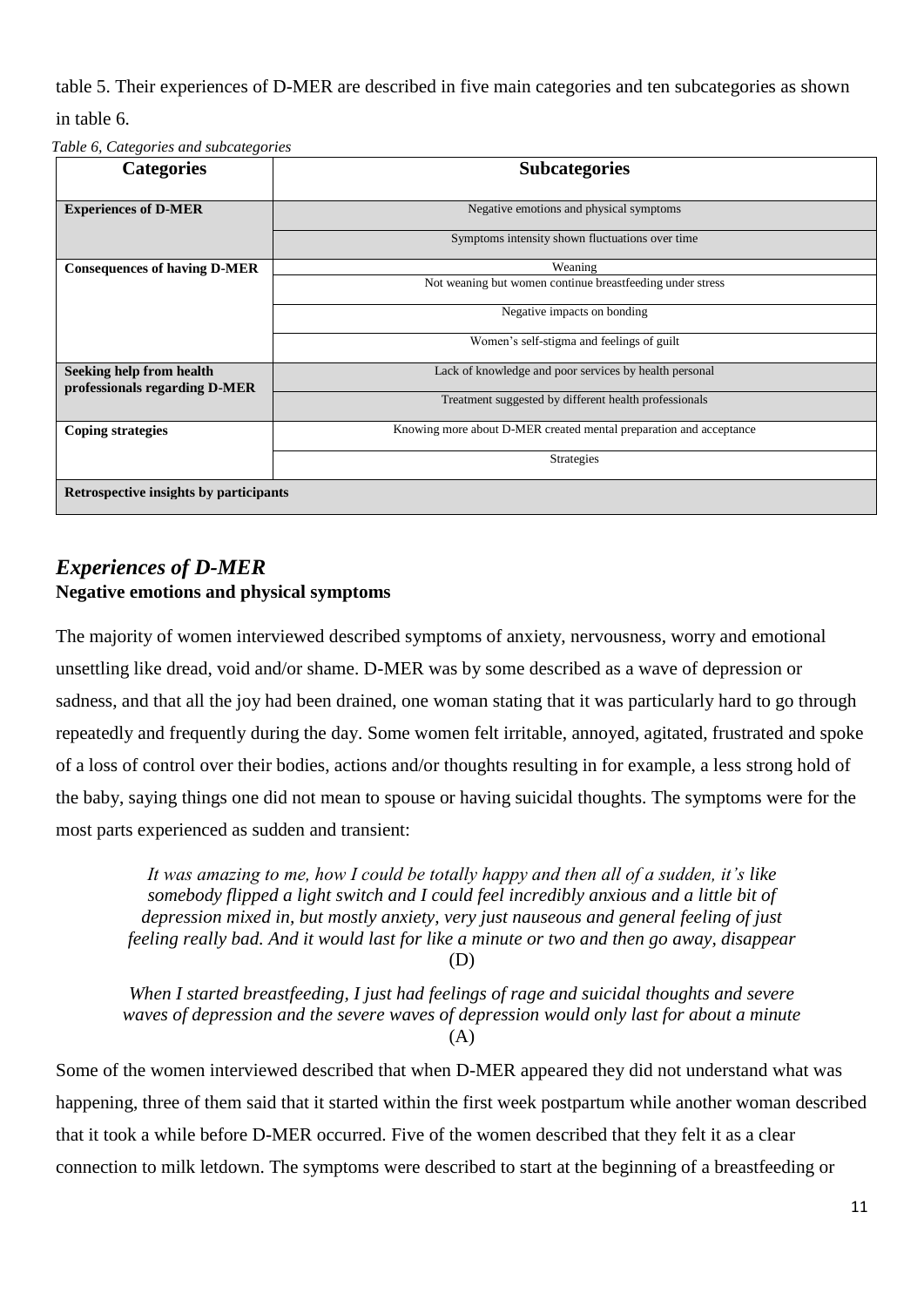pumping session and last for 30 seconds to one minute, for some up to two minutes, for one woman as long as five minutes, or even for the duration of the whole feeding. Three women in the interviews described that they forgot about D-MER in between the feedings, until it happened again. One of the interviewed women described having symptoms like D-MER prior to pregnancy and another during the third trimester of pregnancy.

#### **Symptoms intensity and shown fluctuations over time**

The women interviewed gave fluctuated statements considering D-MER appearance. The majority experienced the symptoms every, or for the most times when nursing or pumping. A couple of women described occurrence changing to become less frequent or more sporadic over time. In terms of intensity, several women spoke of it being variable, for some with no apparent reason whilst others felt a correlation as, decreasing when laying down or when being able to think about it ahead, increasing when baby latched on again, or if the mother was stressed. It was common to mention unmet physical needs as a factor influencing D-MER intensity, like sleep deprivation, hunger or thirst. Several the of interviewed women also stated that it seemed to ease with time, some specifying it being at its worse during the first six months postpartum.

*The severity of it really varies, the feelings are probably similar but because they're more or less severe, they feel different. Different like, levels of sadness … more recently it's been less intense, thank goodness, so now I would say it's even like, as light as like, melancholy* (K)

Two women interviewed, however, stated the opposite, feeling that the intensity increased with time, one of the two also experiencing a difference in intensity and frequency between her two children. Three women spoke of night feedings influencing the intensity, two felt it was less at night and one felt the opposite and suggested it has to do with more time passing between feedings. The frequency of feeding or pumping having an impact on intensity was mentioned by other women as well. Two said that waiting too long between the feedings in the beginning could result in more intense D-MER. Three of the interviewed women felt that nothing improved or worsened the symptoms. In terms of pumping, women gave various descriptions in their interviews, some felt that D-MER was worse when pumping, others less, and three women did not feel a difference between the two.

## <span id="page-17-0"></span>*Consequences of having D-MER*

#### **Weaning**

Several women described that they weaned because of D-MER. One woman felt she could not handle both D-MER and postpartum depression and weaned because of it: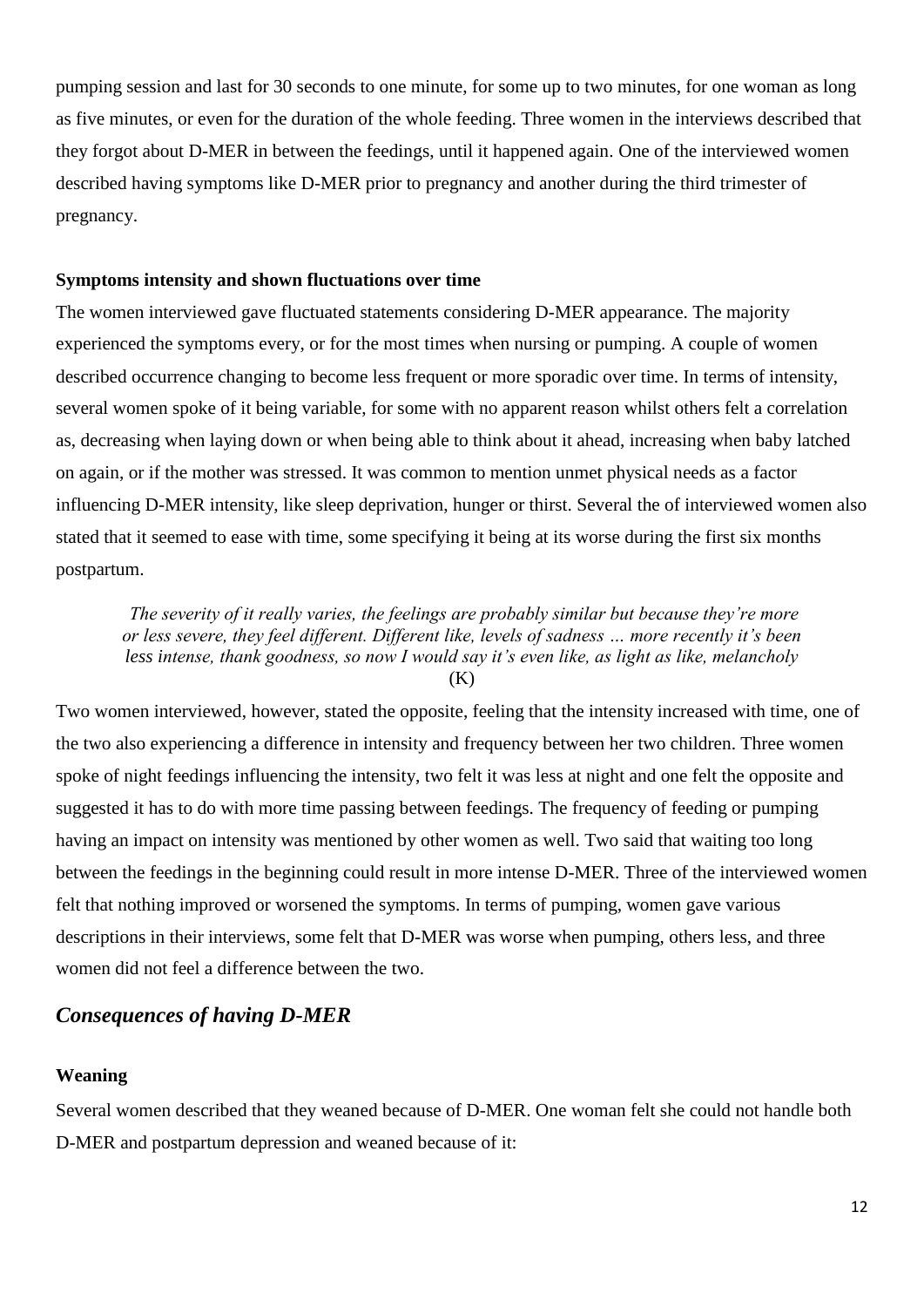*My mental health, the connection I was having with my children, with my family, it wasn't just compromised… I was miserable… My health, my life was in jeopardy, it wasn't worth it, it was too much for me* (B)

Another described that she could not handle the feeling of dread or the intensity of D-MER. The decisions to wean was described as hard and could lead to feelings of guilt, one woman stated she felt brokenhearted to have weaned early and that she blames D-MER for it. However, three of them also stated that stopping breastfeeding in turn, stopped D-MER. Two women stated that they are planning to, or already give formula or other supplements, sometimes to not have to feed as frequently, and by that avoiding D-MER. That implied transitioning from exclusive to partial breastfeeding earlier than recommended, or as one of them confessed:

*Actually, to be honest, it has happened, when I know she wants to be on the breast all the time during the evenings, I can pretend that's she's not hungry, so I play with her, so I might not have to do it* (I, translated)

#### **Not weaning but women continue breastfeeding under stress**

The majority of interviewed women described that D-MER did not affect their breastfeeding regarding duration or frequency. However, it was expressed that it was hard to pull through, and that thoughts about weaning all together, or to some extent, to get a break from the symptoms, had occurred. Two interviewed women wondered if a reason for D-MER not having affected their breastfeeding, could be that symptoms and intensity maybe varies between individuals. Other reasons for pursuing breastfeeding even though they experienced D-MER were that some could not bear to end it themselves, before their child was ready or that they felt that breastfeeding was the best for their child. Some women also stated that they continued to breastfeed because they would have felt guilty if they had stopped because of D-MER. Half of the women interviewed described feelings of discouragement, feeling down, anxious, sad and not looking forward to breastfeeding when knowing D-MER would appear. Breastfeeding their child became more of a shore, an obligation. It was also mentioned by a few women that the frequent and repetitive mood swings caused by the condition, had a negative effect on their quality of life. Women described feeling guilty over their negative feelings towards breastfeeding and felt that they wanted the feeding to be over and done with. Grief over not enjoying breastfeeding like others appeared to do, was commonly mentioned, and that it caused feelings of conflict at every feed.

*I wanted to keep on breastfeeding, but I think all the time that I didn't want to, but I will because the will to do it is stronger than D-MER, but it is a, a fight inside me every time* (I, translated)

#### **Negative impacts on bonding**

In terms of bonding experience, a few interviewed women did not feel that it was affected by D-MER, stating for example that it was not a "yes or a no"- thing, or was not sure if D-MER alone affected the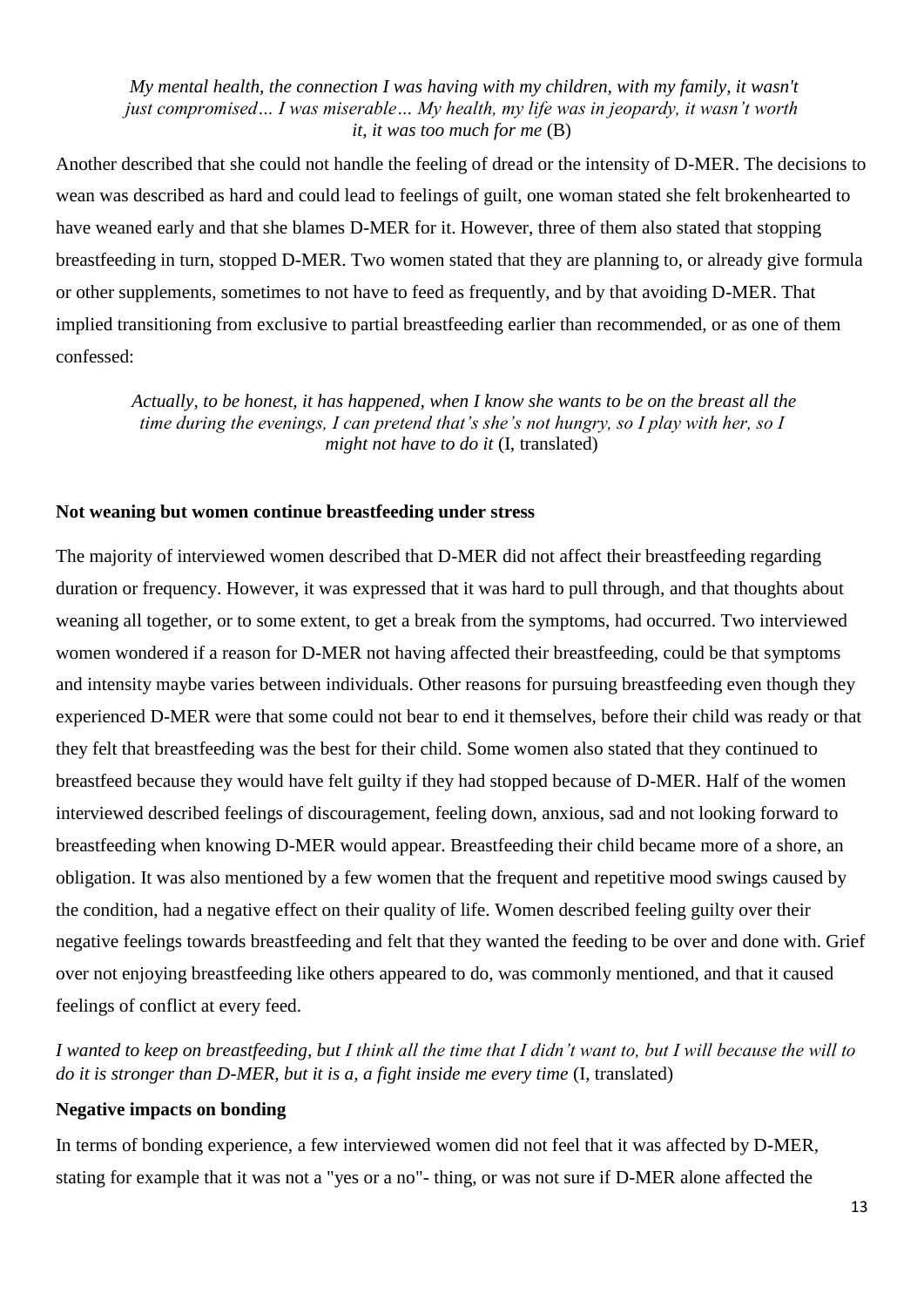bonding due to other breastfeeding difficulties or other factors in the beginning. Most women described that D-MER affected the bonding. Four women felt that it did initially, when not yet realizing what was happening, or due to the frequent feedings, or having more intense D-MER symptoms, but that the effect it had lessened over time.

*I felt I was worried it would affect me bonding with him initially as well because I hated doing it and it made me feel horrible to do it so, that wasn't a nice feeling I think that probably affected my bonding but I think that's improved over time since he's got older and he's more reactive and smiling and things like that it means that we can interact in other…* (L)

Some women felt the bonding was affected because of the idea that breastfeeding was supposed to be a bonding moment or something pleasant, but that the women just did not enjoy. Another woman spoke vividly of the feeling of missing a key piece when it comes to bonding, she was struggling to feel that happiness since she still associates holding the baby with anxiety and pain. Others spoke of missing out, not experience that closeness, one even spoke of fear of resenting her child in terms of bonding due to D-MER. A couple of women stated that D-MER hindered them from enjoying their children and two spoke of bottlefeeding as something where bonding had to be worked on or learned, to happen. One of the two spoke of compensating feelings towards the child when giving bottle. She felt adamant that the baby still was going to be fed in someone's arms and being snuggled. Some women described that it was impossible for D-MER not to have affected the bonding. Two women in the interviews stood out with their experiences, where one woman felt that D-MER made her struggle to keep calm with her oldest child while nursing and thus affecting that child more than the one being breastfed. The other felt that the bonding in fact maybe became stronger because she pursued although she experienced D-MER.

#### **Women's self-stigma and feelings of guilt**

Women gave descriptions on if and how D-MER affected their motherhood, many felt that it did, and failure seemed to be the prominent emotion. Women described that they felt like a failure to both themselves and to their child because of not being able to breastfeed as long as they had liked, or for letting their negative emotions get in the way of breastfeeding and/or feeling they did not try hard enough.

#### *Absolutely, it absolutely affected me, and my relationship and my confidence (*I, translated)

Feeling pressured to breastfeed from family members, society and themselves was mentioned, and it became clear that feelings of guilt occurred due to the expectation that nursing was supposed to be experienced as something positive. Several women felt guilty because they did not want to breastfeed, and others spoke of feeling inadequate, or that D-MER made them feel as they had failed in terms of breastfeeding. This could cause feelings of wanting to give up breastfeeding all together. Other emotions experienced, regarding feelings about themselves caused by D-MER, was shame, unloving, worthless, sexualized and suicidal.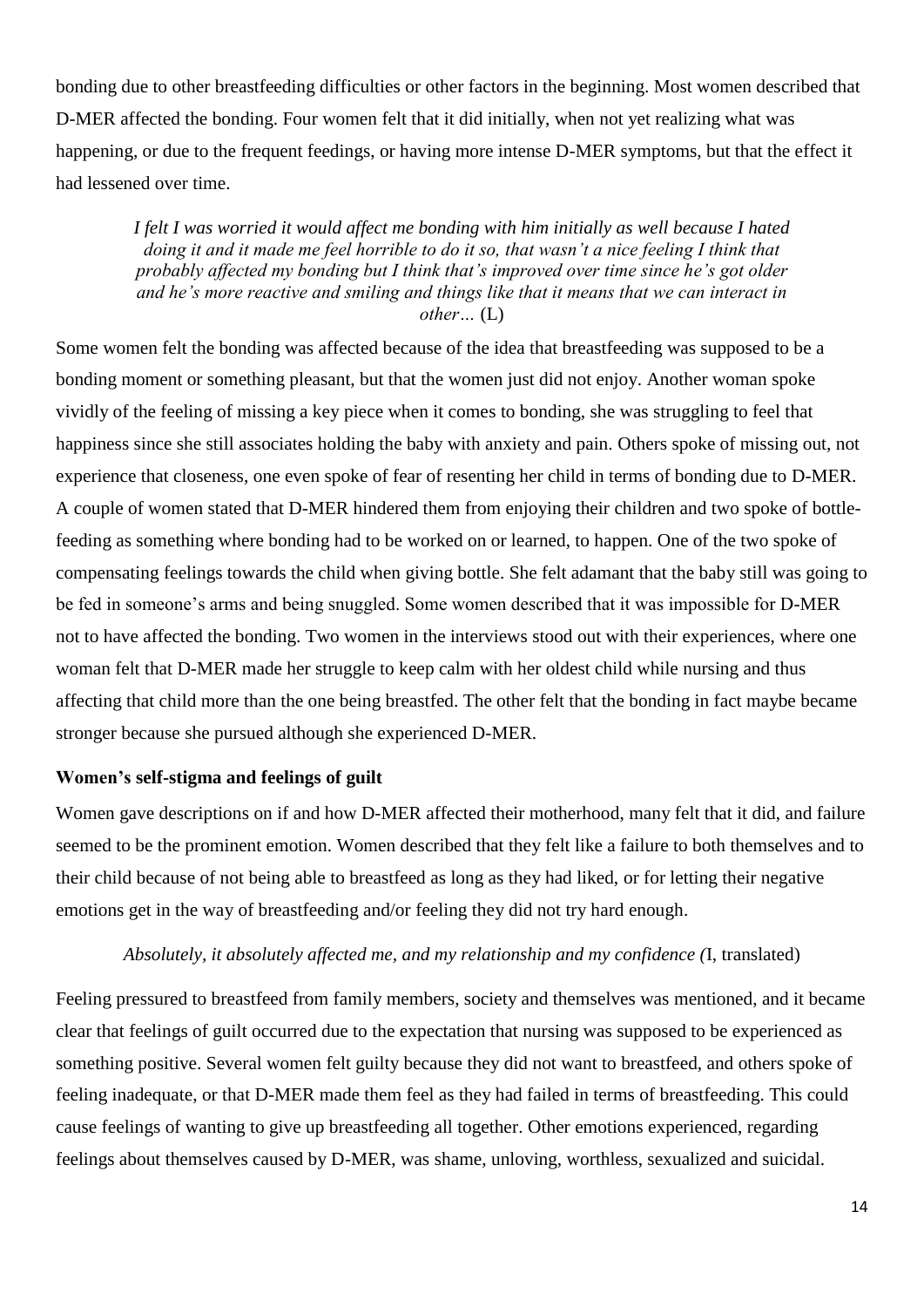Isolation was also mentioned, because of experiencing that others judged them for not breastfeeding. One woman spoke of this causing her to build up a general anxiety in regard to, and prior breastfeeding, she did not want others to see her go through a D-MER episode. It was also mentioned to have a fear of being treated poorly by others. One woman explained that she avoided talking about D-MER because she did not want to have to explain and/or have people dismiss it as postpartum depression, she emphasized that she adjusted herself depending on who she was talking to and how she was treated:

*Friends would ask, well it wasn't just friends, people that, you know people just asked, they see me giving my child the bottle and they ask me why I wasn't breastfeeding. And depending on how people asked me, the answer was generally the same, I kept it synced, but I either answered with a stern "that just didn't work for us" or was just "it didn't work for us" (sad voice)* (B)

Women expressed how D-MER affected their social life and network. This included being able to relate to others and/or others to relate to them as well impact on the relationship with partner. It was described that people did not understand how bad breastfeeding made them feel and that people thought they just "gave up" when deciding to stop breastfeeding. Several women described that not being able to relate to others had a significant impact on motherhood. This due to that other mothers talked about how great they felt while breastfeeding whereas these women felt like crawling out of their own skin and scream which causes feelings of envy. One woman also described that when thinking she was alone with the experience, caused the biggest impact on her motherhood, another woman emphasized not being able to articulate her feelings to anyone and that she isolated because of shame:

*It isolated me, and I would say that I isolated myself, but I did it because of all these factors of like, trying to handle this thing, with all these things going on at the same time, I didn't want to be around other people that didn't get it (…)Even with the mommy groups that I have, I said I was not having the same experience that everybody else was and when my friends were talking about how great they felt and that... It made me feel like a bad mom, so I just didn't talk about it* (B)

## <span id="page-20-0"></span>*Seeking help from health professionals regarding D-MER*

#### **Lack of knowledge and poor services by health personal**

The interviewed women sought help from various professionals, including; Obstetricians/Gynecologists, Endocrinologist, Nurses, Midwives, Child Health Care Services, Physicians/General Practitioners, Pediatricians, Health Visitors, and Lactation Consultants. Three women had not sought help from any health professional, two of them because they had not realized that they had D-MER, at the time they met their doctor. The interviewed women also stated not being helped when reaching out to a health professional. They felt in some cases dismissed, being told that the symptoms were normal and that it would pass. Some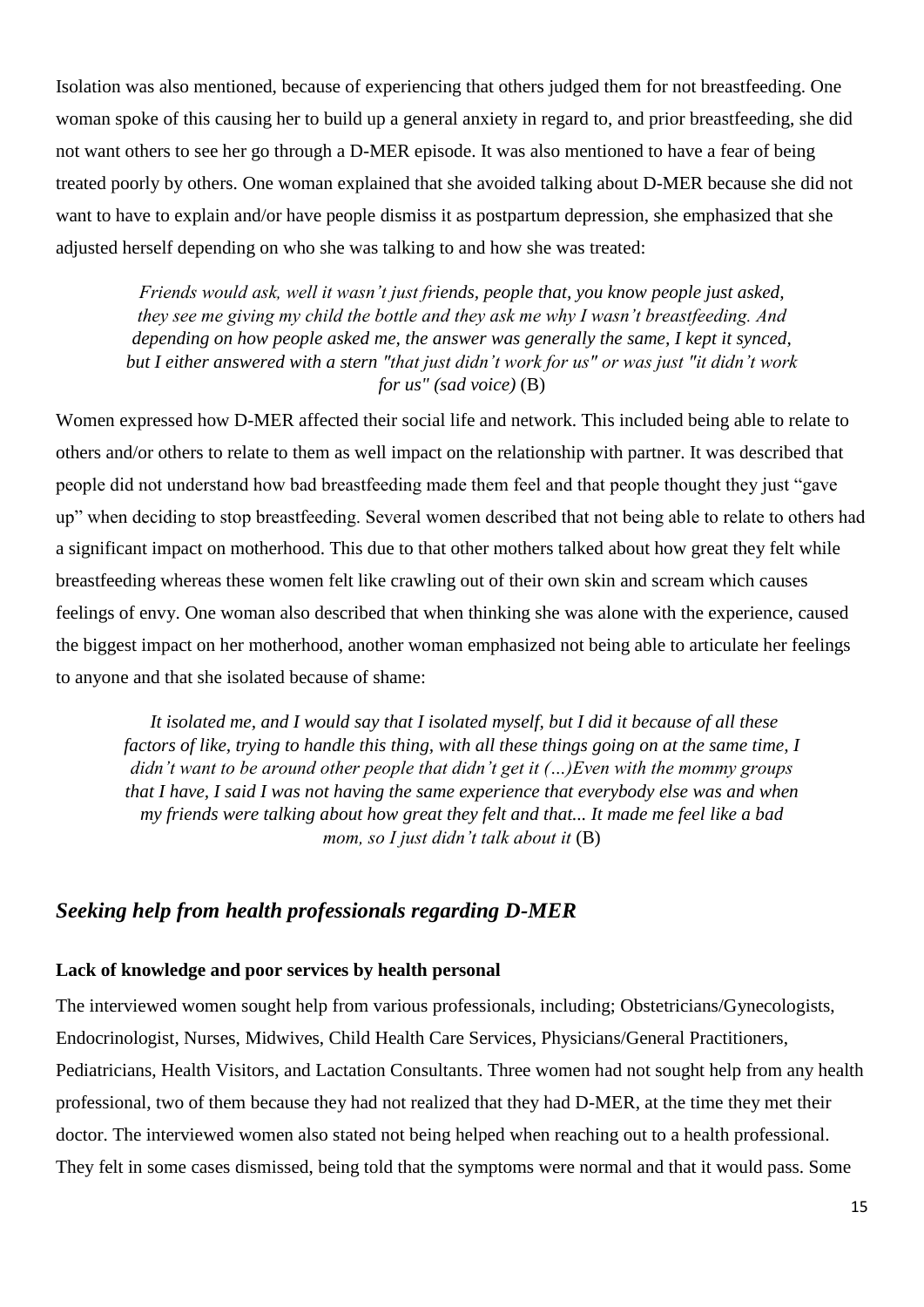met professionals who, despite women bringing information about D-MER, continued dismissing it as for example caused by too tight peck muscles, a mental health issue or as postpartum depression:

*I was able to tell my physicians what was happening, said, I feel this awful sensation, I feel my let down reflex, milk comes in, its connected, it has to be connected. And I kept trying to tell people, and people kept telling me it that it was postpartum depression* (B)

Being ignored or not helped or not taken seriously made some women regret even telling a professional about their experience and several of the women expressed that there was no point in telling anyone about D-MER. One woman even described that when she told her midwife during postnatal period she felt that it was more important that the baby was fed and gaining weight and less about the breastfeeding experience. One woman described in her interview that after delivery of her third child; felt she had to breastfeed even though her previous breastfeeding experience was written in her charts with recommendation not to do it, due to the staff not preparing food for the baby:

*And it was it my charts when I delivered my third, that the plan was that I was not going to breastfeed. And when I delivered her, there was no milk ready for her, and I was treated as a mom who just didn't want to breastfeed. When she was born, and she was crying, I knew I had to help her, and they didn't have any milk ready, so I did what I had to do (*B)

Only a few women met a professional that had heard about D-MER: one midwife that had heard about the symptoms but not knowing what it was, a lactation consultant and one obstetrician-gynecologist who gave the name for it, another obstetrician/gynecologist who took the symptoms seriously and had an interest in learning about it, and a therapist who wanted to look into it. The help the women received was referral to psychological care, one open-minded endocrinologist who read about it, a lactation consultant who explained the symptoms as a reflex response and not psychological, and a pediatrician:

*A pediatrician didn't know about it either, but she managed to listen to me and I told her, and she asked me to wait in the waiting room, she Googled, and she brought, I think there's maybe just one article on D-MER online, so she printed it and gave it to me, so it's, it's the oxytocin that flows. So yes, she asked me a couple of times if I needed to see a psychologist* (I, translated)

#### **Treatment suggested by different health professionals**

A few of the interviewed women gave examples on treatment or medications recommended for D-MER. One got help from a lactation consultant that provided her with coping techniques and recommended that she gave formula for a couple of feedings a day because of the impact D-MER had on her wellbeing. She also took a gene test recommended by a therapist to try and figure out how she would react to certain medications. Some women tried antidepressants and one was a dietician and tried to think nutritionally. Oxytocin was mentioned by one woman, explaining she was prescribed oxytocin nasal spray to help with her problems with letdown reflex, but that it made her D-MER more extreme:

*I could always feel my breast fill with milk but the letdown did not come but anxiety and everything came, but my kid didn't get the milk and she always would get really angry at*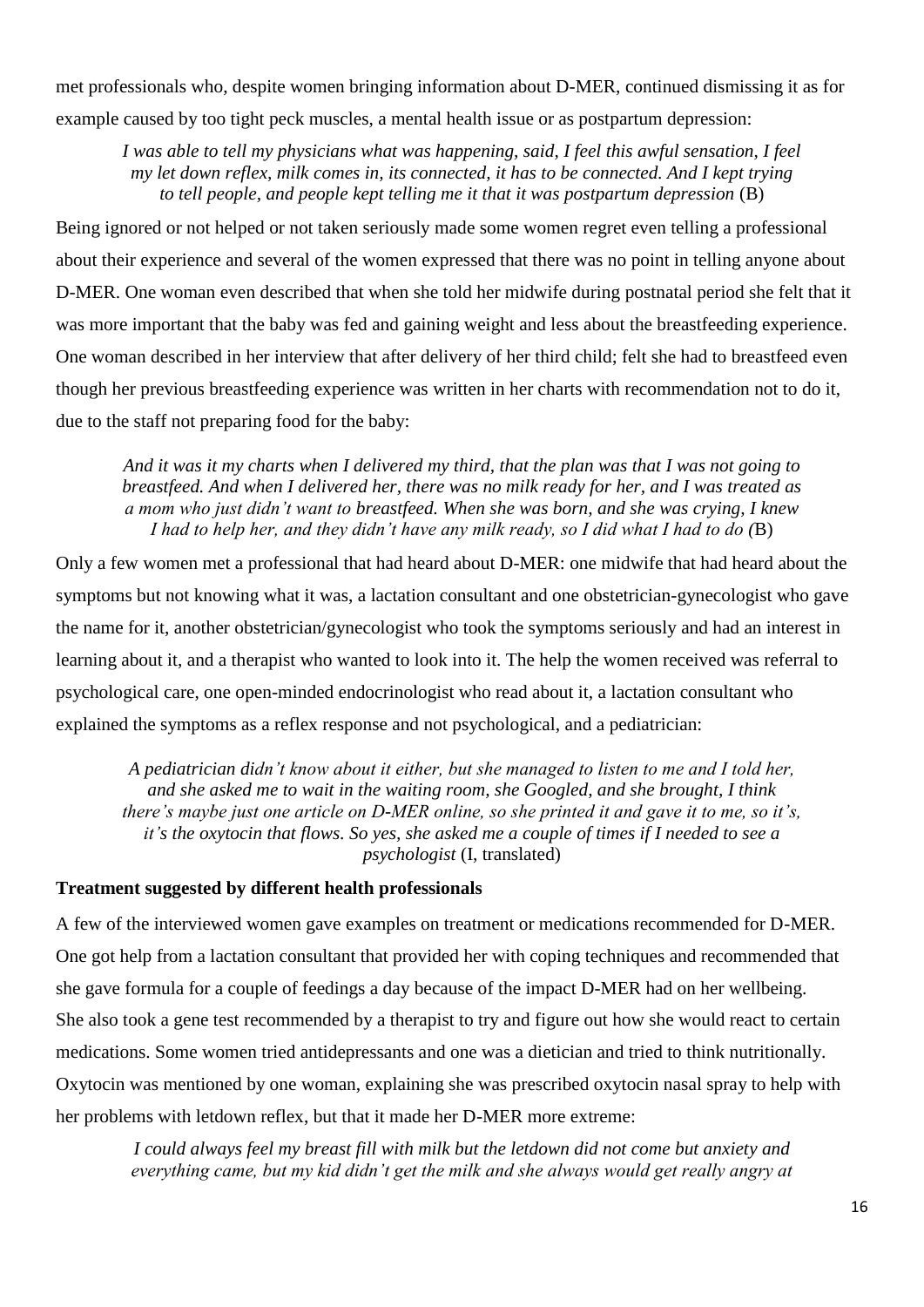*the breast so when she was three months old I talked to my doctor and asked him if he could help me and then he said "why don't you just quit?" and I was not ready to quit so he gave me a medication, which is actually oxytocin spray, nasal spray, and it helped but it made my D-MER symptoms more extreme* (E)

## <span id="page-22-0"></span>*Coping strategies*

### **Knowing more about D-MER created mental preparation and acceptance**

Many of the women in the interviews spoke of the impact of knowledge about D-MER had. In many ways it helped them mitigate by knowing about what the symptoms were and that they were transient enabled them to endure. In some cases, learning about D-MER was the reason for them to be able to pursue with breastfeeding.

*As soon as I found out about it I could sort of just relax a bit more and I felt like I didn't know if I really liked my baby or something but actually I realized that maybe it's a hormonal thing and then I became a lot more relaxed about it so I suppose I just wished uhm, I'd known about it earlier so I didn't feel so strange* (G)

The use of the social network was also commonly expressed by the women. They described that the support group on Facebook had been helpful because they did not feel alone and could get support from others with D-MER. One interviewed woman felt that being able to contribute by telling her story made her feel better.

#### **Strategies**

Some women developed coping strategies that they put into place in order to pursue breastfeeding. It was common to prepare and accept that D-MER would appear, and trying to think that it would pass, think of something positive, breathe and power through. Keeping occupied with TV, Facebook, Instagram or Pinterest was also mentioned together with having partner or family talk to them or help them breath trough the episode. Others used ice-water or food, tried to plan around the feeding so the distractions could be set into place. One woman specified further in her interview, that she tries to think that D-MER is connected to milk letdown, and by that a good thing since it enables her to breastfeed. Women also shared their experiences on what they had tried or had thoughts about. One woman tried placental encapsulation, which did not work, another magnesium supplements recommended online, which she could not tell if it helped, or if it was time passing that lessened D-MER. Another spoke of laying down when nursing, to help with the anxiety, or scratching her arms as a distraction. One woman did not experience D-MER at first with her second child, but when she stopped taking the pain medicine prescribed following her cesarean, the symptoms emerged.

### <span id="page-22-1"></span>*Retrospective insights by participants*

Some women emphasized the importance of knowledge in professionals, to be able to get adequate help. Six of the women described that they would have advocated for themselves more, maybe Googled it sooner, or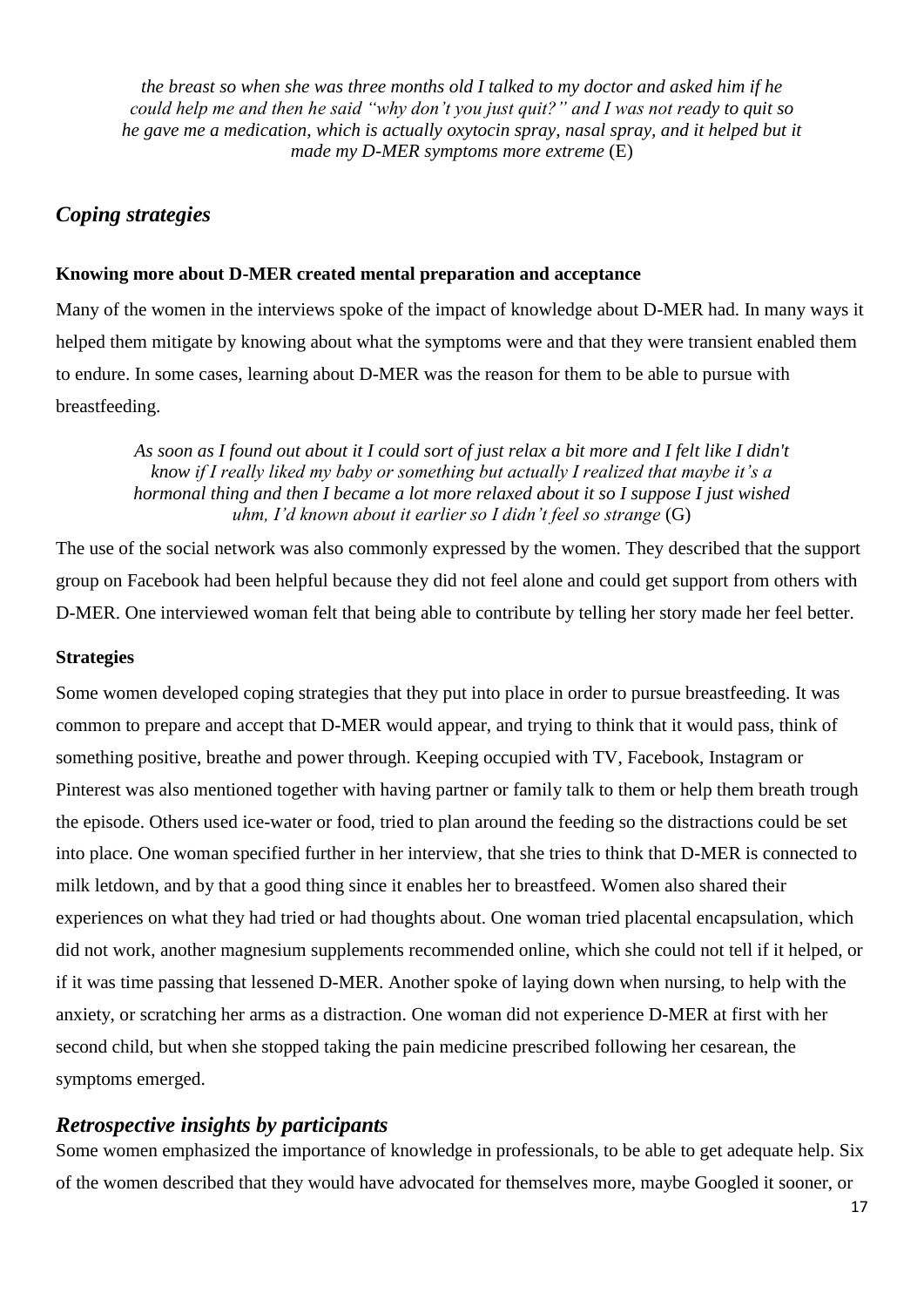would have been more confident and sought proper help, like getting psychological support for the mental or other issues that D-MER caused or made worse. One woman wishes she had not accepted being dismissed in the beginning, and another woman even stated she would have bottle fed from the beginning instead of breastfeeding, and others gave examples on what they would have done differently to mitigate with the situation:

> *I would have gone into a calmer environment and talked more to my husband about it because I always thought I was crazy because the people around me didn't quite understand what was happening… (E)*

Overall there was disappointment that there was not enough research on D-MER, and they are hoping that more research brings a bigger general awareness. Women expressed that awareness of the condition might prevent women from prematurely weaning and initiate support earlier. The majority of the women described that whoever helps women postpartum, should be aware of D-MER and emphasized that it is important to differentiate D-MER from postpartum depression*.*

# <span id="page-23-0"></span>*Study 1.2: Survey for women with D-MER*

A total of 146 women answered the survey "Experiences of D-MER", however two women were excluded since they did not match the inclusion criteria. Missing data were ranged between 0%-3% in all most all questions, however the highest missing answer was 10% on an open question (what the women did instead of seeking professional help to overcome D-MER). The median age of the women was 32 years (range between 22 and 48), and most of them lived in the USA (47%) and UK (35%), while the rest were from Canada (6%), Australia (4%), Sweden (4%), the Netherlands, Norway, Denmark, France, Indonesia and Ireland had 1% participants each. Most women had one (33%) or two children (46%), few had three (16%) or four (5%) children. Almost 85% of the women with more than one child answered the question whether they experienced D-MER with all children or not, the majority (53%) did experience D-MER with every child. Almost 66% of participants had a previous history of anxiety and/or depression, furthermore,

*Table 7*

| Do you have a history of anxiety, depression<br>or other disturbances? |                                   |     |       |  |  |  |
|------------------------------------------------------------------------|-----------------------------------|-----|-------|--|--|--|
|                                                                        | <b>Valid Percent</b><br>Frequency |     |       |  |  |  |
| Valid                                                                  | Yes, both anxiety                 | 63  | 43,8  |  |  |  |
|                                                                        | and depression                    |     |       |  |  |  |
|                                                                        | N <sub>0</sub>                    | 42  | 29,2  |  |  |  |
|                                                                        | Yes, anxiety                      | 20  | 13.9  |  |  |  |
|                                                                        | Yes, depression                   | 11  | 7,6   |  |  |  |
|                                                                        | If other, please                  | 8   | 5,6   |  |  |  |
|                                                                        | specify                           |     |       |  |  |  |
|                                                                        | Total                             | 144 | 100.0 |  |  |  |

|          | Did/do you have postpartum depression or<br>postnatal anxiety? |           |                      |  |
|----------|----------------------------------------------------------------|-----------|----------------------|--|
|          |                                                                | Frequency | <b>Valid Percent</b> |  |
| Valid No |                                                                | 69        | 47,9                 |  |
|          | Yes, both postpartum<br>depression and<br>postnatal anxiety    | 31        | 21,5                 |  |
|          | Yes, postnatal anxiety                                         | 25        | 17,4                 |  |
|          | Yes, postpartum<br>depression                                  | 19        | 13,2                 |  |
|          | Total                                                          | 144       | 100.0                |  |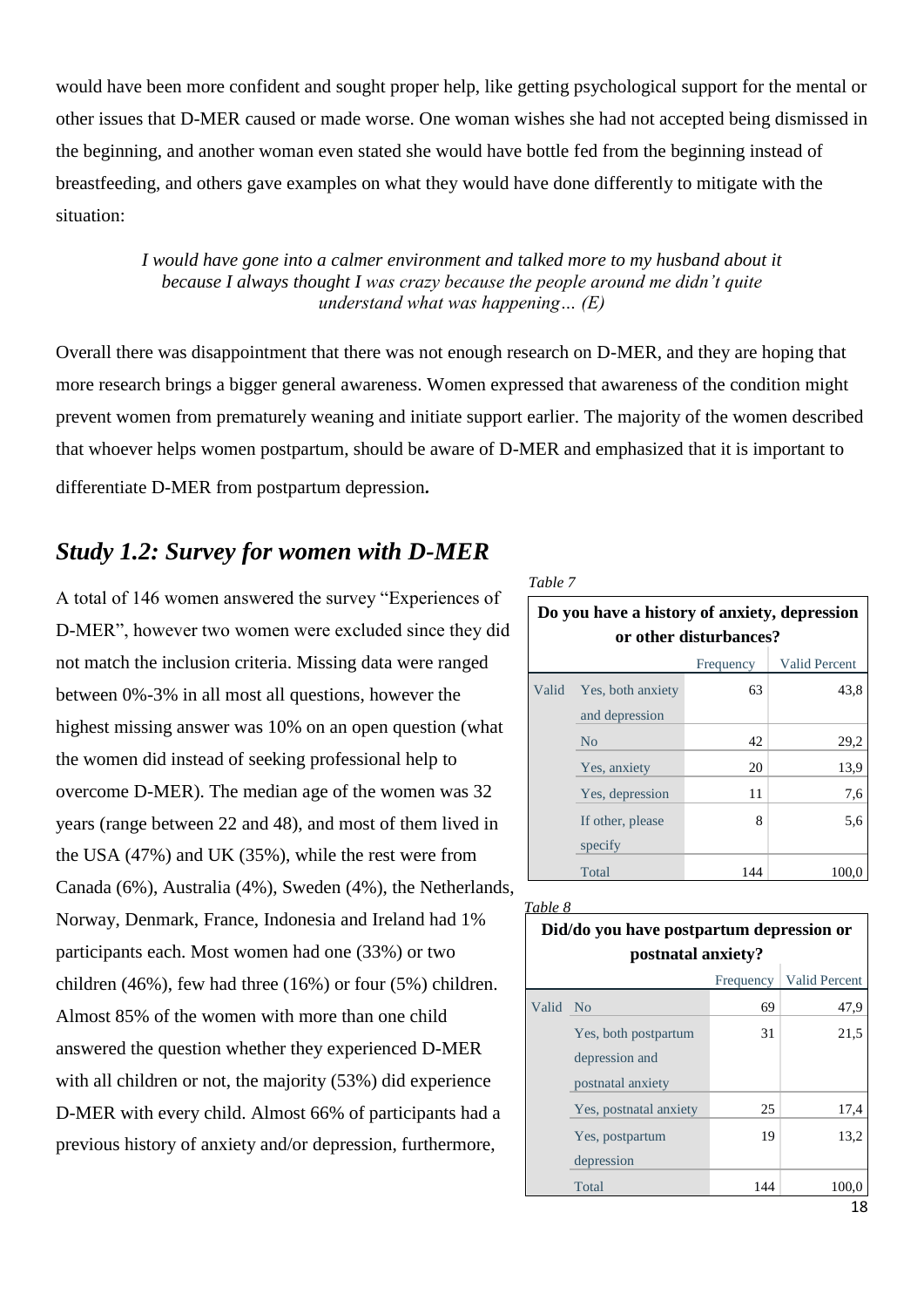13% had experience of postpartum depression (tables 7 and 8). Only five (3%) women were smokers, three of them smoked during pregnancy and breastfeeding.

The symptoms described by the interviewed women were in many ways consistent with the findings in the quantitative survey. When asked to list the three most prevalent symptoms of D-MER, the following three symptoms emerged from the survey; "anxious, restless and nervous" (43%) followed by, "dread" (34%), "sad" (31%). The most frequently chosen symptom alternative in the survey were "anxious, restless, nervous", "emotional disturbance (dysphoria)", "dread" and "sad". Melancholy, depressed, homesick, nausea, anger, thirst and suicidal thoughts were also mentioned amongst others (see table 9). The women in the survey had the opportunity to specify other symptoms than the ones listed in the question, resulting in descriptions of irritation, panic or panic attacks, guilt and grief, feeling lonely or overwhelmed, exhausted, disgusted, disassociated, helpless, fear, hatred, dislike, itching, giddy, impending doom and hot flushes. Others described feeling like suddenly being surrounded by a black cloud. It was also mentioned by several, feelings like they were about to, or did cry during breastfeeding, as one woman in survey described:

*It was very powerful, it would be like hitting a wall. I could feel okay when I sat down to breastfeed and then get hit with such powerful sadness and melancholy and emotions, I'd cry and want to die right there*

|                    | <b>Symptom Frequency</b>          |           |         |                         |
|--------------------|-----------------------------------|-----------|---------|-------------------------|
|                    |                                   | Responses |         |                         |
|                    |                                   | ${\bf N}$ | Percent | <b>Percent of Cases</b> |
| Symptom experience | Anxious, restless, nervous        | 99        | 12,7%   | 69,7%                   |
|                    | Emotional disturbance (dysphoria) | 88        | 11,3%   | 62,0%                   |
|                    | <b>Dread</b>                      | 80        | 10,2%   | 56,3%                   |
|                    | Sad                               | 77        | 9,9%    | 54,2%                   |
|                    | Melancholy                        | 62        | 7,9%    | 43,7%                   |
|                    | Depressed                         | 58        | 7,4%    | 40,8%                   |
|                    | Homesick                          | 55        | 7,0%    | 38,7%                   |
|                    | Nausea                            | 53        | 6,8%    | 37,3%                   |
|                    | Angry, rage                       | 45        | 5,8%    | 31,7%                   |
|                    | Shameful                          | 37        | 4,7%    | 26,1%                   |
|                    | Thirsty                           | 44        | 5,6%    | 31,0%                   |
|                    | Loss of appetite                  | 27        | 3,5%    | 19,0%                   |
|                    | Physical pain                     | 23        | 2,9%    | 16,2%                   |
|                    | Suicidal                          | 11        | 1,4%    | 7,7%                    |
|                    | If other, please specify          | 22        | 2,8%    | 15,5%                   |
| Total              |                                   | 781       | 100,0%  | 550,0%                  |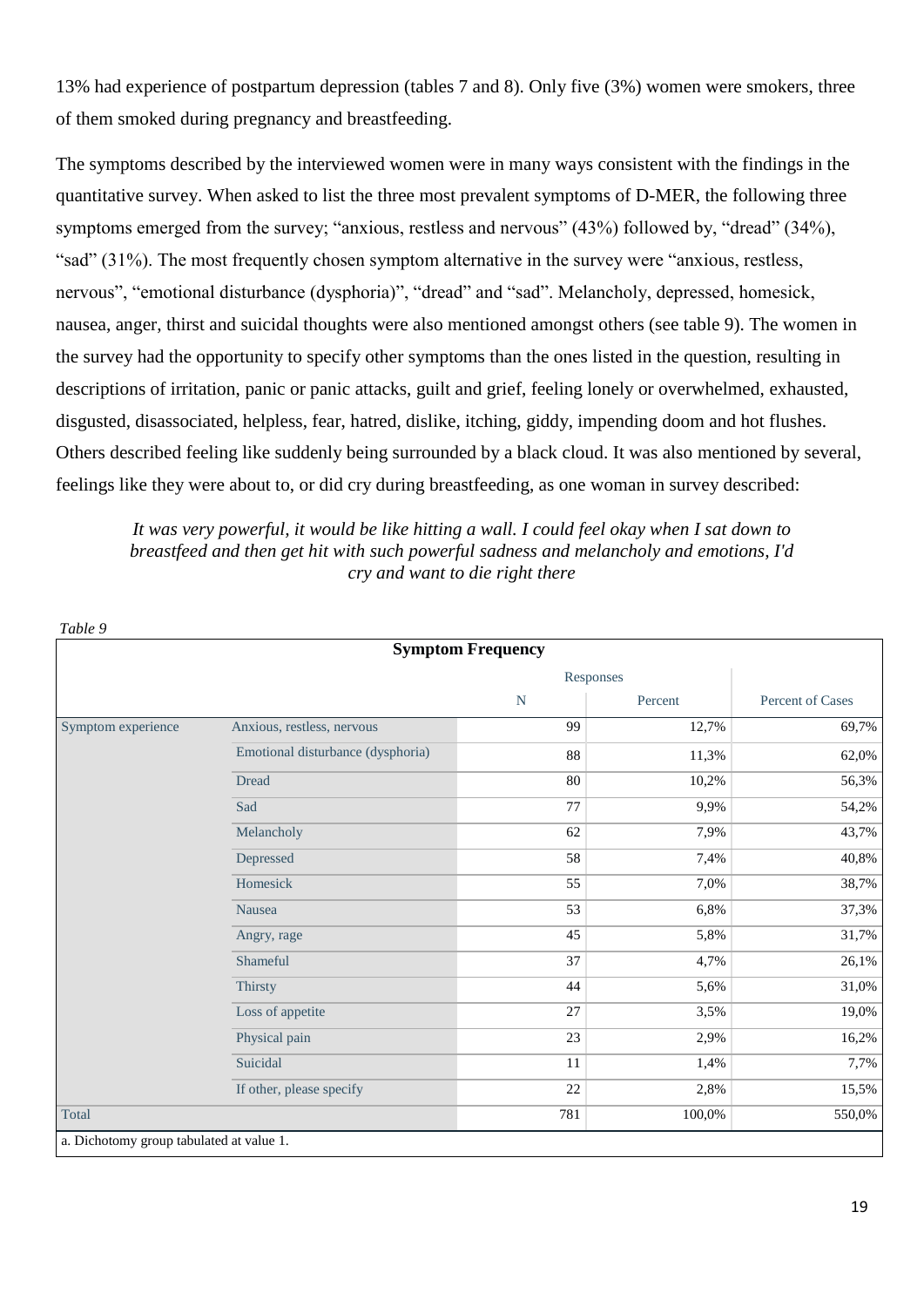Most (83%) of respondents stated that symptoms of D-MER were intermittent, followed by 17% saying they were continuous. More than half of the women (57%) described that they had forget about having D-MER in between feeding sessions. Considering symptom debut while nursing or pumping, it was most commonly

answered to experience D-MER within one minute after latching, one to two minutes prior letdown, or at letdown (see table 10) whereas 17% did not specify time to a reference point such as "from latching" which led to inability to further analyze their answers. Most of the women (58%) experienced symptom duration while feeding/pumping as less than three minutes. Over one third (35%) stated a duration of less than one minute, however duration for up to an hour (1%) or for the entire feeding session (11 %) was also mentioned. More than one fourth (27%) of the

*Table 10*

| <b>Symptom start D-MER while feeding/pumping</b> |                                      |           |                      |  |  |
|--------------------------------------------------|--------------------------------------|-----------|----------------------|--|--|
|                                                  |                                      | Frequency | <b>Valid Percent</b> |  |  |
| Valid                                            | Within 1 min after latching          | 36        | 26,1                 |  |  |
|                                                  | Within 1-2 minutes before<br>letdown | 28        | 20,3                 |  |  |
|                                                  |                                      |           |                      |  |  |
|                                                  | At letdown                           | 24        | 17,4                 |  |  |
|                                                  | Within 1-2 minutes after             | 13        | 9,4                  |  |  |
|                                                  | latching                             |           |                      |  |  |
|                                                  | 3- 5 minutes after latching          | 4         | 2,9                  |  |  |
|                                                  | Immediately                          | 4         | 2,9                  |  |  |
|                                                  | Other                                | 5         | 3,6                  |  |  |
|                                                  | Did not specify                      | 24        | 17,4                 |  |  |
|                                                  | Total                                | 138       | 100,0                |  |  |

participants stated that they had experienced symptoms like D-MER prior pregnancy, and one fifth (20%) had experienced it during pregnancy.

Of the women participating in the survey, 41% felt that D-MER symptoms could worsen and all of them chose to specify further in an open question. on what could affect the symptoms. The most frequently stated factor influencing D-MER was unmet physical needs (lack of sleep, dehydration, hunger). Other things mentioned was if one already felt emotional, like having a bad day or being in a bad mood, or if it went to long between the feedings. Some women also mentioned clutter/messy environment, stress and night feedings as other aspects that worsened D-MER symptoms. It was also described by a few, that ovulation or the premenstrual period in the cycle had influence on D-MER, being around others, like extended family, or that physical contact made it worse. The majority of participants (87%) answered that they at some time extracted milk by pumping. Of those, 24 women (19%) felt the that D-MER was worse when pumping compared to when breastfeeding, 44 (35%) felt D-MER less when pumping, 45 (36%) felt that it was not any difference between the two, and 12 (10%) did not know whether or not they experienced any difference.

Almost three quarters (74%) of survey participants felt that their breastfeeding was affected by D-MER. When specifying in a multiple-choice question, how their breastfeeding was affected by D-MER, 63 (44%) women answered they did not enjoy breastfeeding their child, as shown in table 11 below. More than one fifth (*n=33*) stated they weaned prematurely, 23 women gave formula instead of breastfeeding their child, and five women decided not to breastfeed siblings because of having an experience of D-MER.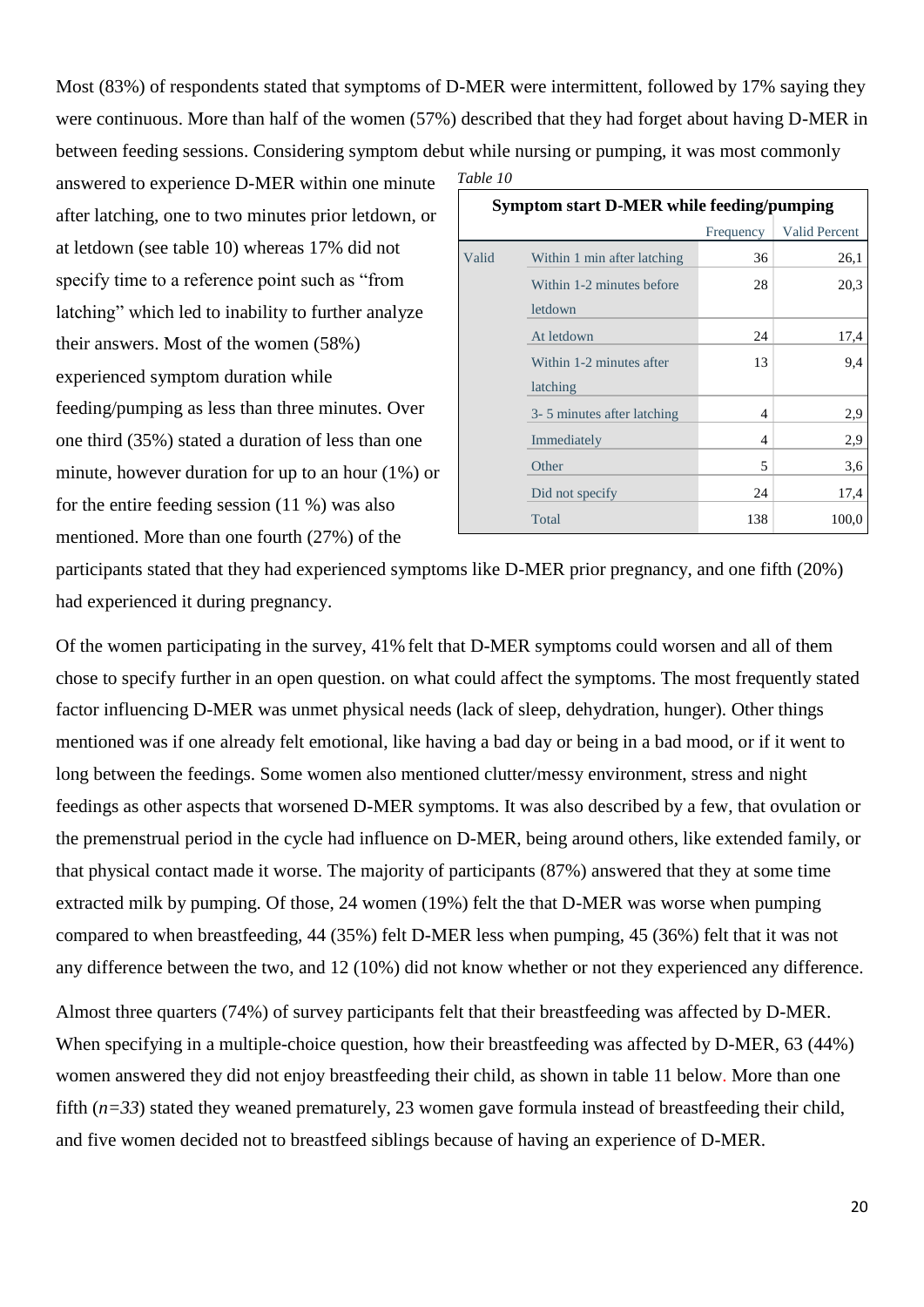#### *I feel sad that I gave up breastfeeding my daughter. I successfully breastfed my previous children for much longer with no D-MER symptoms*

*I prayed a lot. I night weaned much earlier than I had intended on doing so. I had to take many breaks from my child to calm myself*

|                                      | <b>Effect on breastfeeding Frequency</b>              |                |         |                  |
|--------------------------------------|-------------------------------------------------------|----------------|---------|------------------|
|                                      |                                                       | Responses      |         | Total percent of |
|                                      |                                                       | N              | Percent | participants     |
| Effect on breastfeeding <sup>a</sup> | I did not enjoy breastfeeding my child                | 63             | 34,6%   | 43,8%            |
|                                      | I weaned prematurely because of D-MER                 | 33             | 18,1%   | 22,9%            |
|                                      | I bottle-fed with formula because of D-<br><b>MER</b> | 23             | 12,6%   | 16,0%            |
|                                      | I did not breastfeed as frequently as I<br>wished     | 17             | 9,3%    | 11,8%            |
|                                      | I chose not to breastfeed siblings due to<br>D-MER    | 5              | 2,7%    | 3,5%             |
|                                      | Don't know                                            | $\overline{2}$ | 1,1%    | 1,4%             |
|                                      | If other, please specify                              | 39             | 21,4%   | 27,0%            |
| Total                                |                                                       | 182            | 100,0%  | 126,4%           |

It was expressed in the surveys open questions, feelings of that experiencing D-MER as transient and of having the opinion that nursing is good for the baby, made them determined to pursue breastfeeding. The same women, however, emphasized that pursuing breastfeeding while having D-MER caused negative impact on their feelings towards breastfeeding. It was also mentioned by some in the survey, that they felt emotionally drained because of the emotional rollercoaster D-MER was experienced as, and that breastfeeding did not give the expected reward.

*It made me reluctant to breastfeed my first. It prevented me breastfeeding my second. With my third I knew what it was and I was able to cope/ breathe through it*

*I feel like I did not have a joyful experience nursing my infant like I did with her older sibling. I began regretting the decision I had made to nurse her. I felt like the feelings I was having might not be worth the benefit*

*It makes me very aware that it is a personal sacrifice to breastfeed. It makes me conflicted about breastfeeding almost every time I feed my baby*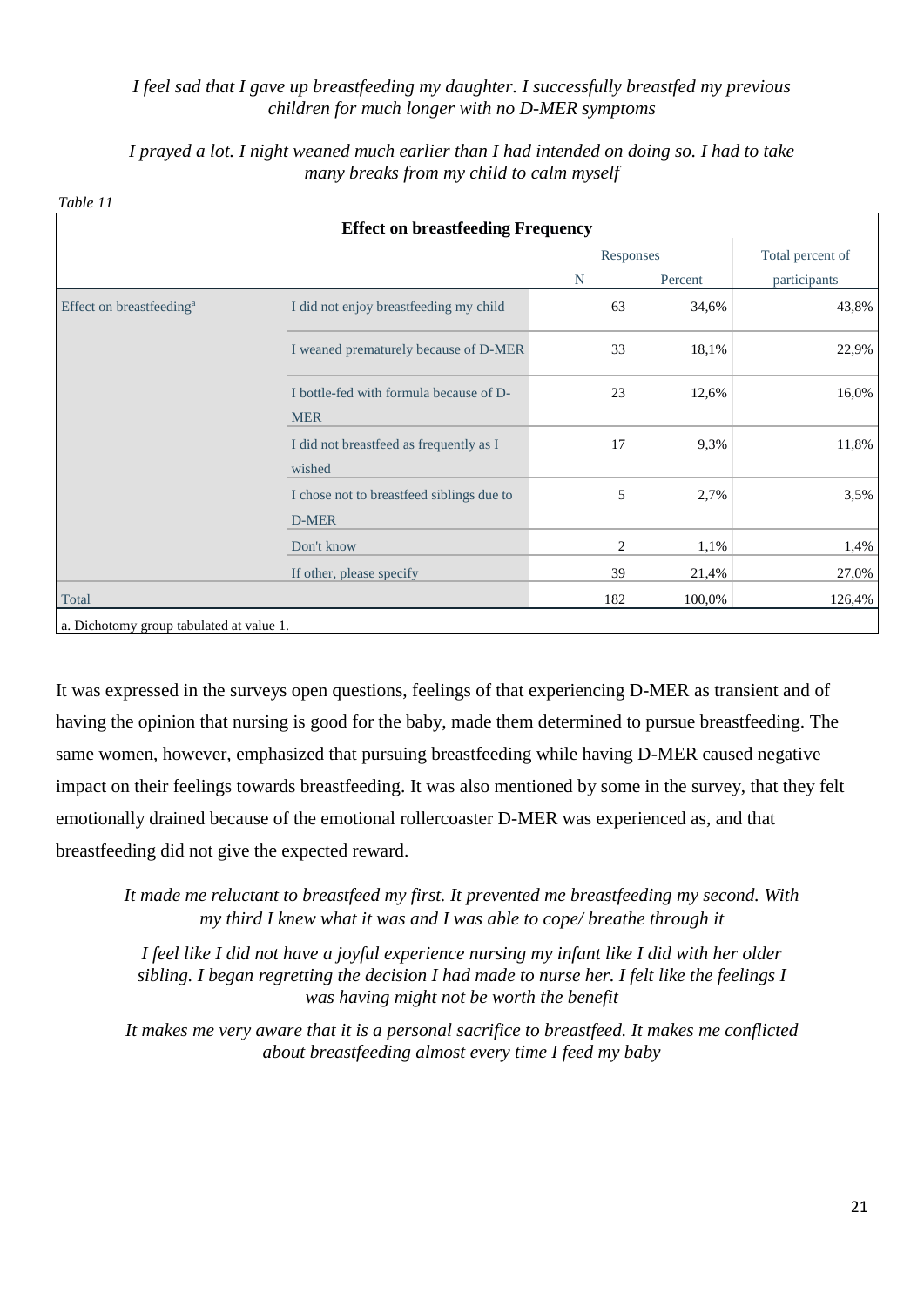Several women  $(n = 22)$  expressed that own research on the internet, for example: Google, Facebook and support groups, getting "pep talks", was the main thing that they did to cope, to find an explanation and learn coping mechanisms, however, one woman stopped breastfeeding after learning about D-MER on the internet. Another woman described she read as much as she could, then educated her partner too about D-MER. Knowing what it was, was the most frequently chosen factor when women in the survey were asked to answer what made D-MER easier to manage (see table 12). That was answered by 22% of the women and some of them amplified this in an open question; that gaining knowledge on D-MER sometimes was enough for them to relax about it, manage by themselves and not seek any or further support.

| <u>Table 12</u>                          |                                                                                |                |         |            |  |  |
|------------------------------------------|--------------------------------------------------------------------------------|----------------|---------|------------|--|--|
| If Yes, what made it easier? Frequencies |                                                                                |                |         |            |  |  |
|                                          |                                                                                | Responses      |         | Percent of |  |  |
|                                          |                                                                                | N              | Percent | Cases      |  |  |
| What made it                             | Knowing what it was                                                            | 29             | 22,3%   | 70,7%      |  |  |
| easier <sup>a</sup>                      | Keeping yourself<br>occupied with cellphone,<br>TV, friends and family<br>etc. | 18             | 13,8%   | 43,9%      |  |  |
|                                          | Breathing through it                                                           | 18             | 13,8%   | 43,9%      |  |  |
|                                          | Positive thinking                                                              | 10             | 7,7%    | 24,4%      |  |  |
|                                          | Eating or drinking while<br>breastfeeding                                      | 10             | 7,7%    | 24,4%      |  |  |
|                                          | Having slept well                                                              | 12             | 9,2%    | 29,3%      |  |  |
|                                          | Ice water                                                                      | $\overline{4}$ | 3,1%    | 9,8%       |  |  |
|                                          | Physical stimulation as<br>scratching or foot massage                          | 6              | 4,6%    | 14,6%      |  |  |
|                                          | Support from health care<br>professional                                       | $\mathbf{1}$   | 0,8%    | 2,4%       |  |  |
|                                          | If other, please specify                                                       | 22             | 16,9%   | 53,7%      |  |  |
| Total                                    |                                                                                | 130            | 100,0%  | 317,1%     |  |  |
|                                          | a. Dichotomy group tabulated at value 1.                                       |                |         |            |  |  |

### *Didn't need help, information from the D-MER website was enough. I knew the cause and that it wasn't something wrong with my mental health*

*Table 12*

The result from the survey was in several ways congruent with that of the interviewed women. Some of the women (14%) that answered if anything made D-MER easier felt that distractions with cellphone, TV, friends or family was useful. Several women (14%) also felt it was helpful to breathe through it, some also answered that food/drinking, ice-water, not being tired and physical stimulations could be used. It was also mentioned to have support around from spouse and family that could distract the woman with massage, talking her through it and being around.

*Breathed through it. Had I had the option to stop feeding, I would have done. However, my daughter was very ill with GERD and breastfeeding was the only thing that eased her (almost continuous) pain. We tried to get her to take a bottle/cup but she wouldn't so I had to persist with feeding (and did indeed carry on until she was 2 years 7 months, D-MER stopped when I day weaned around 20 months)*

Some women in the survey described that the braced themselves in advance of D-MER. Others tried to relax, used willpower, staying positive, controlling diet, mindfulness or, as two women from the survey specified, biting teeth together in anger or determination. It was mentioned by some, that they ignored D-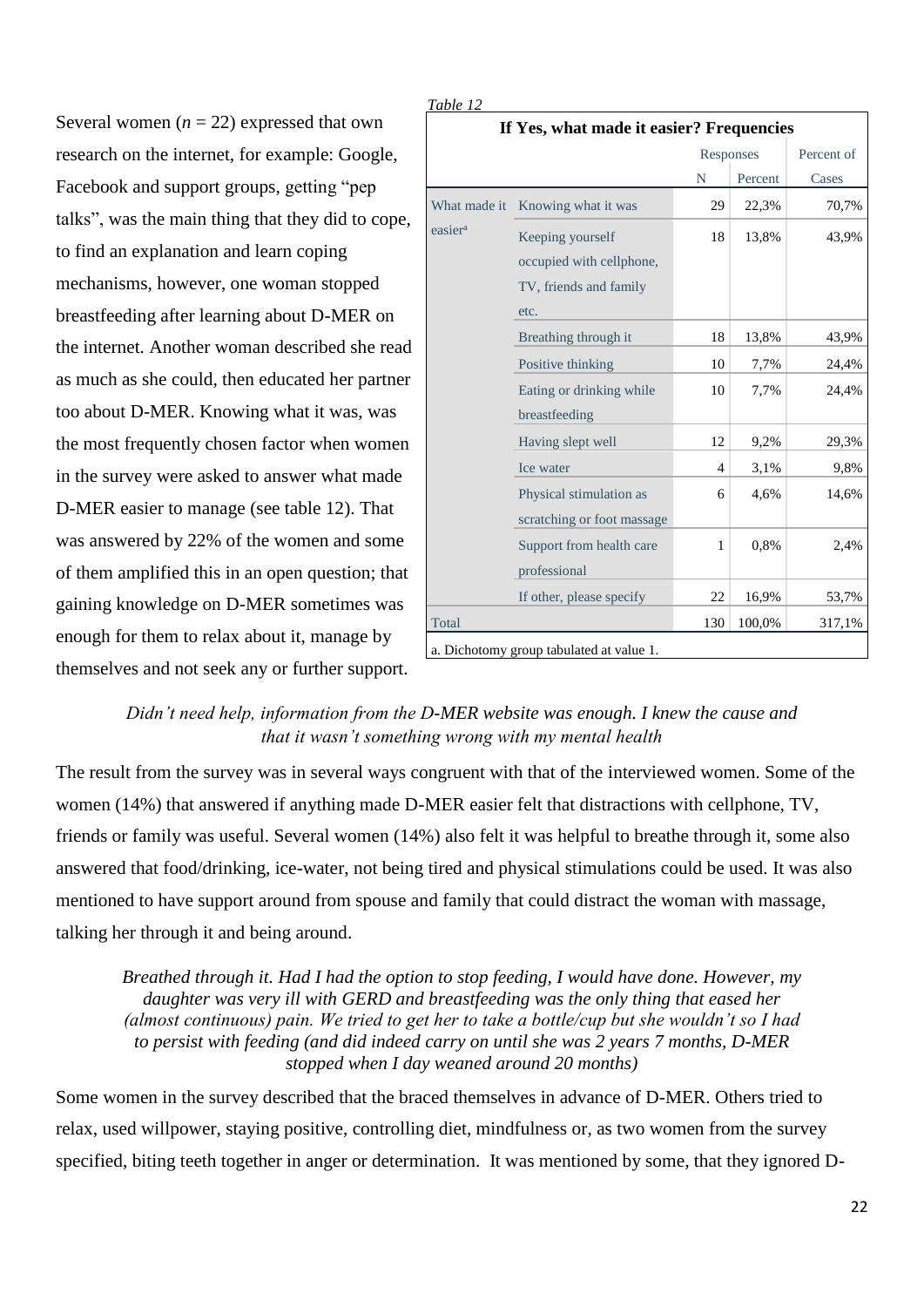MER symptoms in order to see it through. One woman expressed focusing on her end goal, prolonging breastfeeding as a strategy. Others reminded themselves of the condition only appearing for a transient episode and one reassured herself during feeding, that it's the hormones that causes this.

*I continued to breastfeed as normal and just waited for each episode to pass. I made sure I was in a safe place to breastfeed and did lots of positive thinking*

*Remind myself while I feed that everything is ok and it's just hormones and I will feel fine when the feed is over*

Some women chose to answer an open question about what could improve D-MER where they gave comments like; improved after return of menstruation, anxiety/depression or iron medications, changing position, different nursing techniques, essential oils, privacy, positive environment, counting for the duration of D-MER etc. One woman's statement stood out from the majority by expressing:

### *Just accepted it, actually find it quite interesting*

The majority of participants in the survey (63%) did not feel the bonding to their child was affected by D-MER, but 25% felt it was. They were given the opportunity to describe in what way, resulting in descriptions of feeling that the bonding was delayed because of D-MER. This could be due to the experience of breastfeeding as emotionally and physically difficult, or that it was hard to feel a loving bond when having a regularly sudden dysphoria happen. It was by some described that they did not

| Table 13                                                              |                                   |     |       |  |  |  |  |
|-----------------------------------------------------------------------|-----------------------------------|-----|-------|--|--|--|--|
| Do you feel like D-MER has affected you<br>bonding experience to your |                                   |     |       |  |  |  |  |
|                                                                       | child/children?                   |     |       |  |  |  |  |
|                                                                       | <b>Valid Percent</b><br>Frequency |     |       |  |  |  |  |
| Valid                                                                 | N <sub>0</sub>                    | 91  | 64,54 |  |  |  |  |
|                                                                       | Yes                               | 36  | 25,53 |  |  |  |  |
|                                                                       | Don't know                        | 14  | 9,93  |  |  |  |  |
|                                                                       | Total                             | 141 | 100,0 |  |  |  |  |

bond with the child until they stopped breastfeeding, regardless of how long they breastfed, while others developed a strong bond in midst of D-MER, or even felt it became stronger because of it.

> *I didn't have a bond until I stopped. I knew I had to protect him and care for him, but I didn't like him until I stopped. And then I was extremely guilty for feeling that way*

> > *I have an amazing bond but it does make me feel resentful at times*

*It makes me feel a special connection with my baby because I some ways, she helps me as I snuggle her when the wave hits. So, I think it helps our bond. Although it was not this way with my first child. I felt helpless with him*

Other emotions associated to the bonding experience and/or the child was guilt, annoyance, disgust and anger. Women in the survey described being rude, angry or impatient with or to their children when the D-MER appeared, a couple women described how D-MER affected their temper, and one spoke of having severe physical reaction to D-MER:

*Makes me rude to my child and hit him, makes him cry and maybe hates me*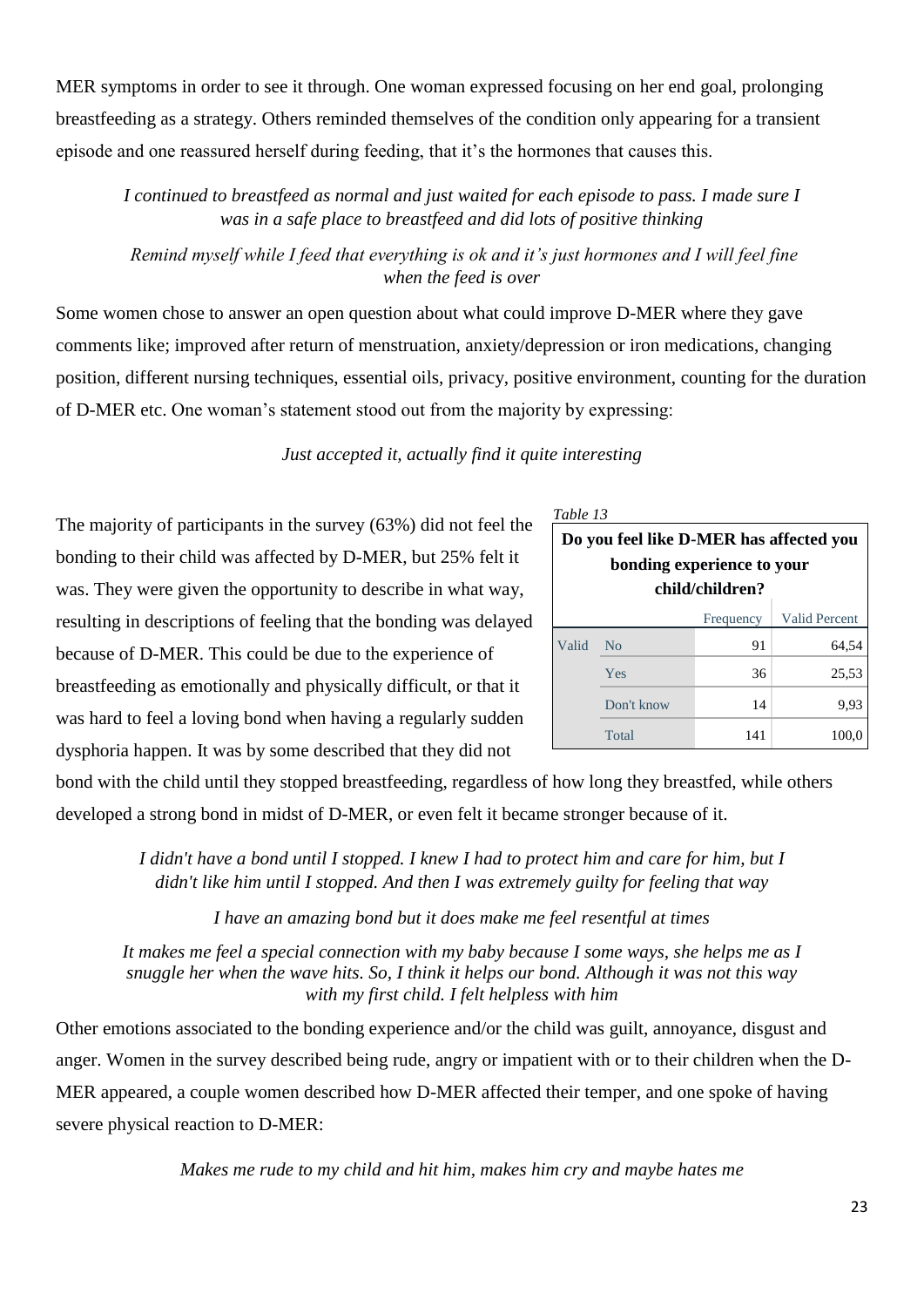*I was short tempered, angry, and impatient with my child. I yelled and snapped at her for the pain and negative/anxious way I felt during much of our nursing sessions*

*The anxiety and anger and disgust were feelings that shouldn't have had that much space in the beginnings of bonding*

When asking if the women felt that their relationship to their partner was affected by D-MER, the majority (55%) said no. However, approximately one third of participants felt that the relationship was affected. The women had the opportunity to describe in what way in an open question, resulting in qualitative data that varied from not being able to have any physical contact at all, not wanting to be touched

| Table 14                                                   |                        |           |                      |  |  |  |  |
|------------------------------------------------------------|------------------------|-----------|----------------------|--|--|--|--|
| Has D-MER affected your relationship with<br>your partner? |                        |           |                      |  |  |  |  |
|                                                            |                        | Frequency | <b>Valid Percent</b> |  |  |  |  |
| Valid                                                      | <b>No</b>              | 77        | 54,6                 |  |  |  |  |
|                                                            | Yes                    | 51        | 36,1                 |  |  |  |  |
|                                                            | Don't know             | 10        | 7,1                  |  |  |  |  |
|                                                            | I don't have a partner | 3         | 2,1                  |  |  |  |  |
|                                                            | Total                  | 141       | 100.0                |  |  |  |  |

during breastfeeding or not wanting partner near, even after feeding ended. Common expressions were intolerance and anger. For the majority of women these feelings were a response to what D-MER triggered, whereas it for others was the feeling of being touched that triggered D-MER itself. Quite a few mentioned the impact D-MER had on their intimate relationship, both under the breastfeeding period but also years after weaning. The impact was described as: changed intimate habits, to not trigger D-MER symptoms, feeling that sex was less enjoyable or less comfortable, feelings of emptiness post orgasm and a general loss of libido. In those cases where D-MER was trigged by physical stimulation, it was commonly described as happening because of nipple- or breast stimulation, either when being sexually intimate but also in general for some women:

> *I don't want him touching my breasts in any way. Whereas when I was pregnant and before, it was very enjoyable*

It was commonly expressed from women in survey that both the women and their partner felt it was hard to understand what was going on. Women expressed that their partner could understand neither D-MER itself nor how it made them feel which led to not feeling and/or receiving support. This caused feeling disappointed, frustrated, resentful, less patient and could lead to negativity in the relationship:

> *I get frustrated that he doesn't understand my struggles or appreciate how hard it is to continue nursing and I get snappy with him when I am going through my D-MER symptoms while nursing. He doesn't offer any emotional support or encouragement*

*My partner has been very supportive, but I often snap at him when breastfeeding or am very upset. While we try to isolate it as "just the D-MER speaking" it's hard on both of us because it changes the atmosphere if we've bickered. I think it also makes him feel very guilty/helpless, because he can't improve the situation*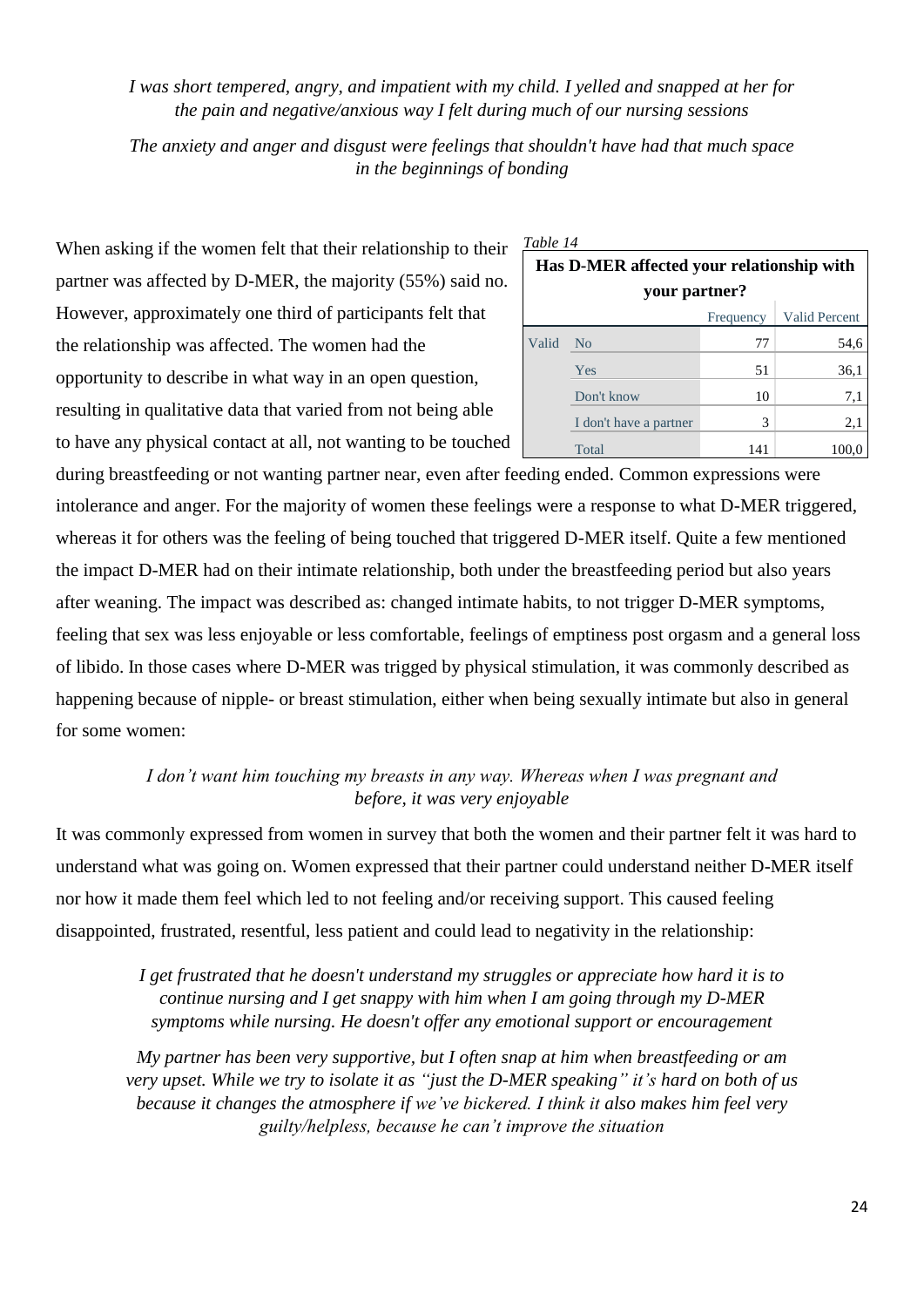*He does not understand what breastfeeding meant to us. I felt it a threat to my sanity that anyone could ask us to stop. Things are normal again since weaning, but a little mistrust always persists now where before there was only harmony and support*

D-MER caused some partners to pressure the woman to stop breastfeeding. For example, one woman from survey described that D-MER made her partner less willing to accept breastfeeding with the second child. To encourage formula/stop breastfeeding and not get support to be able to continue despite of D-MER caused trust issues and made them upset, angry and unsupported. There were also partners from survey who in contrast wanted the woman to keep breastfeed when she did not, causing an impact on the relationship:

*He really keeps asking me to pump so we don't have to use formula. It's a little bit of tension when I have to keep explaining that the way it makes me feel is not worth the benefits to me. I think my child will benefit MORE from me being my best most comfortable self. He forgets that I experience D-MER and I have to keep reminding him it's not as simple as me being lazy or forgetting to pump...*

It was mentioned that bonding with partner was harder because of D-MER, that feelings of resentment or envy occurred, of what one had to endure when the partner did not. However, a few women stated that the bonding with their partner was positively influenced because they could be supported in their experience of D-MER. One woman emphasized that being able to discuss and learn about D-MER together made them understand each other better. For some women it became easier with time to receive support and one woman spoke of the help she received in keeping the environment pleasant and how that impacted the partner bonding in a positive way:

*Not negatively. He is very understanding and willing to help make my environment as pleasing as possible to help support me throughout D-MER episodes throughout the day*

*Table 15*

| Do you feel like D-MER has affected how<br>you view yourself as a mother? |                |     |       |  |  |
|---------------------------------------------------------------------------|----------------|-----|-------|--|--|
| <b>Valid Percent</b><br>Frequency                                         |                |     |       |  |  |
| Valid                                                                     | N <sub>0</sub> | 75  | 53,2  |  |  |
|                                                                           | Yes            | 52  | 36,9  |  |  |
|                                                                           | Don't know     | 14  | 9,9   |  |  |
|                                                                           | Total          | 141 | 100,0 |  |  |

The women were asked if they felt that D-MER affected how they viewed themselves as mothers. The majority of the women in the survey (53%) answered that they did not feel it did, however 37% felt it was affected. Those who felt their view on themselves as mothers was affected, could specify how in an open question. The women described that they questioned their

ability to be mothers, especially in the beginning when not knowing about D-MER. In the survey it was commonly described as feeling as less of a mother, a bad mother, like something was done wrong, not being good enough and less confident. Several felt like less dedicated mothers because they felt they should enjoy and look forward to breastfeeding. One woman even expressed a "hate of being a mother". Another woman described breastfeeding caused feelings of disappointment towards herself. D-MER was described as very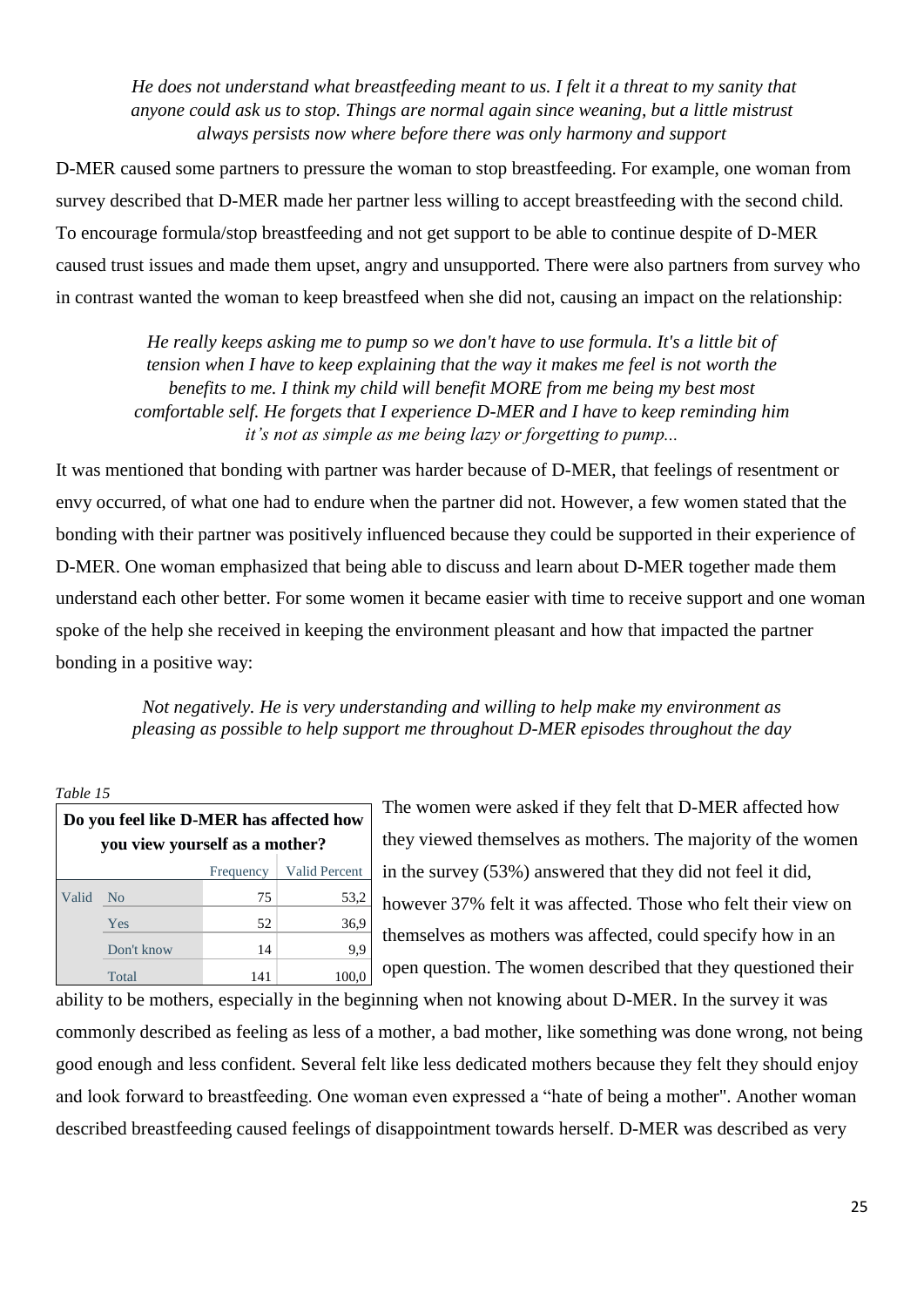much affecting how they looked at themselves as mothers, feeling like a failure and inadequate in several ways.

*The stress of feeling fight or flight multiple times a day had a significant effect on my resilience, which made me less patient with my husband and children. I feel shame about not being as good a mother as I want to be*

*Feel inadequate and shameful, feel like more of my identity is being stripped away*

*I felt trapped and just wanted to die. It's not nice to feel like that when one's baby is close to you; so, connected to you and it can sense how it's mother feels every time*

*I feel inadequate as I will unlikely breastfeed my next child which breaks my heart. I also hate that my memories of breastfeeding are tainted when it is something I should be proud of as a mother*

Four women in the survey however, described that they did not feel like D-MER had an overall negative impact on their motherhood. Stating for example, that while D-MER was an unpleasant experience, being able to thing logical about it, that it would pass, lessened the effect of impact on motherhood. Some women expressed that the experience required mourning, and others felt conflicted between taking breastfeeding too far or being strengthened by experience. Further, a few described that the experience has strengthened themselves, making them feel proud as a mother to have pushed through it.

*I know how strong and fierce I can be, I so wanted to breastfeed my child, I wanted that connection and I'm disappointed and grieving but I did everything I could AND more to give my child my milk, I took it too far because it was hurting me tremendously. I won't do it again and I have some regrets but I grew and learned of my strength during that experience*

Most of the women in the survey (54%) did not seek help from any health professional, but 44% did.

However, the rate of being satisfied was low, 48 women (76%) was not happy with the help received by their health professional. When asking why the women did not seek help, most of them stated that they perceived the professional's knowledge and ability to help as lacking, either about D-MER or with breastfeeding and related issues in general. Others felt that the treatments or actions

| Table 16 |  |
|----------|--|
|          |  |

| Did you seek help from any medical<br>professional for ex. doctor, midwife, lactation<br>consultant |                                   |     |       |  |  |  |  |
|-----------------------------------------------------------------------------------------------------|-----------------------------------|-----|-------|--|--|--|--|
|                                                                                                     | <b>Valid Percent</b><br>Frequency |     |       |  |  |  |  |
| Valid                                                                                               | Nο                                | 78  | 54,2  |  |  |  |  |
|                                                                                                     | Yes                               | 63  | 43,8  |  |  |  |  |
|                                                                                                     | Total                             | 144 | 100,0 |  |  |  |  |

recommended and read about, like antidepressants or weaning, did not apply to their wishes and there for did not seek any help. Four women further described having other contact with professionals that in some ways was experienced as hard and caused them to not bring up D-MER.

> *My children were tongue tied. It was hard enough getting that fixed. I couldn't face another battle*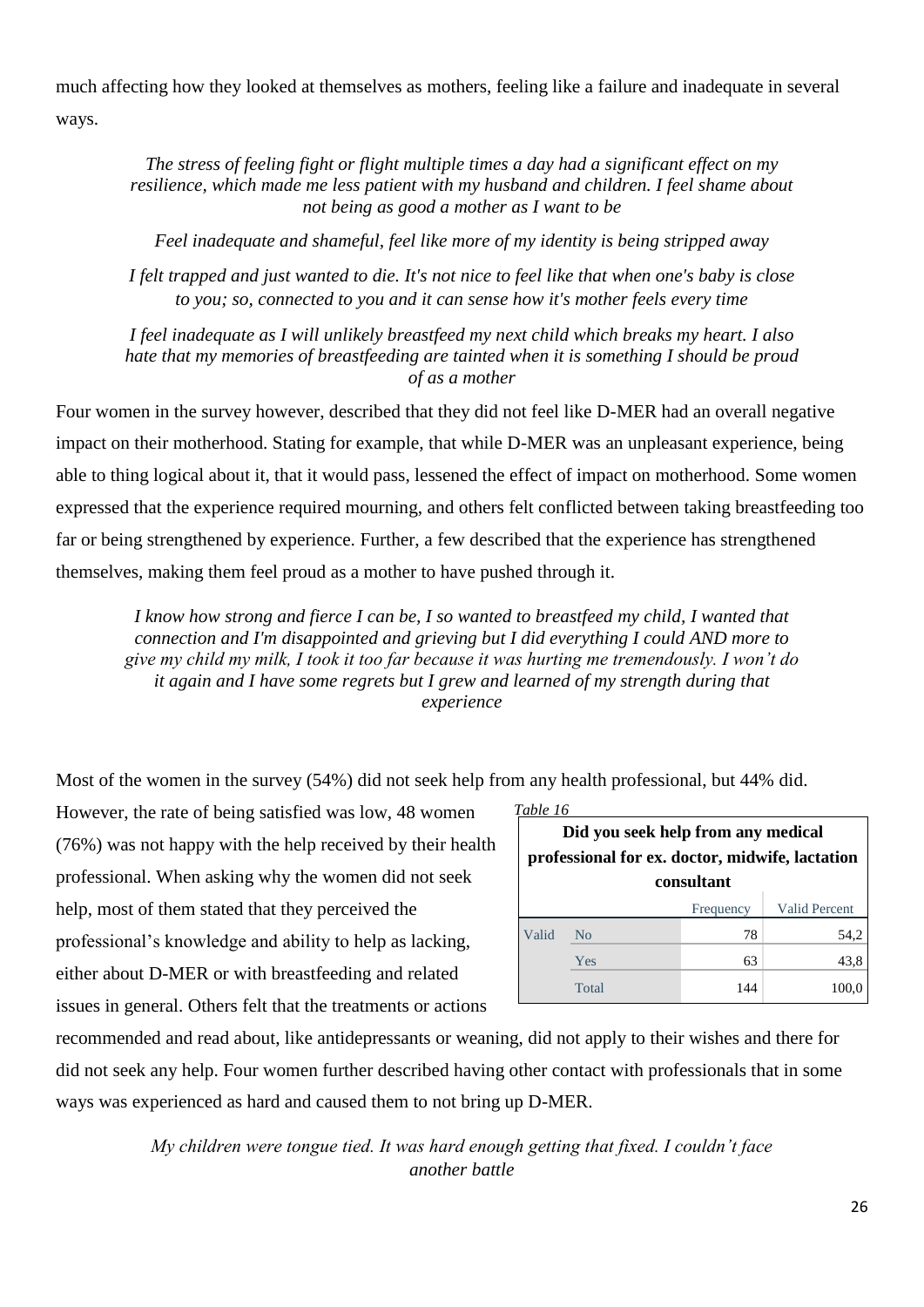### *There isn't a lot of information or research. The IBCLC (*International Board-Certified Lactation Consultant*) that I did speak to told me that I had a nipple infection while refusing to see me in person*

It was commonly described that the women did not feel D-MER was bad enough to seek help for. Fourteen women gave examples of this, stating for instance; that because the feeling being "fleeting" it did not cause any concerns, that it was not severe enough or mild, quick and passing. Ten of the women said that their own lack of knowledge was a factor causing them not to seek help, like not realizing they had D-MER or understanding what was happening, that it was a condition or something one could seek support with. Eight women in the survey stated that their own feelings about D-MER made them avoid seeking help. Four women spoke of feeling ashamed of what they were experiencing, one woman felt silly and another worried that she was not going to be taken seriously. Two women thought it was a part of their postpartum depression and anxiety, another woman believed it was all in her head since she never heard of someone else describing it. It was also described by one woman, that she still has not accepted that her body is reacting in this way, causing her to not seek help for it. Two women also described that they in some ways did not care about how they felt, that breastfeeding was to important and by that did not sought any support. Two women spoke of fear of being judged by the professionals and either be deemed unfit or having the child taken away from her if she told about her feelings of wanting to hurl away the baby when nursing:

*I felt like a monster for having the feelings I did. I thought my child would be taken away from me if I told a professional that I was terrified that I wanted to hurl my baby away from me when feeding. I didn't even tell my husband. It was the most isolating experience of my life*

Of the 63 women in the survey that sought support, only 9 were satisfied with the help received. They generally spoke of being satisfied because they felt validated or taken seriously, having an open-minded health professional, were given information on D-MER or referral to therapists who could help with the feelings of guilt, or coping strategies.

| anı. |  |
|------|--|
|------|--|

| 1 UU VU 17                                                |                |           |               |  |  |  |
|-----------------------------------------------------------|----------------|-----------|---------------|--|--|--|
| If yes, were you satisfied with the help you<br>received? |                |           |               |  |  |  |
|                                                           |                | Frequency | Valid Percent |  |  |  |
| Valid                                                     | N <sub>0</sub> | 48        | 76,2          |  |  |  |
|                                                           | Yes            | 9         | 14,3          |  |  |  |
|                                                           | Don't know     | 6         | 9,5           |  |  |  |
|                                                           | Total          | 63        | 100,0         |  |  |  |

*LC* (Lactation Consultant) *figured out what it was but I had already weaned my first at 7 months. Knowing what it is now has helped me tremendously and I nursed my 2nd for 1 year and still nursing my 13-month-old*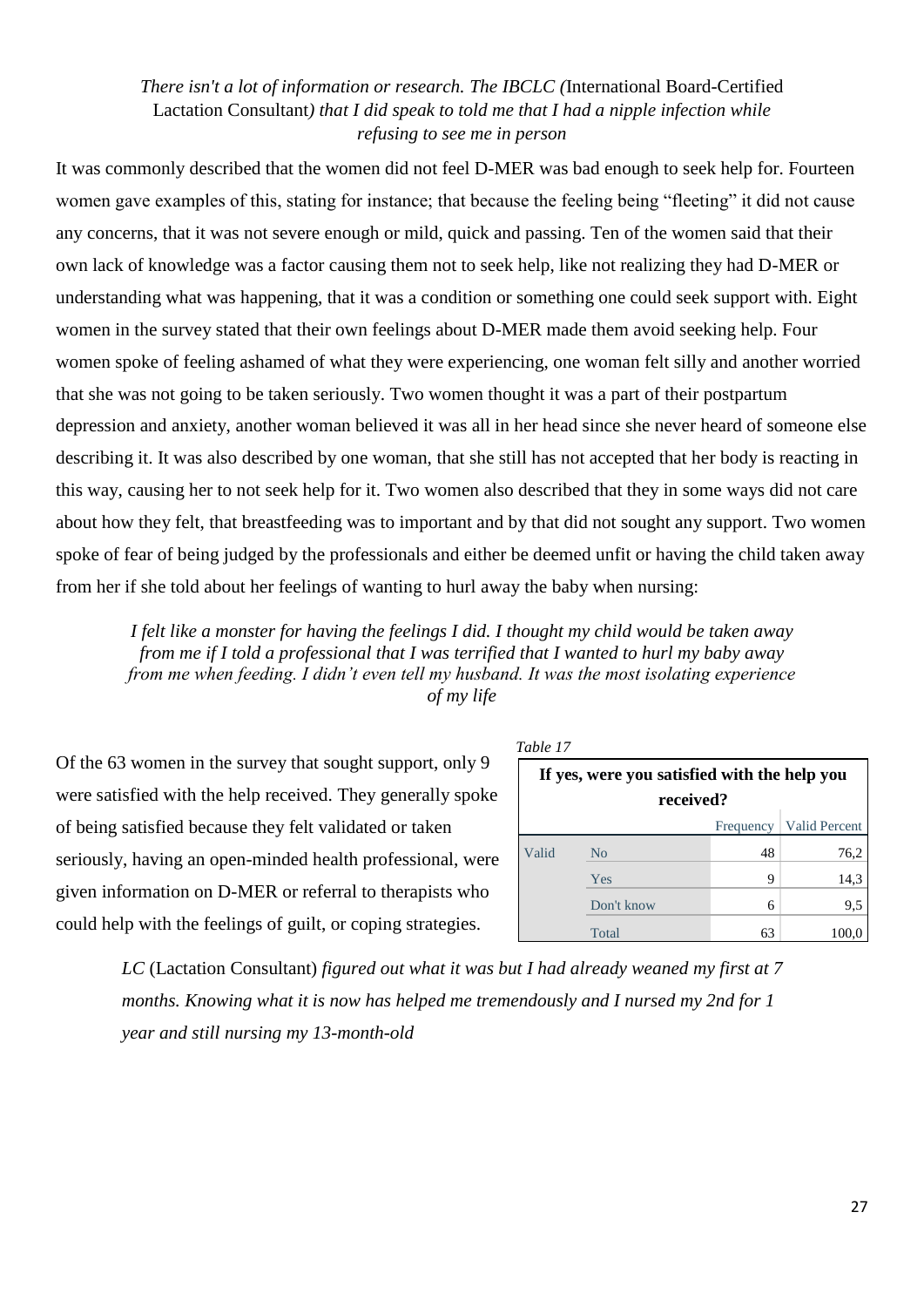# <span id="page-33-0"></span>*Study 2: Survey for midwives*

## <span id="page-33-1"></span>*Participants*

A total of 115 midwives answered the survey about D-MER. The midwives median age was 37 (range from 24 to 73 years). The biggest age group of midwives was found within the range of 31-40 years (45%) followed by "51 and above", "41- 50" and lastly "24-30. The median years of working experience was six years (range from 0 to 50 years) with the majority of midwives in the spectra of 0-5 years (49%) (see table 18). The midwives worked in a variation of workplaces and in many cases, combining different employments as for example, rotating between delivery ward and postnatal/maternity ward. It was most common to work at

| Table 18 |                                    |           |               |  |  |  |
|----------|------------------------------------|-----------|---------------|--|--|--|
|          | <b>Years of working experience</b> |           |               |  |  |  |
|          |                                    | Frequency | Valid Percent |  |  |  |
| Valid    | $0 - 5$                            | 56        | 48,7          |  |  |  |
|          | $6 - 10$                           | 24        | 20,9          |  |  |  |
|          | $11 - 15$                          | 10        | 8,7           |  |  |  |
|          | $16 - 20$                          | 6         | 5,2           |  |  |  |
|          | 21 and above                       | 18        | 15,7          |  |  |  |
|          | Not specified                      | 1         | 9,            |  |  |  |
|          | Total                              | 115       | 100,0         |  |  |  |

delivery ward (33%), postnatal/maternity ward (30%), maternity clinic (15%), or at a breastfeeding clinic (7%).

## <span id="page-33-2"></span>*Existing knowledge on D-MER among midwives*

*Table 19* Of the 115 midwives who answered the survey, 40% (*n*=46) replied that they were familiar with the term D-MER, 60% (*n*=69) were not. Less than one third, 31% (*n*=36) of the midwives replied that they had knowledge of the symptomology of D-MER whilst 69% (*n*=79) did not. It was more common to know about D-MER in the group of midwives that worked at the postnatal/maternity ward, delivery ward, maternity clinic or breastfeeding clinic (see table 19 below).

|               |                           | Do you know the term D-MER? |             |                |             |                |             |
|---------------|---------------------------|-----------------------------|-------------|----------------|-------------|----------------|-------------|
|               |                           | Yes                         |             | N <sub>o</sub> |             | Total          |             |
|               |                           |                             | Row Count % |                | Row Count % |                | Row Count % |
|               |                           |                             | (Base:      |                | (Base:      |                | (Base:      |
|               |                           | Count                       | Responses)  | Count          | Responses)  | Count          | Responses)  |
| Place of work | Delivery ward             | 18                          | 30,0%       | 42             | 70,0%       | 60             | 100,0%      |
|               | Maternity/postnatal ward  | 24                          | 43,6%       | 31             | 56,4%       | 55             | 100,0%      |
|               | Maternity clinic          | 10                          | 37,0%       | 17             | 63,0%       | 27             | 100,0%      |
|               | Breastfeeding clinic      | 8                           | 66,7%       | 4              | 33,3%       | 12             | 100,0%      |
|               | Other                     | 4                           | 50,0%       | 4              | 50,0%       | 8              | 100,0%      |
|               | Youth clinic              | 3                           | 60,0%       | 2              | 40,0%       | 5              | 100,0%      |
|               | Gynecological ward/clinic | 2                           | 25,0%       | 6              | 75,0%       | 8              | 100,0%      |
|               | Antenatal ward            |                             | 33,3%       | $\overline{c}$ | 66,7%       | 3              | 100,0%      |
|               | Education/research        |                             | 25,0%       | 3              | 75,0%       | $\overline{4}$ | 100,0%      |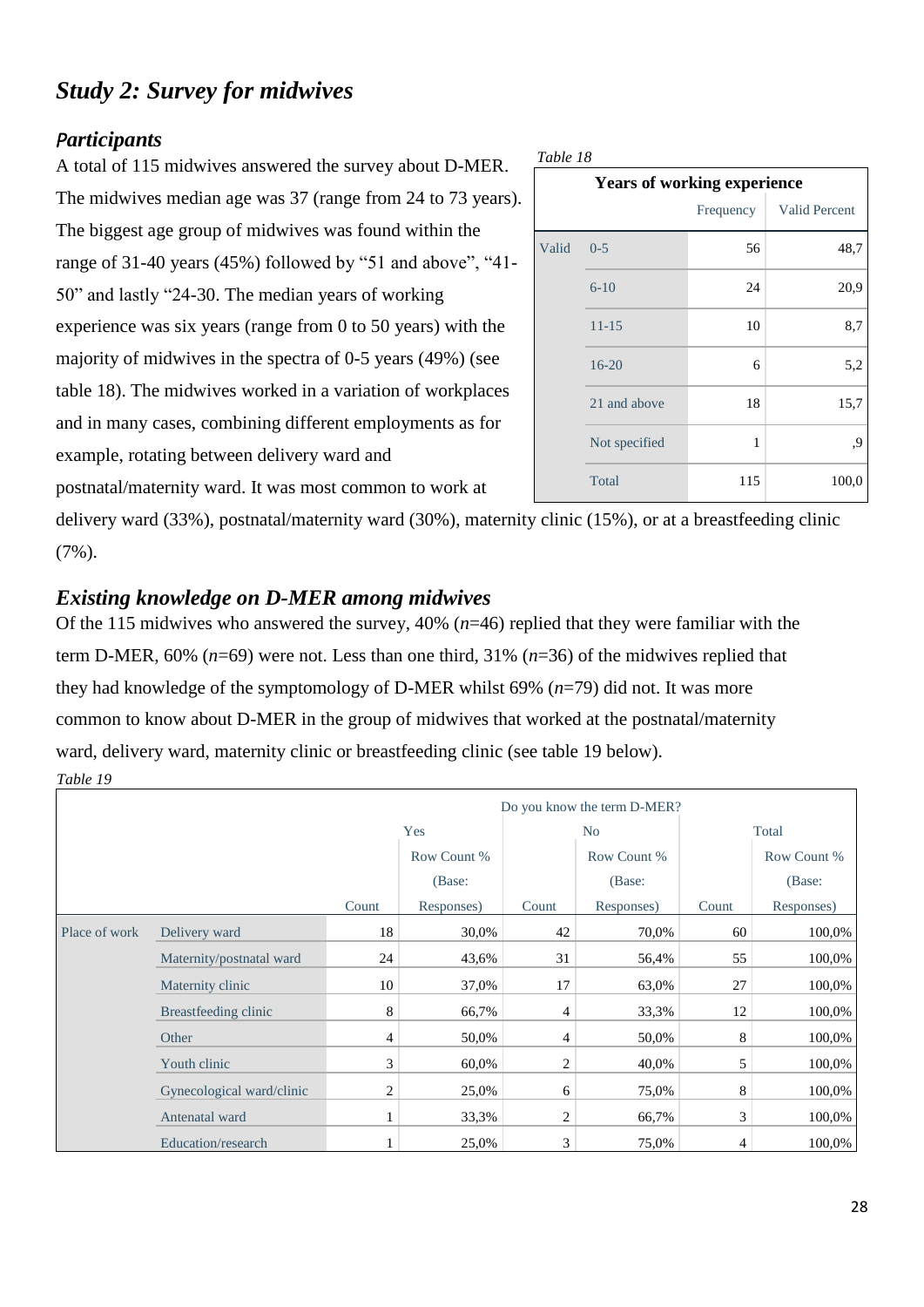The midwives most commonly attained knowledge on D-MER through education/publication (12%), secondly through "Social or other Media" (10%). It was equally common to either have personal or family or friends with experience of D-MER as learning about it from a patient (5%). About 4% stated that they got the information from a colleague and 2% did not know where they attained knowledge (see table 20). Some midwives gave examples on learning about D-MER through for example, book about oxytocin, searching on the internet and reading articles after having met women who was experiencing unrest and anxiety while breastfeeding, from celebrity, through friend, magazines and via podcast. Three midwives stated that they had own experience from D-MER and three had family or friends who did. Four midwives came across D-MER on the Swedish Facebook-

#### *Table 20*

**How did you find out about D-MER?**

|       |                                          | Frequency      | Valid<br>Percent |
|-------|------------------------------------------|----------------|------------------|
| Valid | Education/publication                    | 14             | 12,2             |
|       | Social and other Media                   | 11             | 9,6              |
|       | Personal or family/friends<br>experience | 6              | 5,2              |
|       | Patient                                  | 6              | 5,2              |
|       | Colleague                                | 5              | 4,3              |
|       | Other                                    | 2              | 1,7              |
|       | Don't know                               | $\overline{c}$ | 1,7              |
|       | Don't know about D-MER                   | 69             | 60,0             |
|       | Total                                    | 115            | 100,0            |

page "Amningshjälpens slutna grupp". Some midwives emphasized that D-MER is not spoken of neither during the professional education, with the expectant mothers at the maternity clinics nor at the maternity/delivery ward. One midwife expresses a wish for this to change:

### *…This is unimaginably not something that is even touched at the midwifery education. Too bad, I think, as this needs to be highlighted more*

Majority of midwives described that there is a lack of knowledge about D-MER, that it is a condition few seems to know about, neither healthcare professionals nor breastfeeding women. The idea of it being a hormonal condition was mentioned by four midwives and that it can affect the women both during and between breastfeeding sessions, spoke of the theory that dopamine plays a part in D-MER:

### *…There is very little research on the condition. There are theories of deviating dopamine function, but nothing is proven yet…*

When midwives were asked about D-MER, they described it as a condition that is sudden and transient in connection to breastfeeding and/or the milk letdown. The symptomology of D-MER was described as characterized by a vicious circle of negative thoughts, emotions like discomfort, mental stress, panic, unhappiness, hopelessness, meaninglessness, concern, pain and nausea, but it is prominent that anxiety and/or depression is at the top of the listed symptoms. One midwife also recognized the duration of the symptoms and described it as quickly transient and lasting for seconds or minutes whereas another midwife expressed that D-MER could last for both a minute as well as a whole breastfeeding session, emphasizing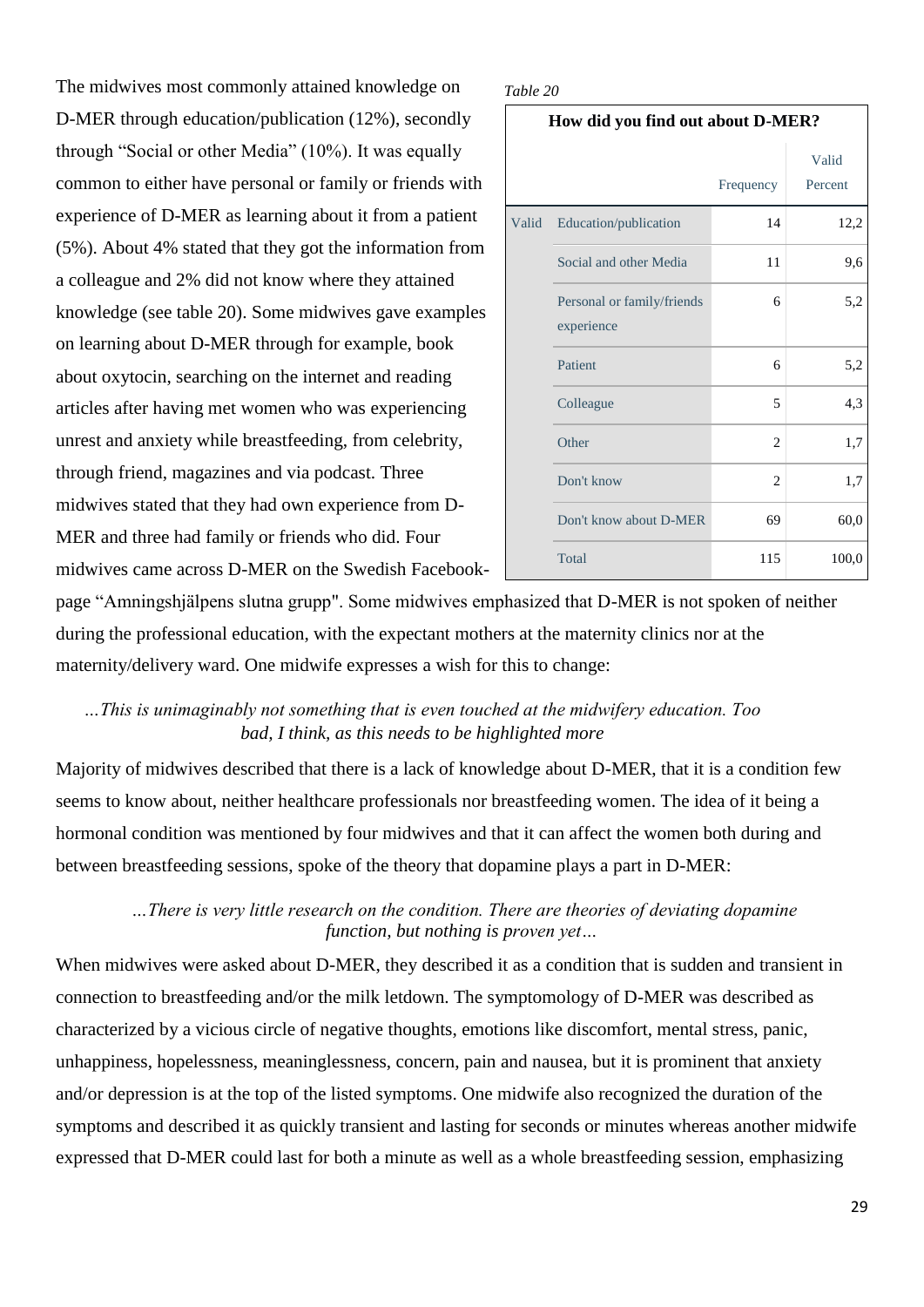that D-MER can cause discomfort both physically and psychologically. A few midwives also pointed out that darker feeling can occur. One midwife explained that she had met a woman who felt her hormones was "out of play" because she wanted to "throw the child out the window" in the beginning of every breastfeeding session but that she could control herself until it disappeared. Wanting to hurt themselves and/or their child was something several midwives described, emphasizing just how sever the symptoms can get and feel for the women. One midwife also points out that this could be more severe the more frequent the women experiences D-MER. One midwife described that in worst case, the darker thoughts and feelings can become reality:

*Two mothers have been convicted of SBS* (Shaken Baby Syndrome). *Both have described that it happened in connection to breastfeeding. One of them I followed up with the second child and I advised her not to breastfeed and she described herself that it was a completely different experience. No bad thoughts, just well-being. Have met a number of other mothers who describe an immense discomfort while breastfeeding and who's gotten better when they've stopped*

### <span id="page-35-0"></span>*Experience*

The majority, 96% (*n*=111) of the midwives, answered the question whether they have met anyone with D-MER or not. Two-thirds of midwives had never met a patient with D-MER. Of those who had, most had seen a patient once a year or less with D-MER, more seldom, 8% (*n*=9) answered once every six months or more frequently. One midwife stated that the women raised the problem at the postpartum check-up. Several midwives stated that these women need many visits, supportive talks and to be confirmed emphasizing that through good support and information the woman could continue to breastfeed with understanding of why she felt like she did. It was clear that knowing about D-MER was a relief:

*A patient who described the symptoms associated with the traumatic breastfeeding experience. Much anxiety due to feeling unwell when breastfeeding. Another patient who experienced grief associated with letdown. Everyone was relieved when I could refer to D-MER. Believe that we need to inform that there are women with experience of it* 

Several midwives stated that it can be difficult to recognize D-MER. One midwife´s opinion on D-MER stood out from the majority, stating:

#### *The diagnosis is based on an assumption. Differential diagnosis ...*

Most midwives however, explained that the difficulties with identifying these women were due to it happening simultaneous as other common experiences post-partum, for example "baby blues", or that they seek help/are identified at the Child Health Care Centers when coming for checkups with their baby. Some midwives also point out that it is probable that they have met women prior to having knowledge on D-MER, as one of them said: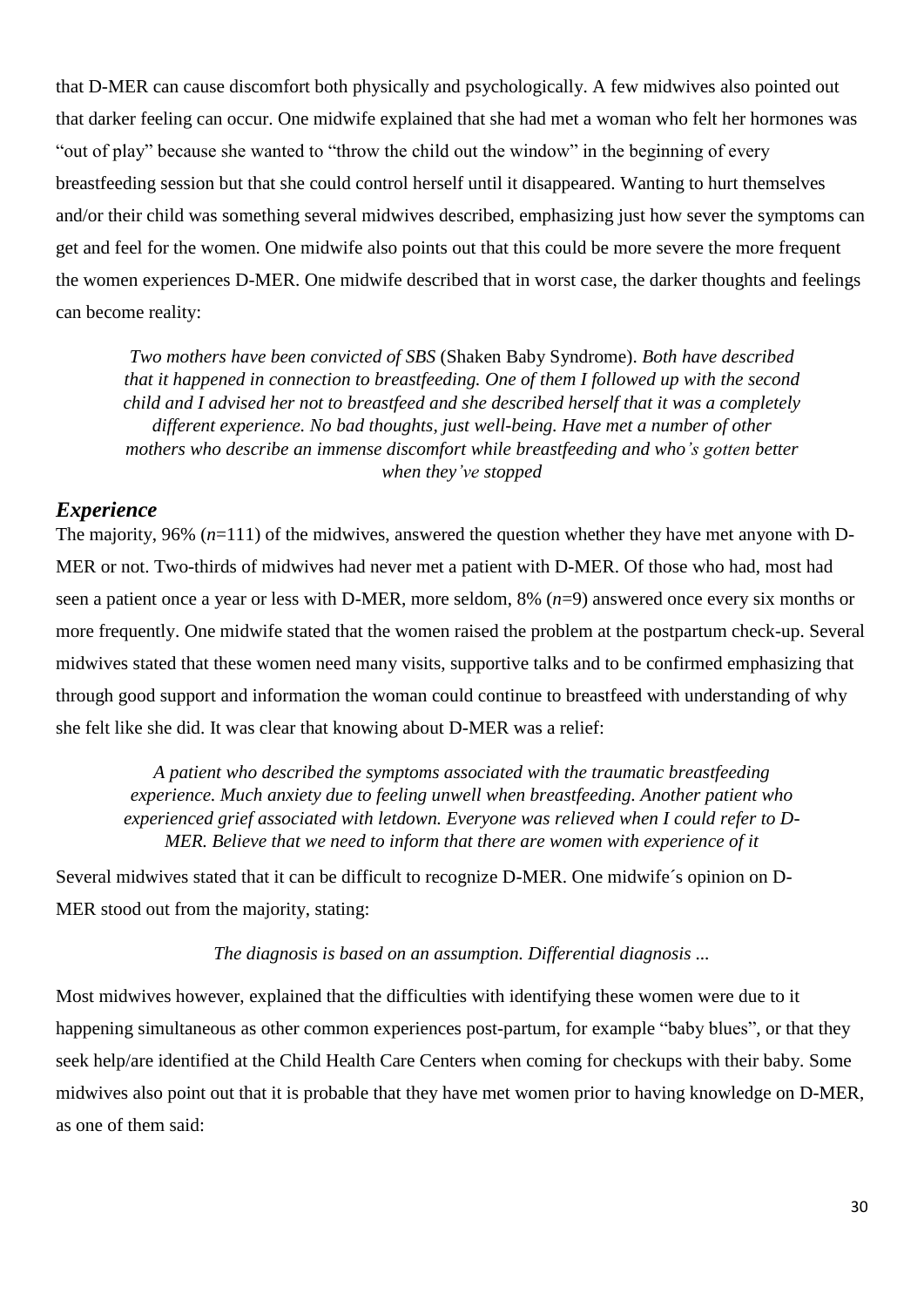*The woman did not show what she felt so strongly. I understood that much later. Those who choose to have a bottle feed may feel like it, but if we as women and workers may not be aware of symptoms or can interpret them*

#### *Treatment*

When asking if the midwives knew of any treatment 98% (*n*=113) answered in total and 6% (*n*=7) of them said they knew of some treatment while 92% (*n*=106) denied knowing any treatment. One midwife specified never had heard or read about any evidence-based treatment or method for D-MER. A couple of midwives expressed that not breastfeeding at all was the solution. However, the most prominent ideas of what would help the women seemed to be support through conversations, confirmation of the condition, a name for what is happening, being believed in and positive associations to alleviate the negative feelings of breastfeeding. One midwife with experience of meeting women with D-MER said:

*… it helps to know that it is a reaction to the oxytocin surge - and that the symptoms often become gradually less noticeable… Some can pump to better control boost and expulsion and not have to manage the child at the same time ... (emotionally unpleasant connection) There are suggestions for herbs that increase dopamine inflow, and possibly medicine, but I have never experienced medical treatment. On the other hand, it can be good for the mother to systematically try and see if something improves or worsens the symptoms, for example, if she does something that can increase stress, such as drinking coffee or not drinking enough ... Exercise can reduce the symptoms ...*

#### *Potenial consequences of D-MER*

#### **Breastfeeding**

In the survey, midwives were asked if they, according to their experience, thought D-MER has any effect on breastfeeding in any way. The majority of midwives (63%) thought it could while approximately one fifth (22%) did not think it did. Several midwives further mentioned in an open question, that D-MER can cause the women to not breastfeed. One midwife had a personal experience from a mother of four children who suffered of D-MER with all of them. Her symptoms were anxiety and painful letdown which caused her to only breastfeed for a week, but never in front of anyone, and ultimately switched to formula. A second midwife described that her sister had D-MER with her second child and that she managed exclusively breastfeeding for 5 months. It was explained that she thought the severity had eased up a bit the last month before weaning but that the overall consequence for her having D-MER, was that she wishes more children, but never wants to breastfeed again. A third midwife expresses that she recognizes meeting several women who've stopped breastfeeding because of negative associations:

*Hard to really know how many breastfeeding women with D-MER I've met, but several women who've stopped breastfeeding because of the distinct feeling that breastfeeding*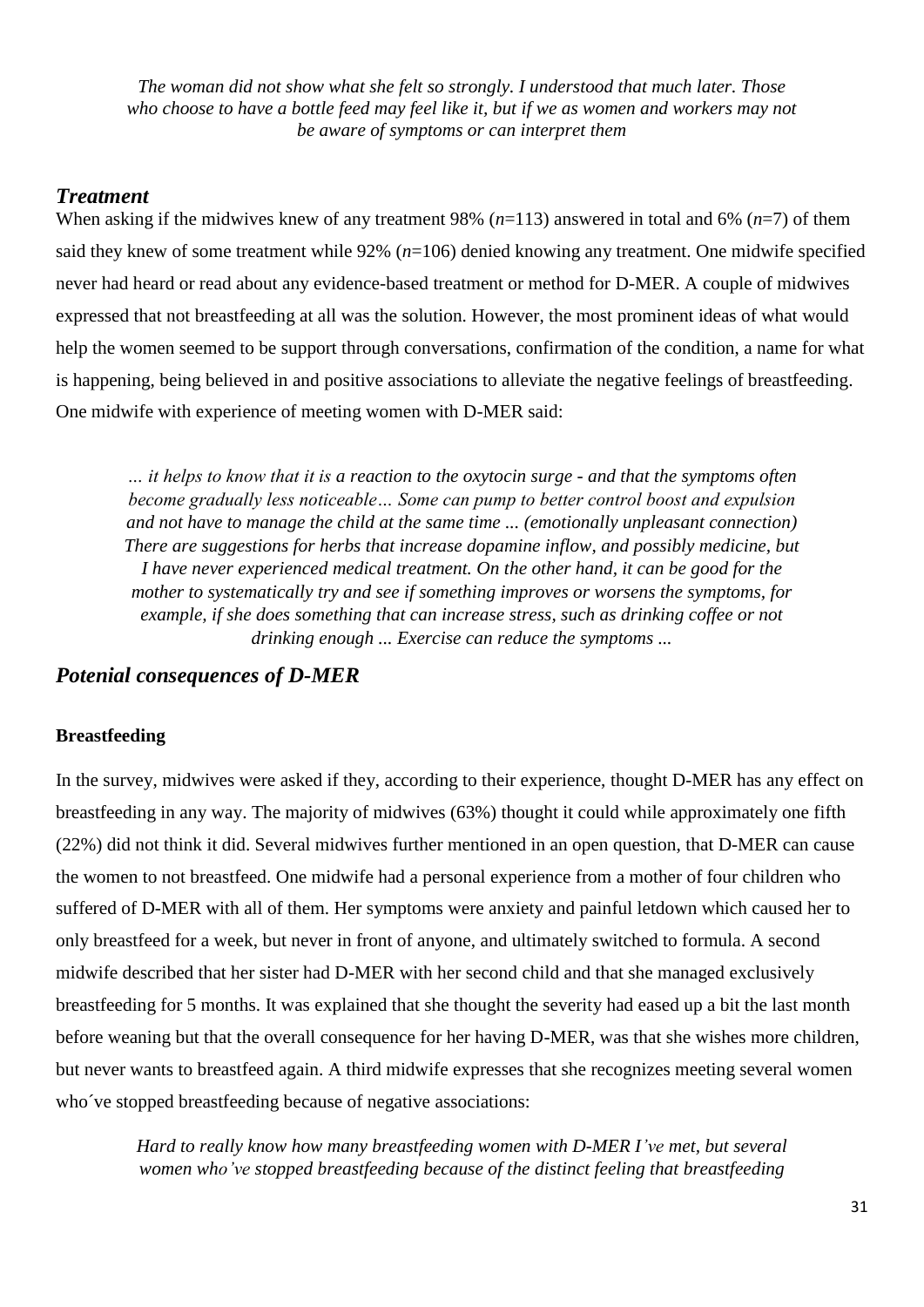#### *triggers negative associations, which in turns triggers feelings of guilt because of not being able to breastfeed…*

Midwives also described that knowing about D-MER can help women to continue breastfeeding, that knowing it wasn´t "her fault" could make the experience okay. Others expressed that knowing what it was opened for understanding and by that, an opportunity to find ways to manage to be able to continue breastfeeding:

*I have met several women with D-MER. A woman understood after several years when I told her about D-MER that that was what she had when she nursed. No one had previously understood that she had Dysphoric milk ejection. It was a great relief for her. That she received validation on what she had experienced. She thought she was crazy and chose not to expose herself to breastfeeding when she got her second child. Now that she understood what she was, she could imagine getting pregnant and breastfeeding again*

It was emphasized that D-MER complicated breastfeeding through problems with the letdown reflex which might not be as effective as it should. Pointing out that instead of it being something cozy, breastfeeding turns into a nightmare. It was also stated that there was a belief that D-MER could create a mother who became afraid and at a risk of developing postpartum depression, that the women can feel ashamed and feeling that the negative emotions are taboo to speak of. The majority of midwives describes that not knowing about D-MER and/or not getting support, can lead to weaning. It was also clear that the midwives felt like women with experience from this, to a lesser extent wish to breastfeed, that the women might chose to feed her child in other ways because of the tough experience. A couple of midwives added that the negative association between anxiety and breastfeeding greatly increases the risk of weaning prematurely or not breastfeed at all. It was also pointed out that the condition occurring several times a day has a big impact:

*I can guess that it is experience as psychologically difficult with having these feelings several times a day, maybe so tough that one stop breastfeeding earlier than desired. Can also imagine that it may give (unwarranted) feelings of guilt towards the child that you feel like that when you feed and are close to your child*

#### **Parenthood**

A little over one third of midwives did not think the transition to parenthood could be affected by D-MER and one fifth did not know. However, many thought it did. Midwives expressed that the women's transition to parenthood could be affected (44%) if the mother is feeling bad for a long time, risking development of depression which would make it more difficult to "be a parent". They also emphasized that not being able to feed their child the way they choose, failing to breastfeed and/or experiencing recurring discomfort over breastfeeding could develop a general feeling of not being able to be a parent who loves the child. It is stressed that breastfeeding is such a big part of the first time in parenthood that with D-MER on top of that makes it difficult to distinguish parenthood as a positive experience. Several midwives fill in that not only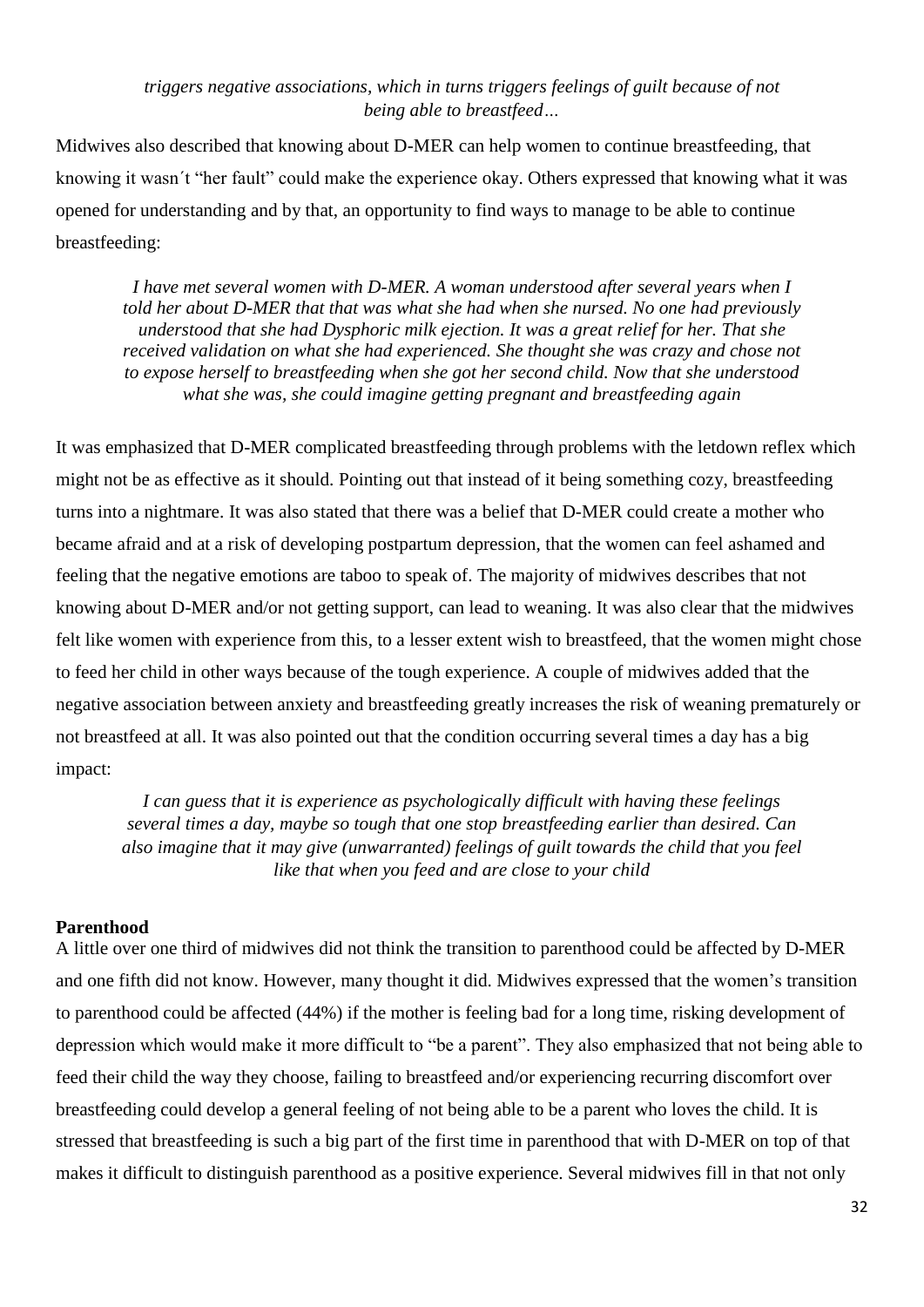can it take longer and be more difficult to transition into parenthood because of D-MER, the women can feel uncertainty, insufficiency and guilty conscience towards the child. Without knowledge, the midwives state that the women probably can doubt her ability as a mother, especially since it is expected that the woman will breastfeed. They also emphasize that many women feel that their role as a mother is compromised if breastfeeding does not work, that they feel like insufficient, failed and "bad mothers" because of the lack to enjoy feeding their child. There is also an affect by expectations of breastfeeding and its experience:

> *A depressed, anxiety sufferer has difficulty associating. Maybe even develops aversion against her child if she is filled with such bad, negative emotions during lactation and begins to associate everything that has with the child to do as something negative*

#### **Bonding**

According to their experience,  $45\%$  ( $n = 52$ ) of the midwives think that D-MER can affect the bonding between mother and child. Some answered "Yes" without specifying in what way, which gave a total of 62% ( $n = 71$ ). Some answered that they didn't know (13%,  $n = 15$ ) while 25% ( $n = 29$ ) replied "No" as shown in. The midwives agreed on that negative emotions in connection to breastfeeding can lead to bonding difficulties. Describing that the negative feelings can get associated to the child. A couple of midwives described that women can feel insufficient and have a guilty conscience towards the child. Others expressed that the woman may choose not to hold the child and even not wanting to be "skin to skin" as recommended. Someone felt that it did not affect in the long run whereas another midwife stated:

#### *One is breastfeeding the baby so often and then if you feel negative feelings at every breastfeeding session, I think that it may affect the connection in a bad way*

Several midwives expressed concern for bigger impacts, meaning that the bonding could be disturbed due to stress every time the child latches on and worries about if the child could sense that. It is also emphasized that the common knowledge on breastfeeding being "nice and loving", "a cozy moment" and that it "promotes bonding" is the direct opposite of what these women are experiencing which midwives feel describe is guilty, reluctant feelings towards breastfeeding. Another midwife stressed that the guilty feelings is caused by fear of the symptoms, not be able to breastfeed and fear of failing as a mother. They also point out that difficulties getting help, explanation or even understanding for the situation can lead to women not daring to tell about their feelings, with the possible consequence of doubting their feelings towards their child:

*Because the woman is feeling bad and it, indirectly is the child that is the reason for it because it needs to be breastfed then maybe the mother blames her bad mood on the child*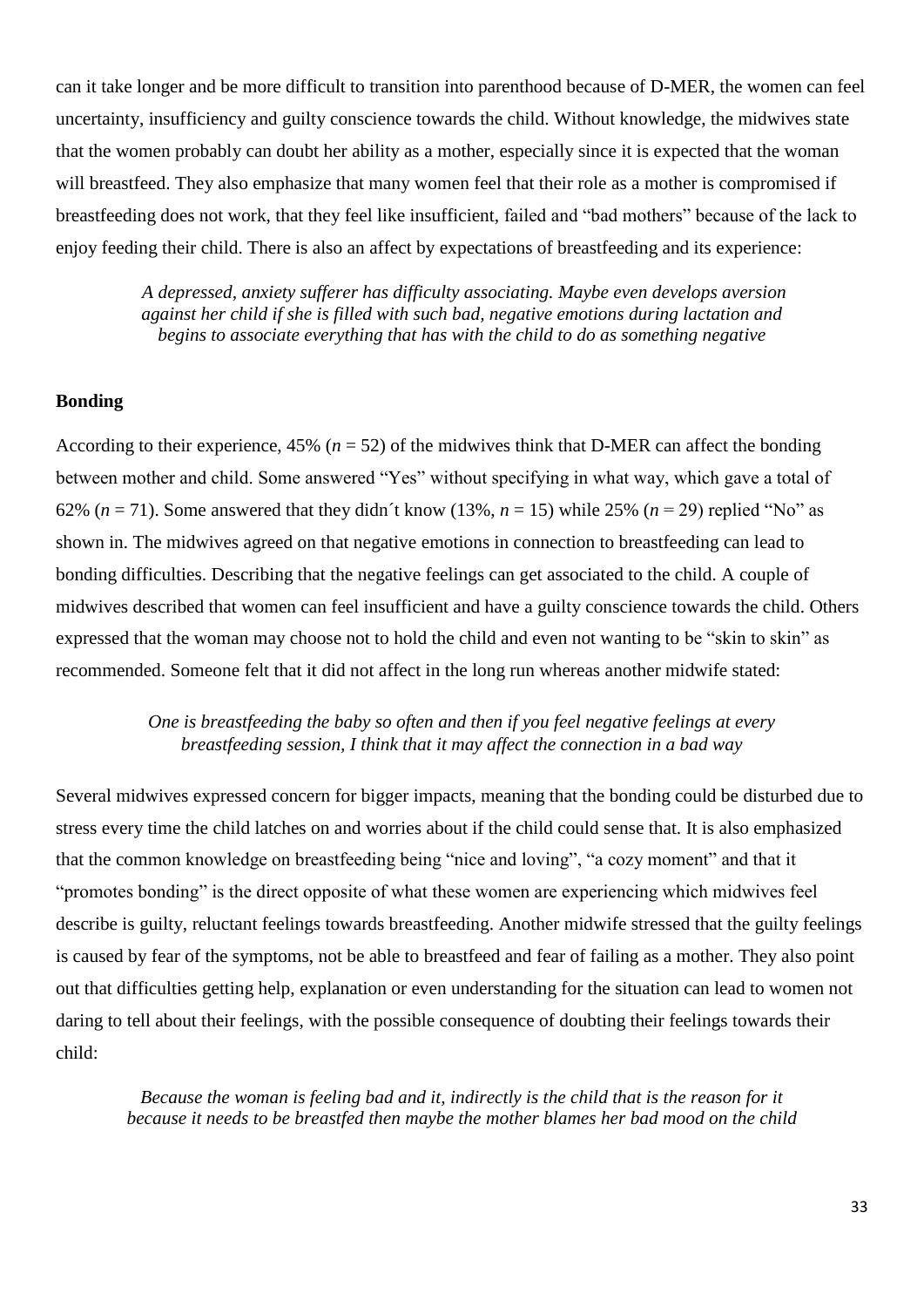The midwife with experience from women with D-MER and SBS (Shaken Baby Syndrome) expressed concern over that the risk of violence could be because of the mother doubting her feelings for her child and/or bonding difficulties between them.

# **Discussion**

### *Result discussion*

The purpose of this mixed method study was to raise awareness on the neglected condition namely D-MER. The study aimed to describe women's experiences of D-MER, in addition to also describe the existing knowledge and experiences of midwives on D-MER. According to women who suffered from D-MER, feelings of anxiety, restlessness, nervousness, dysphoria, dread, sadness and depression were the most prominent symptoms. However, they varied in intensity, duration and frequency. While the majority of midwives did not know about D-MER, those who did know of it, described similar symptoms. Most women felt affected by D-MER to some extent in relation to their breastfeeding experience, bonding and motherhood, but also in regard to their relationships with partner. The effect on bonding, motherhood and breastfeeding were also stated as a possible consequence of D-MER, by the midwives. The women gave examples on coping strategies and what was helpful in mitigating the D-MER experience. Gaining knowledge on the condition was most important, followed by keeping oneself occupied or breathing through it. Both groups stressed the need for more awareness on breastfeeding problems in general, but also specifically on rare and neglected conditions like D-MER. The majority of participants with D-MER reported ending up with no proper help when contacting health professionals. Instead, they have been classified as normal or had other diagnose than D-MER and they did not feel they were taken seriously. The discussion focused on describing the main results in relation to the studies aim, research questions with addition of aspects of value since D-MER is an unknown condition. Presentation is under headlines according to the results categorization.

#### *Experiences of D-MER*

The results showed that the symptoms of D-MER vary between individuals, as well as when breastfeeding. It is connected to the milk letdown, comes suddenly, transient with a duration usually lasting seconds to minutes. This is consistent with symptoms described in Heise and Wiessinger (2011). There are other conditions or diseases described with similar symptoms: one is *Breastfeeding Aversion and Agitation* (BAA) which by Yate (2017) is described as overall, negative emotions in breastfeeding women. It appears that women with BAA also experience symptoms with various duration and frequency that differ in every feeding session, like with D-MER. For both of them it can start from the beginning, but for some it can take months for symptoms to appear. In D-MER women got symptoms in connection to letdown regardless of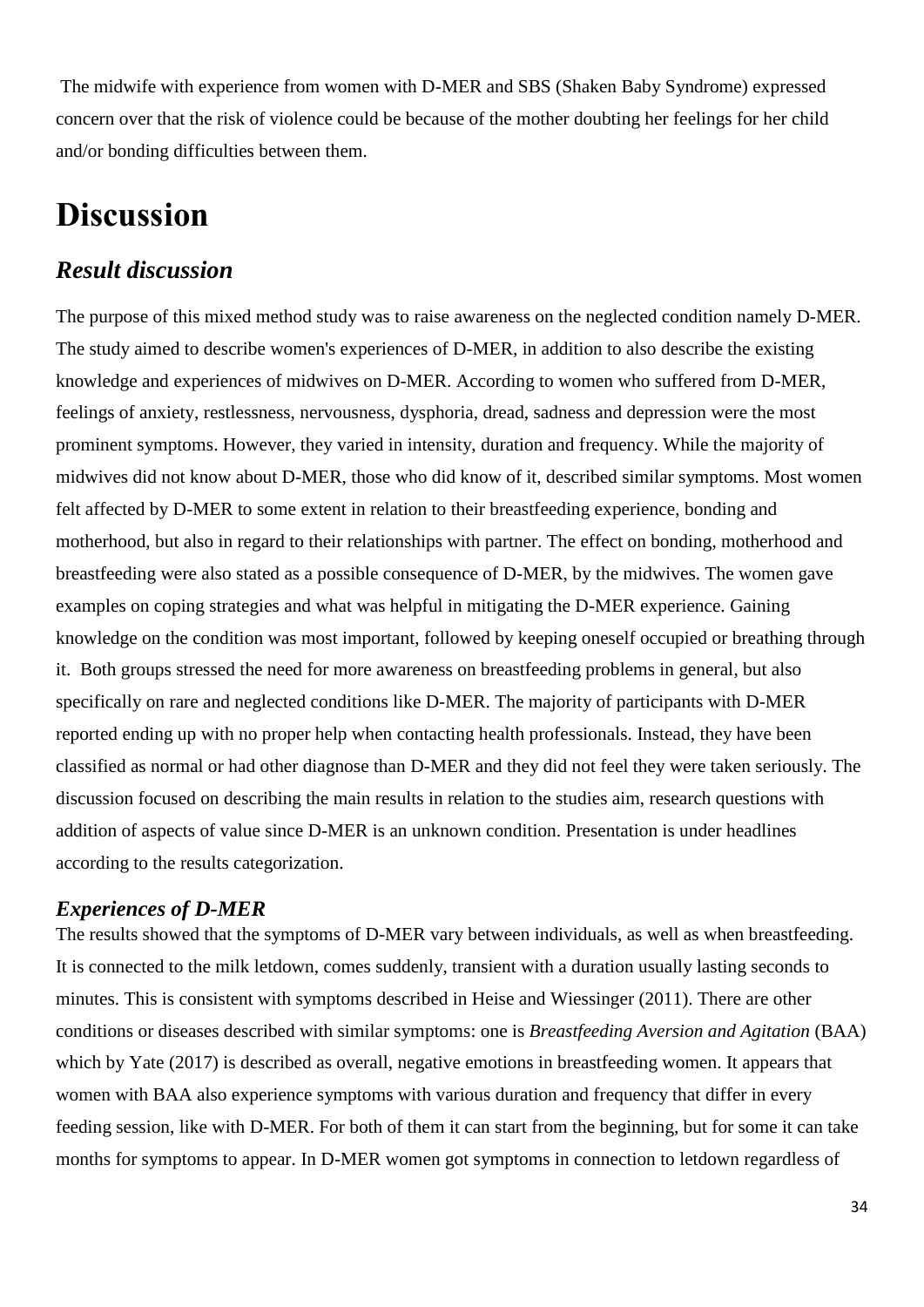external factors whereas in BAA women reported the biggest trigger for symptoms being their child's physical behavior as irritating when for example nipple tweaking and wandering hands during breastfeeding (Yate, 2017). In contrast, with D-MER, the symptoms can be both physical and psychological characterized with feeling anxiety, restless, nervous as the most prominent ones experienced, followed by emotional disturbance (dysphoria), dread and sadness. Whereas, in BAA, anger is the most prominent symptom (Yate, 2017). Some of the symptoms however, differ somewhat between D-MER and BAA. For example, women with D-MER described feelings of homesickness, whereas women with BAA according to Yate (2017) reported wanting to run away. Another condition associated with negative emotions associated with breastfeeding and with similar symptomology is described by Watkinson et al (2016) and it is called *embodied emotional sensations,* meaning sudden emergence of distressing emotional and visceral experiences and they exemplify sadness, anger and anxiety as common symptoms. These three descriptions of negative emotions in connection to breastfeeding has several similarities (symptoms) which makes one wonder, could it be beneficial to use one common name for *negative emotions associated with breastfeeding* and differentiate between them via symptoms duration and/or frequency? For example, our results showed that women with D-MER described symptom duration not always being connected to the milk let down, which on the other hand, stated as D-MER symptoms in one of previous study. Dopamine has been suggested to play a role in causing D-MER condition (Heise, 2018). There is however another neurotransmitter, serotonin, that affects our cognition, attention, pain, arousal, sleep, appetite, mood and emotions, according to Brummelte, Glanaghy, Bonnin and Oberlander (2017) who describes that serotonin also plays a role in breastfeeding. Until today, the exact mechanism and neurotransmitters or hormones that cause D-MER condition remains unknown.

Our results are in line with previous literature that reported different degrees of symptoms intensity with D-MER. It could range from mild, described as melancholy, to more severe as violent thoughts and actions aimed towards themselves, as well as to their child. Both Yate (2017) and Watkinson et al (2016) describe encounters women with desire of hurting their child, specifically, these women mentioned thoughts of throwing their baby away while breastfeeding. One woman described her violent behavior towards her child as she been hitting him/her due to D-MER. This is interesting since, even though there were few midwives who had met women with violent symptoms, in this study one midwife reported meeting two mothers guilty of *Shaken Baby Syndrome* (SBS) in connection to D-MER. Vinchon (2017) described that even though child abuse has an overwhelming majority of male perpetrators; *Shaken Baby Syndrome*, in general, can happen in any social group and that the difference between child abuse (like beating) and shaking, is clarified as beating being intentional, whereas *Shaken Baby Syndrome* is universally triggered (e.g. not one specific trigger). Neither our findings nor Yate (2017) found any pattern as to who's at risk for developing BAA or D-MER since the participants represented different ethnicities, ages, marital and educational statuses which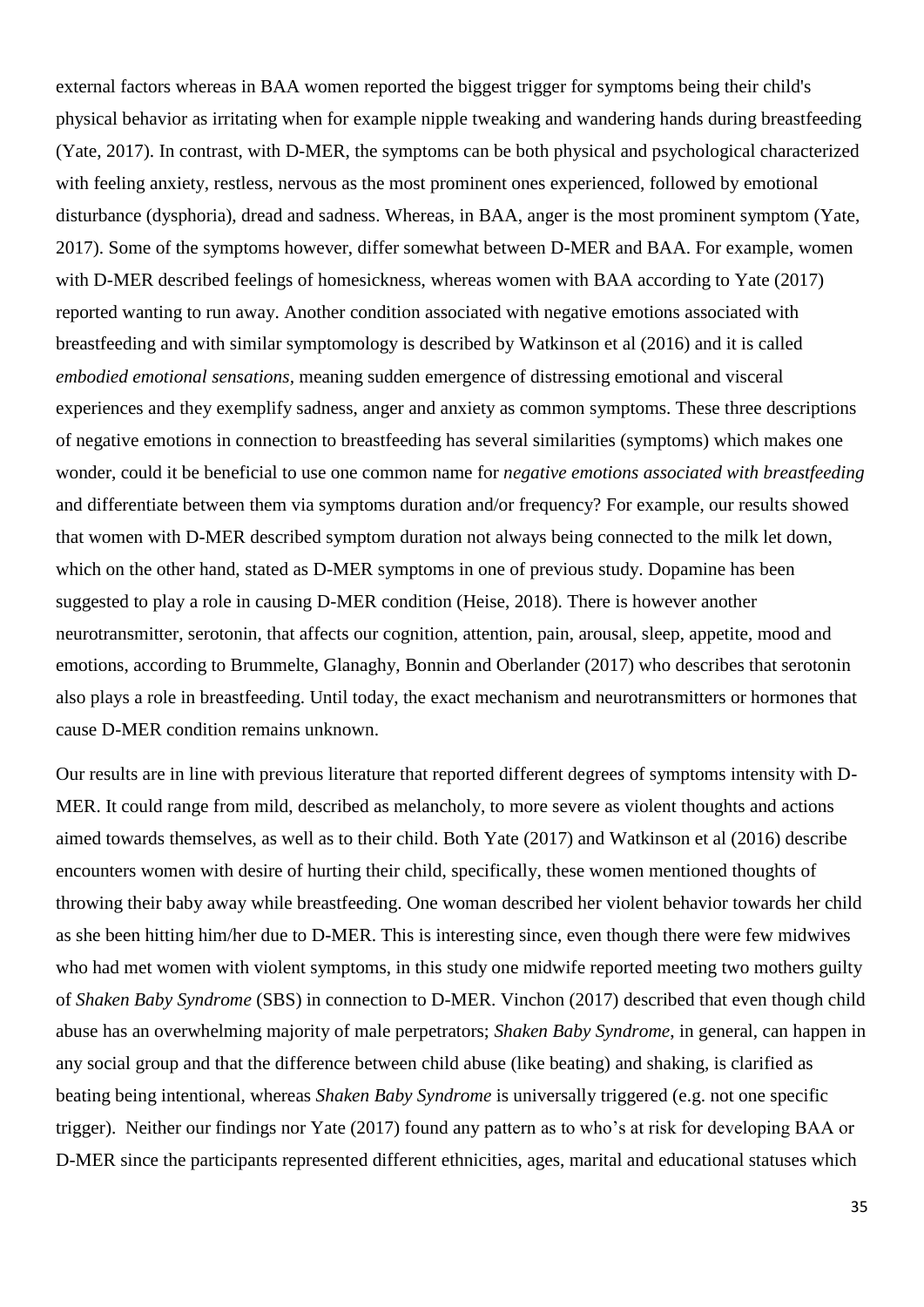Forster and McLachlan (2010) stressed as good since when it comes to women's decisions about babyfeeding, it is important to take personal- and sociocultural factors into consideration. Women with D-MER described mood swings and constantly experiencing "a fight inside me every time" before breastfeeding. This is in consistent with Yate (2017) finding when he described knowing breastfeeding were the best alternative and at the same time experience negative emotions in connection to it, caused women with BAA to often feel an "internal conflict", being angry before and/or during breastfeeding. Women with D-MER reported having symptoms with different degrees in other situations than breastfeeding, like for example during pregnancy and in connection to the menstrual cycle (ovulation, PMS, Premenstrual syndrome, premenstrual phase). This was also found in women with BAA, for example with return of and/or during menstruation as well as correlated with their ovulation (Yate, 2017). Our findings are in agreement with other studies showing that women acknowledged aversion towards breastfeeding which led to feelings of guilt and shame. In line with our results, women felt lucky to manage D-MER and breastfed, but it was very stressful for them since they felt bad while doing it (Yate, 2017; Watkinson et al, 2016).

#### *Consequences*

It was surprising that majority of interviewed women breastfed accordingly, or close to WHO´s recommendation despite of D-MER, even though some women weaned earlier than they had planned due to the symptoms. The reasons for continuing breastfeeding despite of D-MER, ranged from feeling it was not bad enough or feeling it was just a light melancholy, to have feelings of inadequacy and guilt if they would have weaned because of D-MER, but also having knowledge on the health benefits of breastfeeding and breastmilk for the child. Midwives believed D-MER could affect women's everyday life regarding everything from motherhood and bonding to consequences for breastfeeding. Coats et al (2014) did not want to use the term of transitioning to motherhood in their study since they felt it was difficult to separate it from normal challenges of adjusting to changes in life. However, in this study most women stressed the importance of how D-MER impacted their everyday life. The majority of women felt, to some extent, that D-MER had a negative effect on their motherhood, as well as the bonding to the child. In contrast, some women described that D-MER affected neither their breastfeeding, bonding nor motherhood. They described forgetting about D-MER between feedings and were surprised when the feelings occurred again. Several women described feeling strengthened in her motherhood due to D-MER since despite of it all; they managed through it for her child. To feel strengthened by overcoming obstacles has been described when it comes to breastfeeding before (Jager et al, 2013) and is reinforced by WHO and UNICEF (2017) who also emphasizes, "Support can help women to sustain appropriate breastfeeding practices, overcome difficulties that arise, and prevent new problems from occurring" (WHO & UNICEF, 2017, p 7).

The women felt pressure to breastfeed from family, society and themselves, which is reinforced by Spencer, Greatrex-White and Fraser (2015) who described that women know about the health benefits of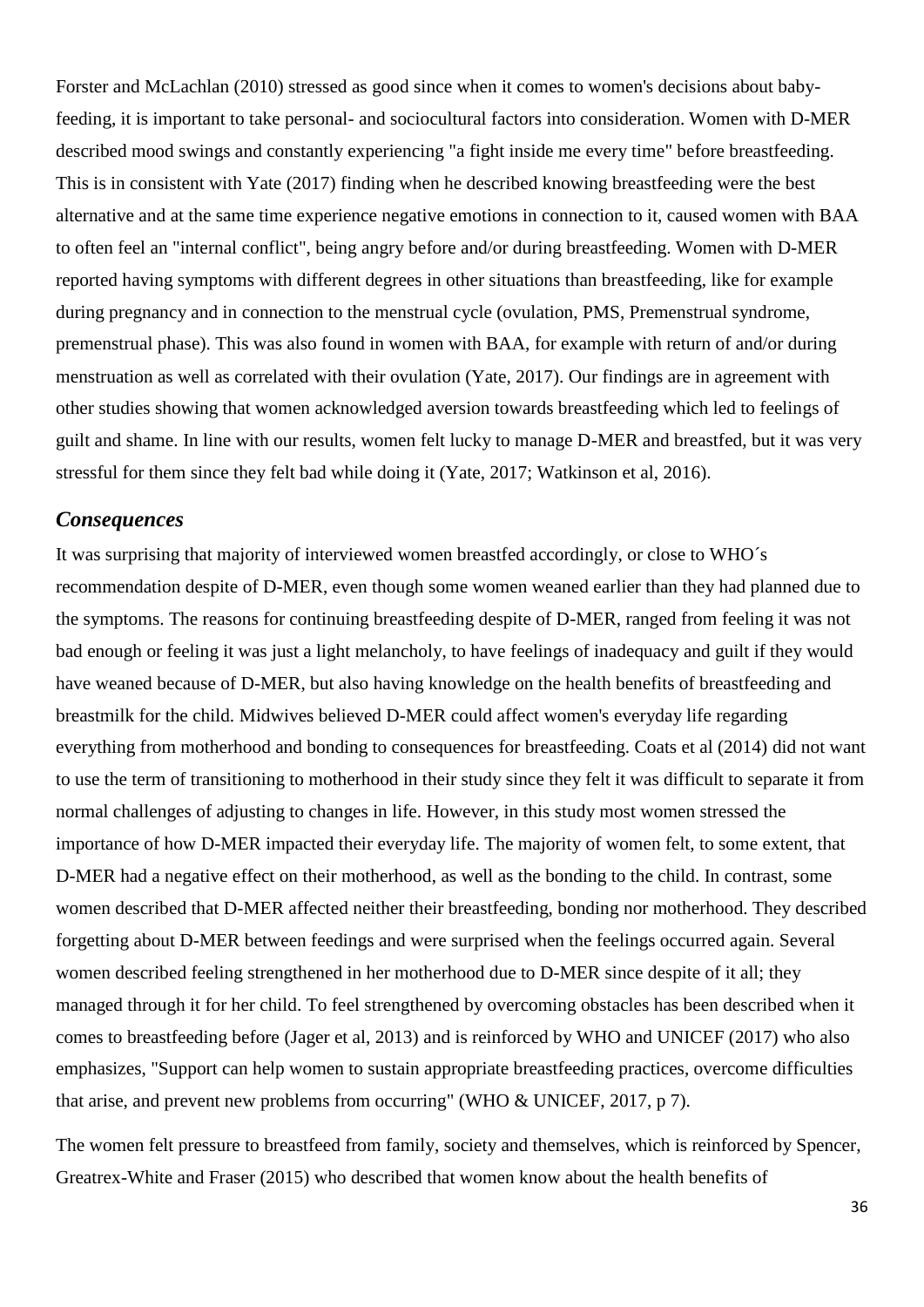breastfeeding and not rarely it is the motive for both initiating as well as continuing breastfeeding. There is a common perception of "the breast is best". Martin, Ling and Blackburn (2016) also showed the benefits of breastfeeding but also points out that infant formula is intended as an effective substitute with every effort to mimic the nutrition profile of breast milk to promote normal growth and development. The women idealized others and compared themselves both in real life and towards media images. This obligation to breastfeed made room for error, meaning that if a woman started breastfeeding and then failed and switched to formula, that is better than not have tried at all (Spencer et al, 2015). Some women with D-MER reported hiding and lying behaviors towards their social network and partner, which is in line with Spencer et al (2016) who found women with common breastfeeding problems are often able to maintain a public pretense by keeping a brave face presenting themselves as calm, in control and coping in their new role, even though their real feeling is completely the opposite. Instead of feeling breastfeeding was effortless and enjoyable; they felt it was characterized of negative emotions. They explained them hiding the difficulties and struggles had to do with societies normative of "a good mother" meaning doing "the right thing" through the moral obligation of breastfeeding because breastfeeding commonly is perceived as "breast is best". One woman even said she initiated breastfeeding to "keep everyone quiet" according to Spencer et al (2016) who also described that it was of great importance to not be seen as a failure. This is also confirmed by Bergström et al (2017) when he found that concealing behaviors can be used by people not wanting to make bad impressions in their social relationships or be a burden. They also emphasized that people do not want to be overwhelmed with different advices which is a common issue when it comes to breastfeeding problems and advice from both healthcare professionals as well as the overall society (Lagan, Symon, Dalzell & Whitford, 2014). Not seeking help was described by the women as a result of thinking that the symptoms and feelings were something normal that a new mother goes through. Spencer et al (2015) further described that women lacked support when wanting to quit breastfeeding regardless of having justified reasons for it. They felt "naughty" when not obeying healthcare professional's advice regarding mixed feeding, nipple shields or weaning. It was also pointed out that the decision to stop breastfeeding needed to not only be a personal choice but be sanctioned by both healthcare professionals and by partner as well. This could be a problem since some women described feeling undermined about their breastfeeding ability from family and/or friends (Spencer et al, 2015). Martin et al (2016) emphasizes that the decision to breastfeed is personal and influenced by many factors, and also points out that there are situations where breastfeeding is not suitable and/or possible. Lack of support from peer, family and/or from health professionals led the women to the perception of exclusive breastfeeding being an unrealistic ideal (Spencer et al, 2015) which is consistent with that even non-breastfeeding women experiences feelings of maternal guilt due to health care professional's promotion of breastfeeding (Benoit, Goldberg & Campbell-Yeo, 2015; Forster & McLachlan, 2010). Coats et al (2014) and Bergström et al (2017) concluded that women wanted emotional and practical support from partners and close family. It was also mentioned that even though partners often were an additional support, the women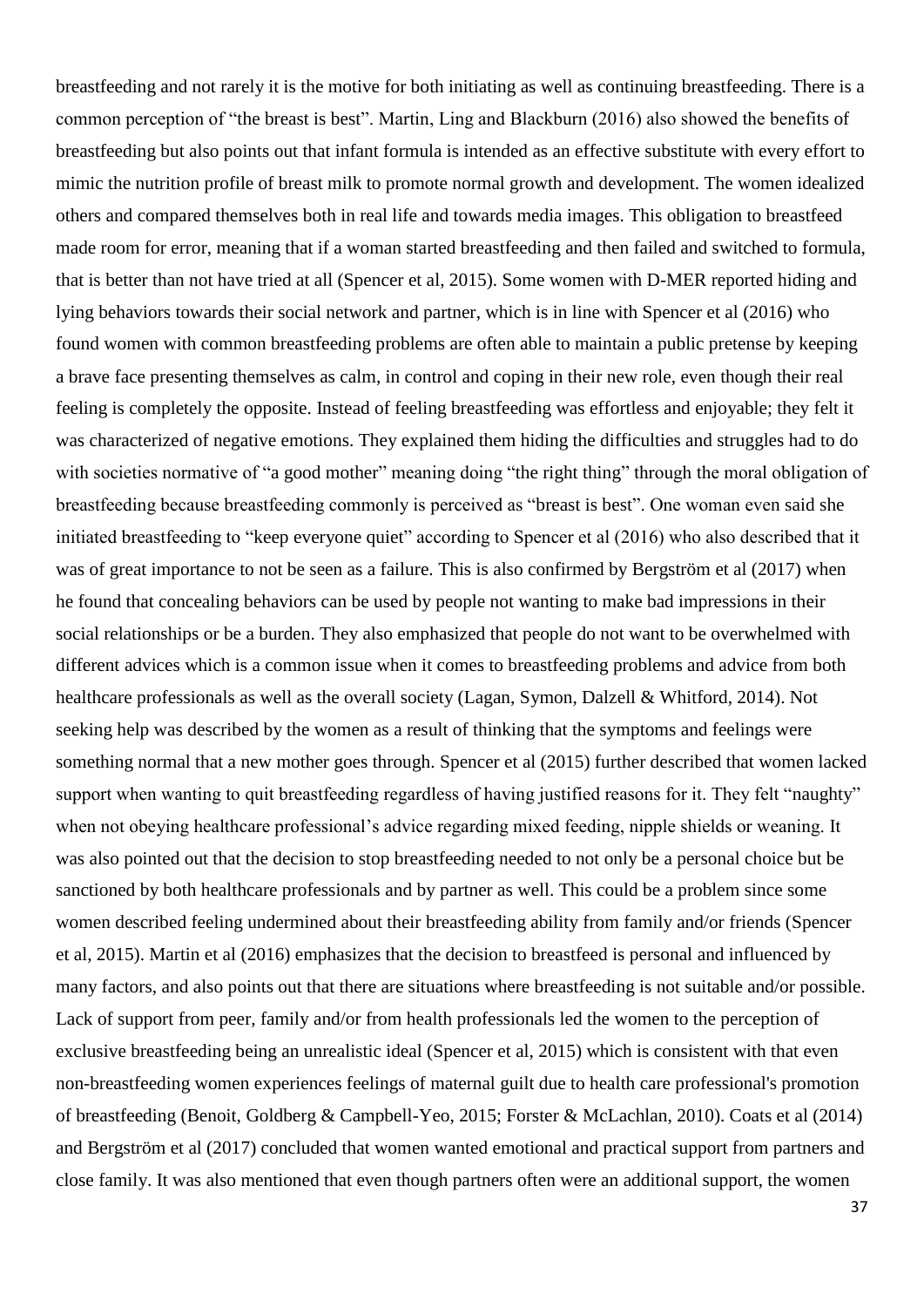still felt that the partners simply could not fully understand what the woman was experiencing. Watkinson et al (2016) noted that the negative breastfeeding experience put a strain on the partner relationship. The need for support outside the relationship with partner is something that women in this study also stressed, like for example from colleagues and healthcare professionals (Coats et al, 2014).

Women with D-MER felt guilty when the breastfeeding did not work as they had expected and did not have the confidence that it would. Instead of being a positive experience, one woman described living in a nightmare. At the same time women also clarified they would have felt guilty if they had stopped breastfeeding so instead, the majority of women continued. This is consistent with some midwives stating that they believed D-MER could cause the woman to stop breastfeeding while others described that women they have met could continue just by have the condition recognized by professionals. Women in our study described isolation due to feelings of shame, being viewed as a subpar mother and fear of being treated poorly. Spencer et al (2015) showed the same findings where high expectations on themselves, as well as by others to exclusively breastfeed made some women avoid attending their local postnatal group because of not wanting to feel like a failure or be judged. Coats et al (2014) also found that women could feel like "the black sheep" in a postnatal group when experiencing horrible feelings, like being a "black cloud" to everybody when you're not able to relate to one another. In their study the women described that groups do not have to be run by healthcare professionals but just be included for people with the same problems, so they can feel like it is not their fault that they're not bad mothers which could help. Bergström et al (2017) described that some people do not want to participate in activities due to their symptoms and that it can make them feel sad, lonely and disappointed. This is in consistent with our findings that some women isolated themselves due to D-MER. Bergström et al (2017) pointed out that one main concern could be not being taken seriously with regards to the symptoms which also is consistent with the women in our study who felt that people could not understand what they were going through, especially since the symptoms for the most part is physically invisible.

#### *Coping*

Coats et al (2014) stated that admitting to a problem was perceived negatively on their independence, as well as ability to cope. Our results however, showed that coping mechanisms was helpful to not feel crazy or alone and made it possible for pursuing breastfeeding. The women described "just knowing about it" was crucial to be able to mitigate the experience. The women described "just knowing about it" was crucial to be able to alleviate the experience. Sixty-six women who participated on the survey have mentioned seeking help to overcome symptoms of D-MER, only 9 of them were satisfied with the support they had received which reflects on the lack of knowledge and skills on breastfeeding issues among health professionals. Further the women emphasized effective ways to cope where the support group being most important followed by distractions like acceptance and breathing through it. This is consistent with Yate (2017) who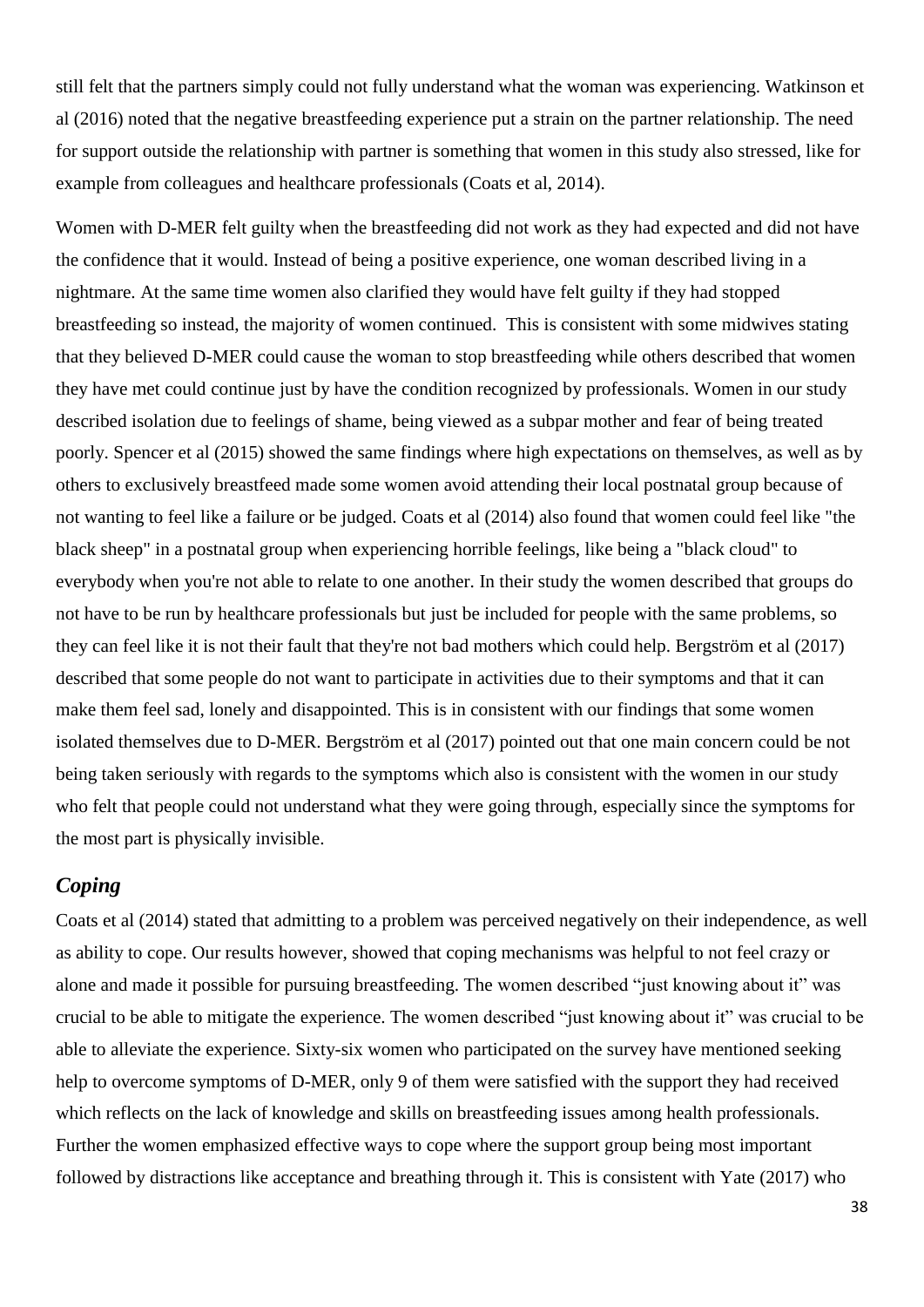added mentally talking to themselves to get through it and manage. Our results showed keeping distracted like preparations of food or beverage, watching TV and/or social media, physical support like massage or soothing verbal support from spouse and/or family members. Karlsson et al (2016) also described that distractions are well researched on, and helpful, when working with children in healthcare. They emphasized that given support needs to be wanted, understood, perceived as safe and voluntary to work distracting from negative thoughts. However, one of our participants did not want to be distracted but instead felt the need to focus on the breastfeeding to able to cope through, even though the symptoms then felt worse. Another woman, watching TV and/or eating made the symptoms worse because she felt she could not control her thoughts when D-MER occurred. This was also found by Karlsson et al (2016) who stated that there are those who rather observe procedures which would make a forced distraction to cause loss of control instead of somewhat relief from negative thoughts and feelings as intended. A couple of women in our study stated that physical contact, like massage, could help. Karlsson et al (2016) found the same in children as it offered a feeling of closeness, comforting and when distractions are appreciated it makes the situation easier to handle. For people with chronic pain conditions, Bergström et al (2017) described that strategies and distractions, both physical and psychological, even if they do not make the pain go away entirely, can help to ease the pain. The women in this study stated that distractions did not make D-MER go away, but it could help to cope with it while it lasted and therefore it felt better.

Similar to our findings, Coats et al (2014) stated that majority of women felt unsupported by healthcare professionals at some point during their postnatal period both by inaccessibility, felt mistreated, ignored or got the wrong type of support. For example, to little practical guidance and often referral to somebody else as if they did not want to help. This also implies when at home, since the health visitors who came appeared to be in a rush and therefore did not have time to talk about the mother's emotions or breastfeeding issues (Coates et al, 2014). For example, one participant described feeling like the health professional was more interested in the baby gaining weight than how the breastfeeding experience felt. Further, our results showed that women appreciated support from others with similar experiences, which is reinforced by Coats et al (2014) who also found that social support was appreciated. Not because it necessarily made them feel better, but to have people to talk about it with. The majority of women had their symptoms perceived by health professionals as something normal and/or postpartum depression (PPD) and recommendation to seek psychological support for it (Coats et al, 2014). Watkinson et al (2016) also found that professionals may misdiagnose breastfeeding struggles as PPD. Our participants stated that being unhelped and/or not taken seriously made some women regret even telling a professional about their experience and several of the women felt like there was no point in telling anyone about D-MER. According to Coates et al (2014) one woman described her experience like having both terrifying thoughts of PPD and feeling normal. This of course stresses the difficulties of what symptoms that derives from where. Spencer et al (2015) also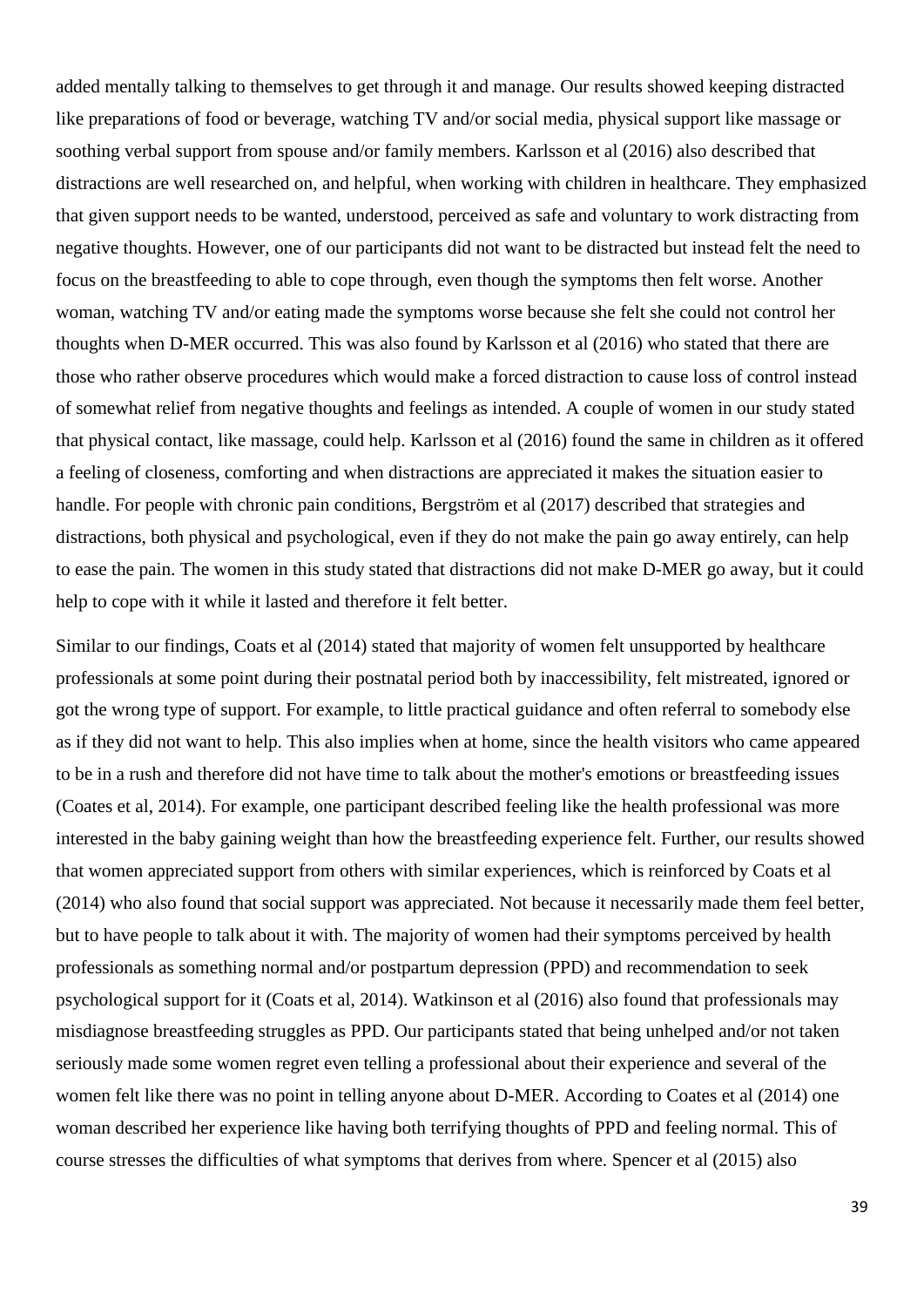concluded that women fear criticism from healthcare professionals which can make them not only hide and lie about breastfeeding difficulties, but it inhibits them seeking help needed. Coats et al (2014) further describes that some women acknowledge the negative emotions whereas some instead avoid them, but at the same time, some women determined to breastfeed makes them ready to put up a fight for it to succeed. In our result the number of children was between 1-3 and several of the women had experienced D-MER with every child. This correlates with Coates et al (2014) who found that breastfeeding issues was notable in half of the women with more than one baby included in their study, thus not only for first-time parents.

When it comes to treatment, women described having tried somewhat different approaches. It varied from vitamin supplements to trying to think nutritionally to affect hormones. One woman who also had PPD got antidepressants as treatment which helped with those symptoms, but not the symptoms of D-MER. The midwives had very few thoughts about treatment. It ranged from a majority who had not heard about it at all, to one midwife thinking D-MER is a differential diagnosis based on assumptions. Another midwife stated support through conversations as helpful while another explained that connecting negative feelings of breastfeeding to positive associations instead, could ease the symptoms. Several midwives speculated about the cause for the D-MER condition being hormonal. One midwife discussed that Dopamine is a strong factor connected to the milk ejection which is in consistence with the well-known finding of Dopamine affects our mood and emotions Ayano (2016). Heise and Wiessinger (2011) emphasized that Dopamine increase cause inhibition of prolactin, but they also stress that the exact timing and interactions of Dopamine, Oxytocin and Prolactin releases in humans still are unclear which indicates there is not yet full knowledge of all aspects regarding lactogenesis. Neville and Morton (2001) described that the milk composition varies to suit the infant's needs, and this is partially regulated through hormones. This means the nutritional need for a mother increases while lactating meaning if a mother is having trouble catering for nutritional and sleeping needs, from a physiological point of view it could affect the breast milk. Grey, Davis, Sandman & Glynn (2013) describes that cortisol has been shown to affect babies' temperament and Glynn, Davis, Schetter, Chicz-Demet, Hobel & Sandman (2007) adds that this especially in mothers with elevated levels in their breast milk. For this reason, Yate (2017) discuss whether mothers with BAA could have higher levels of cortisol whilst breastfeeding than those without BAA which in turn could cause the symptoms. Fallon, Groves, Grovenor Halford, Bennett and Harrold (2016) also found that breast milk composition can be affected negatively by postpartum issues like anxiety or depression. Interestingly, Stuebe, Grewen and Meltzer-Brody (2013) could associate difference in oxytocin response during breastfeeding in women with symptoms of depression and anxiety.

#### *Existing Knowledge on D-MER among midwives*

The majority of midwives had no knowledge on D-MER while few knew about it and described symptoms that were similar to women's descriptions of D-MER symptomatology. The midwives speculated that D-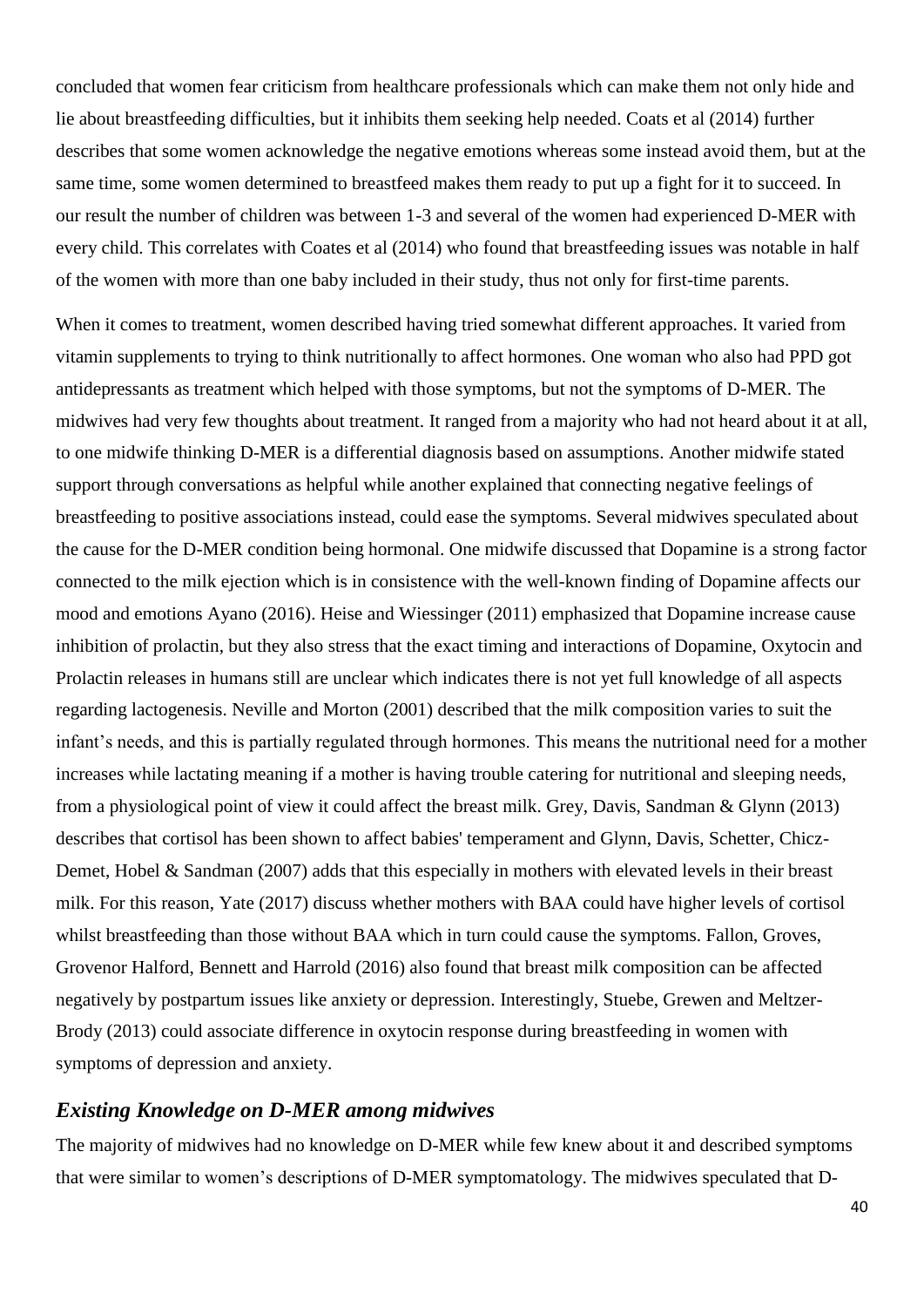MER could have a negative effect on mother-child bonding if the negative emotions of breastfeeding, unintentionally, was directed towards the child, as well as affecting the duration and/or frequency of breastfeeding. The majority had no idea regarding treatment but emphasized the importance of women's support through conversations to alleviate the negative feelings associated with breastfeeding. Low knowledge of midwives will lead women to doubt their ability to provide support and this was confirmed by majority of women stated that health professional who help women during postpartum period should be aware of D-MER, emphasizing that it is also important to differentiate D-MER from PPD. Pope and Mazmanian (2016) stresses that negative breastfeeding experiences may be a risk factor for developing PPD even though breastfeeding itself, at the same time, could offer protective benefits against it. This is reinforced by Hahn-Holbrook, Cornwell Hinrichs and Anaya (2018) who conclude that maternal mental health problems are a major public health challenge across the globe. Negative breastfeeding experiences is a risk factor for developing PPD (Pope & Mazmanian, 2016). PPD, in turn, increases the risk of developing in to depression according to Dennis and Dowswell (2013) who conclude that the lifetime rate for women to develop depression is 10-25 %, without PPD in the medical history. The most common psychiatric illness following childbirth is PPD which not only impairs the mothers, maternal mortality is also linked to poor access to medical care and suicide. Meanwhile PPD also affects children's social, physical, cognitive, emotional and behavioral development (Pope & Mazmanian, 2016; Hahn-Holbrook et al, 2018). The overall global prevalence, according to Dennis and Dowswell (2013) is 13 % which is consistent with statistics from Sweden of a prevalence around 8-15 % (approximately 10 000 women annually) according to Statens beredning för medicinsk och social utvärdering (SBU, 2014). Our result shows that the prevalence of PPD in women with D-MER is approximately 14 %. This being the case, emphasizes the need for knowledge to neither confirm nor dismiss PPD in these women without thorough investigation as to what caused wich symptoms and when. Pope and Mazmanian (2016) describes that PPD is characterized by low mood, sadness, worthlessness and/or hopelessness as well as disturbances in appetite, energy and sleep. They also state differences to "baby blues" being a briefer and involving emotional disturbances like dysphoria, tearfulness and irritability which are common for the majority of women the first days after delivery. It is therefore understandable as to how D-MER can be dismissed as "baby blues". One of the women interviewed reported to have developed other issues due to D-MER, for example eating disorder and obsessive-compulsive disorder. Pope and Mazmanian (2016) described that PPD also increases the risk for comorbidity of both physical and psychological disturbances. Several women with D-MER as well as BAA have reported suicidal thoughts and thoughts about hurting their baby. This is reinforced by Pope and Mazmanian (2016) stating that it is more common in women with PPD to experience suicidal thoughts and thought of self-harm and/or harming the infant, for example PPD is associated with disturbance in bonding between mother and child and deficient parenting. Dennis and Dowswell (2013) reinforces that PPD can manifest itself as dysphoria, emotional lability, guilt and suicidal ideation and emphasizes that left untreated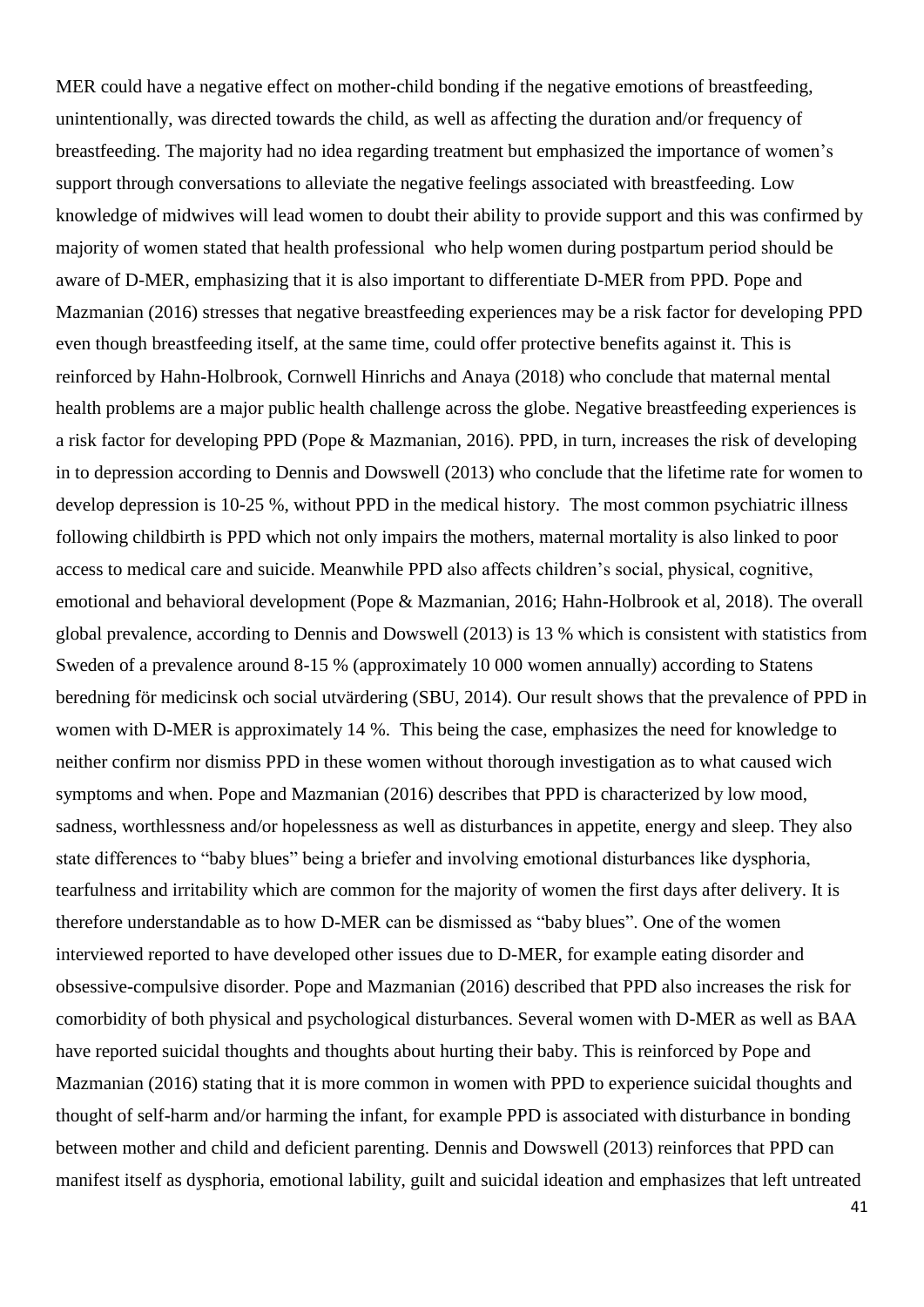it can turn into depression and tragically also suicide. This increases the understanding of the fact that D-MER, according to the women, easily gets dismissed as PPD when in contact with health professionals.

Overall there is disappointment among the women that there is not enough research on D-MER which they hope for to bring a general awareness and explanation on the condition and by that help others through support. The midwives agreed on the fact that there is too little research on this condition and emphasize difficulties recognizing D-MER by the fact that the women probably raise these feelings at Child health care services and also, that other common postpartum difficulties can disguise D-MER, for example "baby blues", PPD and common breastfeeding issues with latching on for example. A problem with common breastfeeding issues is that the knowledge is inadequate which Coats et al (2014) explains by that they are brought up in antenatal classes, but that problem solving isn't raised. Sriraman (2017) emphasizes that there is no surprise in the lack of knowledge and comfort regarding support in breastfeeding since there is little to none education about lactation anatomy and physiology for students, it seems to be more a "learn on the job" kind of attitude towards breastfeeding in general. This is consistent with Lagan et al (2014) findings of t that women, even though having positive experiences also from health care staff, many reported different support and advice on breast, as well as formula feeding which could lead to both conflicts and confusion. The different advises was reported from midwives as well as other professions. Recent studies also emphasize that making sense of breastfeeding difficulties can help the mothers manage their experiences (Watkinson et al, 2016). Gustafsson, Nyström and Palmér (2017) emphasizes that midwives wish to help mothers reach their breastfeeding goals but that one issue can be their own desire to succeed in enabling breastfeeding. This meaning that struggles with supply adequate help balancing own responsibility, the mothers wishes, and the infants need, opens up for feeling like a failure because of shortages in their own knowledge and skills beyond lack of guidelines, resources and different advice between colleagues. One can wonder when psychological difficulties in association to breastfeeding will be researched on and recognized? Since "Ten Steps to Successful Breastfeeding" from WHO and UNICEF in 1991 research has shown that mothers in the twentieth century experiences breastfeeding more difficult explained by higher degree of tension, insecurity and anxiety than mothers in the early nineties (Holmberg, Peterson & Oscarsson, 2014). With the amount of knowledge as well as research about unusual conditions having negative impact on breastfeeding known to this day, the impression is that there is a long way to go.

### *Method Discussion*

#### *Mixed Method*

This study used a mixed method design. Teddlie and Tashakkori (2009) proposed the term *inference quality*, being overall criteria for evaluation of quality of conclusions and interpretations that has been reached by using mixed methods. This refers to the accuracy of the mixed methods conclusion and implies the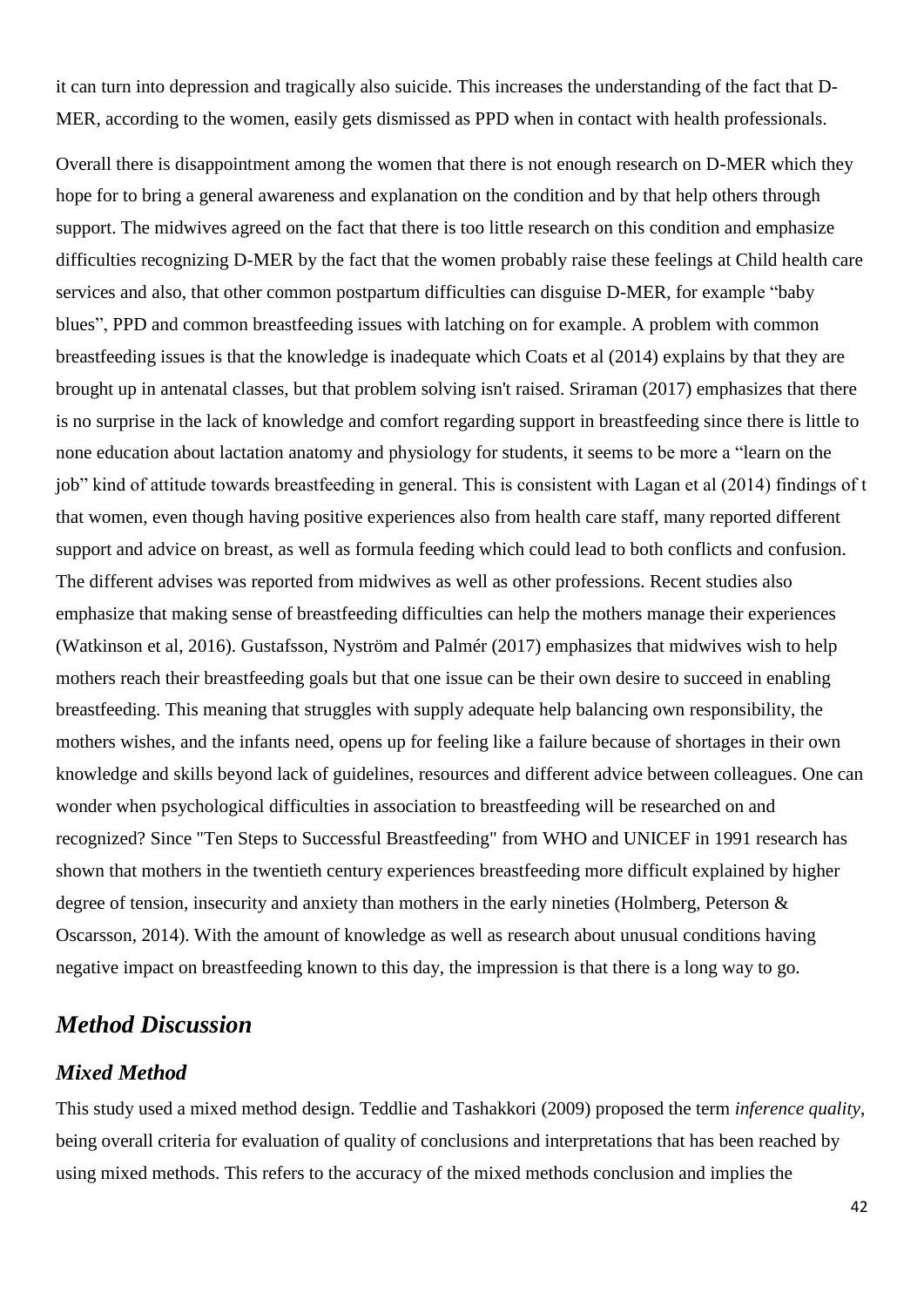quantitative concepts of internal validity and statistic conclusion validity, together with the qualitative concept of credibility. They also suggest the term *inference transferability*, which includes the quantitative concept of external validity and the qualitative concept of transferability, meaning how valid the mixed method's conclusions are in similar populations, contexts and environments. The first, qualitative phase focused on exploration of the unknown condition that is D-MER through interviews. The findings were then used in a second, quantitative phase in the form of a survey as described by Polit and Beck (2012), enabling qualitative data to be quantified, meaning that patterns of a phenomena can emerge with greater clarity and emphasizes that this is positive for valid conclusions of a study. Borglin (2016) described the benefits of mixed method research based on Creswell (2003), as primarily being complementary, practical, increases credibility and is incremental in terms of knowledge. Creswell and Plano Clark (2011) also stated that mixed method is motivated when researching new or badly defined concepts and/or conditions because there is a possibility to use the result from one approach to amplify the other, when neither of quantitative or qualitative method separately are enough to answer the objectives or research problem or when quantitative results are hard to interpret, and qualitative data can help with this. Mixed method offers a possibility of that knowledge when one method is used in the other method, which leads to both descriptive and affirmed objectives can be addressed and answered at the same time. This study therefore includes both interviews and surveys because of the ability to partly eliminate each separate method's weaknesses while the strengths remains by having representation of both numeric and textual data, which can lead to increased credibility (Borglin, 2016). This method provided the possibility to answer all of the study's purposes. Since D-MER is an unknown condition with scarce amount of research, it was considered justified to do a comprehensive data collection, not only because of the negative impact D-MER has on women in their lives, but also for the scientific need, meaning that the method is well-motivated based on its purpose. Nevertheless, doing three studies at once increases the risk of missing details during analysis with such a limited amount of time which is to be considered as a weakness. Teddlie and Tashakkori (2009) described that in concern to unknown aspects of a phenomenon, purposes can be answered and presented as both textual and numeric data. They also advocate to use the same main objective for both methods whereas Creswell and Plano Clark (2011) recommended using separate questions for both methods that are later combined into one mixed research question. Based on the framework for a master's thesis, the study could have been limited to both the number of participants and surveys used consideration to the author's inexperience of the method which can be seen as a limitation. On the other hand, the study has been under strict guidance from supervisor with experience from the study design, as well as constructive criticism from fellow students during seminars for the purpose, which would be considered as a strength, however, it should be taken in consideration that there is a possibility of missing details during analysis due to time limitation.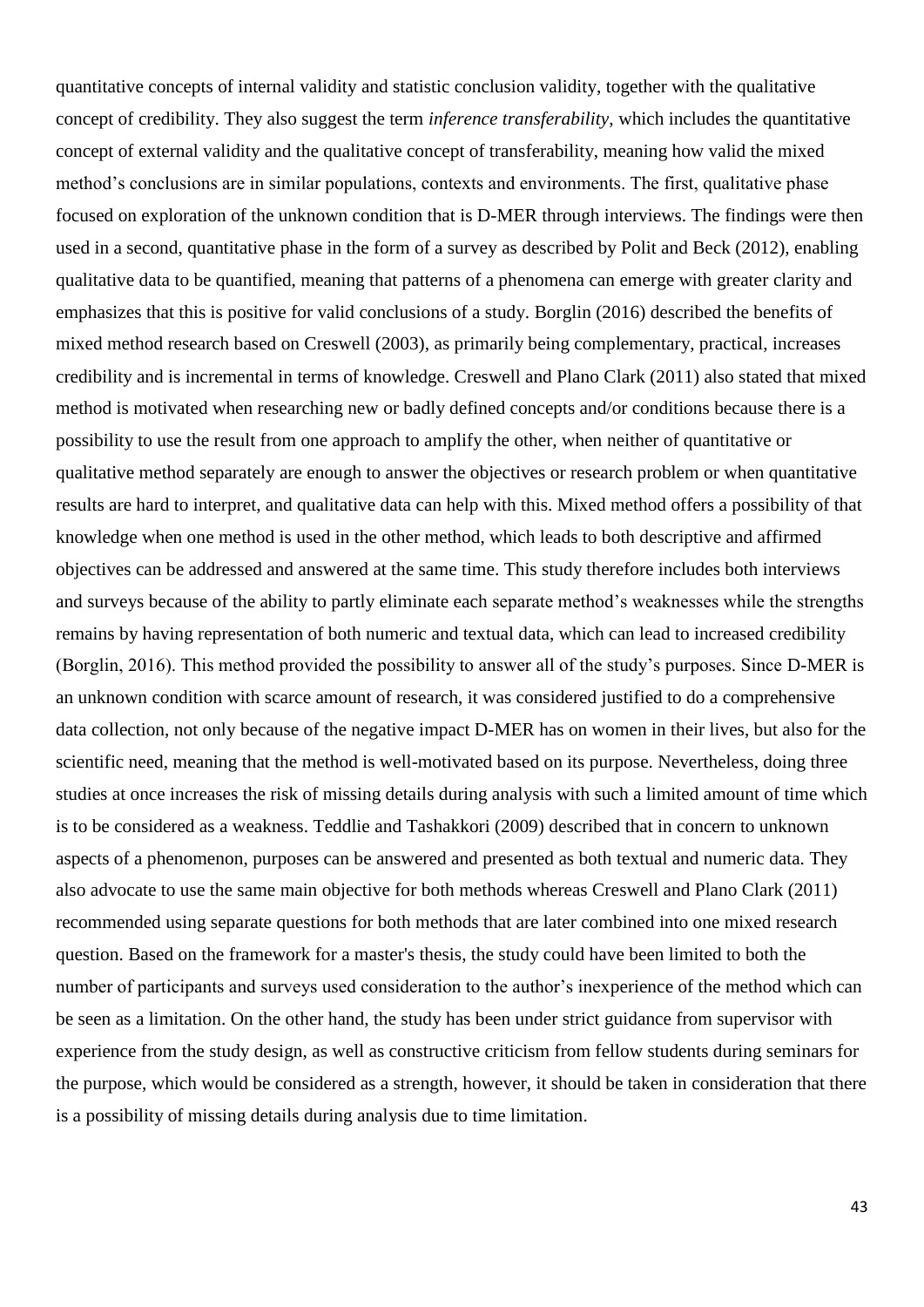#### *Qualitative method*

According to Polit and Beck (2012) recommended sample size for qualitative data when saturation occurs. After the first half of interviews the participants started to repeat their experiences for the most part, but due to the scarce amount of research on D-MER it felt adequate to continue with interviews until nothing new appeared regarding symptoms, all of which can be seen as strengths. Polit and Beck (2012) stressed the importance of power calculation when estimating the sample size of the quantitative data. However, this applies when previous research findings are available with large samples and when doing statistics. In this case, the only available studies on D-MER are case-studies and this study aimed for quantitative data. Polit and Beck (2012) also stated that there is no simple formula for how big a sample size should be to run a study but big samples is always recommended if it is practically possible. Big sample increases the likelihood to represent the study population. If the population is relatively homogeneous, as in this case regarding experiences of D-MER, a smaller sample size could be adequate according to Polit and Beck (2012) as power increases if the population is not homogeneous adding other variables. In our study, participants are heterogeneous women regarding sociodemographic factors e.g. age, country. The participants were given a code in form of a letter that then were compiled in a matrix for a clear overview of results. Since exclusion criteria for women was not having experience from D-MER in past or present, in combination to the condition being so unknown, it can be a weakness because of the risk of missing many women who indeed suffers from D-MER but does not know about the term yet. Polit and Beck (2012) described that data collection as free from bias as possible increases studies credibility so it can be seen as a strength that the content analysis initially by the authors was conducted separately followed joint discussion to reach consensus. The data analysis aimed to present all results without own interpretation as described by Polit and Beck (2012). Considerations was made in regard to both authors having positive and negative experience of breastfeeding, one of the authors also had personal experience of D-MER. When interviewing the women in the qualitative data collection the author without experience of the condition therefore asked the questions about D-MER and the one with experience asked about demographics and gave information. This to ensure objectivity and to have the same interviewer asks the same questions every interview which can be seen as a strength. The results were analyzed with content analysis and SPSS which both are commonly used tools for qualitative respectively quantitative data analysis (Polit & Beck, 2012) which is a strength. The result was categorized on the basis of commonly used statements from participants. This could be seen as a weakness since it opened up for own interpretation by the authors because the evaluation of the results determined under which category what result should be placed. All but 2 interviews were held in English, since the study aimed to reach participants worldwide. This was considered a strength because it enables described experiences from different countries, however, both healthcare- and support systems differ between countries making it difficult to draw conclusions regarding healthcare professionals' ability to provide support. This study enabled women worldwide to participate through the international Facebook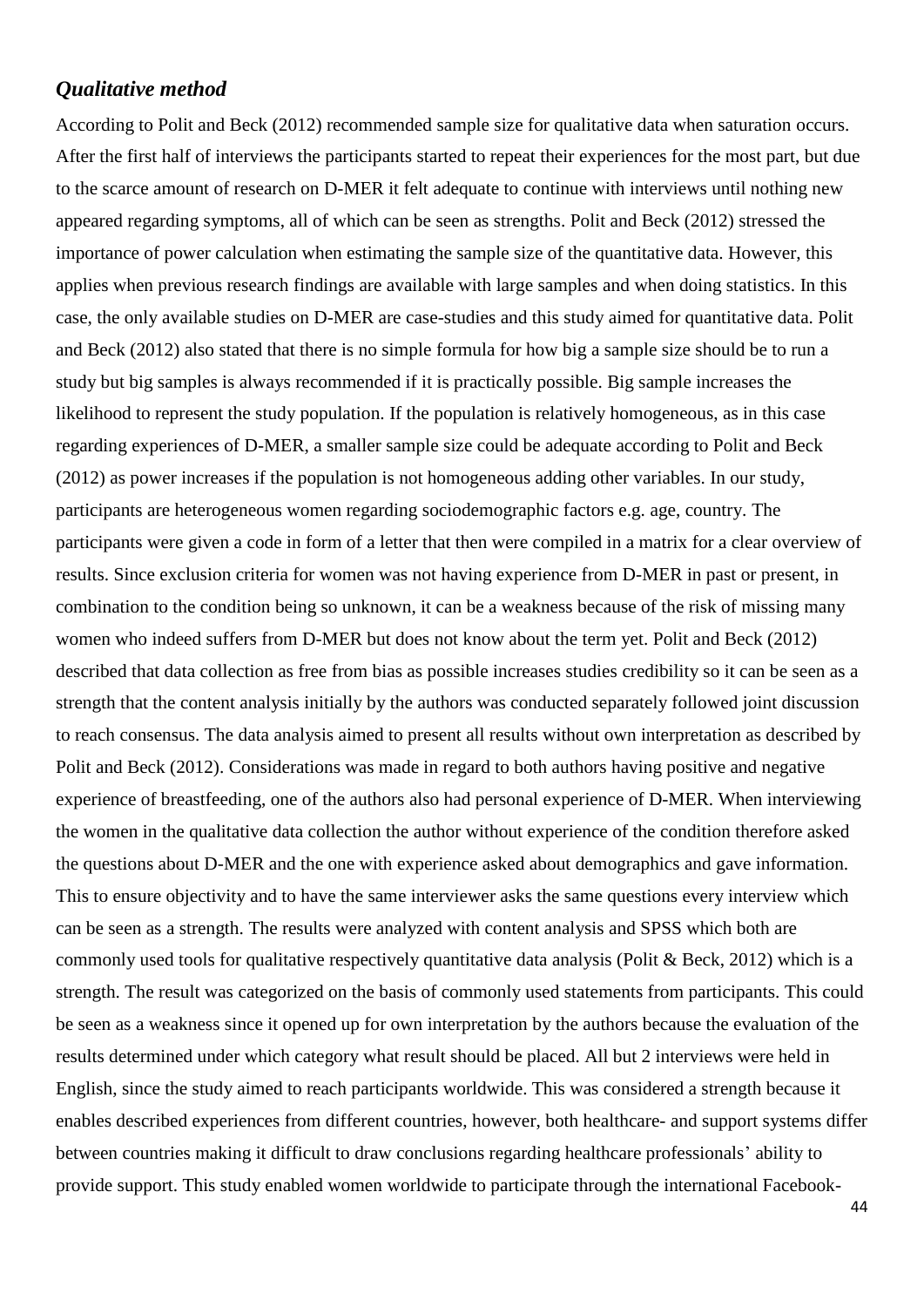support group, however, weaknesses is that participation was only possible if access to computer, internetas well as sufficient English skills. Apart from Indonesia (middle-income country), only high-income countries participated, meaning there was no representation from low-income countries. Considering the native language of the authors is Swedish, a Swedish-English dictionary was used when needed for translation, for example when translating the Swedish interviews, and the Swedish answers and citations in both surveys. This can be considered as a strength because it reduces the risk of misinterpretation.

#### *Quantitative method*

Strengths of this study are that the use of internet surveys is an increasingly common method for data collection. It is cost efficient and easy to both participate in and design, offers anonymity, enables a large geographical spread and the possibility to reach many of the wanted participants (Billhult & Gunnarsson, 2016). In this study we were able to reach more than 4000 members in the group "Barnmorska- aktuellt och intressant", more than 1100 individuals in the D-MER support group and over 23000 members in the Swedish breastfeeding support group. Acceptable response rates according to Billhult and Gunnarsson (2012) would be 70-75%, meaning 2800-3000 respondents from the midwife group and 630-675 women from the D-MER support group. Since the surveys were published in three Facebook groups, one can assume that the members have some computer skills and access to a computer or other device, which is a prerequisite for this method of data collection to be seen as easy to participate in. Weaknesses identified are, that although internet surveys can reach many people, it can also have a large loss of respondents, and the sample may not be representative. This was apparent in this study where only 3,9% of the members in the midwife group responded, however, not all members of this group are "active members", meaning it is difficult to anticipate the true loss of participants when not knowing how many had seen the survey. All midwives, even if they´d never heard about D-MER before was able to participate. Still, as unknown as the condition is, it could have affected the low rate of response. It can also be explained due to difficulty wanting to admit lack of knowledge from midwife perspective as well as not having the time to fill in the survey, 115 completed the survey but 47 did not. It is also to been seen as a weakness that no other midwives than those who were members in the Facebook group was approached. Furthermore, it would have been more representative to approach international professionals outside the Swedish system as well as other professions as CNS within the Child Health Services in Sweden, since those are the ones that follow the families postpartum. The choice to only include Swedish midwives was based on lack of time. Another aspect to consider is that participants can answer in a way that is not desired by not answering questions at all or respond, "Don't know" and that they may have different levels of education and skills which could affect their answer (Billhult & Gunnarsson, 2016). They also describe that there may be problems when the researchers themselves designs the questions in a survey, as these can be written in a way, so the answers do not match the study's expectations and purpose.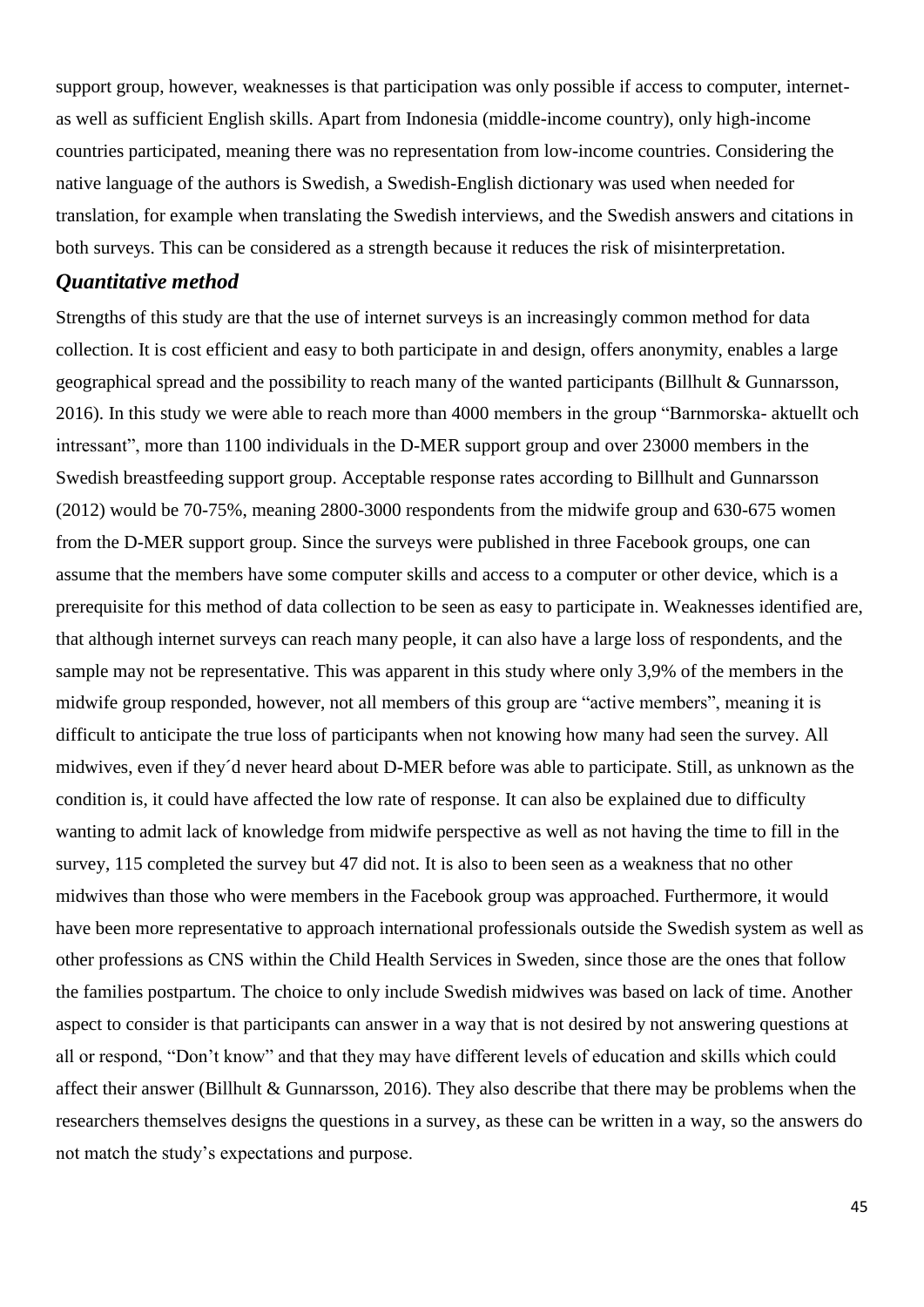However, we could not use surveys with completed questions since D-MER has not been subject of extensive research and there was scarce information about the condition. We did not pilot-test either of used questionnaires but instead carefully reviewed and tested the survey together with our supervisor before publishing it in the groups. We discovered after publishing that some midwives did not discover that when trying to skip a question the alternative of answering "Don't know" would appear. In those cases, some midwives answered "Yes" and wrote in the open follow-up question that were unsure or just put in a question mark. In the D-MER survey, we discovered one week after publishing, that the follow-up question for those answering if they more than one child, did not appear. This resulted in a loss of answers, but changes were made to the survey and we therefore have representation in our result. Exclusion criteria for midwives was only; not being licensed midwife which can be seen as a strength since that meant that every midwife, working anywhere or retired regardless of age, gender, knowledge or experience of D-MER could participate. However, one need to take into account that it is unknown how many of the members in the Facebook group they were recruited from, actually are licensed midwives since the group previously granted membership to individuals with other professions linked to midwifery, for example doulas and obstetricians. Nor can it be guaranteed that the participants actually are midwives. In addition to this, this survey was not distributed to midwives who were not members in the Facebook group. This is a major sample loss since the number of licensed midwives in Sweden was 11493 in 2014 according to Socialstyrelsen (2016b). It is also a weakness that the survey only was avaible for participation in Sweden, meaning that this study's findings is lacking in generalizability due to neither other countries represented nor availability for other health professionals supporting breastfeeding women.

According to Skärsäter and Ali (2016) there can be unclear guidelines in Internet-based research. A basic rule is to assume the ethical rules that exist and apply them in the virtual room. It is also described that there are websites with ethical guidelines to use. Furthermore, Skärsäter and Ali (2016) also described that collected data is treated confidentially, considering, inter alia, technical problems such as data hackers, stolen computers, data crashes and bugs. It is also seen as a complicating factor that the law about internetgathered data is difficult to understand e.g. copyright and data protection (Skärsäter & Ali, 2016).

### **Inference quality and transferability**

Polit and Beck (2012) described enhancing integrity for mixed method studies include *inference quality* meaning the believability and accuracy of the conclusions. Teddlie and Tashakkori (2009) disclosed that mixed method design implies both validity from quantitative concept as well as credibility from qualitative concept. Also, *inference transferability* meaning how valid the mixed method's conclusions are e.g. to which degree found conclusions can apply to other, similar populations, contexts and/or environments is described by both Polit and Beck (2012) and Teddlie and Tashakkori (2009). The lack of knowledge on D-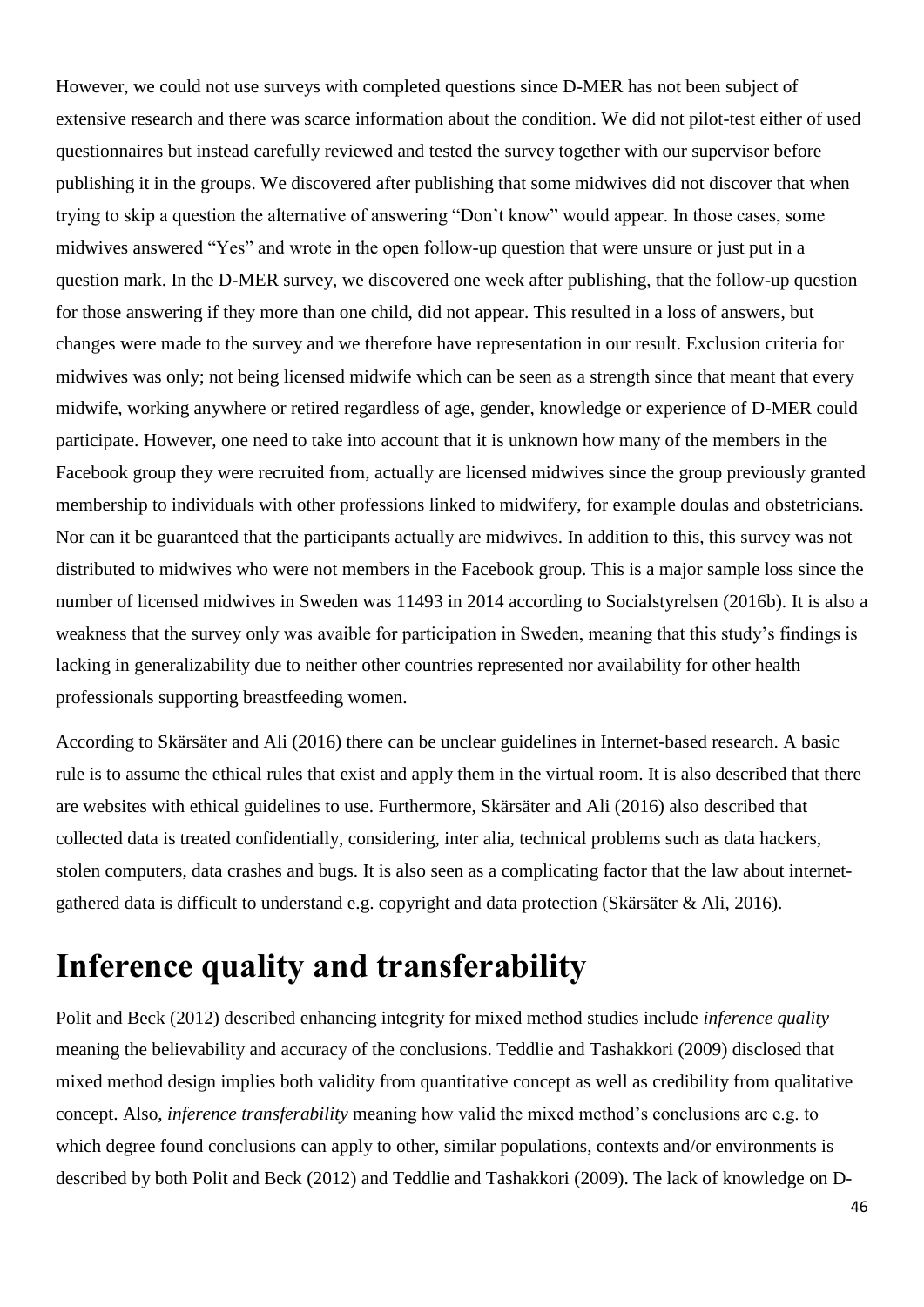MER made it appropriate and about time to raise awareness on this condition. Using mixed method as design enabled perspectives from both affected women as well as midwives which was according with the purpose and research questions. The *inference transferability* of this study is strengthened by its demographical spread globally. This includes spread by country and age, which therefore enables found conclusions to apply to both women with experience from D-MER in general, as well as a general lack of knowledge among midwives in high-income countries. The *inference quality* of this study, meaning the credibility of qualitative data is strengthened due to triangulation where qualitative data was the basis for quantitative data, hence quantification, by the results from the surveys being true to the results of the interviews, this is to be seen as a strength.

## **Social benefit**

This mixed method study raised awareness on D-MER, confirms that knowledge on D-MER is inadequate and that the need for proper knowledge is needed to enable support for breastfeeding women with D-MER. Knowledge of health benefits from breastfeeding, for both mother and child, is well researched on (Socialstyrelsen, 2016a; AAP, 2012). The result shows that without knowledge and adequate support women can stop breastfeeding earlier than recommended, as well as wanted. Combination of lacking and different support from health care professionals is experienced as negative (Lagan et al, 2014) which emphasizes the importance for further research on problem solving in breastfeeding, for example D-MER, that can occur in breastfeeding women.

# **Clinical benefit**

Acquiring knowledge raises awareness about D-MER. In health care settings where professionals provide services for breastfeeding women, support can have a positive impact on duration, frequency and experience of breastfeeding. Therefore, it is vital for both women and children's health to improve public health regarding beneficial aspects of breastfeeding for both mother and child, in short- and long turn from a global perspective.

# **Conclusion**

The most prominent symptoms of D-MER are feeling anxious, restless and nervous. Followed by emotional disturbance (dysphoria), dread, sadness and depression. For the majority of participating women, D-MER affects breastfeeding, motherhood and bonding to some extent. The women wanted more awareness on the issue, to be believed in and to get adequate help, both through support group for those affected, through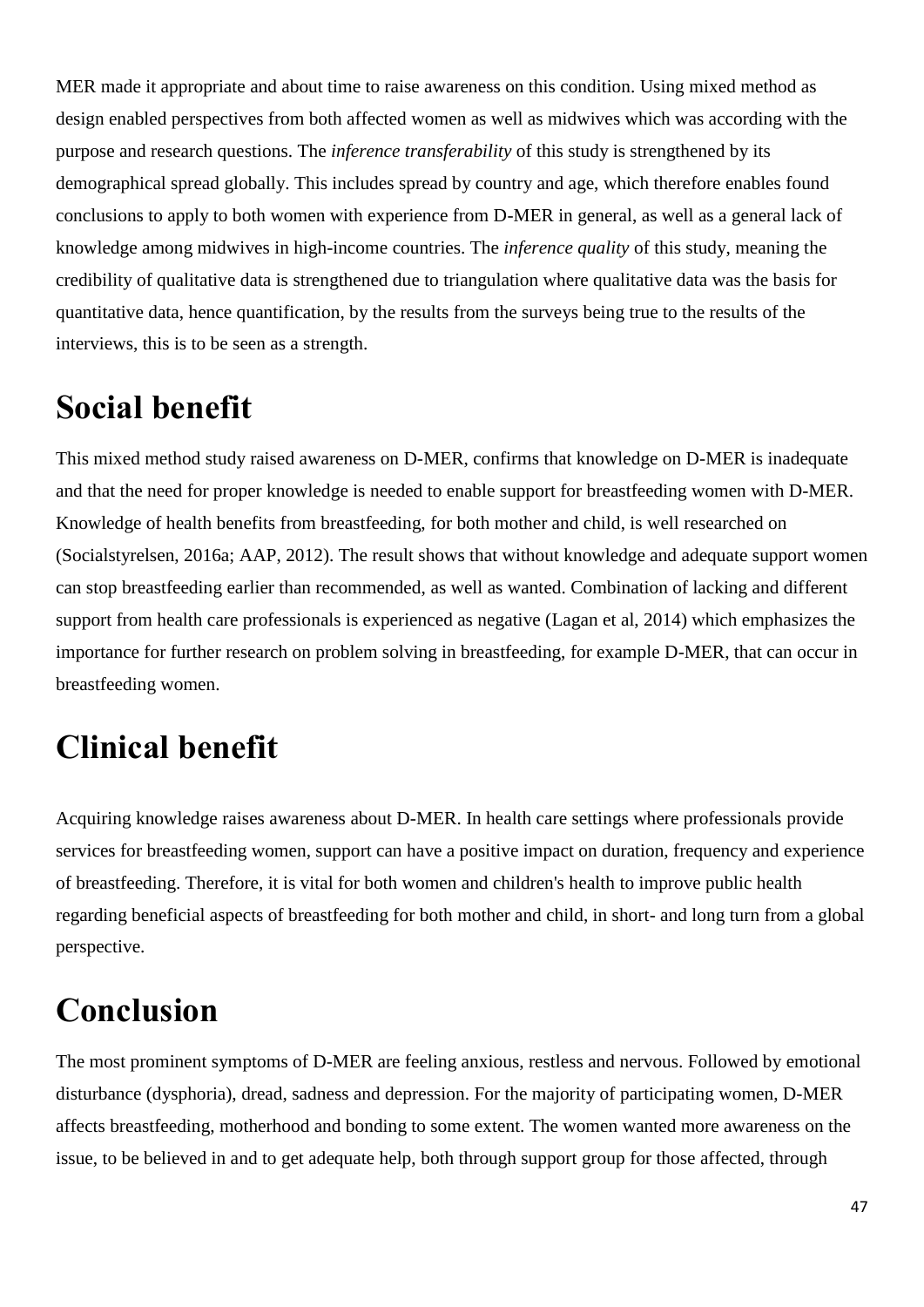distractions they have learned from experience along the way, as well as from health care professionals caring for breastfeeding women. Midwives described having a lack of knowledge on D-MER and also emphasized the need for research on the condition. Until the cause behind the symptoms is determined, it is difficult to separate D-MER from BAA and Embodied Emotions due to similar symptomology, duration and frequency. The main conclusion therefore is that awareness towards negative experiences of breastfeeding is important for women, as well as for midwives and other health professionals caring for breastfeeding women.

### **Proposals for continued research**

It would be interesting to investigate, identify and understand the mechanisms that cause D-MER. Further research is needed to find out the exact mechanism of the symptoms. Even though this study aimed to describe experiences of D-MER, the amount of research in total is very scarce so further qualitative studies to highlight the condition and its consequences in both short and long-term level is well needed. Majority of the women felt it is important to segregate D-MER from postpartum depression. Therefore, it would be valuable to confirm and / or dismiss comorbidity of conditions with similar symptomology. This, and previous, research has shown that symptoms have been experienced in other situations in life. There may therefore be of value to further research linking hormones to others exposes than those connected to childbirth and/or lactation. This, and similar studies have included participants with different backgrounds. Still, it is uncertain as to who are at risk of being affected, and how many people are in present so further studies including participants with different sociodemographic, and socioeconomic variables is of value. Also, studies regarding women's attitudes towards breastfeeding before and during pregnancy could be beneficial. It would also be valuable to compare the average new mother and mother with D-MER to see similarities and/or differences in breastfeeding experience for greater conclusions.

## **Summary**

The purpose of this study was to describe experiences and knowledge on D-MER. The results here, identified and described symptomology and experiences of D-MER from both women and midwife's perspective. Consequences of D-MER are broad. For majority, it affects breastfeeding, motherhood and child bonding to some extent. The results raise awareness on this neglected condition and increased knowledge on D-MER provides guidance for healthcare professionals on to how to help those who suffer of D-MER. Acquiring knowledge and raising awareness will have a positive effect on overall breastfeeding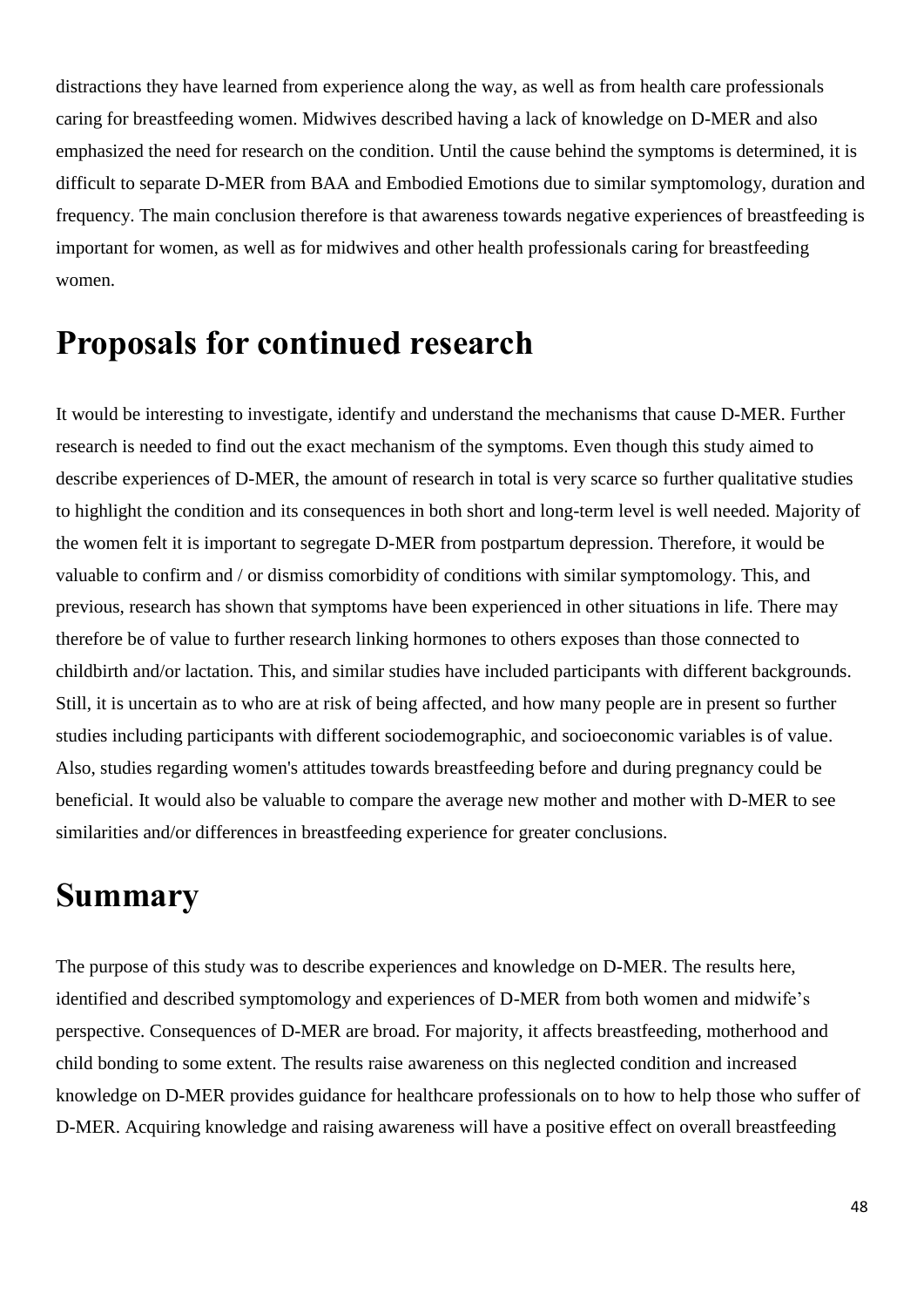duration, frequency and experience with positive health outcomes for mother and child, in short- and long term, globally.

# **Declaration of independence**

Writers Jaqueline Pettersson and Andréa Packalén have contributed equally much to all parts of this thesis.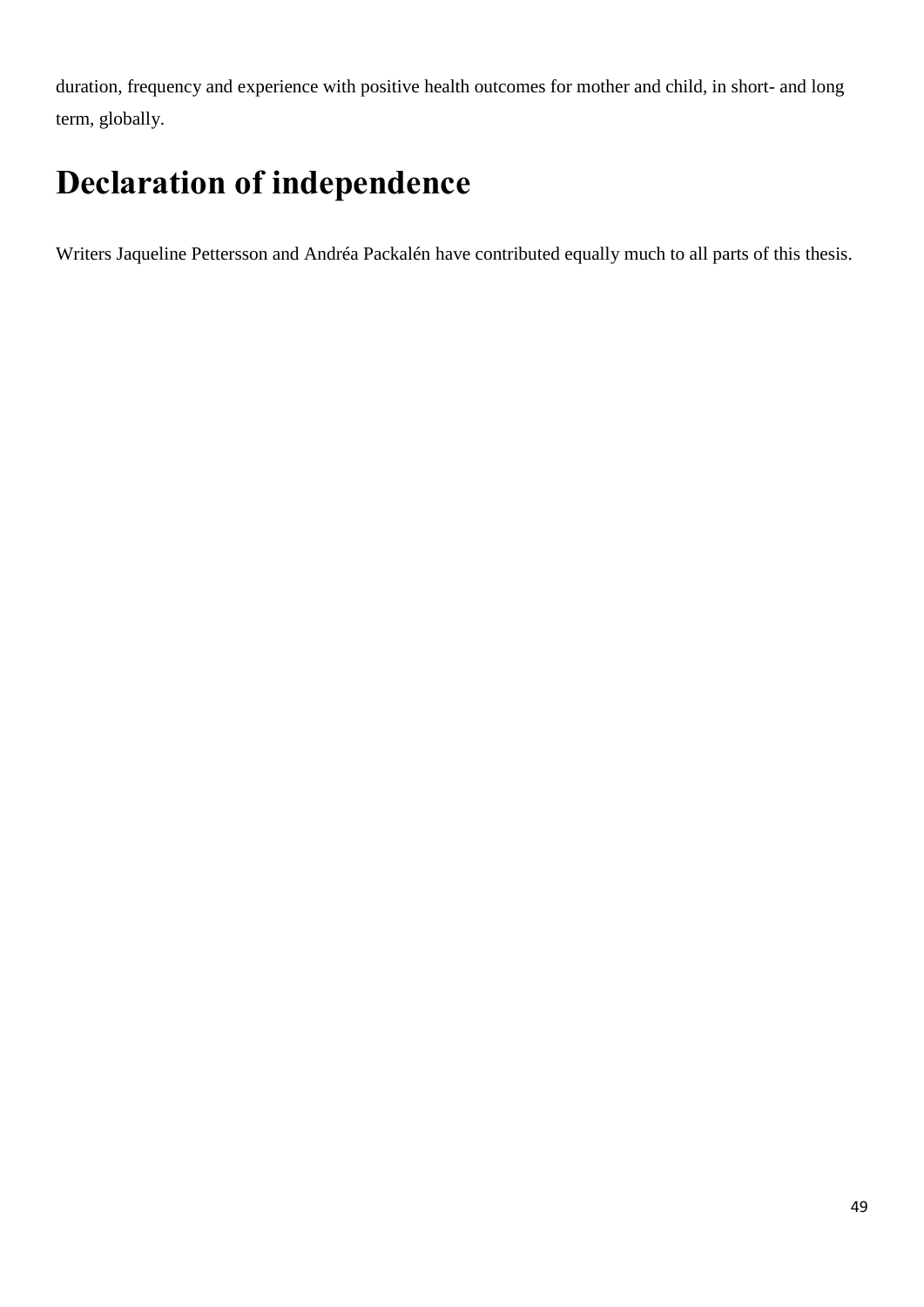### **References**

American Academy of Pediatrics. (2012). Policy Statement: Breastfeeding and the Use of Human Milk. *Pediatrics*, 129(3), e827-e841. doi:10.1542/peds.2011-355

Ayano G. (2016) Dopamine: Receptors, Functions, Synthesis, Pathways, Locations and Mental Disorders: Review of Literatures. *J Ment Disord Treat* 2: 120. doi:10.4172/2471-271X.1000120

Benoit, B., Goldberg, L. & Campbell-Yeo, M. (2015). Infant feeding and maternal guilt: the application of a feminist phenomenological framework to guide clinician practices in breast feeding promotion. *Midwifery.* 34: 58–65. [http://dx.doi.org/10. 1016/j.midw.2015.10.011](http://dx.doi.org/10.%201016/j.midw.2015.10.011)

Bergmann, R., Bergmann, K., Weizsäcker, K., Berns, M., Henrich, W. & Dudenhausen, J. (2014). Breastfeeding is natural but not always easy: intervention for common medical problems of breastfeeding mothers – a review of the scientific evidence. *J. Perinat. Med.* 42(1): 9–18. Doi: [https://doi.org.proxy.kib.ki.se/10.1515/jpm-2013-0095](https://doi-org.proxy.kib.ki.se/10.1515/jpm-2013-0095)

Bergström, M., Ahlstrand, I., Thyberg, I., Falkmer, T., Börsbo, B. & Björk, M. (2017) 'Like the worst toothache you've had' – How people with rheumatoid arthritis describe and manage pain. *Scandinavian Journal of Occupational Therapy.* 24:6, 468-476, DOI: 10.1080/11038128.2016.1272632

Bhatia J, Shamir R. & Andenplas, Y. (2016): Protein in Neonatal and Infant Nutrition: Recent Updates. *Nestlé Nutr Inst Workshop Ser*. vol 86, pp 97–107 https://doi.org/10.1159/000442729

Broberg, A., Almqvist, K., Risholm Mothander, P., & Tjus, T. (2015). *Klinisk barnpsykologi: utveckling på avvägar* (2 ed.). Stockholm: Natur & Kultur.

Billhult, A., & Gunnarsson, R. (2012). Enkäter. In M. Henricson (Ed.), *Vetenskaplig teori och metod: från idé till examination inom omvårdnad* (7 ed., pp. 139–149). Lund: Studentlitteratur.

Borglin, G. (2016). Mixad metod - en introduktion. In M. Henricson (Ed.), *Vetenskaplig teori och metod: från idé till examination inom omvårdnad* (7 ed., pp. 269–287). Lund: Studentlitteratur.

Brummelte, S., Glanaghy, E., Bonnin, E. & Oberlander, B. (2017). DEVELOPMENTAL CHANGES IN SEROTONIN SIGNALING: IMPLICATIONS FOR EARLY BRAIN FUNCTION, BEHAVIOR AND ADAPTATION. *Neuroscience*. 07; 342: 212–231. doi:10.1016/j.neuroscience.2016.02.037.

Buhimschi, C. S. (2004). Endocrinology of lactation. *Obstetrics and Gynecology Clinics of North America,* 31(4), 963-979. doi:10.1016/j.ogc.2004.08.002

Creswell, J. W. (2003). *Research design: Qualitative, quantitative approaches.* London: Sage Publications Ltd.

Creswell, J. W., & Plano Clark, V. L. (2011). *Designing and Conducting Mixed Methods Research* (2nd ed.). London: Sage Publications Ltd.

Clinicalgate. (2015). Prolactin [picture]. Retrived January 19<sup>th</sup> 2018 from https://clinicalgate.com/wpcontent/uploads/2015/03/B9780323078429500228\_f18-07-9780323078429.jpg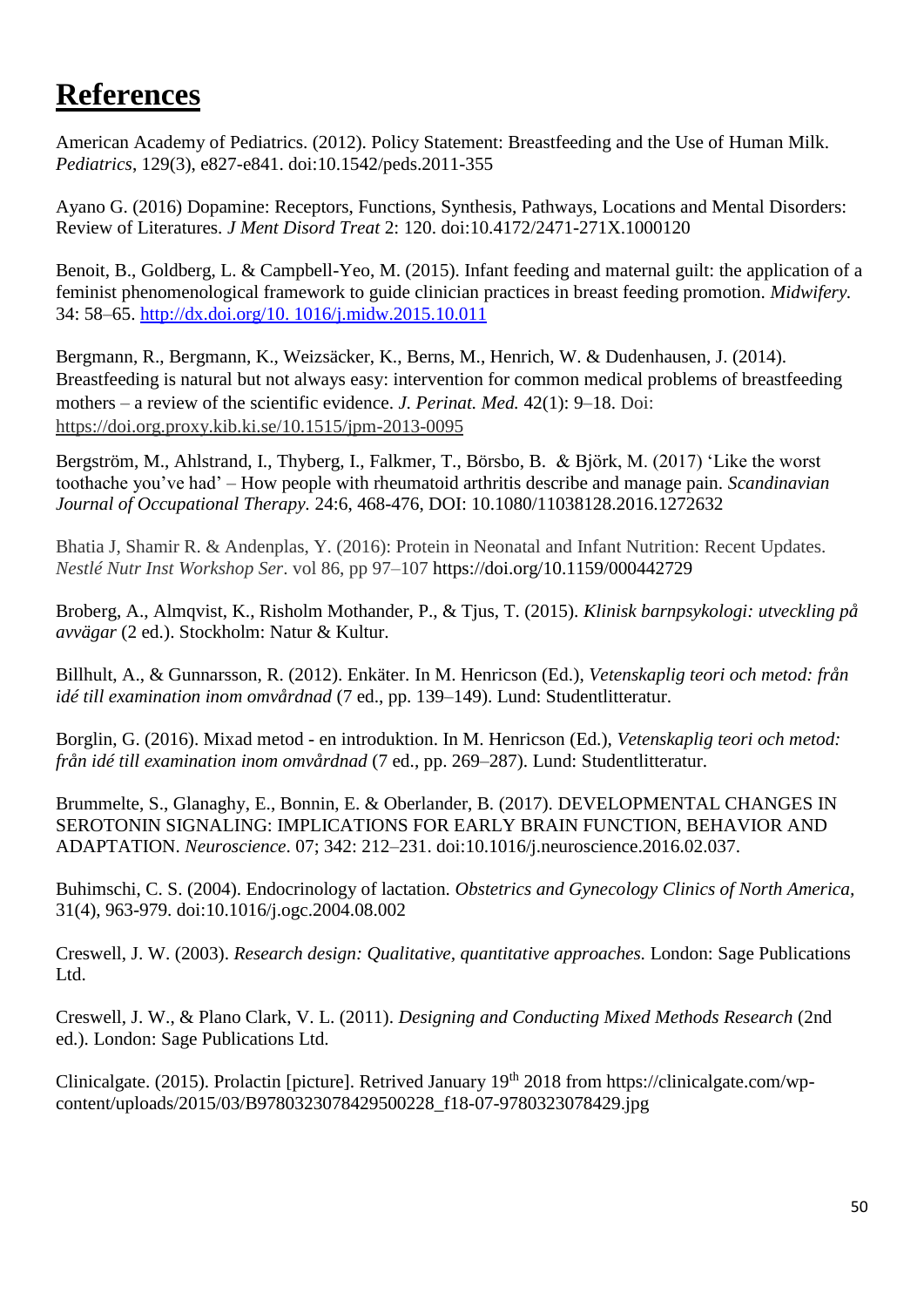[Coates, R.](https://www-ncbi-nlm-nih-gov.proxy.kib.ki.se/pubmed/?term=Coates%20R%5BAuthor%5D&cauthor=true&cauthor_uid=25315742), [Ayers, S.](https://www-ncbi-nlm-nih-gov.proxy.kib.ki.se/pubmed/?term=Ayers%20S%5BAuthor%5D&cauthor=true&cauthor_uid=25315742) & De Visser, R. (2014). Women's experiences of postnatal distress: a qualitative study. *BMC Pregnancy and Childbirth.*14**:**359. Resieved 180226 from: [https://www-ncbi-nlm-nih](https://www-ncbi-nlm-nih-gov.proxy.kib.ki.se/pubmed/25315742)[gov.proxy.kib.ki.se/pubmed/25315742](https://www-ncbi-nlm-nih-gov.proxy.kib.ki.se/pubmed/25315742)

Dennis, CL. & Dowswell, T. (2013). Psychosocial and psychological interventions for preventing postpartum depression. *Cochrane Database of Systematic Reviews*. 2. DOI: 10.1002/ 14651858.CD001134.pub3

Dietrich Leurer, M., & Misskey, E. (2015). The Psychosocial and Emotional Experience of Breastfeeding. *Global Qualitative Nursing Research*, 2, 1-9. doi:10.1177/2333393615611654

Ejlertsson, G. (2012). *Statistik för hälsovetenskaperna* (2 ed.). Lund: Studentlitteratur.

Ekström, A. C., & Thorstensson, S. (2015). Nurses and midwives professional support increases with improved attitudes - design and effects of a longitudinal randomized controlled process- oriented intervention. *BMC pregnancy and childbirth*, 275. doi:10.1186/s12884-015-0712-z

Fallon, V., Groves, R., Grovenor Halford, JC., Bennett, KM. & Harrold, JA.(2016). Postpartum Anxiety and Infant-Feeding Outcomes: A Systematic Review. *Journal of Human Lactation.* Vol. 32(4) 740–758. DOI: 10.1177/0890334416662241

Forster, D. & McLachlan, H. (2010). Women's views and experiences of breast feeding: positive, negative or just good for the baby? *Midwifery.* 26, 116–125. doi:10.1016/j.midw.2008.04.009

Glynn, LM., Davis, EP., Schetter, CD., Chicz-Demet, A., Hobel, CJ. & Sandman, CA. (2007). Postnatal maternal cortisol levels predict temperament in healthy breastfed infants. Early Hum Dev. 83:675‑81. 26

Grattan, D. R. (2015). 60 years of neuroendocrinology: The hypothalamo-prolactin axis. *Journal of Endocrinology,* 226(2), T101-T122. doi:10.1530/JOE-15-0213

Greiner, T. (1996). The Concept of Weaning: Definitions and Their Implications. *Journal of Human* 

*Lactation*. 12:2. [https://doi.org/10.1177/089033449601200216](https://doi.org/10.1177%2F089033449601200216)

Grey, KR., Davis, EP., Sandman., CA. & Glynn., LM. (2013). Human milk cortisol is associated with infant temperament. *Psychoneuroendocrinology.* 38:1178‑85. 25

Gustafsson, I., Nyström, M. & Palmér, L. (2017). Midwives' lived experience of caring for new mothers with initial breastfeeding difficulties: A phenomenological study. *Sexual & Reproductive Healthcare.* 12: 9– 15. http://dx.doi.org/10.1016/j.srhc.2016.12.003 1877-5756/

Hahn-Holbrook, J., Cornwell Hinrichs, T. & Anaya I. (2018). Economic and Health Predictors of National Postpartum Depression Prevalence: A Systematic Review, Meta-analysis, and Meta-Regression of 291 Studies from 56 Countries. *Front. Psychiatry* 8:248. doi: 10.3389/fpsyt.2017.00248

Heise, A. (2018). Understanding D-MER. Retrieved 18-01-19 from https://D-MER.org/understanding-D-MER

Heise, A. M., & Wiessinger, D. (2011). Dysphoric milk ejection reflex: A case report. *International Breastfeeding Journal,* 6(1), 6. doi:10.1186/1746-4358-6-6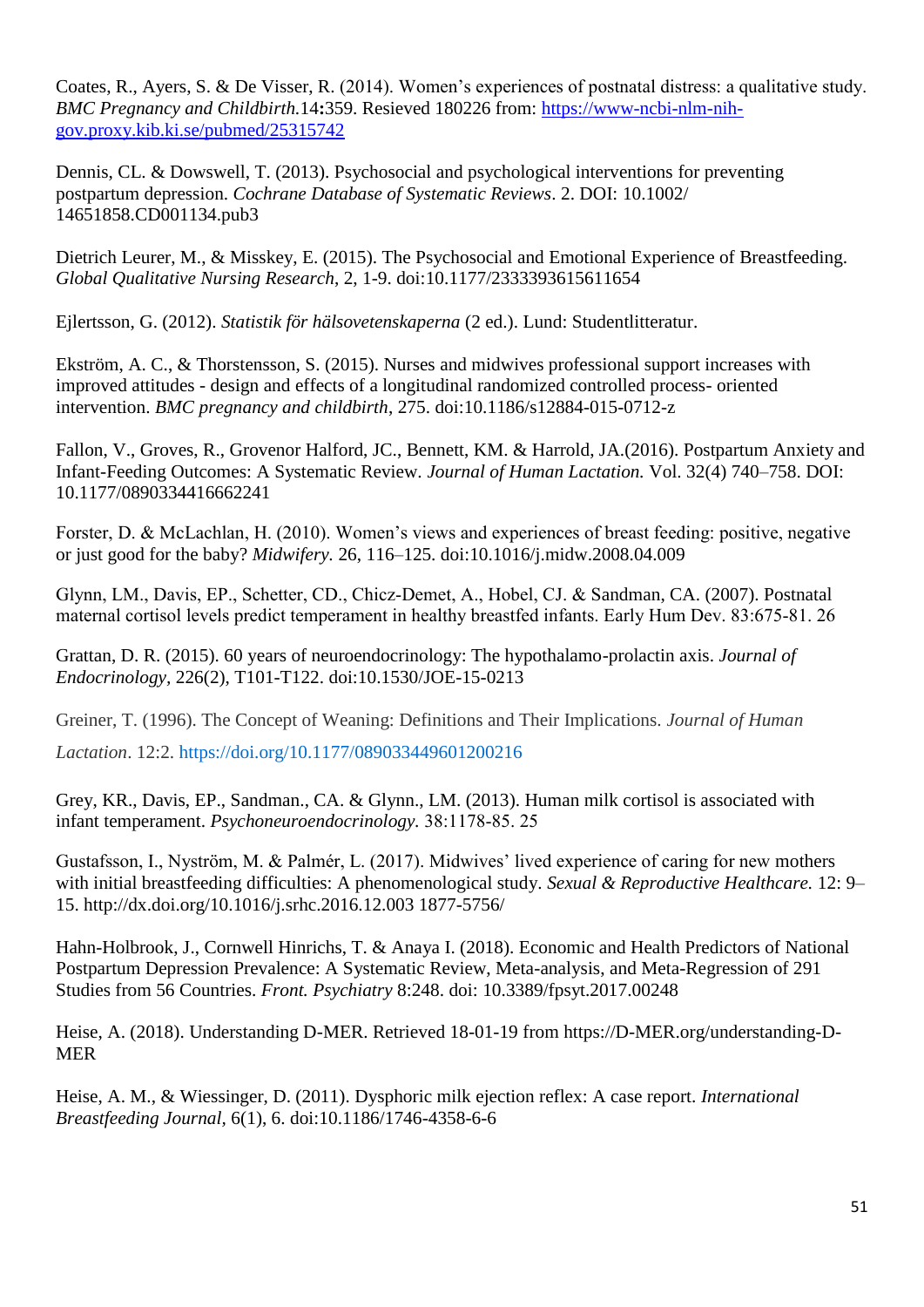Holmberg, K., Peterson, U. & Oscarsson, M. (2014). A two-decade perspective on mothers' experiences and feelings related to breastfeeding initiation in Sweden. *Sexual & Reproductive Healthcare*. 5:125–130. http://dx.doi.org/10.1016/j.srhc.2014.04.0011877-5756/

Hvatum, I., & Glavin, K. (2017). Mothers' experience of not breastfeeding in a breastfeeding culture. *Journal of Clinical Nursing*, 26(19-20), 3144-3155. doi:10.1111/jocn.13663

Jager, E., Skouteris, H., Broadbent, J., Amir, L. & Mellor, M (2013). Psychosocial correlates of exclusive breastfeeding: A systematic review. *Midwifery.* 29: 506–518. http://dx.doi.org/10.1016/j.midw.2012.04.009

Jonas, W., & Woodside, B. (2016). Physiological mechanisms, behavioral and psychological factors influencing the transfer of milk from mothers to their young. *Hormones and Behavior,* 77, 167-181. doi:10.1016/j.yhbeh.2015.07.018

Karlsson, K., Dalheim Englund, A-C., Enskär, K., Nyström, M. & Rydström, I. (2016). Experiencing Support During Needle-Related Medical Procedures: A Hermeneutic Study With Young Children (3–7 Years). *Journal of Pediatric Nursing*. 31, 667–677. Doi: 10.1016/j.pedn.2016.06.004

Krol1, K., Kamboj, S., Curran, V.& Grossmann, T. (2014). Breastfeeding experience differentially impacts recognition of happiness and anger in mothers. *Scientific Reports.* 4 : 7006. DOI: 10.1038/srep07006

Lagan, BM., Symon, A., Dalzell, J. & Whitford, H. (2014). 'The midwives aren't allowed to tell you': perceived infant feeding policy restrictions in a formula feeding culture - the Feeding Your Baby Study. *[Midwifery.](https://www-ncbi-nlm-nih-gov.proxy.kib.ki.se/pubmed/24238979) 30(3):e49-55. doi: 10.1016/j.midw.2013.10.017.* 

Martin, C., Ling, P-R. & Blackburn, G. (2016). Review of Infant Feeding: Key Features of Breast Milk and Infant Formula. *Nutrients.* (8):279; doi:10.3390/nu8050279

Mcfadden, A., Gavine, A., Renfrew, M. J., Wade, A., Buchanan, P., Taylor, J. L., . . . Macgillivray, S. (2017). Support for healthy breastfeeding mothers with healthy term babies. *The Cochrane database of systematic reviews*, 2, CD001141. doi:10.1002/14651858.CD001141.pub5

Medical Research Council (MRC, 2017). *Using information about people in health research.* Retrieved 18- 01-19 from:

http://www.highlights.rsc.mrc.ac.uk/PIHR/index.html#/list/eCRztPlVWhKwCMPq0B\_skdsX5VR\_Plya?\_k  $=$ oajr18

Meleis, A. (2010). *Transitions Theory: Middle- range and Situation-specific Theories in Nursing Research and Practice*. New York: Springer Publishing Company.

Meleis, A. I., Sawyer, L. M., Im, E-O., Hilfinger Messias, D. K., & Schumacher, K. (2000). Experiencing Transitions: An Emerging Middle-Range Theory. *Advances in Nursing Science*, 23(1), 12-28. doi:10.1097/00012272-200009000-00006

Nationalencyklopedin. (2017). *Dysfori.* Retrieved March 14, 2017, from http://www.ne.se/uppslagsverk/encyklopedi/l%C3%A5ng/dysfori

Nationalencyklopedin. (2018). *Eufori*. Retrevied 12 January, 2018 from Nationalencyklopedin, eufori. http://www.ne.se/uppslagsverk/encyklopedi/lång/eufori den

Neville, M. C. (2013). *Regulation of mammary development and lactation*. In M. Neville, & M. R. Neifert (Eds.), Lactation physiology, nutrition and breastfeeding (pp. 103-140). Denver, CO: Springer.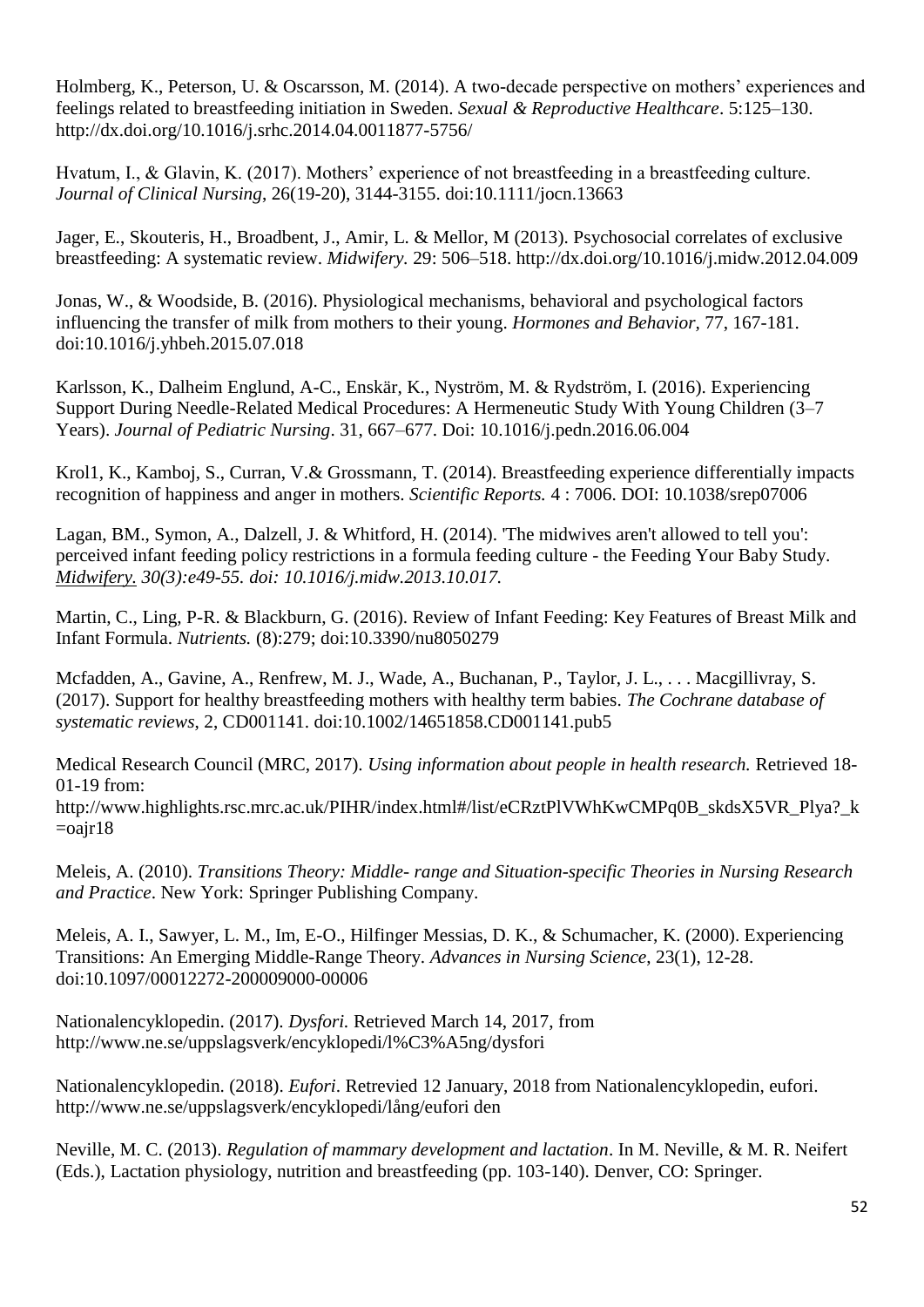Polit, D. & Beck, C. (2012). *Nursing research: Generating and Assessing Evidence for Nursing Practice.*  Ninth edition. Wolters Kluwer Healths: Lippincott, Williams & Wilkins.

Pope, CJ. & Mazmanian, D. (2016). Breastfeeding and Postpartum Depression: An Overview and Methodological Recommendations for Future Research. *[Depress Res Treat.](https://www-ncbi-nlm-nih-gov.proxy.kib.ki.se/pubmed/27148457)* 4765310. doi: 10.1155/2016/4765310.

Rollins, N. (2016). Open letter on the current crisis in breastfeeding in the  $UK - UK$  mothers are being let down [open letter]. Retrieved den 25 January 2018 from https://ukbreastfeedingtrends.files.wordpress.com/2016/02/open-letter-uk-response-to-lancet-updated7.pdf

Schmied, V. & Barclay, L. (1999). Connection and Pleasure, Disruption and Distress: Women's Experience of Breastfeeding. *Journal of Human Lactation.* Vol.15 (4), pp.325-334. Resieved 180303 from: http://journals.sagepub.com.proxy.kib.ki.se/doi/abs/10.1177/089033449901500410

Skärsäter, I., & Ali, L. (2016). Att använda internet vid datainsamling. In M. Henricson (Ed.), *Vetenskaplig teori och metod: från idé till examination inom omvårdnad* (7 ed., pp. 251–267). Lund: Studentlitteratur.

Socialstyrelsen. (2006). *Kompetensbeskrivning för legitimerad barnmorska.* Retrieved January 10, 2018, from http://www.barnmorskeforbundet.se/wp-content/uploads/2015/04/KOMPETENSBESKRIVNING-for Legitimerad-BARNMORSKA-2006-Socialstyrelsen.pdf

Socialstyrelsen. (2016a). Statistik om amning 2014. Retrieved March 17, 2017, from http://www.socialstyrelsen.se/Lists/Artikelkatalog/Attachments/20331/2016-9-19.pdf

Socialstyrelsen. (2016b). *Tillgång på legitimerad hälso- och sjukvårdspersonal för utvalda yrken 2014* (2016 10-1). Retrieved March 2, 2018 from [www.socialstyrelsen.se/publikationer2016/2016-10-1.](http://www.socialstyrelsen.se/publikationer2016/2016-10-1)

Spencer, R-L., Greatrex- White, S. & Fraser, D-M. (2015). 'I thought it would keep them all quiet'. Women's experiences of breastfeeding as illusions of compliance: an interpretive phenomenological study. *Journal of Advanced Nursing.* 71(5), 1076–1086. doi: 101111/jan.12592

Sriraman, N. (2017). The Nuts and Bolts of breastfeeding: Anatomy and Physiology of lactation. *Curr Probl Pediatr Adolesc Health Care*. 47: 305-310. http://dx.doi.org/10.1016/j.cppeds.2017.10.001

Statens beredning för medicinsk och social utvärdering (SBU, 2014). Förebyggande av postpartumdepression – Psykosocial och psykologisk profylax mot depression efter förlossningen. Resieved 18-03-12 from: http://www.sbu.se/sv/publikationer/sbu-kommentar/forebyggande-av-postpartumdepression/

Stuebe, A., Grewen, K. & Meltzer-Brody, S. (2013). Association Between Maternal Mood and Oxytocin Response to Breastfeeding. *JOURNAL OF WOMEN'S HEALTH.* Volume 22, Number 4. DOI: 10.1089/jwh.2012.3768

Thomson, G., Ebisch‐Burton, K., & Flacking, R. (2015). Shame if you do – shame if you don't: women's experiences of infant feeding. *Maternal & Child Nutrition*, 11(1), 33-46. doi:10.1111/mcn.12148

Teddlie, C. & Tashakkori, A. (2009). *Foundations of Mixed Method Research. Integrating Quantitative and Qualitative Approaches in the Social and Behavioral Sciences.* London: Sage Publications Ltd.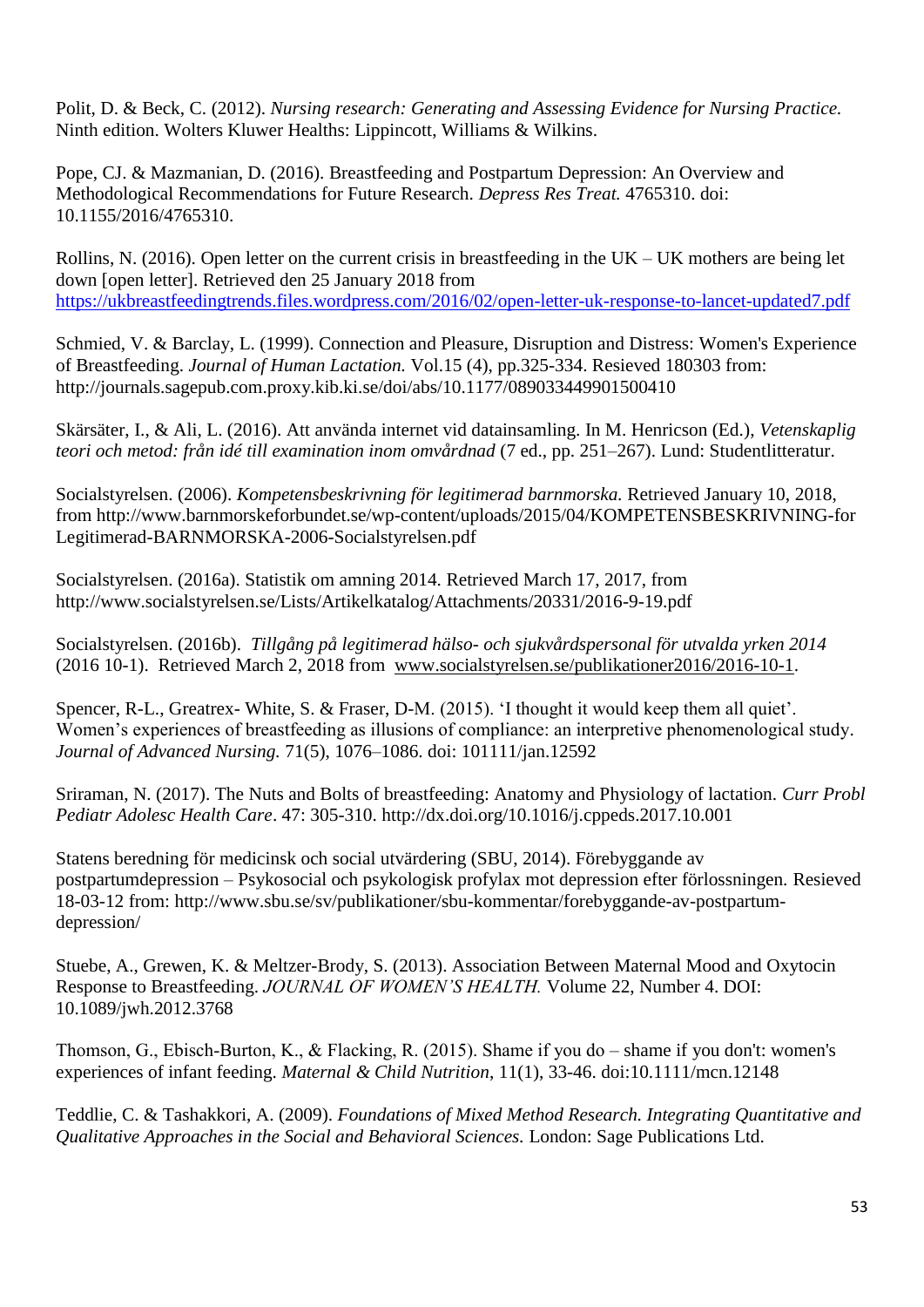Vinchon, M. (2017). Shaken baby syndrome: what certainty do we have? *Childs Nerv Syst.* 33:1727–1733. DOI 10.1007/s00381-017-3517-8

Volkow, N.D., Wang, G.J., Tomasi, D. & Baler, R.D. (2013). Unbalanced neuronal circuits in addiction. *Current Opinion in Neurobiology*, *23*, 639–648. doi:10.1016/j.conb.2013.01.002

Watkinson, M., Murray, C. & Simpson, J. (2016). Maternal experiences of embodied emotional sensations during breast feeding: An Interpretative Phenomenological Analysis. *Midwifery.* 36: 53–60. https://doi.org/10.1016/j.midw.2016.02.019

World Health Organization. (2002). *Infant and young child nutrition- Global strategy on infant and young.* Retrieved March 16, 2017, from [http://apps.who.int/gb/archive/pdf\\_files/WHA55/ea5515.pdf?ua=1](http://apps.who.int/gb/archive/pdf_files/WHA55/ea5515.pdf?ua=1)

World Health Organization (2017). *Tracking progress for breastfeeding policies and programmes: Global breastfeeding scorecard 2017.* Resieved 18-03-12 from: http://www.who.int/nutrition/publications/infantfeeding/global-bf-scorecard-2017/en/

Yate, ZM. (2017). A qualitative study on negative emotions triggered by breastfeeding; Describing the condition of breastfeeding/nursing aversion and agitation in breastfeeding mothers. *Iranian J Nursing Midwifery Res*. 22:449-54.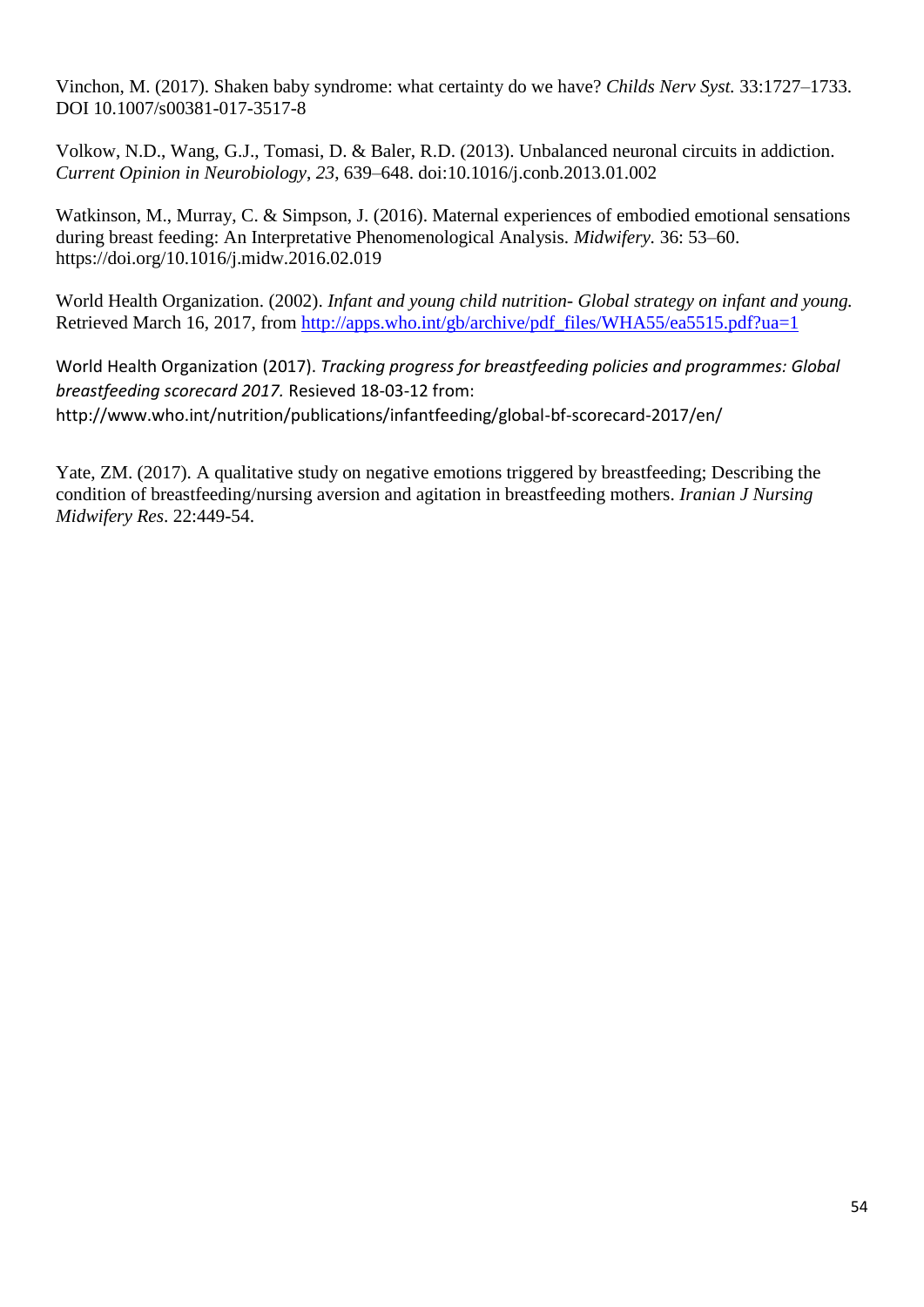## **Attachments**

### *Attachment 1: Semi-structed interview*

|                                                                                | ask me/us to repeat the questions. The interview will take apx 25min.                  | The participation is voluntary, you can at any time during the interview or process cancel your participation. Feel free to interrupt and/or |
|--------------------------------------------------------------------------------|----------------------------------------------------------------------------------------|----------------------------------------------------------------------------------------------------------------------------------------------|
|                                                                                | Can you state your full name? Do you agree to participate in this study and interview? |                                                                                                                                              |
| How old are you?                                                               |                                                                                        |                                                                                                                                              |
| Where do you live?                                                             |                                                                                        |                                                                                                                                              |
|                                                                                |                                                                                        |                                                                                                                                              |
| Are you smoker?                                                                | If yes                                                                                 | How frequent?                                                                                                                                |
|                                                                                |                                                                                        | Were you smoking during pregnancy and breastfeeding?                                                                                         |
| How many children do you have ?                                                | Did you experience the symptoms with every child?                                      | If no, which one/ones did you experience it with?                                                                                            |
| Do you have a history of anxiety or<br>depression?                             |                                                                                        |                                                                                                                                              |
| Can you describe your experience<br>of D-MER?                                  | feelings                                                                               |                                                                                                                                              |
|                                                                                | symptoms                                                                               |                                                                                                                                              |
| Did you experience the feeling<br>every time you breastfed your<br>child?      |                                                                                        |                                                                                                                                              |
| Did anything make the feelings                                                 | <u>hungry</u>                                                                          |                                                                                                                                              |
| better or worse?                                                               | angry<br>stressed                                                                      |                                                                                                                                              |
| Can you tell me how you felt before<br>a breastfeeding session?                | nicotine                                                                               |                                                                                                                                              |
| Did you receive any medical help,<br>or did you seek help from a medical       | If yes                                                                                 | What kind of help or treatment                                                                                                               |
| professional?                                                                  | If no                                                                                  | Why didn't you seek help and what did you do instead?                                                                                        |
| If you look back, is there anything<br>you would have changed?                 | Decisions                                                                              |                                                                                                                                              |
|                                                                                | Actions                                                                                |                                                                                                                                              |
| Has this experience affected your<br>breastfeeding in any way?                 | duration                                                                               |                                                                                                                                              |
|                                                                                | frequenscy                                                                             |                                                                                                                                              |
| How long did you breastfeed                                                    | bottle/extraction                                                                      |                                                                                                                                              |
| Do you feel like this experience has<br>affeced your motherhood                | how you viewed yourself as a mother                                                    |                                                                                                                                              |
| Do feel like this has affected the<br>attachement between you and your<br>baby |                                                                                        |                                                                                                                                              |
| Do you have anything to add?                                                   |                                                                                        |                                                                                                                                              |
| Thank you for your participation,<br>do you have any questions?                |                                                                                        |                                                                                                                                              |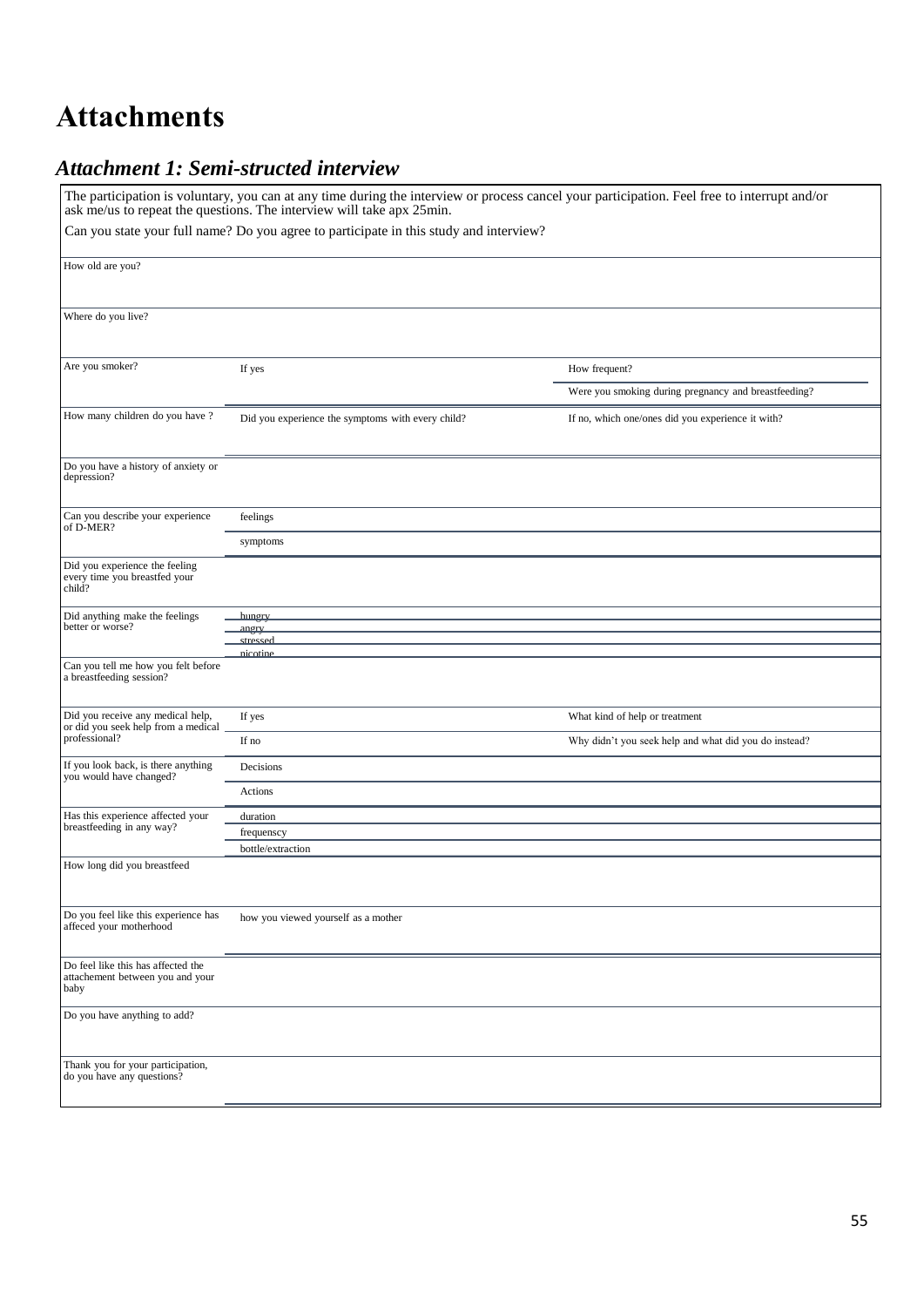### *Attachment 2: Midwife survey*

| Do you consent to participate<br>in this survey?                                                 | Yes                                                       | Next question                      |               |
|--------------------------------------------------------------------------------------------------|-----------------------------------------------------------|------------------------------------|---------------|
| <b>Obligatory</b> question                                                                       | No                                                        | Survey ends                        |               |
| Are you a reg. midwife?                                                                          | Yes                                                       | Next question                      |               |
| <b>Obligatory</b> question                                                                       | No                                                        | Survey ends                        |               |
| How old are you?                                                                                 | Open question                                             |                                    |               |
| Number of years as an active<br>midwife?                                                         | Open question                                             |                                    |               |
| Where do you work?                                                                               | Multiple options                                          |                                    |               |
| Do you know of the term "D-                                                                      | Yes                                                       | Please describe what you know      | Open question |
| MER"?                                                                                            |                                                           | How did you first encounter D-MER? | Alternatives  |
|                                                                                                  | No                                                        |                                    |               |
| Do you know the symptoms of<br>D-MER?                                                            | Yes                                                       | Please list the symptoms you know  | Open question |
|                                                                                                  | No                                                        |                                    |               |
| Have you met anybody that<br>experienced D-MER?                                                  | Yes                                                       | Please describe your experiences   | Open question |
|                                                                                                  | No                                                        |                                    |               |
| During your career as a<br>midwife, how often have you<br>met a person who experienced<br>D-MER? | Alternatives                                              |                                    |               |
| Have you heard of any<br>treatment of D-MER                                                      | Yes                                                       | Please describe what treatment     |               |
|                                                                                                  | No                                                        |                                    |               |
| According to your experience,                                                                    | Yes                                                       | Please describe how                |               |
| do you think that D-MER can<br>affect breastfeeding in any<br>way?                               | No                                                        |                                    |               |
| Obligatory question                                                                              | Don't know (only visable when trying to skip<br>question) |                                    |               |
| According to your experience,                                                                    | Yes                                                       | Please describe how                |               |
| do you think D-MER can<br>affect the attachement between                                         | No                                                        |                                    |               |
| mother and child?<br><b>Obligatory</b> question                                                  | Don't know (only visable when trying to skip<br>question) |                                    |               |
| According to your experience,                                                                    | Yes                                                       | Please describe how                |               |
| do you think D-MER can<br>affect the transistion into                                            | No                                                        |                                    |               |
| parenthood?<br><b>Obligatory</b> question                                                        | Don't know (only visable when trying to skip<br>question) |                                    |               |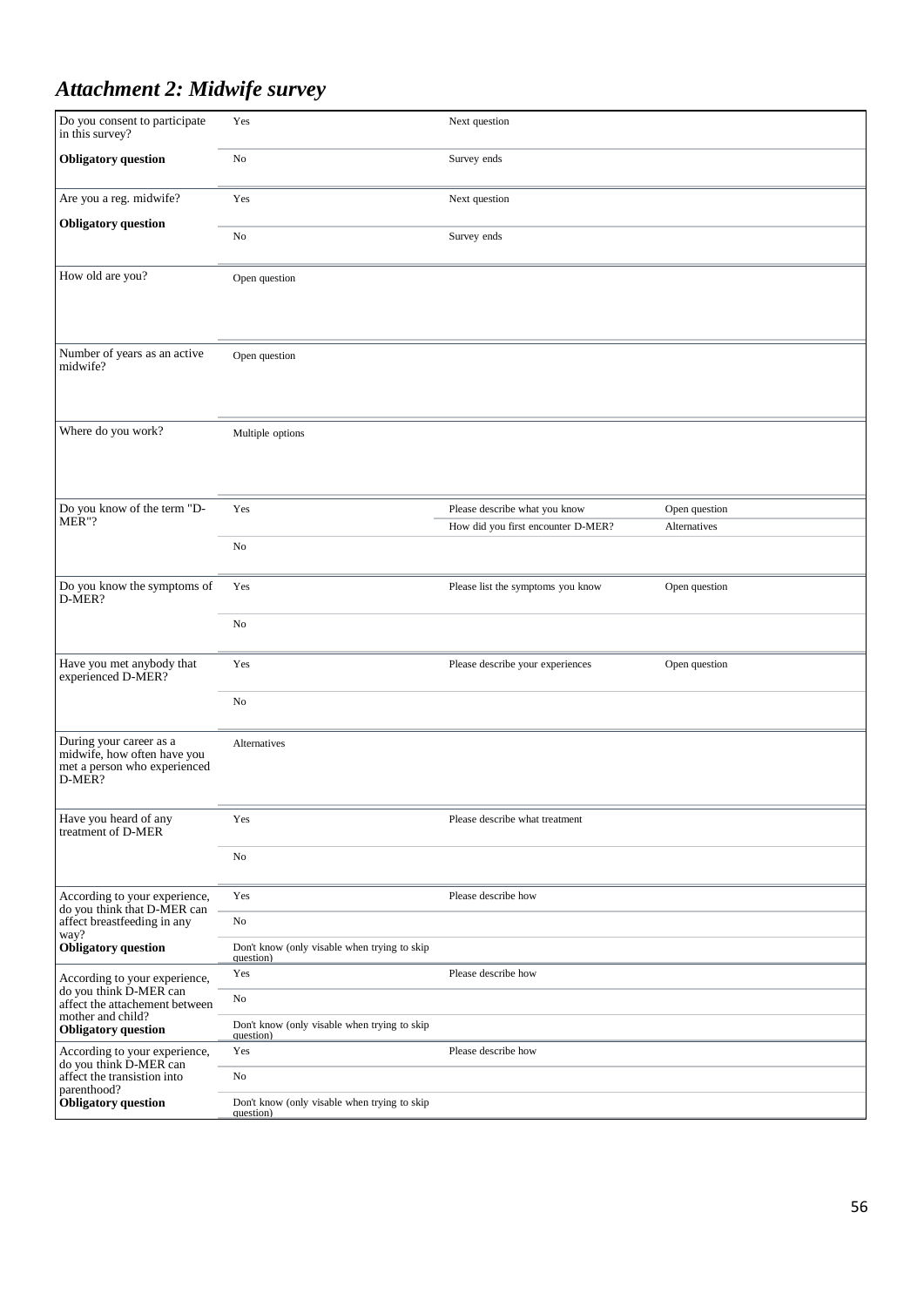### *Attachment 3: D-MER survey*

| 1. I have read and understood the information letter. I understand that all data will<br>be handled confidentially. By replying "Yes" to this question, I accept                                                          | Yes                       |                                                       |
|---------------------------------------------------------------------------------------------------------------------------------------------------------------------------------------------------------------------------|---------------------------|-------------------------------------------------------|
| participation in this study. I'm aware that my answers are anonymous and that<br>there is no link between my personal data and the answers to the question in this<br>survey. Do you accept participation in this survey? | No                        | Survey ends                                           |
| 2. How old are you?                                                                                                                                                                                                       | Open question             |                                                       |
| 3. In which country do you live?                                                                                                                                                                                          | Open question             |                                                       |
| 4. How many children do you have?                                                                                                                                                                                         | 1 child                   | If only 1 child,<br>question 21 is hidden             |
|                                                                                                                                                                                                                           | 2 children                |                                                       |
|                                                                                                                                                                                                                           | 3 children                |                                                       |
|                                                                                                                                                                                                                           | 4 children or more        |                                                       |
| 5. Are you a smoker?                                                                                                                                                                                                      | Yes                       |                                                       |
|                                                                                                                                                                                                                           | N <sub>o</sub>            | If no, question<br>number 6,7 and 8 are<br>hidden     |
| 6. If yes, how frequently do you smoke?                                                                                                                                                                                   | Several times a day       |                                                       |
|                                                                                                                                                                                                                           | Once a day                |                                                       |
|                                                                                                                                                                                                                           | Once a week               |                                                       |
|                                                                                                                                                                                                                           | Once a month              |                                                       |
|                                                                                                                                                                                                                           | Less than once a<br>month |                                                       |
| 7. Did you smoke during pregnancy?                                                                                                                                                                                        | Yes                       |                                                       |
|                                                                                                                                                                                                                           | N <sub>o</sub>            |                                                       |
| 8. Did you smoke while breastfeeding?                                                                                                                                                                                     | Yes                       |                                                       |
|                                                                                                                                                                                                                           | No                        |                                                       |
| 9. Do you drink alcohol?                                                                                                                                                                                                  | Yes                       |                                                       |
|                                                                                                                                                                                                                           | N <sub>o</sub>            | If no, questions<br>number 10,11 and 12<br>are hidden |
| 10. If yes, how frequently do you drink alcohol?                                                                                                                                                                          | Every day                 |                                                       |
|                                                                                                                                                                                                                           | Once a week               |                                                       |
|                                                                                                                                                                                                                           | Several times a week      |                                                       |
|                                                                                                                                                                                                                           | Once a month              |                                                       |
|                                                                                                                                                                                                                           | Twice a month             |                                                       |
|                                                                                                                                                                                                                           | Less than twice a         |                                                       |
|                                                                                                                                                                                                                           | month                     |                                                       |
| 11. Did you drink alcohol while pregnant?                                                                                                                                                                                 | Yes                       |                                                       |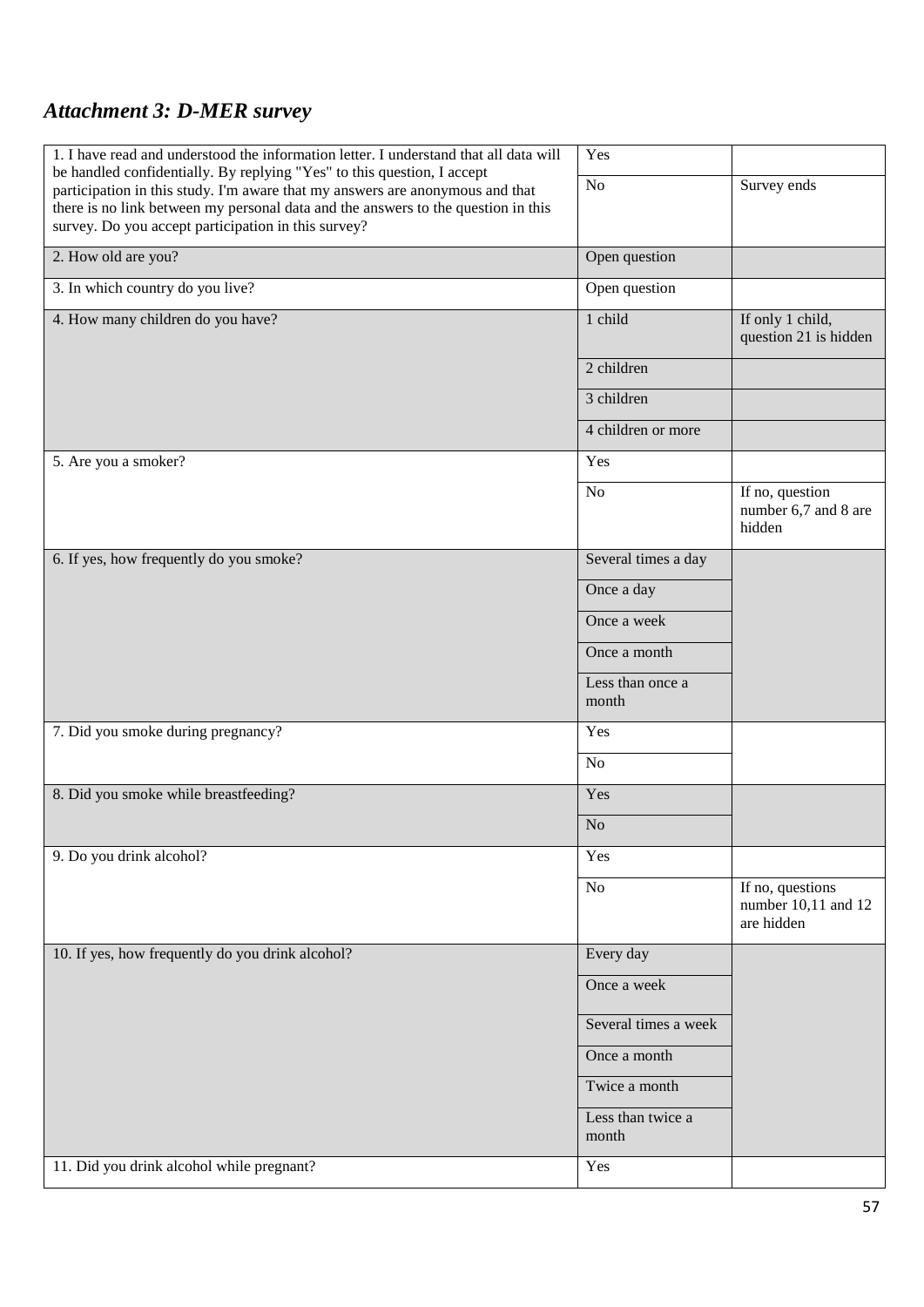|                                                                           | No                                                          |               |
|---------------------------------------------------------------------------|-------------------------------------------------------------|---------------|
| 12. Did you drink alcohol while breastfeeding?                            | Yes                                                         |               |
|                                                                           | No                                                          |               |
| 13. Do you have a history of anxiety, depression or other disturbances?   | Yes, anxiety                                                |               |
|                                                                           | Yes, depression                                             |               |
|                                                                           | Yes, both anxiety and<br>depression                         |               |
|                                                                           | No                                                          |               |
|                                                                           | If other, please<br>specify                                 | Open question |
| 14. Did/do you have postpartum depression or postnatal anxiety?           | Yes, postpartum<br>depression                               |               |
|                                                                           | Yes, postnatal anxiety                                      |               |
|                                                                           | Yes, both postpartum<br>depression and<br>postnatal anxiety |               |
|                                                                           | No                                                          |               |
| 15. Have you ever suffered, or do you suffer of D-MER?                    | Yes                                                         |               |
|                                                                           | $\rm No$                                                    |               |
| 16. Please choose which symptoms you experienced, you can choose several: | Emotional<br>disturbance<br>(dysphoria)                     |               |
|                                                                           | Anxious, restless,<br>nervous                               |               |
|                                                                           | Homesick                                                    |               |
|                                                                           | Nausea                                                      |               |
|                                                                           | Depressed                                                   |               |
|                                                                           | Melancholy                                                  |               |
|                                                                           | Angry                                                       |               |
|                                                                           | Sad                                                         |               |
|                                                                           | Dread                                                       |               |
|                                                                           | Shameful                                                    |               |
|                                                                           | Suicidal                                                    |               |
|                                                                           | Thirsty                                                     |               |
|                                                                           | Loss of appetite                                            |               |
|                                                                           | Physical pain                                               |               |
|                                                                           | If other, please<br>specify                                 | Open question |
| 17. Which were the most prevalent symptoms, please name three:            | Open question                                               |               |
| 18. What word would best describe D-MER symptoms?                         | Continous                                                   |               |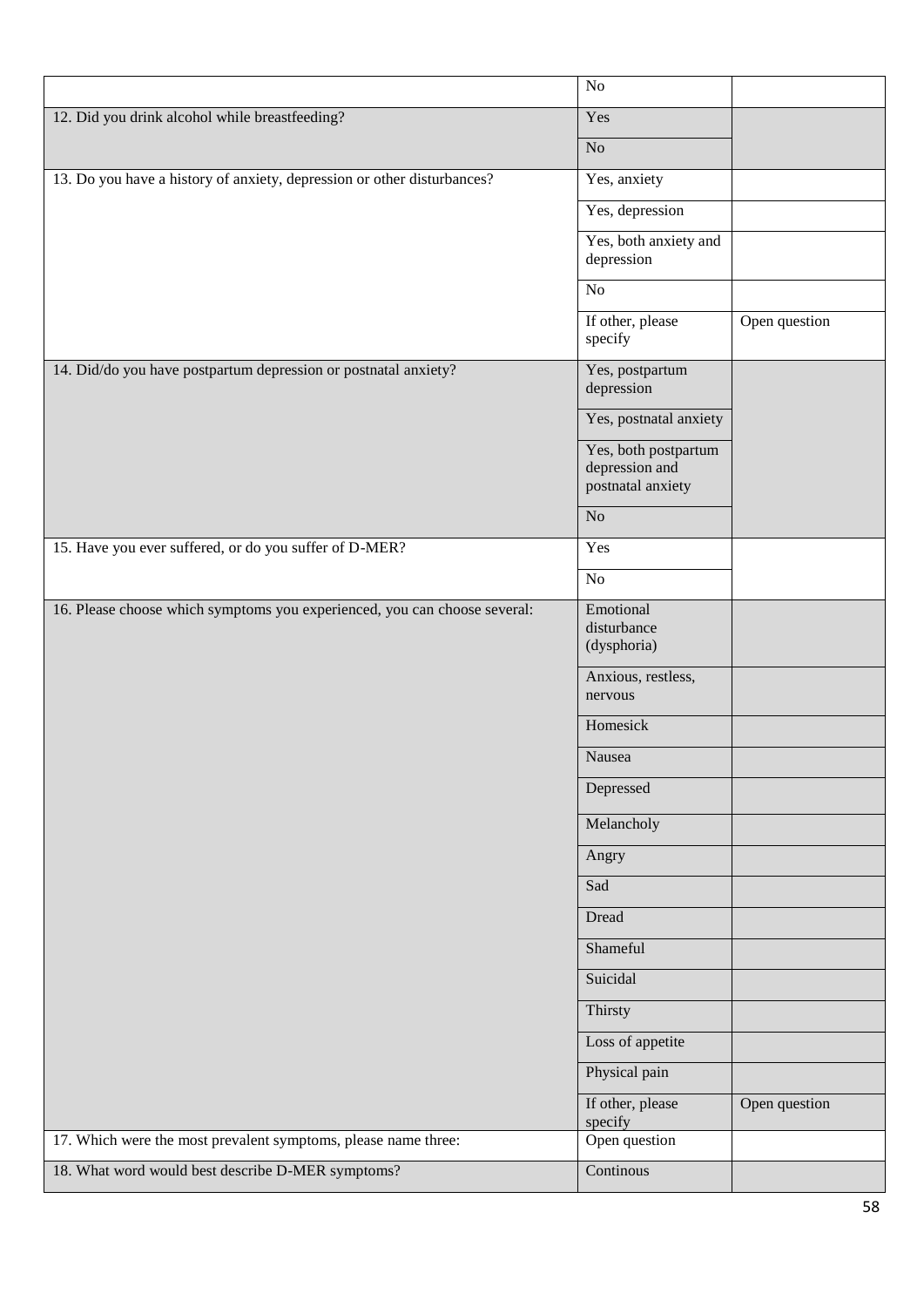|                                                                                                                            | Intermittent                                                                      |                                          |
|----------------------------------------------------------------------------------------------------------------------------|-----------------------------------------------------------------------------------|------------------------------------------|
| 19. When did the D-MER symptoms start during breastfeeding? Please write time,<br>for example 1 min. from latching         | Open question                                                                     |                                          |
| 20. For how long time did the D-MER symptoms continue while breastfeeding?<br>Please write the time, for example 1 minute: | Open question                                                                     |                                          |
| 21. Did you experience D-MER with all of your children?                                                                    | Only visible for those<br>who answered more                                       | Yes                                      |
|                                                                                                                            | than 1 child in                                                                   | $\rm No$                                 |
|                                                                                                                            | question number 4                                                                 | Don't know                               |
| 22. Have you experienced the D-MER symptoms every time you breastfed (or<br>pumped milk to) your child?                    | Yes                                                                               |                                          |
|                                                                                                                            | No                                                                                |                                          |
|                                                                                                                            | Don't know                                                                        |                                          |
| 23. Did you at some time extract milk by pumping?                                                                          | Yes                                                                               |                                          |
|                                                                                                                            | No                                                                                | If no, question<br>number 24 is hidden   |
|                                                                                                                            | Don't know                                                                        |                                          |
| 24. If yes, did you feel any difference in symptoms of D-MER when pumping<br>compared to breastfeeding?                    | Yes, it was worse<br>when pumping                                                 |                                          |
|                                                                                                                            | Yes, it was less when<br>pumping                                                  |                                          |
|                                                                                                                            | No, I didn't feel any<br>difference                                               |                                          |
|                                                                                                                            | Don't know                                                                        |                                          |
| 25. Did anything improve the D-MER symptoms?                                                                               | Yes                                                                               | If yes, question<br>number 26 is visible |
|                                                                                                                            | N <sub>o</sub>                                                                    |                                          |
|                                                                                                                            | Don't know                                                                        |                                          |
| 26. Chose which of following options that made it easier, you can choose several:                                          | Keeping yourself<br>occupied with<br>cellphone, TV,<br>friends and family<br>etc. |                                          |
|                                                                                                                            | Knowing what it was                                                               |                                          |
|                                                                                                                            | Breathing through it                                                              |                                          |
|                                                                                                                            | Positive thinking                                                                 |                                          |
|                                                                                                                            | Eating or drinking<br>while breastfeeding                                         |                                          |
|                                                                                                                            | Having slept well                                                                 |                                          |
|                                                                                                                            | Ice water                                                                         |                                          |
|                                                                                                                            | Physical stimulation<br>as scratching or foot<br>massage                          |                                          |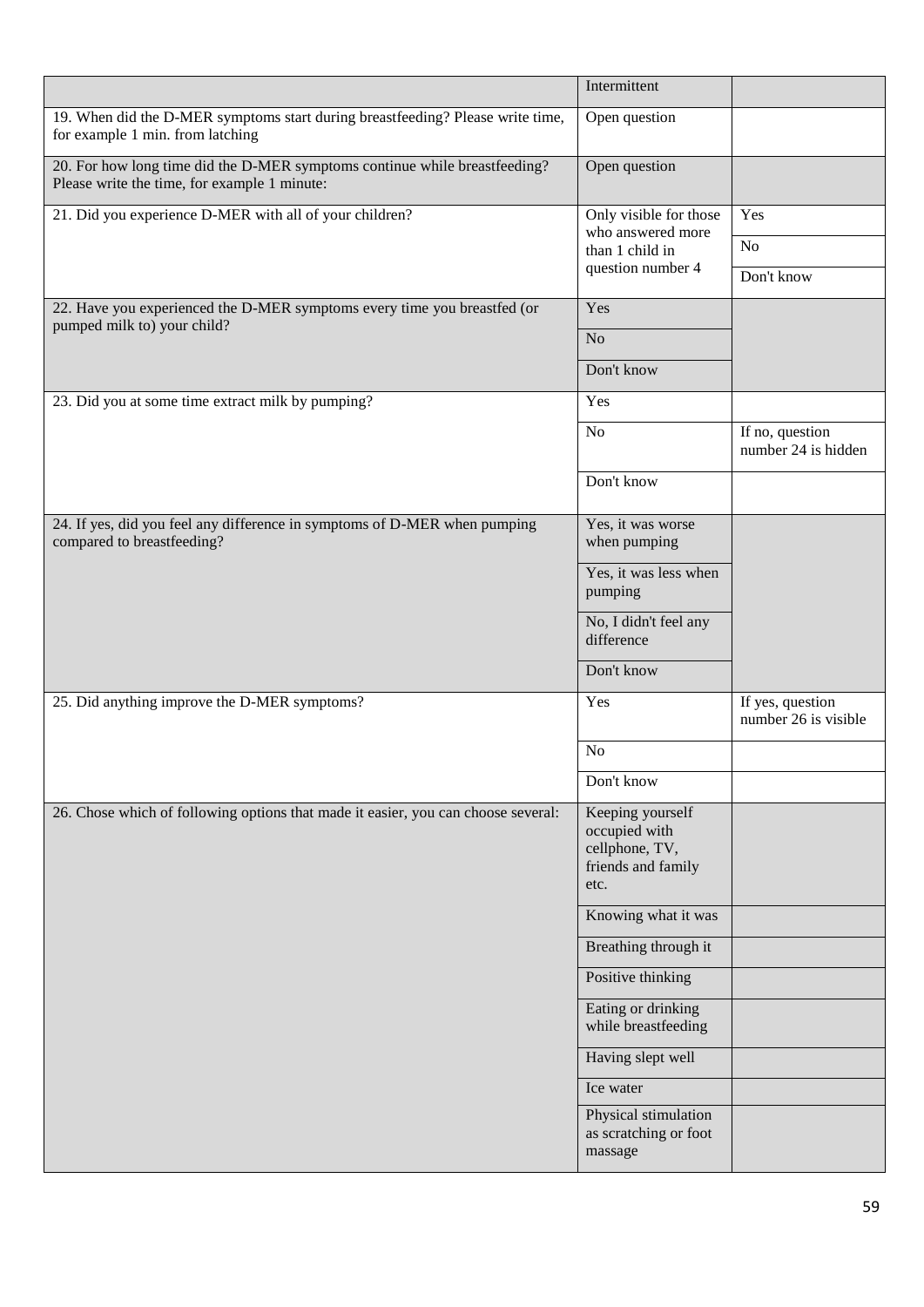|                                                                                                                                                  | Support from health<br>care professional         |                                          |
|--------------------------------------------------------------------------------------------------------------------------------------------------|--------------------------------------------------|------------------------------------------|
|                                                                                                                                                  | If other, please<br>specify                      | Open question                            |
| 27. Please specify the three things that helped the most:                                                                                        | Open question                                    |                                          |
| 28. Did anything worsen the D-MER symptoms?                                                                                                      | Yes                                              | If yes, question<br>number 29 is visible |
|                                                                                                                                                  | N <sub>o</sub>                                   |                                          |
|                                                                                                                                                  | Don't know                                       |                                          |
| 29. If yes, please specify what made the symptoms worse:                                                                                         | Open question                                    |                                          |
| 30. When mentally preparing to breastfeed, how did you feel about knowing D-<br>MER would appear? Please write the three most profound feelings: | Open question                                    |                                          |
| 31. Did it happen that you forgot you had D-MER between breastfeeding/pumping                                                                    | Yes                                              |                                          |
| sessions?                                                                                                                                        | N <sub>o</sub>                                   |                                          |
|                                                                                                                                                  | Don't know                                       |                                          |
| 32. Did you experience symptoms like D-MER while pregnant?                                                                                       | Yes                                              | If yes, question<br>number 33 is visible |
|                                                                                                                                                  | N <sub>o</sub>                                   |                                          |
|                                                                                                                                                  | Don't know                                       |                                          |
| 33. If yes, during which trimester of your pregnancy did you first notice the<br>symptoms?                                                       | $\overline{1}$ st trimester (0-3<br>months)      |                                          |
|                                                                                                                                                  | 2nd trimester (3-6<br>months)                    |                                          |
|                                                                                                                                                  | 3d trimester (6-9<br>months)                     |                                          |
|                                                                                                                                                  | Don't know                                       |                                          |
| 34. Have you experienced symptoms like D-MER prior to pregnancy and<br>childbirth?                                                               | Yes                                              | If yes, question<br>number 35 is visible |
|                                                                                                                                                  | N <sub>o</sub>                                   |                                          |
|                                                                                                                                                  | Don't know                                       |                                          |
| 35. If yes, can you describe in what/which situations the symptoms appeared?                                                                     | Open question                                    |                                          |
| 36. Do you feel like D-MER affected your breastfeeding experience in any way?                                                                    | Yes                                              | If yes, question 37 is<br>visible        |
|                                                                                                                                                  | N <sub>o</sub>                                   |                                          |
|                                                                                                                                                  | Don't know                                       |                                          |
| 37. How did D-MER affect your breastfeeding?                                                                                                     | I weaned prematurely<br>because of D-MER         |                                          |
|                                                                                                                                                  | I bottle fed with<br>formula because of<br>D-MER |                                          |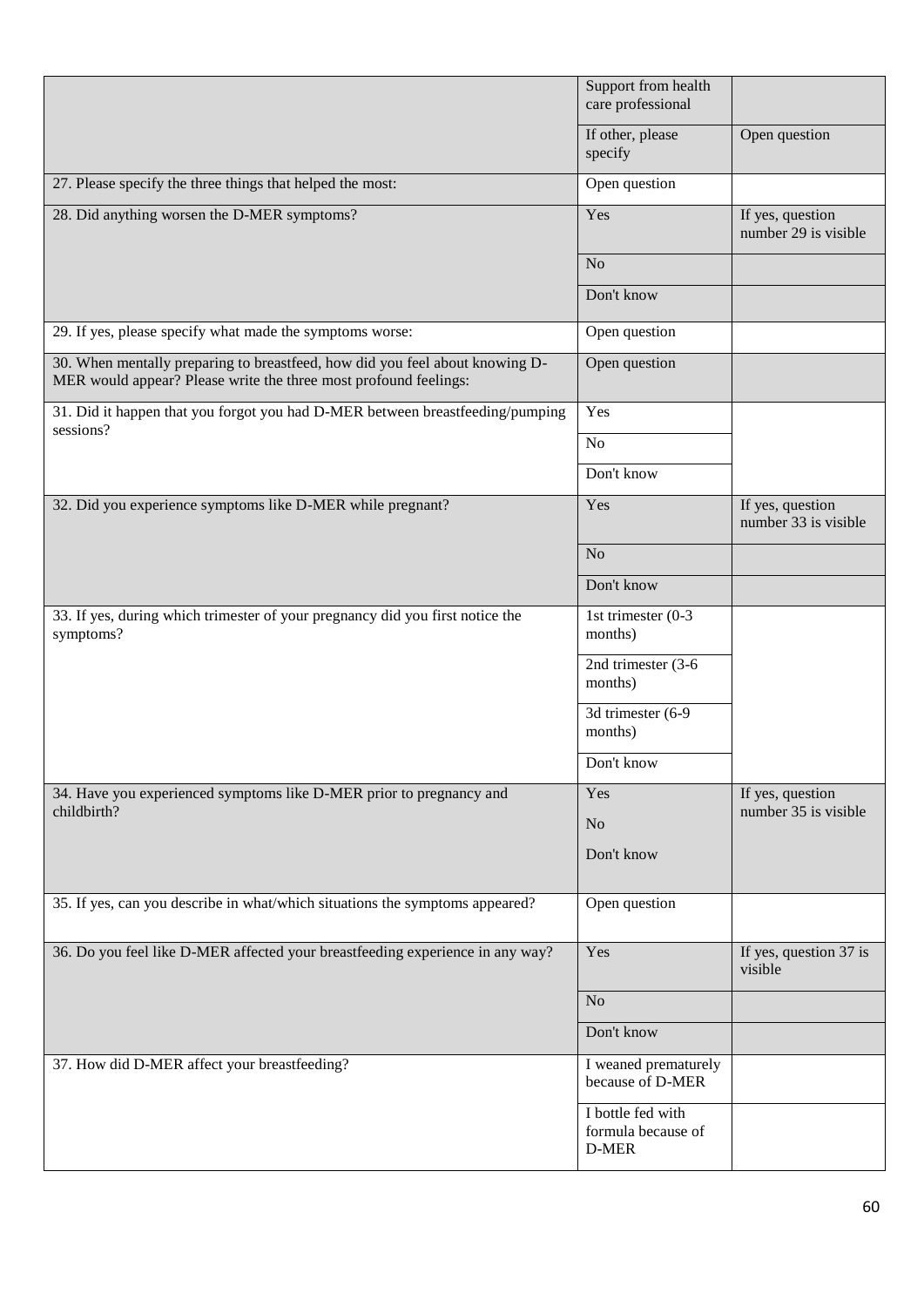|                                                                              | I did not breastfeed as |                         |
|------------------------------------------------------------------------------|-------------------------|-------------------------|
|                                                                              |                         |                         |
|                                                                              | frequently as I wished  |                         |
|                                                                              | I chose not to          |                         |
|                                                                              | breastfeed siblings     |                         |
|                                                                              | due to D-MER            |                         |
|                                                                              |                         |                         |
|                                                                              | I did not enjoy         |                         |
|                                                                              | breastfeeding my        |                         |
|                                                                              | child                   |                         |
|                                                                              |                         |                         |
|                                                                              | Don't know              |                         |
|                                                                              | If other, please        | Open question           |
|                                                                              | specify                 |                         |
|                                                                              |                         |                         |
| 38. Did you seek help from any medical professional for ex. doctor, midwife, | Yes                     | If yes, questions 41 is |
| lactation consultant                                                         |                         | visible                 |
|                                                                              | No                      | If no, questions 39     |
|                                                                              |                         | and 40 are visible      |
| 39. If no, why did not you seek help?                                        | Open question           |                         |
|                                                                              |                         |                         |
|                                                                              |                         |                         |
| 40. If no, what did you do instead?                                          | No                      | If no, questions 39     |
|                                                                              |                         | and 40 is visible       |
| 41. If yes, were you satisfied with the help you received?                   | Yes                     | If yes, question 42 is  |
|                                                                              |                         | visible                 |
|                                                                              | N <sub>o</sub>          |                         |
|                                                                              | Don't know              |                         |
| 42. If yes, can you describe what helped you?                                | Open question           |                         |
| 43. Do you feel like D-MER has affected how you view yourself as a mother?   | Yes                     | If yes, question 44 is  |
|                                                                              |                         | visible                 |
|                                                                              | No                      |                         |
|                                                                              | Don't know              |                         |
| 44. If yes, please describe in what way                                      | Open question           |                         |
| 45. Do you feel like D-MER has affected you bonding experience to your       | Yes                     | If yes, question 45 is  |
| child(ren)?                                                                  |                         | visible                 |
|                                                                              | N <sub>o</sub>          |                         |
|                                                                              | Don't know              |                         |
| 46. If yes, please describe in what way:                                     | Open question           |                         |
| 47. Has D-MER affected your relationship with your partner?                  | Yes                     | If yes, question 48 is  |
|                                                                              |                         | visible                 |
|                                                                              | No                      |                         |
|                                                                              | I don't have a partner  |                         |
|                                                                              | Don't know              |                         |
| 48. If yes, please describe in what way:                                     | Open question           |                         |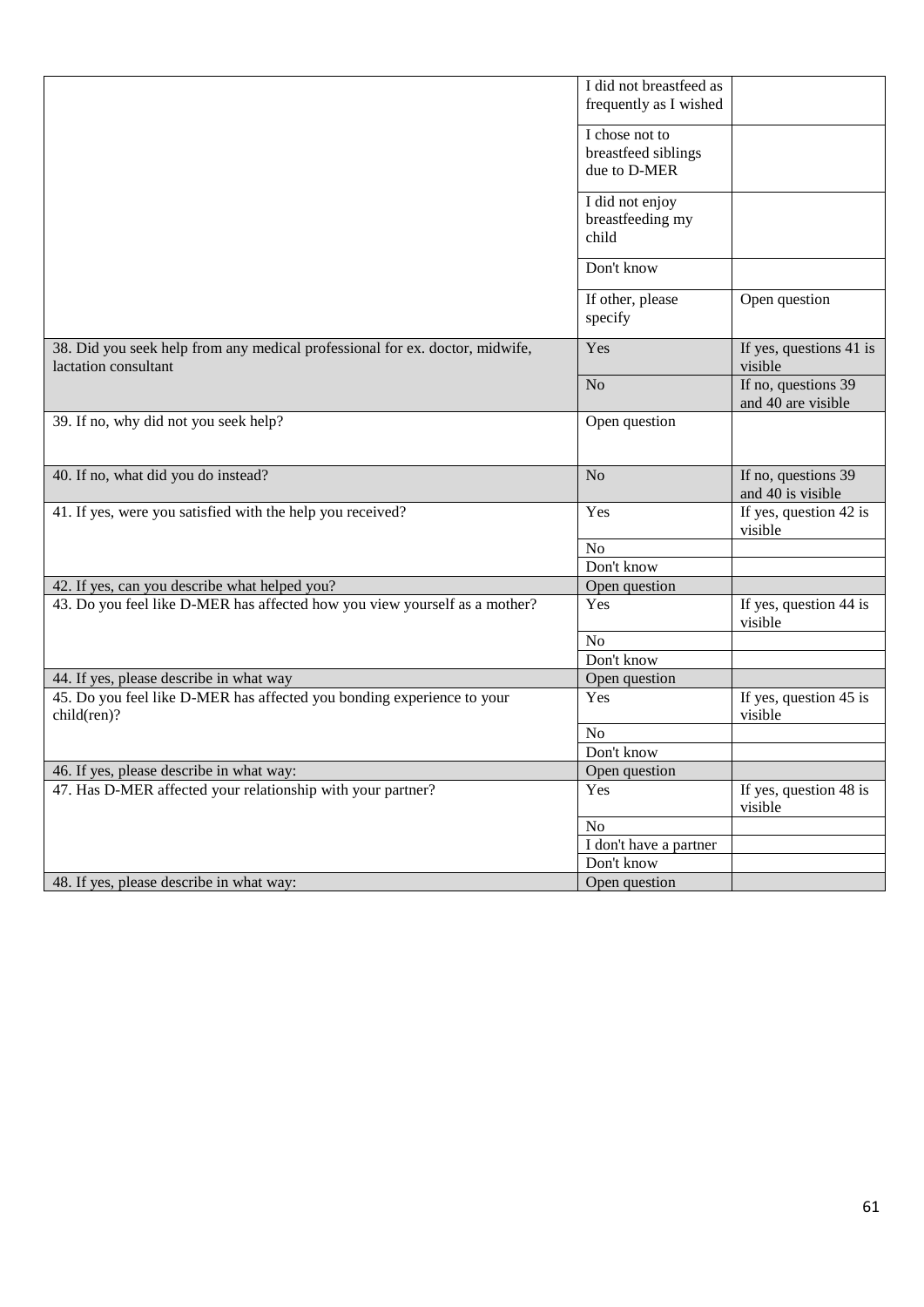| <b>EXPERIENCE OF D-MER</b>                                                                                                                                                                                    |                                                                                                 |                                                                                                                                                                         |                                                                                                                                                             |                                                                                                                                        |                                                                                                                |                                                                                                                                                                            |                                                                                                                         |                                                                                                                                                                 |                                                                                                                                                                                |  |
|---------------------------------------------------------------------------------------------------------------------------------------------------------------------------------------------------------------|-------------------------------------------------------------------------------------------------|-------------------------------------------------------------------------------------------------------------------------------------------------------------------------|-------------------------------------------------------------------------------------------------------------------------------------------------------------|----------------------------------------------------------------------------------------------------------------------------------------|----------------------------------------------------------------------------------------------------------------|----------------------------------------------------------------------------------------------------------------------------------------------------------------------------|-------------------------------------------------------------------------------------------------------------------------|-----------------------------------------------------------------------------------------------------------------------------------------------------------------|--------------------------------------------------------------------------------------------------------------------------------------------------------------------------------|--|
|                                                                                                                                                                                                               |                                                                                                 | Negative emotions and physical symptoms prior/while breastfeeding                                                                                                       |                                                                                                                                                             |                                                                                                                                        |                                                                                                                |                                                                                                                                                                            |                                                                                                                         | Symptoms intensity shown fluctuations over time and disrupted by<br>stopping breastfeeding, eating, drinking, sleeping or socializing                           |                                                                                                                                                                                |  |
| It is out of her<br>control, it is not<br>something her<br>mind can control<br>(D39)                                                                                                                          | Noticed it at<br>first as a yucky<br>chemical<br>feeling, like<br>shame, when<br>pumping $(N1)$ | Once it triggered<br>other symptoms<br>connected to her<br>panic attacks,<br>she had to run to<br>the bathroom<br>constantly due to<br>nausea $(C4)$                    | Profound.<br>strange feeling<br>of a black cloud<br>passing over her<br>and making her<br>want to sob<br>(K10)                                              | When it hits, the<br>thought in her<br>head seems to<br>turn into<br>something<br>terrible $(K7)$                                      | Notice it<br>sometimes more<br>than others but<br>do not know<br>why $(N4)$                                    | It is gotten<br>better but still<br>feels it to some<br>extent all the<br>time $(D18)$                                                                                     | The intensity<br>varies, at night<br>it can be more<br>due to less<br>frequent<br>feedings $(117)$                      | Getting more<br>sleep eased the<br>symptoms so<br>sleep<br>deprivation<br>made them<br>worse $(G3)$                                                             | Uncomfortable<br>when touched by<br>older sibling<br>during<br>breastfeeding<br>(E10)                                                                                          |  |
| It was not<br>enjoyable as<br>people said, felt<br>dread and that<br>something bad<br>was going to<br>happen,<br>uncomfortable,<br>anxious and<br>irritable. Just<br>wanted the<br>feeding to be over<br>(L2) | Severe anxiety,<br>loss of strength<br>and inability to<br>control her<br>thoughts $(I7)$       | D-MER<br>amplified and<br>made the actual<br>thought in her<br>had seem bad,<br>when realizing<br>what was<br>happening she<br>tried to stop<br>think about it<br>(K13) | Felt extreme<br>nausea, anxiety<br>and loss of<br>appetite $(D5)$                                                                                           | Felt a horrible<br>way of anxiety<br>and painful<br>letdowns every<br>time she pumped<br>or breastfeed, got<br>worse over time<br>(M1) | Feels it for the<br>most times but<br>sometimes less<br>severe when<br>able to think<br>about it ahead<br>(J4) | In the beginning<br>the letdown<br>could feel really<br>intense when<br>too much time<br>went between<br>feedings. Now<br>they do not feel<br>as strong<br>anymore $(D22)$ | Less noticeable<br>during the<br>night, more at<br>day and horrible<br>when pumping<br>(E7)                             | Not feeding<br>makes the<br>feelings better,<br>when the baby's<br>been given<br>formula she<br>feels a lot better<br>but that is not<br>what she wants<br>(L6) | Hunger or thirst<br>seemed to be<br>amplified by D-<br>MER so having<br>water nearby<br>distracted and<br>helped her $(K12)$                                                   |  |
| If she gets it when<br>eating, the food<br>tastes bad and she<br>compares it to<br>eating when given<br>word of the death<br>of someone close<br>(I8)                                                         | Does not feel<br>anger just<br>different levels<br>of sadness<br>(K15)                          | She felt nausea<br>and anxiety<br>before letdown<br>(D2)                                                                                                                | The pain she's<br>feeling during<br>letdown is<br>physical, like<br>every milk duct<br>is stabbed with<br>a knife or stung<br>by millions of<br>bees $(M7)$ | Can't control the<br>thoughts that are<br>coming during<br>that short period<br>(I9)                                                   | Decreased in<br>severity over<br>time $(J9)$                                                                   | Four months<br>postpartum it<br>has decreased in<br>severity $(K9)$                                                                                                        | She did not feel<br>any difference<br>in intensity over<br>time or<br>comparing<br>pumping to<br>breastfeeding<br>(H16) | Nothing made<br>the feelings<br>better or worse<br>(C5)                                                                                                         | Even though she<br>feels it less when<br>distracted, she<br>prefers not to be<br>because she feels<br>that the<br>breastfeeding<br>goes better when<br>focusing on it<br>(K16) |  |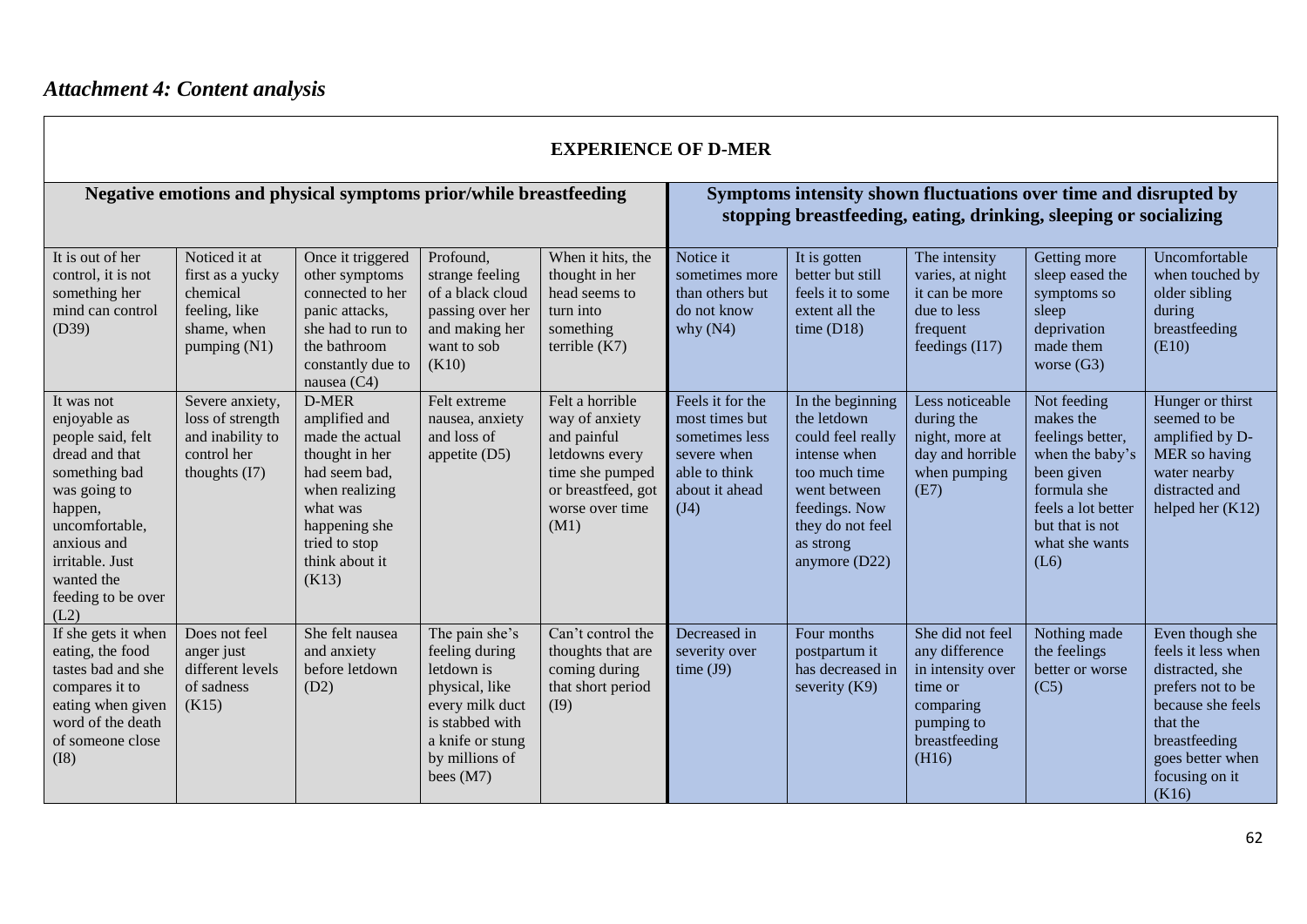| Happens when<br>breastfeeding,<br>nipple stimulation<br>and letdown and<br>causes feelings of<br>sadness and worry<br>(J1)                                    | She experienced<br>a loss of<br>appetite kind of<br>nausea every<br>time she<br>breastfed (D16)                                                          | Diffuse, strong<br>feeling of<br>discomfort,<br>physical nausea<br>and wanting to<br>crawl out her<br>skin $(F1)$  | Whatever's in<br>front of her can<br>impact her<br>thoughts when it<br>happens $(110)$                            | It is an<br>overwhelming<br>feeling of<br>anxiety, sadness<br>and worry in the<br>beginning of<br>breastfeeding<br>(J3)                     | Different<br>between the<br>siblings. With<br>firstborn more<br>sporadic and<br>later in. with<br>second baby<br>from the start<br>and every time<br>but now<br>decreasing $(C3)$ | Being less<br>intense now,<br>though still<br>varies in<br>intensity, the<br>feeling has<br>become more of<br>a light<br>melancholy<br>(K11)     | Felt it every<br>time she<br>pumped or fed<br>but felt no<br>difference<br>between the two<br>(M5)                     | Stopping<br>breastfeeding<br>stopped it (A7)                                              | When talking to<br>others while<br>breastfeeding she<br>did not notice the<br>feelings $(K17)$                                                                                                                                                                   |
|---------------------------------------------------------------------------------------------------------------------------------------------------------------|----------------------------------------------------------------------------------------------------------------------------------------------------------|--------------------------------------------------------------------------------------------------------------------|-------------------------------------------------------------------------------------------------------------------|---------------------------------------------------------------------------------------------------------------------------------------------|-----------------------------------------------------------------------------------------------------------------------------------------------------------------------------------|--------------------------------------------------------------------------------------------------------------------------------------------------|------------------------------------------------------------------------------------------------------------------------|-------------------------------------------------------------------------------------------|------------------------------------------------------------------------------------------------------------------------------------------------------------------------------------------------------------------------------------------------------------------|
| Felt homesick,<br>depressed, sad<br>and anxious when<br>breastfeeding<br>(G1)                                                                                 | Felt an<br>emotional<br>unsettling, a<br>hole that<br>drained all joy,<br>a void,<br>sometimes<br>agitation and<br>anxiousness,<br>felt confused<br>(B1) | If eating food,<br>whatever's on<br>her plate can<br>turn into<br>something<br>horrific when it<br>happens $(111)$ | Felt<br>overwhelmed<br>and chocked at<br>the pure rage<br>(A5)                                                    | Transient rage,<br>waves of<br>depression and<br>suicidal thought<br>(A1)                                                                   | The symptoms<br>are getting<br>worse with her<br>second now, she<br>wonders if it is<br>connected to<br>longer feedings<br>or the number<br>of letdowns<br>(M10)                  | Less symptoms<br>when more<br>frequent<br>feedings (D19)                                                                                         | Feelings got<br>more and<br>intense over<br>time $(A4)$                                                                | It felt worse<br>when it also<br>was more<br>frequent $(F4)$                              | The symptoms<br>have the same<br>intensity, she<br>found out recently<br>that lying on her<br>side in bed helped<br>enormously with<br>the anxiety, the<br>pain was the<br>same, but that has<br>been the only<br>thing that has<br>lessen the<br>intensity (M6) |
| People use the<br>dementor analogy<br>from Harry Potter,<br>and it describes it<br>well as all joy had<br>been sucked out<br>and would never<br>return $(B2)$ | She gets terrible<br>nightmares and<br>wakes up<br>because of milk<br>leaking $(118)$                                                                    | Weird thoughts<br>can linger after<br>the attacks, like<br>that something<br>will happen her<br>baby (I34)         | All of a sudden<br>it could feel like<br>something was<br>wrong, like the<br>world was going<br>to collapse (B6). | Felt pinch in her<br>chest before<br>every letdown<br>$(B5)$ .                                                                              | Symptoms more<br>severe with<br>firstborn but<br>more sporadic,<br>with second one<br>less severe but<br>every time $(C9)$                                                        | The feelings are<br>still similar<br>when the<br>severity differs<br>(K14)                                                                       | The feelings are<br>little less<br>intense when<br>pumping, do not<br>always have a<br>letdown then<br>(K33)           | Nothing made it<br>better or worse<br>(AB)                                                | Felt D-MER most<br>of the time in the<br>beginning but<br>now it seems to<br>have gone away<br>(G2)                                                                                                                                                              |
| The feelings are<br>so strong that<br>she's disgusted of<br>what is happening<br>inside her (I30)                                                             | Can feel sad<br>afterward due to<br>the thoughts<br>that appears<br>even though the<br>feeling itself is<br>gone $(116)$                                 | Felt like killing<br>herself and<br>throw the baby<br>in that minute<br>(A6)                                       | Felt homesick<br>when<br>breastfeeding<br>(E1)                                                                    | When speaking<br>to her boyfriend<br>and the attack<br>happens she can<br>raise her voice<br>and say things<br>she does not<br>mean $(131)$ | Now when it<br>has decreased in<br>intensity she<br>feels really<br>good in<br>between, and it<br>has never<br>stopped her                                                        | Only pumped a<br>couple of times<br>and not for so<br>long, haven't<br>felt it then but<br>wonders if she<br>would've if she<br>pursued it (L14) | Felt it especially<br>when baby<br>latched on<br>again, when D-<br>MER comes<br>much milk is<br>being released<br>(I5) | Over time it<br>happened less<br>frequently, now<br>almost never,<br>sporadically<br>(F5) | If it went more<br>than 2 hours<br>between feedings<br>in the beginning it<br>made the<br>symptoms<br>stronger and<br>worse $(D20)$                                                                                                                              |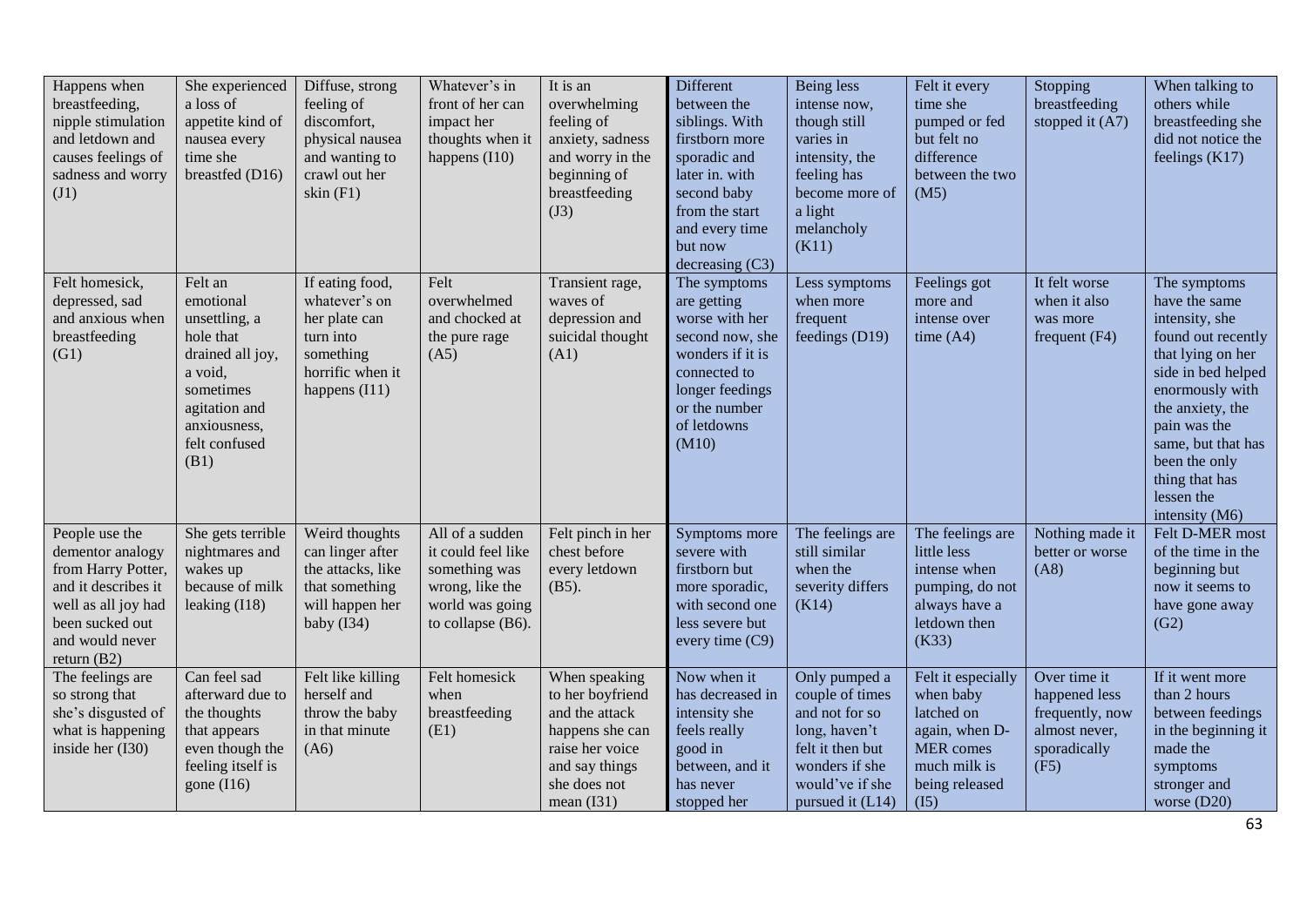|                                                                                                                                                                                     |                                                                                                                           |                                                                                                                                                                              |                                                                                                                       |                                                                                                          | from<br>breastfeeding<br>(K20)                                                                                                     |                                                                                                                                                                 |                                                                                                                                                                                                                                                |                                                                                                                      |                                                                                                                                                                                |
|-------------------------------------------------------------------------------------------------------------------------------------------------------------------------------------|---------------------------------------------------------------------------------------------------------------------------|------------------------------------------------------------------------------------------------------------------------------------------------------------------------------|-----------------------------------------------------------------------------------------------------------------------|----------------------------------------------------------------------------------------------------------|------------------------------------------------------------------------------------------------------------------------------------|-----------------------------------------------------------------------------------------------------------------------------------------------------------------|------------------------------------------------------------------------------------------------------------------------------------------------------------------------------------------------------------------------------------------------|----------------------------------------------------------------------------------------------------------------------|--------------------------------------------------------------------------------------------------------------------------------------------------------------------------------|
| always want ice<br>cold water when<br>breastfeeding<br>because she feels<br>extreme thirst<br>(E9)                                                                                  | It was an awful<br>feeling $(A10)$                                                                                        | Felt out of<br>control and<br>suicidal without<br>knowing why<br>(A32)                                                                                                       | Felt nervous and<br>it triggers the<br>fight or flight<br>response but<br>goes away<br>almost<br>immediately (C<br>1) | Bizarre feeling of<br>wanting to shake<br>baby off and<br>commit suicide<br>(A31)                        | Feelings of<br>anxiety and<br>doom-and<br>gloom feeling<br>were the worst<br>between 1 week<br>and 6 months<br>postpartum<br>(D17) | Noticed some<br>correlation<br>between thirst<br>and severity of<br>symptoms,<br>water nearby<br>helps a bit $(J5)$                                             | With her second<br>child she did a<br>cesarean and<br>were put on<br>pain<br>medications<br>afterwards.<br>When she<br>stopped taking<br>them the D-<br><b>MER</b> symptoms<br>came, at first<br>less severe<br>compared to<br>later on $(M9)$ | D-MER was at<br>its strongest for<br>some months<br>before gradually<br>lessen in<br>intensity and<br>frequency (F8) | In the beginning it<br>felt better when<br>breastfeeding<br>often (D21)                                                                                                        |
| Felt a tidal wave<br>of depression for<br>a minute just<br>when baby got on<br>the breast $(A17)$                                                                                   | Feelings of<br>anxiety that<br>lasted for a little<br>bit $(E2)$                                                          | Had experience<br>the sensation<br>prior to<br>pregnancy, came<br>across the<br>description of D-<br>MER prior to<br>birth and<br>wondered<br>whether she'd<br>have it (J20) | <b>Experienced D-</b><br>MER for 30<br>seconds up to a<br>couple of<br>minutes before<br>the painful<br>letdown (B4). | Felt annoyed and<br>frustrated over<br>the experience, it<br>felt like an<br>atomic bomb<br>inside (E26) | Pumping felt<br>less intense<br>(A27)                                                                                              | Haven't found<br>anything that<br>makes it better<br>or worse, it<br>feels like part of<br>her existence at<br>this point (D23)                                 | If she'd had a<br>really stressful<br>day with high<br>anxiety built up,<br>she could start<br>crying and not<br>being able to<br>stop while<br>breastfeeding<br>(M18)                                                                         | Feels it for the<br>most times but<br>sometimes less<br>severe when<br>able to think<br>about it ahead<br>(J4)       | In the beginning<br>the letdown could<br>feel really intense<br>when too much<br>time went<br>between feedings.<br>Now they do<br>notdo not feel as<br>strong anymore<br>(D22) |
| Have experienced<br>the symptoms this<br>pregnancy too<br>when being<br>intimate with<br>husband, feels<br>horrible about it<br>because she<br>thinks it is going<br>to happen when | Every time it<br>happens it is<br>connected to<br>milk release and<br>the feelings<br>disappears after<br>30-40 sec (I15) | Happened every<br>time in the<br>beginning, less<br>more recently.<br>Sometimes when<br>the baby is not<br>breastfeeding,<br>maybe in<br>connection to<br>milk release and   | Realized within<br>the first couple<br>of days<br>something was<br>not right $(D1)$                                   | Noticed it within<br>the firsts weeks<br>(L1)                                                            | Less noticeable<br>during the<br>night, more at<br>day and horrible<br>when pumping<br>(E7)                                        | Not feeding<br>makes the<br>feelings better,<br>when the baby's<br>been given<br>formula she<br>feels a lot better<br>but that is not<br>what she wants<br>(L6) | Hunger or thirst<br>seemed to be<br>amplified by D-<br>MER so having<br>water nearby<br>distracted and<br>helped her<br>(K12)                                                                                                                  | Decreased in<br>severity over<br>time $(J9)$                                                                         | Four months<br>postpartum it has<br>decreased in<br>severity (K9)                                                                                                              |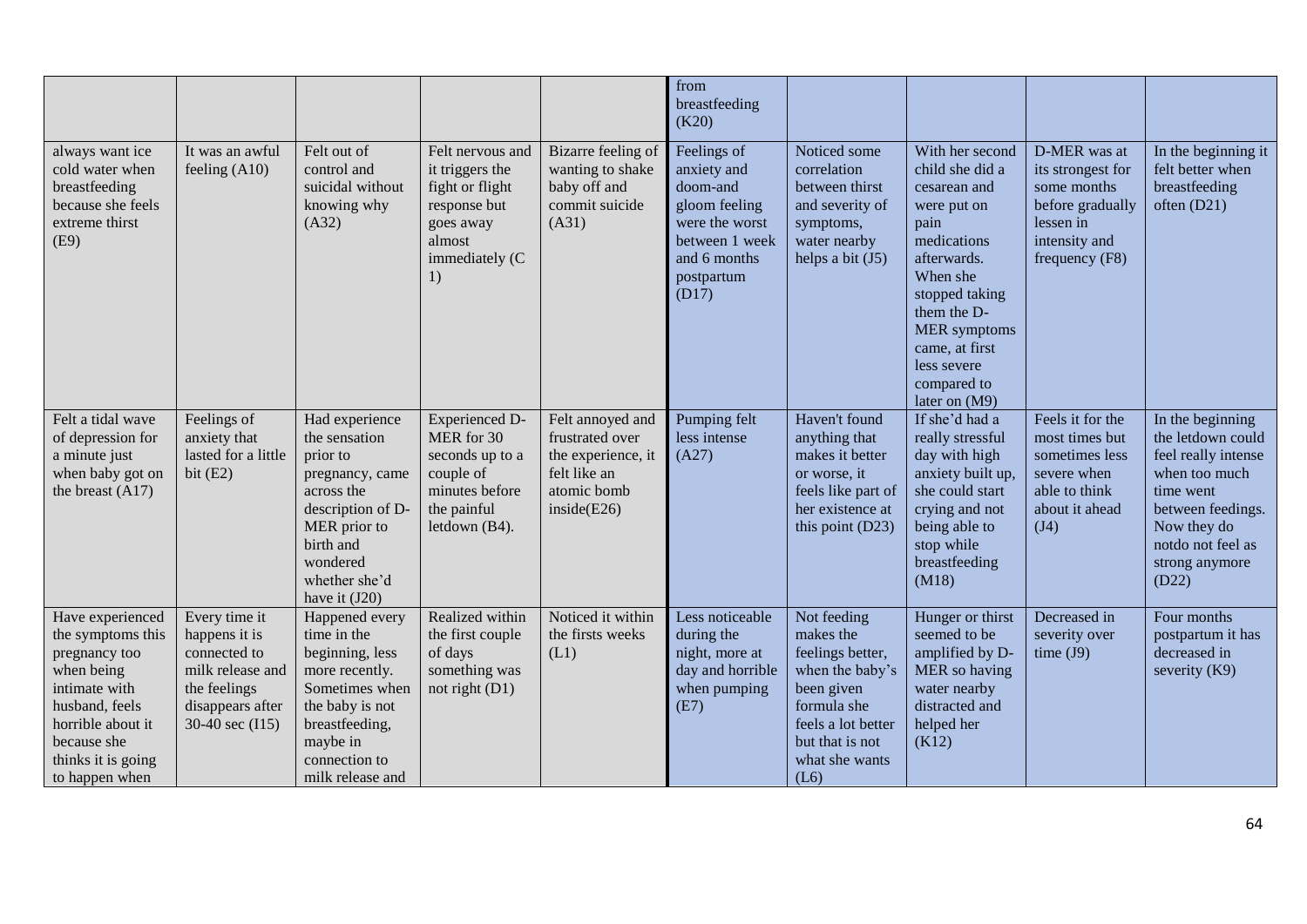| breastfeeding<br>again (H29)                                                                                                                                        |                                                                                                                                                             | it is very<br>unpleasant $(L3)$                                                                                                                            |                                                                                                                     |                                                                                                               |                                                                                                                                        |                                                                                                 |                                                                                                                                                                                     |                                                                                                                                                                                   |                                                                                                                                     |
|---------------------------------------------------------------------------------------------------------------------------------------------------------------------|-------------------------------------------------------------------------------------------------------------------------------------------------------------|------------------------------------------------------------------------------------------------------------------------------------------------------------|---------------------------------------------------------------------------------------------------------------------|---------------------------------------------------------------------------------------------------------------|----------------------------------------------------------------------------------------------------------------------------------------|-------------------------------------------------------------------------------------------------|-------------------------------------------------------------------------------------------------------------------------------------------------------------------------------------|-----------------------------------------------------------------------------------------------------------------------------------------------------------------------------------|-------------------------------------------------------------------------------------------------------------------------------------|
| Wondered at first<br>was what<br>happening, just<br>felt horrible (L4)                                                                                              | Realized within<br>the first couple<br>of days<br>something was<br>not right $(D1)$                                                                         | It would last<br>about 5 minutes,<br>in the beginning<br>pretty much the<br>whole feeding,<br>now much<br>shorter, it<br>depends and is<br>variable $(L5)$ | Amazed by the<br>mood swings<br>that only lasted<br>a minute or two<br>(D9)                                         | It started within 3<br>days postpartum<br>(D3)                                                                | She did not feel<br>any difference<br>in intensity over<br>time or<br>comparing<br>pumping to<br>breastfeeding<br>(H16)                | Nothing made<br>the feelings<br>better or worse<br>(C5)                                         | Even though<br>she feels it less<br>when distracted,<br>she prefers not<br>to be because<br>she feels that<br>the<br>breastfeeding<br>goes better<br>when focusing<br>on it $(K16)$ | Different<br>between the<br>siblings. With<br>firstborn more<br>sporadic and<br>later in. with<br>second baby<br>from the start<br>and every time<br>but now<br>decreasing $(C3)$ | Being less intense<br>now, though still<br>varies in intensity,<br>the feeling has<br>become more of a<br>light melancholy<br>(K11) |
| Noticed it every<br>time she breastfed<br>or pumped, an<br>awful feeling for<br>about 30sec-1 min<br>that would start<br>with letdown and<br>then disappear<br>(N2) | Noticed the<br>association<br>between<br>symptoms and<br>letdown<br>quickly, could<br>be happy and<br>then just feel<br>dread for 30sec-<br>1 minute $(D4)$ | The feelings<br>started 2-3<br>weeks before<br>baby was born<br>and came on<br>very suddenly<br>occasionally<br>during the day<br>(H1)                     | She experienced<br>D-MER every<br>time she<br>breastfed (B18)                                                       | Blind-sided by<br>the symptoms<br>(A15)                                                                       | Felt it every<br>time she<br>pumped or fed<br>but felt no<br>difference<br>between the two<br>(M5)                                     | Stopping<br>breastfeeding<br>stopped it $(A7)$                                                  | When talking to<br>others while<br>breastfeeding<br>she did not<br>notice the<br>feelings $(K17)$                                                                                   | Seems to have<br>gone away now,<br>it is still not<br>pleasurable but<br>not horrible<br>(G25)                                                                                    | Sleep deprivation<br>and stress made it<br>worse $(B26)$                                                                            |
| Felt it pretty much<br>every feed,<br>starting to not<br>happen every time<br>(C2)                                                                                  | Felt it every<br>time when<br>breastfeeding<br>(A3)                                                                                                         | Handful of times<br>without<br>symptoms in<br>total 36 months<br>of breastfeeding<br>(D15)                                                                 | It is apparent<br>just in the<br>beginning of<br>breastfeeding<br>but disappears<br>within 30 secs<br>or so $(F19)$ | A wave of dread<br>and sadness that<br>would last for<br>about 30 secs to<br>a minute and<br>then stop $(H2)$ | D-MER was<br>less noticeable<br>when<br>breastfeeding<br>than pumping<br>due to being<br>distracted and<br>happy to feed<br>her $(N3)$ | The stronger<br>episodes she<br>calls attacks and<br>the milder ones'<br>brain freezes<br>(113) | Feels it less<br>during the night<br>when not totally<br>awake $(K18)$                                                                                                              | Being<br>dehydrated or<br>hungry, or if the<br>baby was very<br>hungry and by<br>that stressed or<br>frazzled her<br>made it worse<br>(B27)                                       | Do not think it is<br>a difference in<br>symptoms when<br>pumping or<br>breastfeeding just<br>the notice of it<br>(N5)              |
| The feelings came<br>connected to milk<br>letdown, several<br>times a day $(I4)$                                                                                    | Happens when<br>latching on,<br>lasts up to 30<br>seconds, then<br>decreasing (F2)                                                                          | It happened<br>every time both<br>while nursing<br>and pumping<br>(H5)                                                                                     | It happens even<br>when she's not<br>breastfeeding<br>(I6)                                                          |                                                                                                               | Oxytocin spray<br>made D-MER<br>symptoms more<br>extreme $(E5)$                                                                        | When she<br>stopped<br>breastfeeding<br>D-MER ceased<br>while the<br>postpartum                 | Strangers,<br>people who did<br>not understand<br>and were<br>unkind about it<br>made it worse<br>(B30)                                                                             | Associate the<br>feelings more<br>negatively to<br>pumping<br>because she<br>does not like it<br>anyways (N9)                                                                     | When feeling<br>really tired or<br>dehydrated the<br>symptoms gets<br>worse $(E8)$                                                  |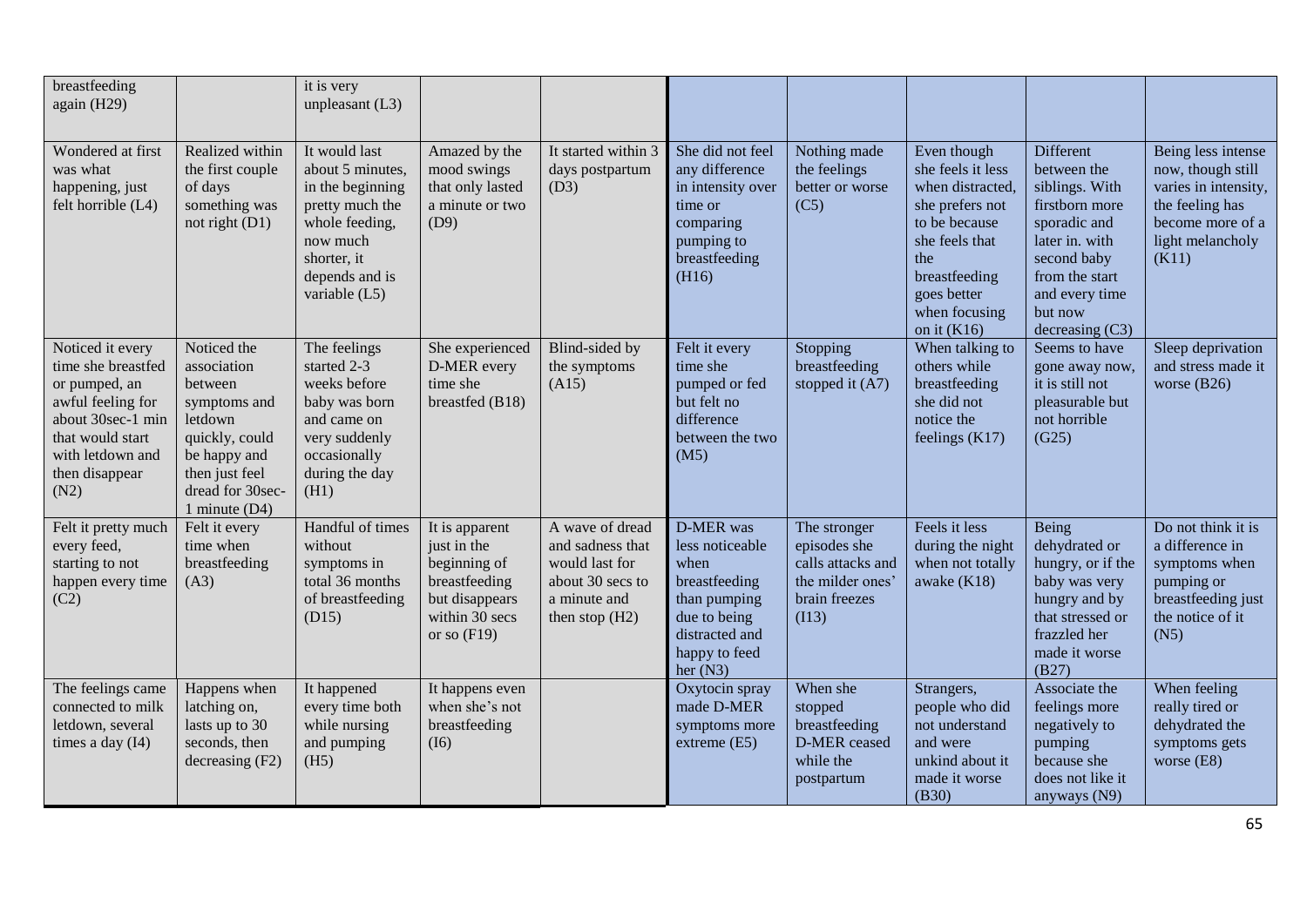|  |                                                                                                                              | depression did<br>not $(B16)$                                                                                                                              |                                                 |  |
|--|------------------------------------------------------------------------------------------------------------------------------|------------------------------------------------------------------------------------------------------------------------------------------------------------|-------------------------------------------------|--|
|  | She knew the<br>negative<br>feelings were<br>connected to<br>breastfeeding<br>because it<br>always<br>happened<br>before the | There was a<br>clear correlation<br>between the<br>ucky feelings,<br>painful pinch<br>milk letdown,<br>every time and<br>dozens of times<br>a day $(B9)$ . | Could not<br>understand the<br>feelings $(A13)$ |  |
|  | letdown $(B7)$ .                                                                                                             |                                                                                                                                                            |                                                 |  |

| <b>CONSEQUENCES OF HAVING A D-MER CONDITION</b>                                                                                                        |                                                                                          |                                             |                                                                                                                                                                                                                                                                                             |                                                                                                                                                                                                                                           |                                                                                                                                           |                                                                                                                                                                                         |                 |
|--------------------------------------------------------------------------------------------------------------------------------------------------------|------------------------------------------------------------------------------------------|---------------------------------------------|---------------------------------------------------------------------------------------------------------------------------------------------------------------------------------------------------------------------------------------------------------------------------------------------|-------------------------------------------------------------------------------------------------------------------------------------------------------------------------------------------------------------------------------------------|-------------------------------------------------------------------------------------------------------------------------------------------|-----------------------------------------------------------------------------------------------------------------------------------------------------------------------------------------|-----------------|
| 1. Weaning<br>2. Not weaning but women continue breastfeeding<br>under stress                                                                          |                                                                                          |                                             | <b>Negative impacts on mother child</b><br>attachment                                                                                                                                                                                                                                       |                                                                                                                                                                                                                                           | Women's self-stigma and feeling of guilt in relation to<br>breastfeeding was created by judgmental attitudes of the<br>surrounding people |                                                                                                                                                                                         |                 |
| Does not think it has<br>affected her<br>breastfeeding even<br>though it was hard,<br>but its transient and<br>nursing is good for<br>the baby $(N15)$ | D-MER did not affect<br>breastfeeding because<br>she was determined<br>to pursue $(G11)$ | Did not affect her<br>breastfeeding $(C12)$ | D-MER impacted the<br>bonding. Making the<br>decision to wean<br>opened up the<br>opportunity for others<br>to feed them so she<br>made sure there was<br>lots of bonding in<br>every other way<br>possible by telling<br>them to snuggle and<br>hold the babies when<br>feeding them (B61) | Feels that this has<br>affected the bonding,<br>is learning that<br>feeding by bottle also<br>can be a bonding<br>experience, but then,<br>she's never<br>experienced that<br>bonding, so she has<br>to teach herself that<br>too $(M28)$ | People thought she<br>just gave up when<br>making the hard<br>decision to quit<br>breastfeeding (E19)                                     | Could not relate to<br>others talking about<br>how great they felt<br>when breastfeeding<br>instead it made her<br>feel like a bad mom<br>for not having the<br>same<br>experience(B38) | It was bad (M4) |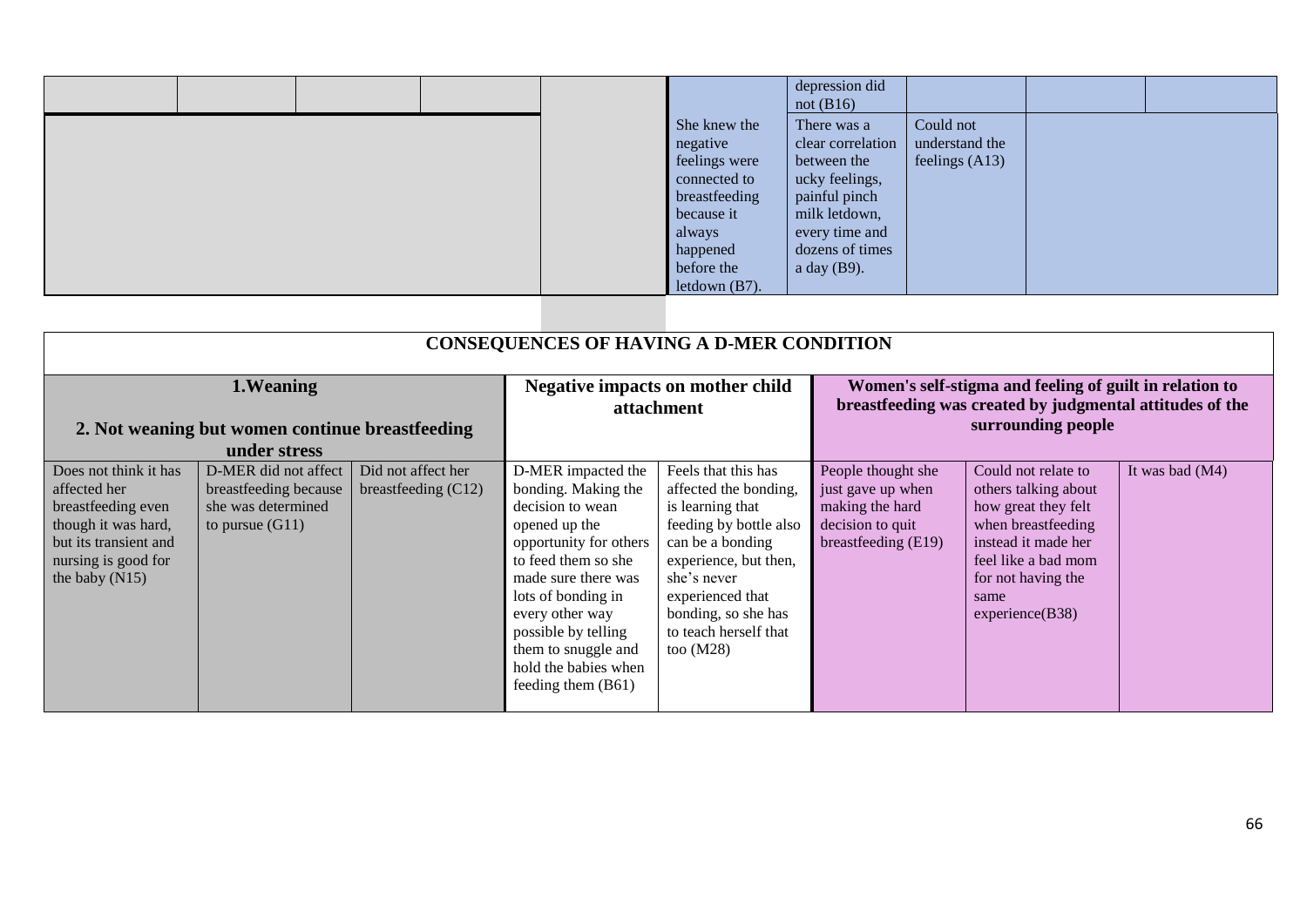| Have being trying<br>really hard to<br>continue and hopes it<br>has not affected her<br>baby's experience but<br>it was hard for her<br>(J16)                                        | D-MER has not<br>affected the<br>breastfeeding<br>duration but have<br>wanted to quit many<br>times $(D41)$                    | Breastfeeding has<br>been less of a<br>positive experience<br>than she wanted<br>(D40)          | Do not think it<br>affected the bonding,<br>maybe it became<br>stronger because she<br>did this even though<br>she experienced these<br>feelings (N18)                        | Feels like she's<br>missing a key piece,<br>she knows she's<br>bonding with the kids<br>but since she still<br>associates holding<br>and feeding him with<br>anxiety and pain the<br>happy parts has not<br>gotten to her yet, it<br>definitely affects the<br>bonding (M29) | Hated going out in<br>public and trying to<br>keep a game face on<br>was challenging,<br>trying to find a place<br>to breastfeed in a<br>society that does not<br>look fondly on public<br>nursing amplified<br>stress(B29) | Felt that people did<br>not understand that<br>breastfeeding made<br>her feel bad (B32)                                            | Very much affected<br>how she viewed<br>herself as a mother<br>(A28)                                     |
|--------------------------------------------------------------------------------------------------------------------------------------------------------------------------------------|--------------------------------------------------------------------------------------------------------------------------------|-------------------------------------------------------------------------------------------------|-------------------------------------------------------------------------------------------------------------------------------------------------------------------------------|------------------------------------------------------------------------------------------------------------------------------------------------------------------------------------------------------------------------------------------------------------------------------|-----------------------------------------------------------------------------------------------------------------------------------------------------------------------------------------------------------------------------|------------------------------------------------------------------------------------------------------------------------------------|----------------------------------------------------------------------------------------------------------|
| Did not affect the<br>breastfeeding in<br>terms of duration but<br>it affected her<br>experience (K28)                                                                               | D-MER hasn't<br>affected the<br>breastfeeding (F15)                                                                            | D-MER hasn't<br>affected before<br>breastfeeding maybe<br>due to a milder form<br>of D-MER (F9) | Did put her off<br>initially, worried<br>about the bonding<br>because she felt<br>horrible. It easier<br>with that know that<br>the baby is older and<br>more responsive (L9) | Disconnected to the<br>baby because the<br>breastfeeding<br>experience was so<br>hard $(E23)$                                                                                                                                                                                | Did not talk to<br>anyone about it<br>because she felt<br>ashamed of not<br>getting it when others<br>did, and they seemed<br>to enjoy it while she<br>despised it (A16)                                                    | She could not relate<br>to other moms talking<br>about how they loved<br>the feeling of<br>breastfeeding (B33)                     | She's quite logical<br>about things so she<br>does not think it<br>affected her<br>motherhood (L15)      |
| D-MER has not<br>affected her<br>breastfeeding more<br>than any other<br>reason, like worrying<br>if baby gets enough<br>food and so (L12)                                           | It came close to<br>affecting the<br>breastfeeding but did<br>not since she's still<br>nursing $(J14)$                         | Felt better after<br>quitting breastfeeding<br>but it was a hard<br>decision (E12)              | It definitely affected<br>the bonding to the<br>baby, she could not<br>be around baby for<br>more than five<br>minutes by herself<br>(A30)                                    | The anxiety caused<br>by D-MER together<br>with having problems<br>to get baby on<br>disconnected her and<br>makes her feel that<br>the bonding was<br>affected (E24)                                                                                                        | Did not talk to people<br>about negative bits of<br>breastfeeding because<br>she felt pressured to<br>stop $(G7)$                                                                                                           | Felt alone since<br>everyone else had<br>this lovely experience<br>when she wanted to<br>crawl out of her skin<br>and scream (B35) | Negative impact on<br>quality of life due to<br>frequent mood<br>swings $(D43)$                          |
| It has not affected the<br>breastfeeding.<br>However, the<br>decision to eventually<br>give formula for<br>some meals per day<br>has been a<br>consequence of D-<br><b>MER</b> (M24) | <b>Breastfed her first</b><br>two for just a couple<br>of weeks and was<br>recommended by ob<br>to not try with third<br>(B52) | stopped breastfeeding<br>at 6 weeks and<br>pumped instead (H6)                                  | D-MER hasn't<br>affected the bonding<br>(F17)                                                                                                                                 | The feelings made it<br>hard to keep calm<br>with older one when<br>breastfeeding the<br>younger, thinks it<br>affected the older one<br>more $(E27)$                                                                                                                        | Avoided telling<br>others because she<br>did not like<br>explaining it since<br>people tended to<br>think it was<br>postpartum<br>depression $(K5)$                                                                         | Thinking she was<br>alone with feeling<br>like this around<br>breastfeeding<br>affected her<br>motherhood the most<br>(D46)        | D-MER has affected<br>her confidence,<br>relationships and how<br>she views herself as a<br>mother (I28) |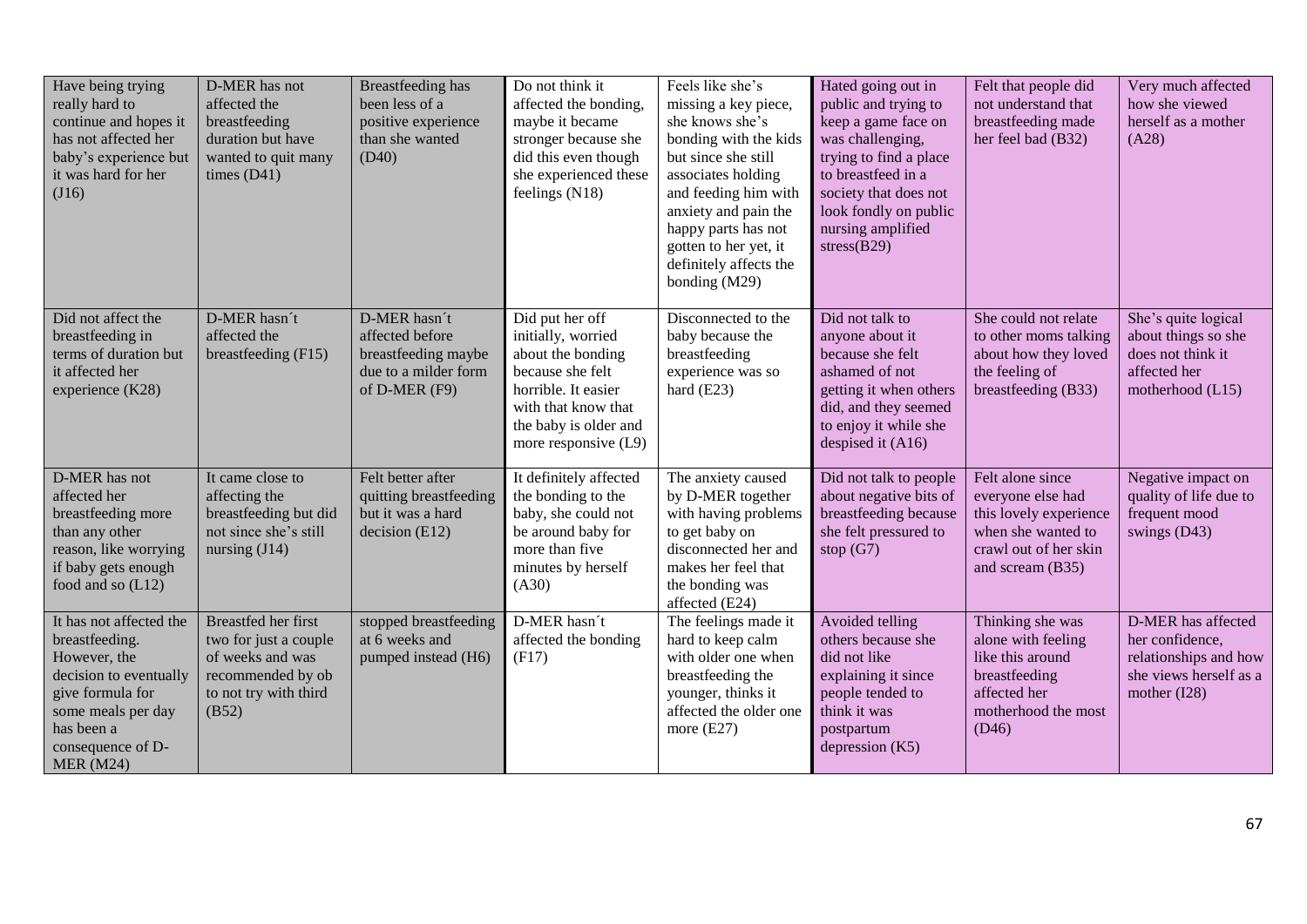| It has happened that<br>when baby only<br>wants to be on the<br>breast but not eat<br>she's been playing<br>with her instead to<br>avoid the feeling<br>(121)               | Felt up against it<br>because hardly any<br>professionals knew<br>about it, just weaned<br>which made it stop<br>(A20)          | Stopped pumping<br>when baby was ca 2<br>months old because<br>she could not handle<br>the feeling of dread<br>(H9)      | D-MER affected the<br>bonding in the<br>beginning but not<br>anymore (G18)                                                                                                           | Feels that she missed<br>out on the experience<br>of bonding while<br>breastfeeding (H26)         | Isolated herself<br>because of D-MER<br>since she did not<br>want people to see it<br>or having to deal with<br>questions about it<br>(B37)                                                      | Adjusted voice<br>depending on how<br>she was asked about<br>bottle-feeding instead<br>of breastfeeding<br>(B58)                                       | She felt discouraged<br>and down before<br>breastfeeding or<br>pumping because she<br>knew it was going to<br>happen. (H17) |
|-----------------------------------------------------------------------------------------------------------------------------------------------------------------------------|---------------------------------------------------------------------------------------------------------------------------------|--------------------------------------------------------------------------------------------------------------------------|--------------------------------------------------------------------------------------------------------------------------------------------------------------------------------------|---------------------------------------------------------------------------------------------------|--------------------------------------------------------------------------------------------------------------------------------------------------------------------------------------------------|--------------------------------------------------------------------------------------------------------------------------------------------------------|-----------------------------------------------------------------------------------------------------------------------------|
| She's been giving<br>food to the baby<br>earlier than<br>recommended partly<br>to avoid<br>breastfeeding, she<br>feels like a bad mom<br>because of it (I22)                | When having to give<br>formula due to<br>undersupply of milk<br>she almost hoped she<br>would have an excuse<br>to wean $(J15)$ | Breaks her heart that<br>she quit breastfeeding<br>so soon $(H21)$                                                       | She does not feel that<br>the bonding has been<br>affected (I36)                                                                                                                     | The bonding was<br>affected because the<br>closeness of<br>breastfeeding was not<br>there $(H27)$ | Feels kind of envious<br>at other moms who<br>are able to relax and<br>talk of the bonding<br>experience. She does<br>not have that, and<br>never will and it is<br>hard to accept that<br>(M27) | If having visitors that<br>holds the baby when<br>it happens, she wants<br>to remove the baby<br>from them $(135)$                                     | Anxious between<br>feedings that it would<br>happen again (A12)                                                             |
| If she has severe<br>attacks when feeding<br>it happens that she<br>removes the baby<br>from the breast and<br>lies about it, saying it<br>is the baby that let go<br>(I29) | <b>Blames D-MER for</b><br>weaning early (H25)                                                                                  | It does not feel<br>natural to remove her<br>baby from the breast<br>and see her trying to<br>relatch $(132)$            | In the long run she<br>does not think the<br>bonding has been<br>affected but in the<br>beginning maybe due<br>to the general<br>difficulties and not<br>enjoying that time<br>(J19) | Feel that the bonding<br>took longer because<br>of D-MER and that<br>she failed him (H28)         | Viewed as a subpar<br>mom and ostracized<br>from mom groups<br>because she made<br>different choices than<br>them $(B59)$                                                                        | Asked her husband to<br>help with future<br>questions from<br>family about her<br>decisions about<br>breastfeeding since<br>they weren't easy<br>(B57) | Knowing the benefits<br>of breast milk made<br>her agonize over the<br>decision to stop<br>(B49)                            |
| Stopped<br>breastfeeding and<br>gave bottle because it<br>was so intense (A2)                                                                                               | Combination of<br>severe D-MER and<br>depression was too<br>much and caused her<br>to wean early $(B14)$                        | Could not breastfeed<br>because she felt<br>overwhelmed (A9)                                                             | Inconvenient for<br>bonding (C15)                                                                                                                                                    | Does not think it is a<br>yes or a no thing as to<br>if D-MER affects the<br>bonding (D48)        | Not being able to<br>relate to others had a<br>significantly impact<br>on the view of herself<br>as a mother (B60)                                                                               | Husband is really<br>understanding but she<br>does not think he<br>understand it<br>completely (E22)                                                   | Did not look forward<br>to it prior to feeding<br>because she knew<br>what was coming (J6)                                  |
| Stopped<br>breastfeeding to not<br>feel D-MER<br>anymore, that she<br>could control but not<br>the postpartum<br>depression (B15)                                           | <b>Breastfeed</b> and<br>pumped for 2 months<br>then formula $(A25)$                                                            | She thinks she could<br>have breastfed longer<br>if she did not have<br>both D-MER and<br>postpartum<br>depression (B25) | Impossible to believe<br>that it would not<br>affect the bonding in<br>the beginning but<br>when deciding to<br>pursue and go with it,<br>it affected it less and<br>less $(D51)$    | One of her biggest<br>fears is to resent her<br>kid when it comes to<br>bonding (M30)             | The D-MER<br>experience isolated<br>her because she had<br>built up anxiety due<br>to people treating her<br>poorly (B36)                                                                        | Felt she was under<br>pressure from family<br>members and the<br>society to breastfeed<br>(E17)                                                        | Happy that she<br>breastfed for 9.5<br>months but regrets<br>putting that pressure<br>on herself (E18)                      |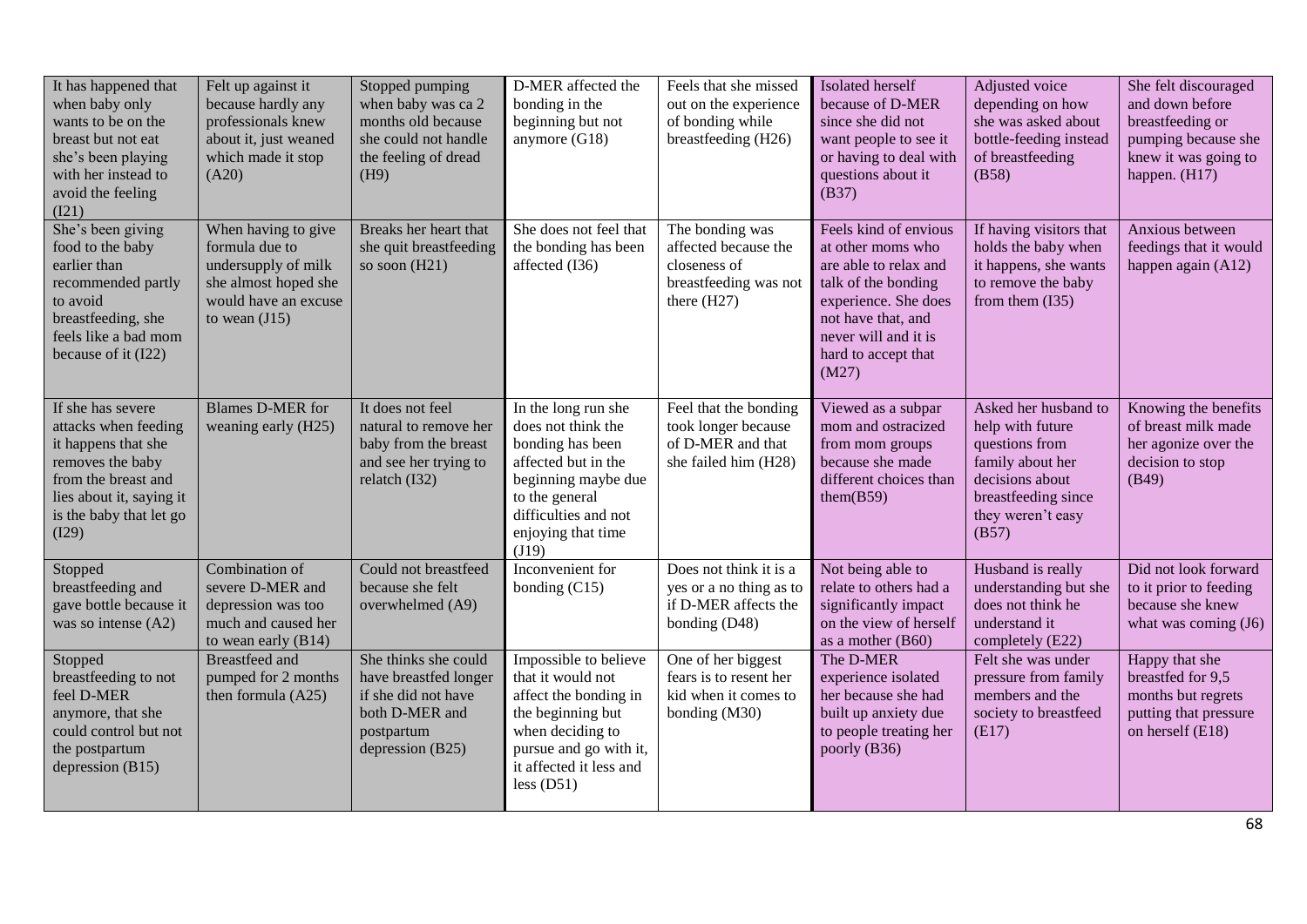| Stopped<br>breastfeeding to not<br>feel D-MER<br>anymore, that she<br>could control but not<br>the postpartum<br>depression $(B15)$<br>Could not handle it<br>due to intensity (A26) | <b>Breastfeed</b> and<br>pumped for 2 months<br>then formula (A25)<br>Weaned early due to<br>D-MER because it<br>had a negative impact<br>on her mental health,<br>connection to family<br>and children, and put<br>her life in jeopardy<br>(B50) | She thinks she could<br>have breastfed longer<br>if she did not have<br>both D-MER and<br>postpartum<br>depression (B25)<br>She's preparing to<br>wean so that some<br>feedings are with<br>formula so that she<br>can have a break<br>from these symptoms<br>(M14) | Less of an impact on<br>bonding with second<br>child (D52)                                                                                                                                           | The attachment was<br>affected a bit with her<br>firstborn when it was<br>at its worst, not<br>knowing what it was<br>and not receiving any<br>help(D49)                                  | She does not consider<br>it a good thing to give<br>formula for a few<br>feedings, she's trying<br>to accept it and feels<br>that it is not a good<br>thing, it is definitely a<br>side effect from D-<br>MER for her (M25) | Assuming feelings<br>were connected to<br>being a new mom<br>(A14)                                                               | Would've felt guilty<br>if she'd stopped<br>breastfeeding (D42)                                                                                                                                                                                       |
|--------------------------------------------------------------------------------------------------------------------------------------------------------------------------------------|---------------------------------------------------------------------------------------------------------------------------------------------------------------------------------------------------------------------------------------------------|---------------------------------------------------------------------------------------------------------------------------------------------------------------------------------------------------------------------------------------------------------------------|------------------------------------------------------------------------------------------------------------------------------------------------------------------------------------------------------|-------------------------------------------------------------------------------------------------------------------------------------------------------------------------------------------|-----------------------------------------------------------------------------------------------------------------------------------------------------------------------------------------------------------------------------|----------------------------------------------------------------------------------------------------------------------------------|-------------------------------------------------------------------------------------------------------------------------------------------------------------------------------------------------------------------------------------------------------|
| Would have tried to<br>breastfeed longer<br>(B51)                                                                                                                                    |                                                                                                                                                                                                                                                   |                                                                                                                                                                                                                                                                     | Can't tell if it was D-<br>MER solely that<br>affected the bonding,<br>there was different<br>factors in the<br>beginning $(K30)$                                                                    | Feels guilty that she<br>isn't bonding with<br>them the way she<br>should, not giving<br>them the affection<br>needed for<br>development (C16)                                            | Did not get help<br>because she thought<br>this was normal and<br>something new<br>mothers went through<br>(A18)                                                                                                            | Would've felt guilty<br>if she did not<br>breastfeed because of<br>expectations (A22)                                            | Expected<br>breastfeeding to be<br>difficult but also to<br>be positive, she never<br>had that and feels<br>guilty about it (G17)                                                                                                                     |
| She did not enjoy her<br>baby as much as she<br>could've because<br>nursing was hard<br>(G15)                                                                                        | Before finding out<br>she did not know if<br>she felt like this<br>because she did not<br>like her baby or<br>something (G10)                                                                                                                     | Was not able to enjoy<br>her baby and<br>wondered whether<br>this was how it was<br>to breastfeed (I3)                                                                                                                                                              | Worried about it<br>affecting the bonding<br>in the beginning<br>because she did not<br>enjoy it and expected<br>it to be pleasant. She<br>hated it and felt<br>horrible when<br>breastfeeding (L16) | Because of so much<br>time spent<br>breastfeeding in the<br>beginning it was hard<br>to enjoy her son<br>when dealing with<br>pain, sadness, anxiety<br>and horribleness<br>(G19)         | Feared it being<br>something inside her<br>that would transfer to<br>the baby when<br>feeding $(K2)$                                                                                                                        | Overwhelming to feel<br>anxiety and nausea<br>on top of general<br>latching issues in the<br>beginning of<br>breastfeeding (D25) | This time around it<br>especially has<br>affected how she<br>views herself as a<br>mother. It feels like a<br>failure to her son that<br>she isn't giving him<br>the same start as her<br>daughter. She feels<br>inadequate in a lot of<br>ways (M26) |
| Beginning was<br>difficult,<br>overwhelming and<br>tumultuous so she did<br>not realize that she<br>felt bad at the<br>moment she was<br>breastfeeding (K1)                          | The breastfeeding<br>was not experienced<br>as she anticipated,<br>though not having<br>any physical<br>problems, the feeling<br>of it was really sad<br>and stressed (I1)                                                                        | The decision to go to<br>formula still makes<br>her feel horrible and<br>very emotional (H10)                                                                                                                                                                       | Even though D-MER<br>is an unpleasant<br>experience, the<br>motherhood has been<br>more affected by the<br>tough breastfeeding<br>start $(F16)$                                                      | When having surges<br>of anxiety or sadness<br>when she was not<br>nursing was weirder<br>to cope with and<br>harder to differentiate<br>from postnatal<br>anxiety or depression<br>(G22) | It torn me up to not<br>give my children<br>what I could give<br>them $(B53)$                                                                                                                                               | Didn't want to talk<br>about it because she<br>felt she was crazy<br>(E3)                                                        | Can't say what made<br>her reluctant to<br>breastfeeding in the<br>beginning, D-MER or<br>it being a new thing<br>to adjust to $(K19)$                                                                                                                |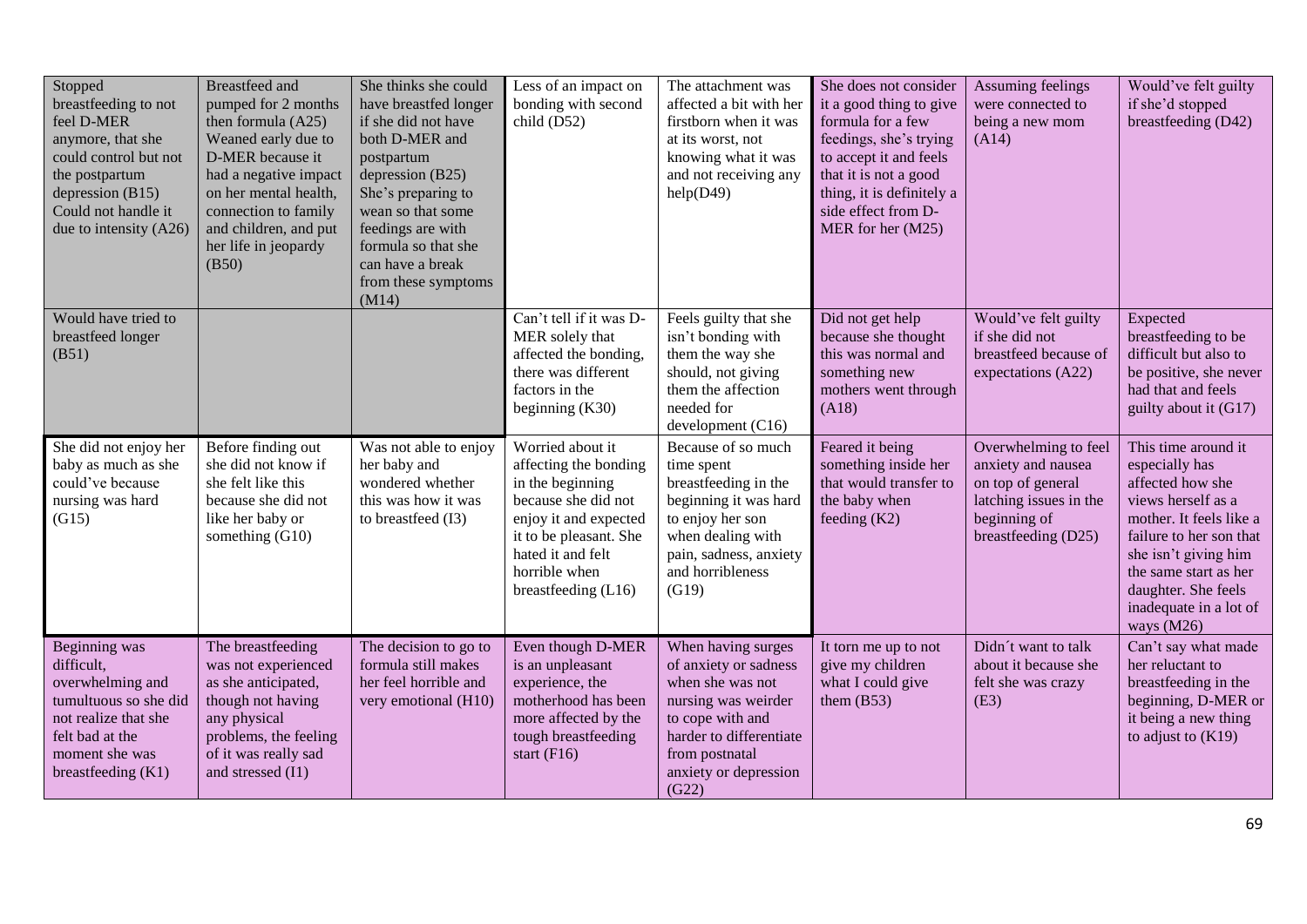| Was prepared for<br>breastfeeding be a<br>transition and hard<br>but also to feel<br>relaxed and loved up,<br>that did not happen<br>(B34) | Gets psychological<br>help with the feelings<br>of mom guilt and to<br>be ok with feeling<br>that she needed her<br>space when<br>breastfeeding to<br>prevent it from<br>affecting the bonding<br>(E21) | She thinks the nice<br>feelings of<br>breastfeeding makes<br>up for the hard parts,<br>but she did not have<br>that and therefor<br>often wished away<br>those first weeks<br>(G20) | Sees a psychiatrist for<br>postpartum<br>depression and<br>anxiety but also for<br>things connected to<br>$D-MER(M13)$                                    | Didn't reflect over D-<br>MER in the<br>beginning because<br>that time was<br>characterized of other<br>breastfeeding issues<br>(F7)                                    | It was hard in the<br>beginning because<br>she had looked<br>forward to<br>breastfeeding but<br>instead felt anxiety<br>(J8) | With firstborn she<br>needed help with the<br>problem itself. With<br>the second help to<br>mitigate because it<br>seriously impacted<br>her mental wellbeing,<br>so she started seeing<br>a therapist (B40) | Overall it has not<br>impacted her overall<br>sense of motherhood<br>but there were times<br>when it did in a<br>discrete way $(J18)$                                                                                                                            |
|--------------------------------------------------------------------------------------------------------------------------------------------|---------------------------------------------------------------------------------------------------------------------------------------------------------------------------------------------------------|-------------------------------------------------------------------------------------------------------------------------------------------------------------------------------------|-----------------------------------------------------------------------------------------------------------------------------------------------------------|-------------------------------------------------------------------------------------------------------------------------------------------------------------------------|------------------------------------------------------------------------------------------------------------------------------|--------------------------------------------------------------------------------------------------------------------------------------------------------------------------------------------------------------|------------------------------------------------------------------------------------------------------------------------------------------------------------------------------------------------------------------------------------------------------------------|
| Possibly affected<br>how she viewed<br>herself as a mother<br>because of the<br>feelings of dreading<br>to nurse her child<br>(G13)        | Does not know if it<br>affected her<br>motherhood (N16)                                                                                                                                                 | The other<br>breastfeeding issues<br>caused more trouble<br>for her as a mother,<br>D-MER has more<br>affected her on an<br>individual level<br>(N17)                               | Hates to admit that it<br>affected her<br>motherhood, but she<br>wanted so badly that<br>nurturing connection<br>to her child when<br>breastfeeding (H24) | The first time she just<br>thought she was<br>crazy and that the<br>feelings were just<br>anxiety of being a<br>first-time-mom $(E25)$                                  | Thought it was<br>anxiety of a first-<br>time-mom to be but<br>when nursing for the<br>first time she felt it<br>again (H3)  | Normal life<br>adjustments as a new<br>mom and adding D-<br>MER on to that make<br>it a led positive<br>mothering experience<br>(D44)                                                                        | Had to seek<br>psychological help<br>for D-MER because<br>it made her<br>postpartum<br>depression and<br>anxiety worse. The<br>mood swings while<br>breastfeeding made it<br>worse and she's<br>currently on<br>medications hoping<br>to help with that<br>(M19) |
| Do not think affected<br>her motherhood<br>(C14)                                                                                           | It was exhausting to<br>pull herself up from<br>the experience of D-<br>MER so many times<br>a day $(B3)$                                                                                               | Affected her<br>motherhood in the<br>beginning when not<br>knowing what it was<br>and made her worry<br>about being a bad<br>mom or not loving<br>her baby (K29)                    | It just is, does not<br>think about it so<br>much anymore (D26)                                                                                           | Prior to a<br>breastfeeding session<br>there is an inner fight<br>between wanting to<br>do it and not. But the<br>will to breastfeed is<br>stronger than D-MER<br>(I20) | <b>Dreaded</b><br>breastfeeding because<br>she knew she would<br>feel awful and that it<br>would be painful<br>(G4)          | She does not know<br>what went wrong in<br>the brain and body<br>but it is affecting her<br>3 years later and she<br>still receiving support<br>(A34)                                                        | Felt normal before<br>breastfeeding, no<br>anxiety, the feelings<br>are temporary $(C6)$                                                                                                                                                                         |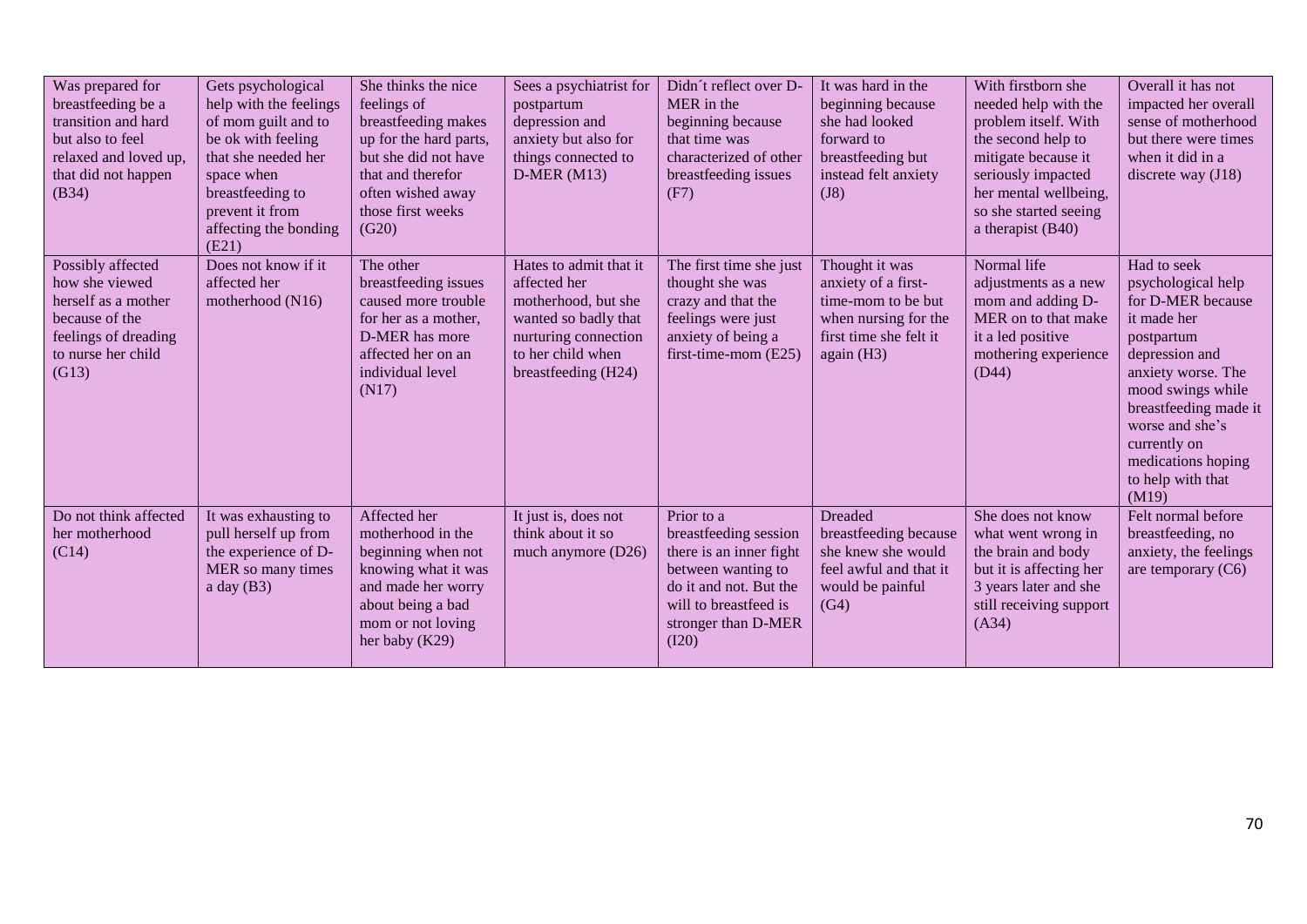| To experience<br>depression for the<br>first time combined<br>with the despair and<br>wave of a black hole<br>threw her $(A33)$                                                        | It is not severe<br>enough to make her<br>stop breastfeeding,<br>but enough to<br>definitely interfere<br>with quality of life<br>(D11) | It has affected her at<br>work to the extent<br>that she needed to<br>talk to her boss about<br>it $(114)$ | Not being able to<br>breastfeed led to<br>feelings of<br>inadequacy as a<br>mother and made her<br>want to give up on it<br>(A29) | Prior to a<br>breastfeeding session<br>there is an inner fight<br>between wanting to<br>do it and not. But the<br>will to breastfeed is<br>stronger than D-MER<br>(I20) | She was sad that it<br>became something<br>she just had to do<br>instead being a time<br>of bonding $(J7)$                     | It's comes as a<br>surprise every time it<br>happens $(F10)$                            | It became more of a<br>shore instead of being<br>a time to connect<br>with the baby. She<br>could not feel good<br>about it. $(H18)$ |
|----------------------------------------------------------------------------------------------------------------------------------------------------------------------------------------|-----------------------------------------------------------------------------------------------------------------------------------------|------------------------------------------------------------------------------------------------------------|-----------------------------------------------------------------------------------------------------------------------------------|-------------------------------------------------------------------------------------------------------------------------------------------------------------------------|--------------------------------------------------------------------------------------------------------------------------------|-----------------------------------------------------------------------------------------|--------------------------------------------------------------------------------------------------------------------------------------|
| Knowing the feeling<br>would come was<br>overwhelming and<br>made her sad because<br>she wanted it to be a<br>positive thing (D24)                                                     | <b>Feared D-MER</b><br>happen and felt<br>agitation and anxiety<br>prior to a feeding<br>because she knew<br>what was coming<br>(B21)   | Knowing the feeling<br>would come made<br>her tense up a lot<br>prior to feeding<br>(D50)                  | Almost forgot about<br>D-MER between<br>feedings $(E11)$                                                                          | When feeling tired or<br>in a bad mood she's<br>not looking forward<br>do breastfeeding as<br>much because the<br>feelings will come<br>(N8)                            | It is gotten better now<br>when the symptoms<br>are less severe, she<br>sometimes forgets<br>she has it until it hits<br>(K31) | Loves feeding her<br>baby and sometimes<br>does not notice it<br>until it happens (N10) | she does not look<br>forward to<br>breastfeeding, it is<br>more of an obligation<br>than a bonding<br>experience $(M11)$             |
| D-MER did affect<br>how she felt prior to<br>breastfeeding, she felt<br>dread, hated it and<br>did not know if she'd<br>continue or not but it<br>has gotten better<br>recently $(L8)$ |                                                                                                                                         |                                                                                                            |                                                                                                                                   |                                                                                                                                                                         |                                                                                                                                |                                                                                         |                                                                                                                                      |

| <b>SEEKING HELP FROM HEALTH PROFESSIONALS REGARDING D-MER</b>                                |                                                                                                                       |                                |                                                 |                                               |  |  |
|----------------------------------------------------------------------------------------------|-----------------------------------------------------------------------------------------------------------------------|--------------------------------|-------------------------------------------------|-----------------------------------------------|--|--|
| Lack of knowledge and poor services by health personal regardless of their health profession | <b>Treatment suggested by</b><br>different health professionals<br>failed to treat D-MER including<br>antidepressants |                                |                                                 |                                               |  |  |
| The staff questioned her when                                                                | Her physicians insisted on                                                                                            | Had to breastfeed after        | No point in telling professionals when there is | Tried taking magnesium supplements,           |  |  |
| seeing her nurse in the hospital,                                                            | that she had postpartum                                                                                               | delivery even though it was in | nothing to do about it $(G6)$                   | things have gotten better but she cannot      |  |  |
| she felt she did not have a                                                                  | depression even though she<br>clearly felt a connection                                                               | the charts that she was not    |                                                 | say it is because of that or just time $(L7)$ |  |  |
| choice, she nursed the baby for                                                              |                                                                                                                       |                                |                                                 |                                               |  |  |
| some weeks, it was not what                                                                  |                                                                                                                       |                                |                                                 |                                               |  |  |
| she wanted (B55)                                                                             | breastfeeding $(B12)$                                                                                                 |                                |                                                 |                                               |  |  |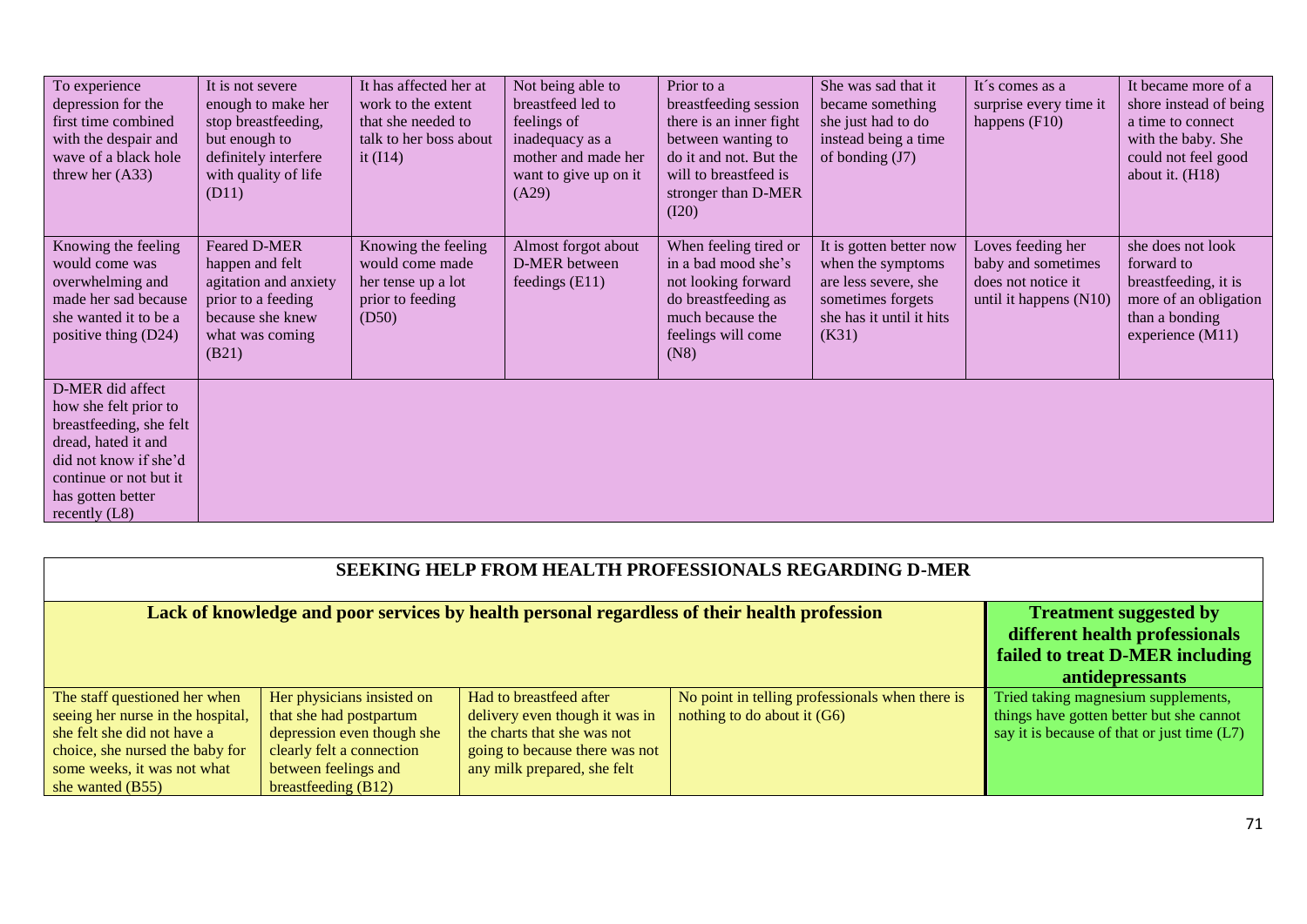|                                                                                                                                                                                                                       |                                                                                                                                                                                                                 | they treated her as someone<br>who just did not want to (B54)                                                                                           |                                                                                                                                                                                                                                                                                                                     |                                                                                                                                                                                                                                                                        |
|-----------------------------------------------------------------------------------------------------------------------------------------------------------------------------------------------------------------------|-----------------------------------------------------------------------------------------------------------------------------------------------------------------------------------------------------------------|---------------------------------------------------------------------------------------------------------------------------------------------------------|---------------------------------------------------------------------------------------------------------------------------------------------------------------------------------------------------------------------------------------------------------------------------------------------------------------------|------------------------------------------------------------------------------------------------------------------------------------------------------------------------------------------------------------------------------------------------------------------------|
| People kept saying it was<br>postpartum depression even<br>though she felt the symptoms<br>did not match up (B8).                                                                                                     | Wonders if her iron<br>deficiency, the balance<br>between copper and zinc and<br>salt and minerals has<br>something to do with it but<br>her doctor won't look into it<br>(E29)                                 | Mentioned it to several<br>lactation consultants, to the<br>OB at the 6-week check-up,<br>did not get any help (D6)                                     | No one knew about it, was told by GP that her<br>peck muscles were to tight and needed<br>stretching, and from others just that it sounded<br>interesting. Did not get help for 15 months<br>(M2)<br>Told health visitor about it but was just told to<br>contact GP in case it was depression or<br>something (G5) | Out of desperation she tried to help D-<br>MER by trying placental encapsulation, it<br>did not work(B48)                                                                                                                                                              |
| Neither endocrinologist, home<br>doctor, midwife or nurse knew<br>what it was or had heard of it<br>(E14)                                                                                                             | Regrets telling the<br>pediatrician because she<br>thinks the doctor thinks she<br>has postpartum depression<br>(K23)                                                                                           | The pediatrician did not know<br>either but listened, googled<br>and printed a publication about<br>it and offered her to go to a<br>psychologist (I24) | She mentioned it both to the midwife during the<br>postnatal period and the health visitor that came<br>to visit but they did not say much and appeared<br>mainly focused on baby's weight and not<br>whether she enjoyed breastfeeding or not (L10)                                                                | Medications for postpartum depression<br>helped for that, but not for D-MER (B44)                                                                                                                                                                                      |
| No one knew about it, was told<br>by GP that her peck muscles<br>were to tight and needed<br>stretching, and from others just<br>that it sounded interesting. Did<br>not get help for 15 months<br>(M2)               | The endocrinologist was<br>open-minded and read about<br>D-MER whereas the GP was<br>skeptical and questioning<br>(E15)                                                                                         | The pediatrician did not know<br>either but listened, googled<br>and printed a publication about<br>it and offered her to go to a<br>psychologist (I24) | When seeking help at the baby health center the<br>nurse did not know about it and just<br>recommended psychological care, this upset her<br>(I23)                                                                                                                                                                  | Being a dietician, she tried to think<br>nutritionally if it being hormonal to<br>understand it (G23)                                                                                                                                                                  |
| The endocrinologist was open-<br>minded and read about D-MER<br>whereas the GP was skeptical<br>and questioning (E15)<br>Lactation consultant at hospital<br>did not have anything to say<br>about the symptoms (D31) | The pediatrician did not<br>know either but listened,<br>googled and printed a<br>publication about it and<br>offered her to go to a<br>psychologist (I24)<br>She had a lactation<br>consultant present for the | The two professionals she met<br>had not heard of it and one<br>called it postpartum depression<br>(B39)                                                | Health professionals and lactation consultant<br>did not know about it (E13)                                                                                                                                                                                                                                        | Genetic test to see how someone's<br>genotype most likely will respond to<br>certain medications can be helpful when<br>trying to find something that is going to<br>work $(B45)$<br>The lactation consultant has helped with<br>coping techniques and was the one who |
|                                                                                                                                                                                                                       | first feeding and told her<br>what she felt but it was<br>dismissed as something<br>normal (H4)                                                                                                                 |                                                                                                                                                         |                                                                                                                                                                                                                                                                                                                     | encourage her to skip a few feedings after<br>seeing what effect D-MER had on her<br>(M17)                                                                                                                                                                             |
| Neither endocrinologist, home<br>doctor, midwife or nurse knew<br>what it was or had heard of it<br>(E14)                                                                                                             | Two lactation consultants<br>brushed it off by saying that<br>it hopefully would pass<br>(D28)                                                                                                                  | They had no clue what she<br>was talking about at her 6-<br>week check-up (D29)                                                                         | Midwife had heard of the symptoms before but<br>did not know what it was (E4)                                                                                                                                                                                                                                       | She talked to others of it, including a<br>friend who is a lactation consultant who<br>thought she'd heard of it (H7)                                                                                                                                                  |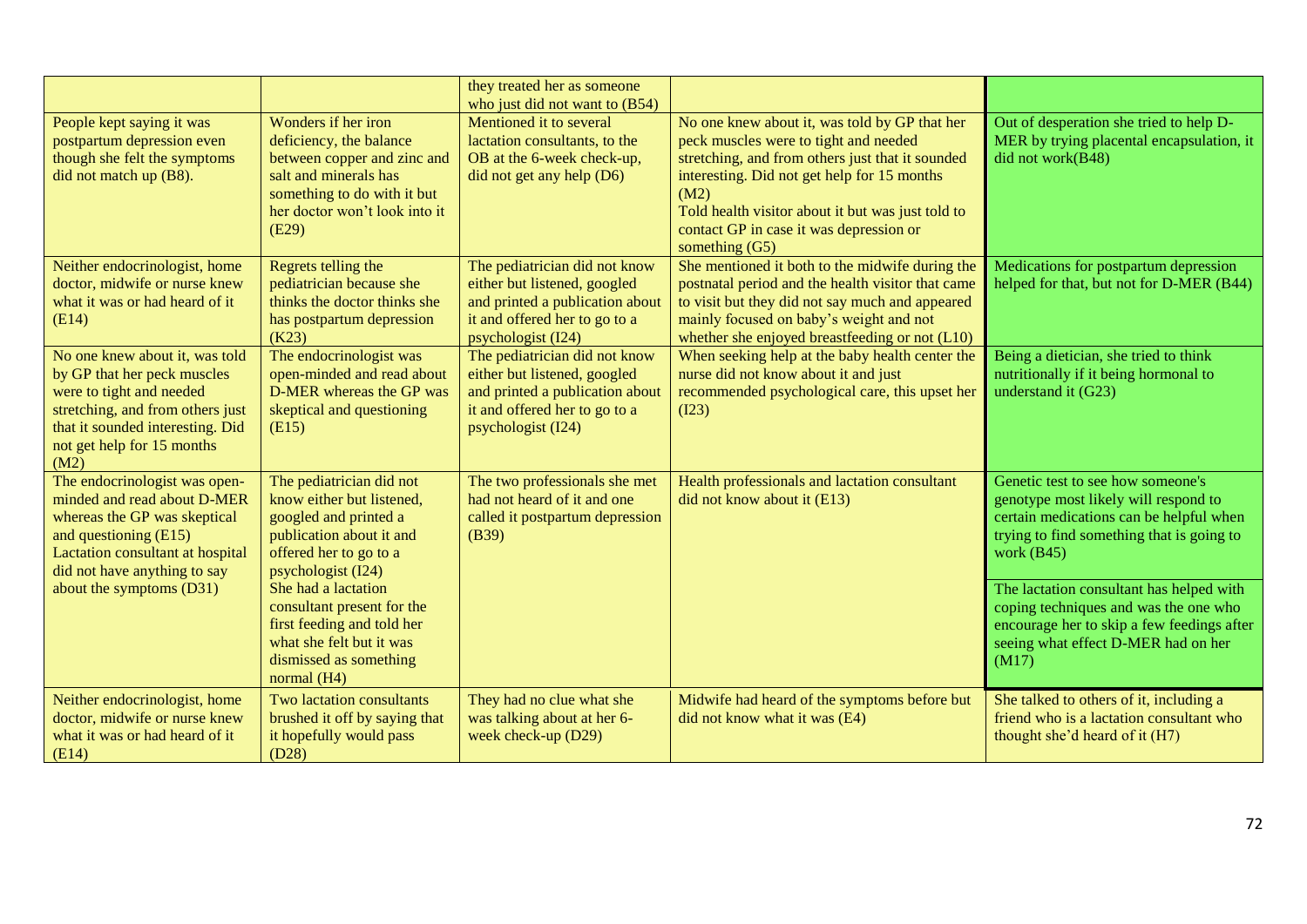| The OB did not have a clue       | Physicians dismissing it      | The only help received was a    | The first she one she told was her second        | The lactation consultant told her that it is |
|----------------------------------|-------------------------------|---------------------------------|--------------------------------------------------|----------------------------------------------|
| $\mid$ (D32)                     | despite of being provided     | lactation consultant giving her | baby's pediatrician who was very intrigued       | a reflex response, it is not psychological   |
|                                  | with information was          | the name of it $(D33)$          | about it $(M16)$                                 | and she was only the second person she'd     |
|                                  | frustrating (B41)             |                                 |                                                  | meet with D-MER (M15)                        |
| It was extremely helpful to find | The OB at the 6-week          | Sought a lot of help and found  | Mentioned it to Obstetricians/Gynecologists a    | A nurse at OB office only said it can be     |
| a therapist who wanted to look   | check-up had a friend who     | a lactation consultant who      | month or so after given birth, had heard of it   | like this for some women (D30)               |
| into it $(B42)$                  | experienced it and gave her   | know about it $(M12)$           | but referred her to online resources and she did |                                              |
|                                  | the name $(H8)$               |                                 | not seek help after that $(J10)$                 |                                              |
| The therapist helped to safely   | The ob gave her the name      | Had read about it before so     | Mentioned it to a lactation consultant who was   | Due to complications after the first one     |
| manage supplements as            | and said she could go see a   | just continued researching it   | helping with other problems in the beginning,    | was born she has to visit a doctor in        |
| treatments to try $(B43)$        | lactation consultant. By then | herself since the lactation     | she had heard of it but did not know much        | another town for a study regularly, he       |
|                                  | she was already on the way    | consultant did not know much,   | (N11)                                            | saw what was happening when she              |
|                                  | to wean and did not seek      | did not bother seeking more     |                                                  | breastfed, she explained, he then said that  |
|                                  | other help $(H19)$            | help $(N12)$                    |                                                  | his wife had it and gave her the name, D-    |
|                                  |                               |                                 |                                                  | MER (M22)                                    |

|                                                                                                                                                                                                                                                                                                | <b>COPING STRATEGIES</b>                                                                                                                                                                                                                                                                    |                                                                                            |                                                                                                                               |                                                                 |  |  |  |
|------------------------------------------------------------------------------------------------------------------------------------------------------------------------------------------------------------------------------------------------------------------------------------------------|---------------------------------------------------------------------------------------------------------------------------------------------------------------------------------------------------------------------------------------------------------------------------------------------|--------------------------------------------------------------------------------------------|-------------------------------------------------------------------------------------------------------------------------------|-----------------------------------------------------------------|--|--|--|
| Knowing more about D-MER created mental preparation and acceptance as<br>when they learn it is transient it helped coping with it better                                                                                                                                                       |                                                                                                                                                                                                                                                                                             |                                                                                            | <b>Strategies</b>                                                                                                             |                                                                 |  |  |  |
| Finding out the name for it and<br>to not be alone made it feel<br>better $(D45)$<br>When googling symptoms, she<br>realized what it was it was a big<br>relief $(K3)$<br>Felt that the description of D-<br>MER and having knowledge of<br>it was helpful was very true in<br>her case $(K4)$ | Knowing about it made it able<br>to cope $(K26)$<br>Initially thought it was<br>something linked to postpartum<br>depression since her sister had a<br>severe on, but knowing about it<br>helped much $(N7)$<br>Realized what was wrong when<br>finding the Facebook support<br>group (A19) | To have a community of people<br>with same experience made it<br>affect bonding less (D47) | Preparing for it happening again by just<br>accept that it happens and there is nothing<br>to do about it, it will pass (H30) | Did not look it up with firstborn, just<br>powered through (C8) |  |  |  |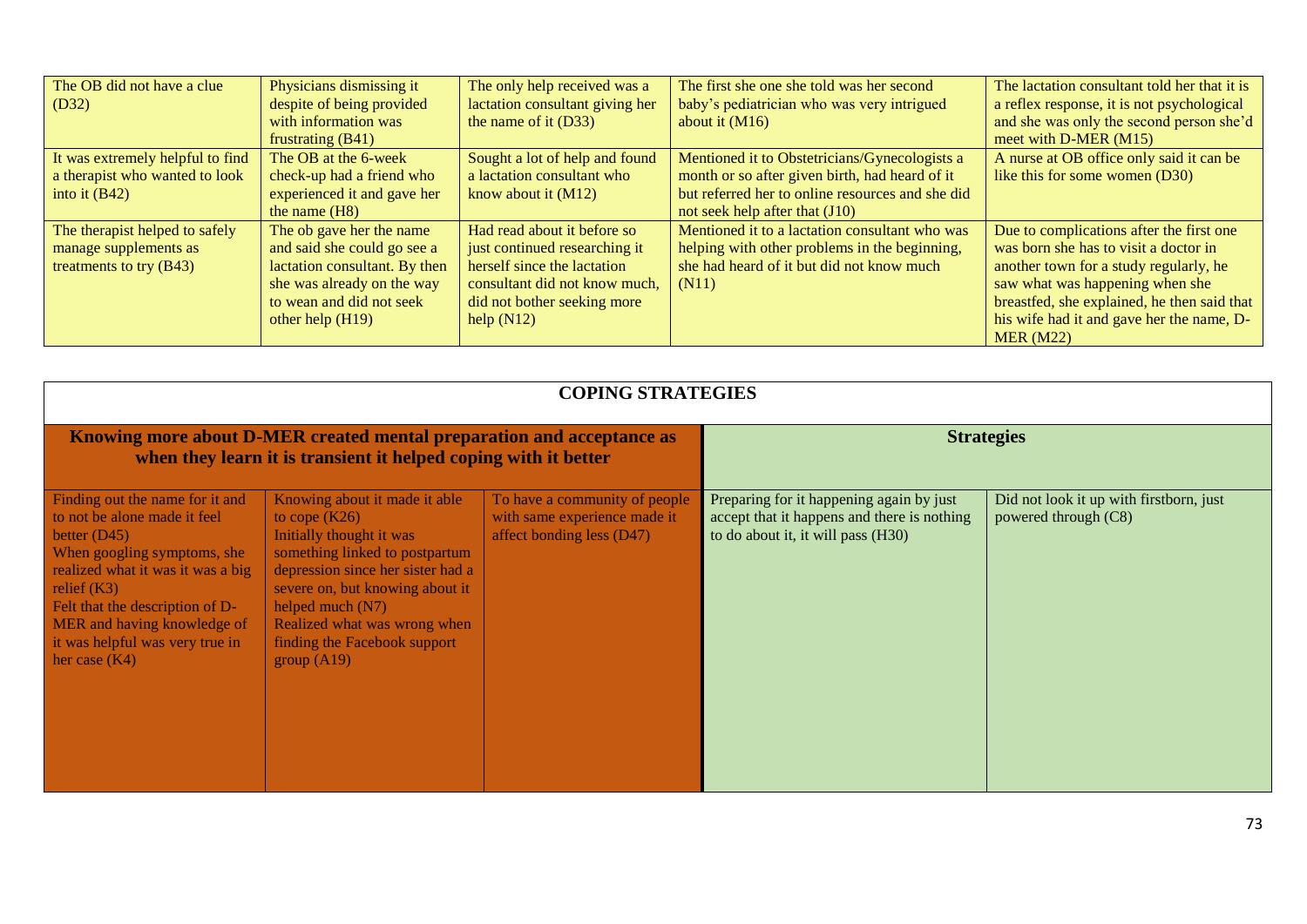| Hopes that more people learn<br>about it since that is the thing<br>that enabled her to keep<br>breastfeeding. (N19)           | The clear connection of letdown<br>and feeling was helpful for<br>coping with the experience and<br>when researching on D-MER<br>(B10). | Being able to contribute by<br>telling her story makes her feel<br>better (H32)                                                                                                                 | Feels that she needs to be able let it come<br>and just breathe, with the goal of<br>breastfeeding longer this time (H31) | Did not seek any help for it (F11)                                                                              |
|--------------------------------------------------------------------------------------------------------------------------------|-----------------------------------------------------------------------------------------------------------------------------------------|-------------------------------------------------------------------------------------------------------------------------------------------------------------------------------------------------|---------------------------------------------------------------------------------------------------------------------------|-----------------------------------------------------------------------------------------------------------------|
| Only thing that helped is<br>knowing what it is, something<br>chemical and transient that will<br>pass $(N6)$                  | Thought she was alone until she<br>found the support group (A36)                                                                        | Read in the Facebook support<br>group that one could try to<br>welcome the feeling instead of<br>blocking them. She's done this<br>and has not cried as she uses to<br>when breastfeeding (I19) | Has been able to breathe through it (F18)                                                                                 | Did not seek help because she'd never<br>heard of if before and did not know it was<br>a medical condition (C7) |
| Happy about the support group<br>because D-MER was recognized<br>and to not be alone $(D13)$                                   | The support group has been<br>great (D12)                                                                                               | Found out about it through<br>google, it is difficult if you do<br>not know anything about it to<br>understand why you're feeling<br>this way $(L17)$                                           | Tries to think that the milk coming is good<br>and just wait it out (K8)                                                  | Haven't sought help for it, at the ob-<br>checkup she had not realized she had it yet<br>(K21)                  |
| This time she plans to try longer<br>since the stories from others in<br>the Facebook support group has<br>empowered her (H22) | Might have stopped<br>breastfeeding if it had not eased<br>and if she had not known what<br>it was $(G12)$                              | Found out about D-MER<br>online, realized what was wrong<br>and that she was not crazy (E6)                                                                                                     | It feels terrible when it happens but tries to<br>think of something else (K6)                                            | Thinks about how the milk coming is a<br>good thing when the feelings come (K34)                                |
| Knowing what it was helped her<br>power through (C10)                                                                          | Finding others with the same<br>experience helped her relax<br>since she realized it was<br>hormonal (G9)                               | Knowing what it was helped, it<br>made me endure by thinking it<br>will disappear soon, other than<br>that nothing helped (F6                                                                   | Learned to cope with constant symptoms<br>because she breastfed on demand (D10)                                           | Accepted and dealt with the experience<br>because breastfeeding was so important to<br>her $(D7)$               |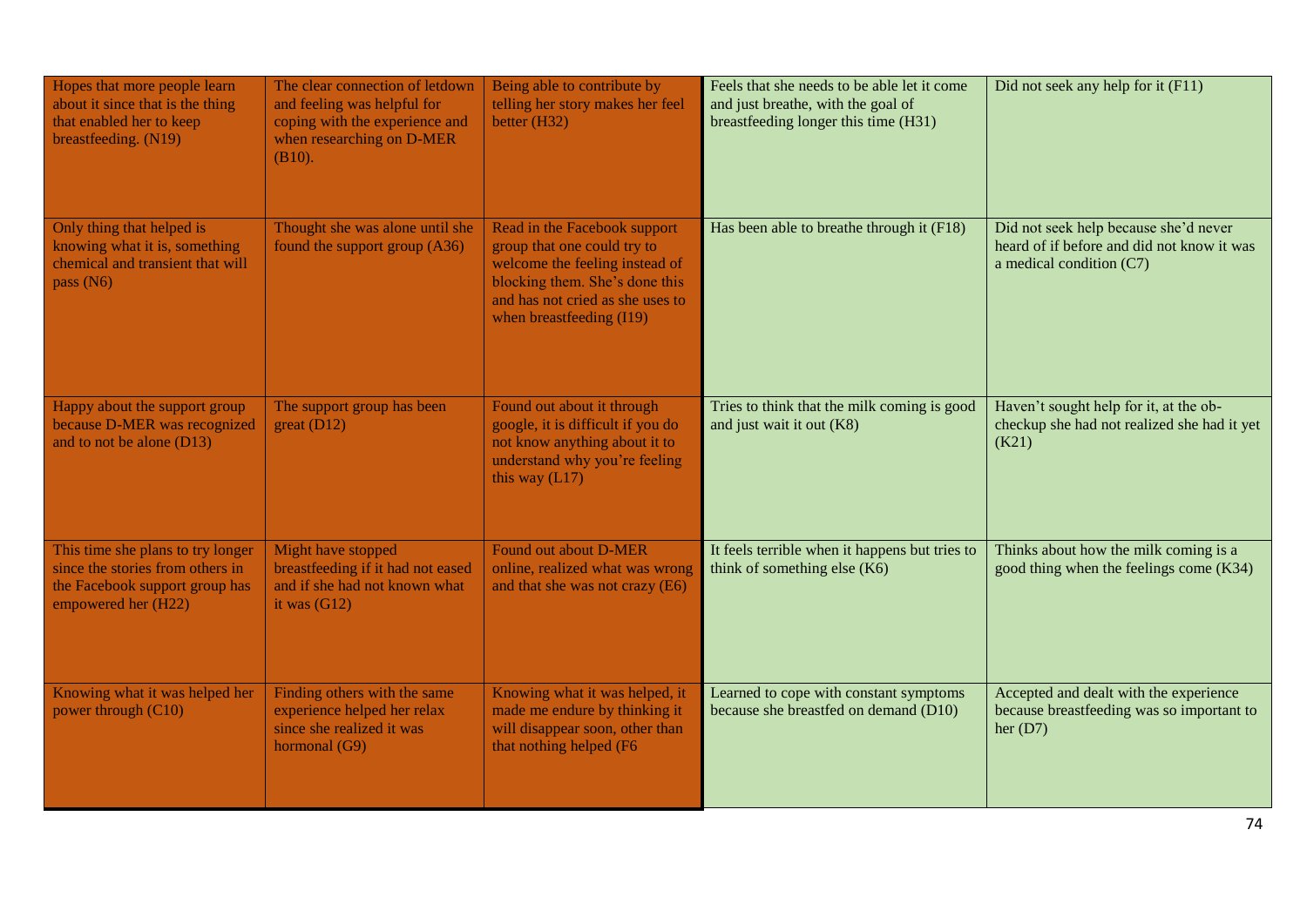| Initially had thoughts of giving<br>up breastfeeding but stuck it out<br>with a lot of support from her<br>mother. Can see why others<br>stops and that she would've if it<br>had not gotten better (L13) | The scratching of arms<br>distracted her but other than<br>laying down nothing helped<br>with the intensity of the<br>symptoms (M8)                 | It was helpful when somebody<br>else could help her through it by<br>saying, hang on, it will pass<br>(B23)                          | Copes with it by just braising herself, that<br>they will come but pass (D27)                                                                                       | Just accepted it and it became better and<br>better $(F13)$                                                                        |
|-----------------------------------------------------------------------------------------------------------------------------------------------------------------------------------------------------------|-----------------------------------------------------------------------------------------------------------------------------------------------------|--------------------------------------------------------------------------------------------------------------------------------------|---------------------------------------------------------------------------------------------------------------------------------------------------------------------|------------------------------------------------------------------------------------------------------------------------------------|
| Helped to have husband rubbing<br>her feet $(J12)$                                                                                                                                                        | Distractions helped, like<br>sometimes having family<br>around $(B19)$                                                                              | Ice water, simple carbohydrates,<br>little things like that helped,<br>things she figured out by herself<br>to go through it $(B24)$ | Husband and family helped by telling her<br>to be calm and breathe, that it would pass<br>(B22)                                                                     | Having something familiar, fun and light<br>like Friends on TV in the background<br>helped overcome the sadness and worry<br>(J13) |
| Developed coping mechanisms<br>like scratching her arms to deal<br>with the feelings (M3)                                                                                                                 | Tries to distract herself with TV<br>or other $(J2)$                                                                                                | Could put on a happy TV show<br>to distract herself and making<br>her hang on for a little bit and<br>get though it (B20)            | Tried to plan around the feeding so that<br>neither she or baby were frazzled, she<br>could distract herself in time and this made<br>it easier to mitigate $(B28)$ | Tried distracting herself with Facebook,<br>Instagram or Pinterest while pumping<br>(H12)                                          |
| She made her husband aware of<br>what was happening and his<br>support by try and calm her<br>down was very helpful (H13)                                                                                 | Her husband would tell her that<br>it was going to stop soon and<br>having a bit more security and<br>understanding from a spouse<br>helped $(H14)$ | Avoids watching the news<br>when it happens $(112)$                                                                                  | She did not find anything that stopped the symptoms it was just her trying to keep<br>distracted from them. (H15)                                                   |                                                                                                                                    |

| WOMEN STRESSED ON THE URGENT NEED FOR OPEN DISCUSSIONS, RAISING AWARENESS/KNOLEDGE WITHIN HEALTH<br>PROFESSIONALS AND RESEARCH INVESTIGATING ABOUT D-MER |                                                                                                                     |                                                                                    |                                                                                        |                                                                                                                                                         |                                                                          |  |
|----------------------------------------------------------------------------------------------------------------------------------------------------------|---------------------------------------------------------------------------------------------------------------------|------------------------------------------------------------------------------------|----------------------------------------------------------------------------------------|---------------------------------------------------------------------------------------------------------------------------------------------------------|--------------------------------------------------------------------------|--|
| Do not think she<br>would've changed<br>anything $(K24)$                                                                                                 | She would've advocated<br>for herself more and<br>been more confident and<br>empowered to seek<br>further help from | Would not have changed<br>anything, next time have<br>things to help ready $(J11)$ | Thinks it is fascinating<br>that this chemical thing<br>affects how she feels<br>(K35) | It took 15 months to get answers and<br>wishes she had not accepted the<br>previous ones of just needing to relax<br>and done more research on it (M23) | It would be good to recognize D-MER<br>and the consequences of $it(G24)$ |  |